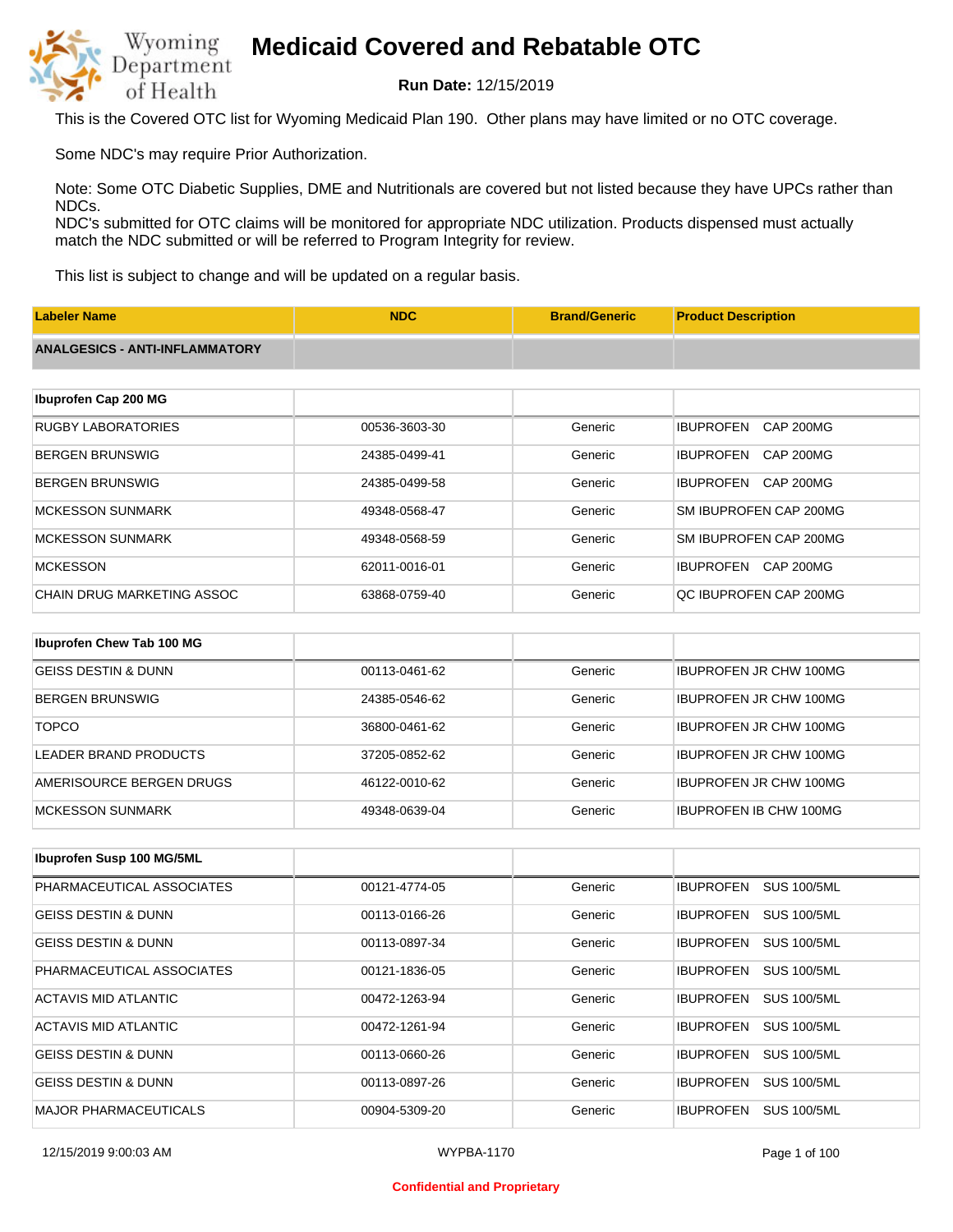| Wyoming                      | <b>Medicaid Covered and Rebatable OTC</b> |         |                                        |
|------------------------------|-------------------------------------------|---------|----------------------------------------|
| Department<br>of Health      | <b>Run Date: 12/15/2019</b>               |         |                                        |
| <b>ACTAVIS MID ATLANTIC</b>  | 00472-1255-94                             | Generic | IBUPROFEN SUS 100/5ML                  |
| <b>MAJOR PHARMACEUTICALS</b> | 00904-5309-09                             | Generic | <b>IBUPROFEN</b><br><b>SUS 100/5ML</b> |
| <b>MAJOR PHARMACEUTICALS</b> | 00904-5577-20                             | Generic | <b>SUS 100/5ML</b><br><b>IBUPROFEN</b> |
| <b>SELECT BRAND</b>          | 15127-0900-04                             | Generic | <b>IBUPROFEN</b><br><b>SUS 100/5ML</b> |
| <b>BERGEN BRUNSWIG</b>       | 24385-0009-26                             | Generic | <b>IBUPROFEN</b><br><b>SUS 100/5ML</b> |
| <b>BERGEN BRUNSWIG</b>       | 24385-0372-26                             | Generic | <b>IBUPROFEN</b><br><b>SUS 100/5ML</b> |
| <b>SELECT BRAND</b>          | 15127-0978-04                             | Generic | <b>IBUPROFEN</b><br><b>SUS 100/5ML</b> |
| <b>BERGEN BRUNSWIG</b>       | 24385-0009-34                             | Generic | <b>IBUPROFEN</b><br><b>SUS 100/5ML</b> |
| <b>BERGEN BRUNSWIG</b>       | 24385-0905-26                             | Generic | <b>IBUPROFEN</b><br><b>SUS 100/5ML</b> |
| <b>BERGEN BRUNSWIG</b>       | 24385-0905-34                             | Generic | <b>IBUPROFEN</b><br><b>SUS 100/5ML</b> |
| <b>TOPCO</b>                 | 36800-0166-26                             | Generic | <b>IBUPROFEN</b><br><b>SUS 100/5ML</b> |
| <b>BERGEN BRUNSWIG</b>       | 24385-0361-26                             | Generic | <b>IBUPROFEN</b><br><b>SUS 100/5ML</b> |
| <b>BERGEN BRUNSWIG</b>       | 24385-0361-34                             | Generic | <b>IBUPROFEN</b><br><b>SUS 100/5ML</b> |
| <b>TOPCO</b>                 | 36800-0660-26                             | Generic | <b>IBUPROFEN</b><br><b>SUS 100/5ML</b> |
| <b>TOPCO</b>                 | 36800-0897-26                             | Generic | <b>IBUPROFEN</b><br><b>SUS 100/5ML</b> |
| <b>LEADER BRAND PRODUCTS</b> | 37205-0643-26                             | Generic | <b>IBUPROFEN</b><br><b>SUS 100/5ML</b> |
| LEADER BRAND PRODUCTS        | 37205-0660-26                             | Generic | <b>IBUPROFEN</b><br><b>SUS 100/5ML</b> |
| LEADER BRAND PRODUCTS        | 37205-0848-26                             | Generic | <b>IBUPROFEN</b><br><b>SUS 100/5ML</b> |
| LEADER BRAND PRODUCTS        | 37205-0282-26                             | Generic | <b>IBUPROFEN</b><br><b>SUS 100/5ML</b> |
| LEADER BRAND PRODUCTS        | 37205-0283-26                             | Generic | <b>IBUPROFEN</b><br><b>SUS 100/5ML</b> |
| PERRIGO PHARMACEUTICALS      | 45802-0140-26                             | Generic | <b>IBUPROFEN</b><br><b>SUS 100/5ML</b> |
| <b>MCKESSON SUNMARK</b>      | 49348-0499-34                             | Generic | IBUPROFEN SUS 100/5ML                  |
| <b>MCKESSON SUNMARK</b>      | 49348-0500-34                             | Generic | IBUPROFEN SUS 100/5ML                  |
| <b>MCKESSON SUNMARK</b>      | 49348-0876-34                             | Generic | <b>IBUPROFEN</b><br><b>SUS 100/5ML</b> |
| PERRIGO PHARMACEUTICALS      | 45802-0133-26                             | Generic | <b>IBUPROFEN</b><br><b>SUS 100/5ML</b> |
| PERRIGO PHARMACEUTICALS      | 45802-0897-26                             | Generic | <b>SUS 100/5ML</b><br><b>IBUPROFEN</b> |
| PERRIGO PHARMACEUTICALS      | 45802-0897-34                             | Generic | <b>IBUPROFEN</b><br><b>SUS 100/5ML</b> |
| <b>MCKESSON SUNMARK</b>      | 49348-0229-37                             | Generic | <b>SUS 100/5ML</b><br><b>IBUPROFEN</b> |
| AMERISOURCE BERGEN DRUGS     | 46122-0110-26                             | Generic | <b>IBUPROFEN</b><br><b>SUS 100/5ML</b> |
| <b>MCKESSON SUNMARK</b>      | 49348-0229-34                             | Generic | <b>IBUPROFEN</b><br><b>SUS 100/5ML</b> |
| <b>MCKESSON</b>              | 62011-0011-01                             | Generic | <b>IBUPROFEN</b><br><b>SUS 100/5ML</b> |
| <b>MCKESSON</b>              | 62011-0030-01                             | Generic | <b>IBUPROFEN</b><br><b>SUS 100/5ML</b> |
| <b>MCKESSON</b>              | 62011-0214-01                             | Generic | <b>IBUPROFEN</b><br><b>SUS 100/5ML</b> |
| <b>MCKESSON</b>              | 62011-0010-01                             | Generic | <b>IBUPROFEN</b><br><b>SUS 100/5ML</b> |
| <b>MCKESSON</b>              | 62011-0030-02                             | Generic | <b>SUS 100/5ML</b><br><b>IBUPROFEN</b> |
| PRECISION DOSE, INC.         | 68094-0494-58                             | Generic | <b>SUS 100/5ML</b><br><b>IBUPROFEN</b> |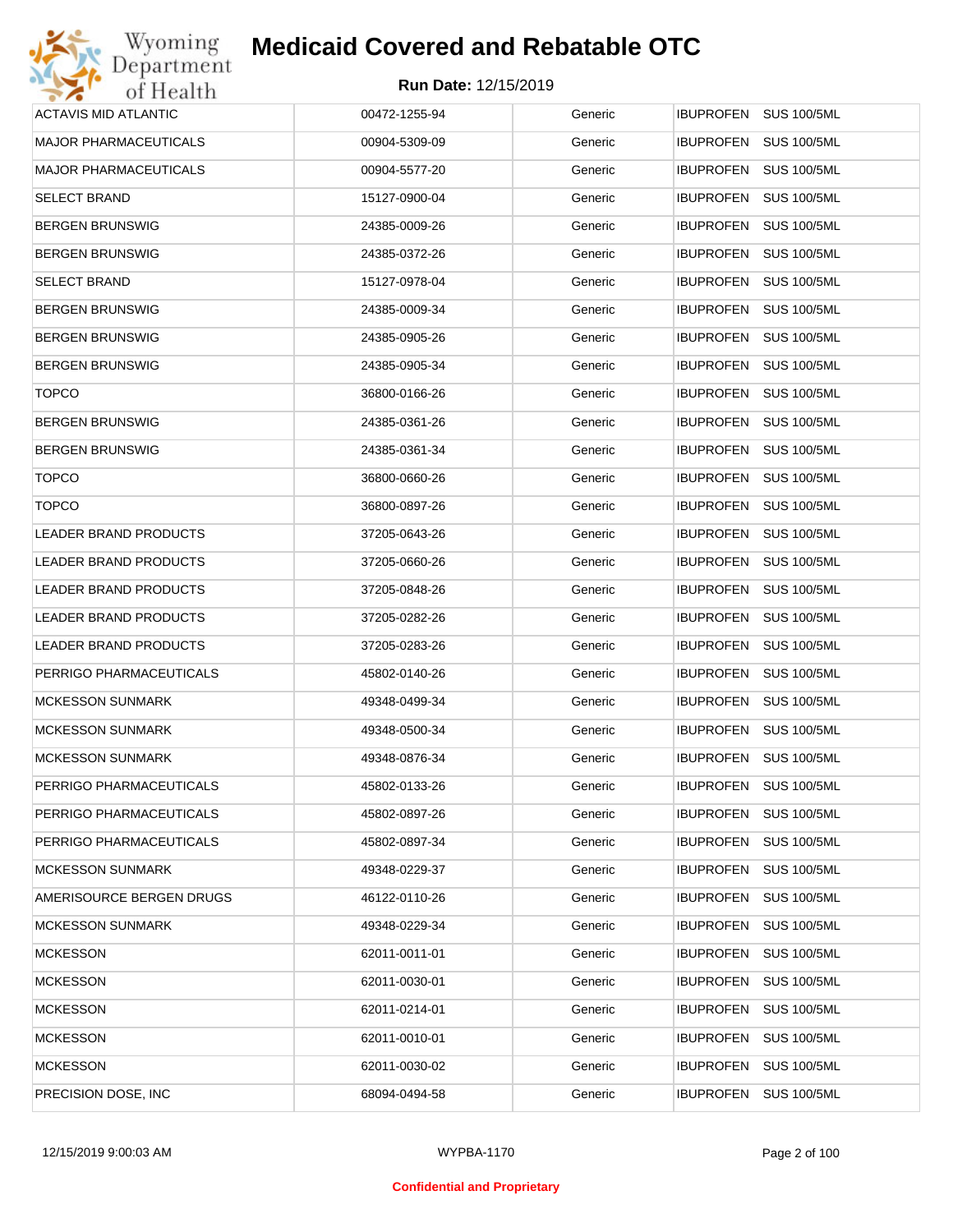| Wyoming<br><b>Medicaid Covered and Rebatable OTC</b><br>Department |                             |         |                  |                    |  |
|--------------------------------------------------------------------|-----------------------------|---------|------------------|--------------------|--|
| of Health                                                          | <b>Run Date: 12/15/2019</b> |         |                  |                    |  |
| PRECISION DOSE, INC.                                               | 68094-0494-59               | Generic | <b>IBUPROFEN</b> | <b>SUS 100/5ML</b> |  |
| PRECISION DOSE, INC.                                               | 68094-0494-61               | Generic | <b>IBUPROFEN</b> | <b>SUS 100/5ML</b> |  |
| CHAIN DRUG MARKETING ASSOC                                         | 63868-0758-18               | Generic | <b>IBUPROFEN</b> | <b>SUS 100/5ML</b> |  |
| PRECISION DOSE, INC.                                               | 68094-0503-62               | Generic | <b>IBUPROFEN</b> | <b>SUS 100/5ML</b> |  |
| PRECISION DOSE, INC.                                               | 68094-0503-61               | Generic | <b>IBUPROFEN</b> | <b>SUS 100/5ML</b> |  |
| CHAIN DRUG MARKETING ASSOC                                         | 63868-0756-18               | Generic | <b>IBUPROFEN</b> | <b>SUS 100/5ML</b> |  |
| PRECISION DOSE, INC.                                               | 68094-0494-62               | Generic | <b>IBUPROFEN</b> | <b>SUS 100/5ML</b> |  |
| PRECISION DOSE, INC.                                               | 68094-0503-59               | Generic | <b>IBUPROFEN</b> | <b>SUS 100/5ML</b> |  |

| <b>Ibuprofen Susp 40 MG/ML</b>    |               |         |                                 |
|-----------------------------------|---------------|---------|---------------------------------|
| <b>GEISS DESTIN &amp; DUNN</b>    | 00113-0057-05 | Generic | <b>IBUPROFEN</b><br>DRO 50/1.25 |
| <b>MAJOR PHARMACEUTICALS</b>      | 00904-5463-35 | Generic | <b>IBUPROFEN</b><br>DRO 50/1.25 |
| <b>TOPCO</b>                      | 36800-0057-05 | Generic | <b>IBUPROFEN</b><br>DRO 50/1.25 |
| <b>TOPCO</b>                      | 36800-0255-10 | Generic | <b>IBUPROFEN</b><br>DRO 50/1.25 |
| <b>LEADER BRAND PRODUCTS</b>      | 37205-0436-10 | Generic | <b>IBU-DROPS</b><br>DRO 50/1.25 |
| <b>BERGEN BRUNSWIG</b>            | 24385-0550-10 | Generic | <b>IBUPROFEN</b><br>DRO 50/1.25 |
| LEADER BRAND PRODUCTS             | 37205-0646-05 | Generic | <b>IBU-DROPS</b><br>DRO 40MG/ML |
| <b>ACTAVIS</b>                    | 45963-0125-23 | Generic | <b>IBUPROFEN</b><br>DRO 50/1.25 |
| <b>MCKESSON SUNMARK</b>           | 49348-0374-69 | Generic | <b>IBUPROFEN</b><br>DRO 50/1.25 |
| <b>MCKESSON SUNMARK</b>           | 49348-0642-27 | Generic | <b>IBUPROFEN</b><br>DRO 50/1.25 |
| PERRIGO PHARMACEUTICALS           | 45802-0057-05 | Generic | <b>IBUPROFEN</b><br>DRO 50/1.25 |
| <b>ACTAVIS</b>                    | 45963-0125-24 | Generic | <b>IBUPROFEN</b><br>DRO 50/1.25 |
| <b>MCKESSON</b>                   | 62011-0004-01 | Generic | <b>IBUPROFEN</b><br>DRO 50/1.25 |
| <b>MCKESSON</b>                   | 62011-0012-01 | Generic | <b>IBUPROFEN</b><br>DRO 50/1.25 |
| <b>CHAIN DRUG MARKETING ASSOC</b> | 63868-0076-30 | Generic | <b>IBUPROFEN</b><br>DRO 50/1.25 |

| Ibuprofen Tab 200 MG           |               |         |                                      |
|--------------------------------|---------------|---------|--------------------------------------|
| <b>PERRIGO</b>                 | 00113-0074-71 | Generic | <b>IBUPROFEN</b><br><b>TAB 200MG</b> |
| <b>PERRIGO</b>                 | 00113-0074-78 | Generic | <b>IBUPROFEN</b><br><b>TAB 200MG</b> |
| <b>PERRIGO</b>                 | 00113-0647-62 | Generic | <b>TAB 200MG</b><br><b>IBUPROFEN</b> |
| <b>PERRIGO</b>                 | 00113-0647-71 | Generic | <b>TAB 200MG</b><br><b>IBUPROFEN</b> |
| <b>GEISS DESTIN &amp; DUNN</b> | 00113-0517-71 | Generic | <b>TAB 200MG</b><br><b>IBUPROFEN</b> |
| <b>PERRIGO</b>                 | 00113-0604-62 | Generic | <b>IBUPROFEN</b><br><b>TAB 200MG</b> |
| <b>PERRIGO</b>                 | 00113-0604-71 | Generic | <b>IBUPROFEN</b><br><b>TAB 200MG</b> |
| <b>PERRIGO</b>                 | 00113-0647-78 | Generic | <b>TAB 200MG</b><br><b>IBUPROFEN</b> |
| <b>RUGBY LABORATORIES</b>      | 00536-3587-06 | Generic | <b>TAB 200MG</b><br><b>IBUPROFEN</b> |
| <b>RUGBY LABORATORIES</b>      | 00536-3587-01 | Generic | <b>TAB 200MG</b><br><b>IBUPROFEN</b> |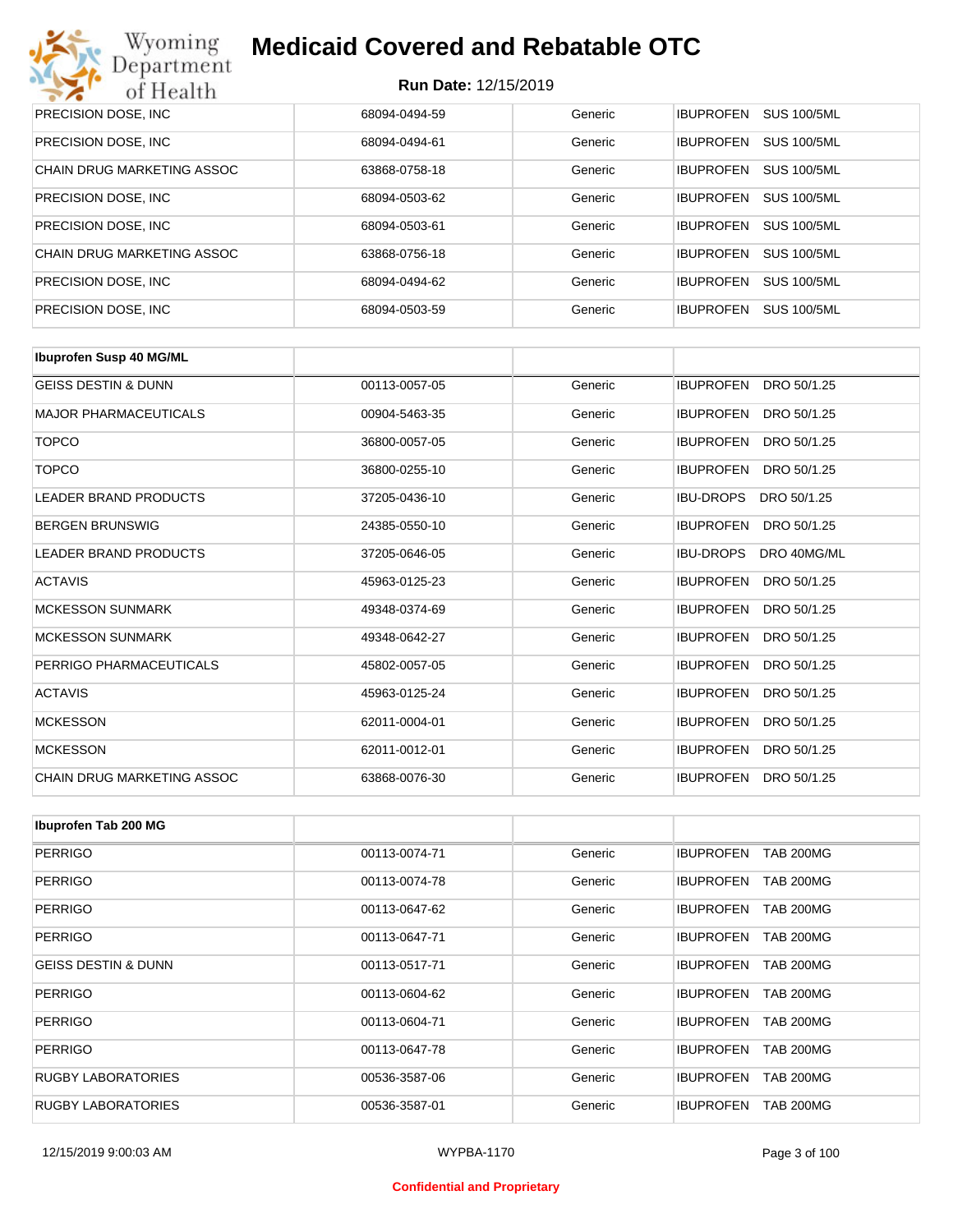

# Wyoming<br>Department<br>of Health

#### **Medicaid Covered and Rebatable OTC**

| <b>PERRIGO</b>               | 00113-0604-78 | Generic | IBUPROFEN TAB 200MG                  |
|------------------------------|---------------|---------|--------------------------------------|
| <b>PERRIGO</b>               | 00113-0604-90 | Generic | IBUPROFEN TAB 200MG                  |
| <b>MAJOR PHARMACEUTICALS</b> | 00904-7914-59 | Generic | <b>IBU-200</b><br><b>TAB 200MG</b>   |
| <b>MAJOR PHARMACEUTICALS</b> | 00904-7915-80 | Generic | IBUPROFEN TAB 200MG                  |
| <b>SELECT BRAND</b>          | 15127-0312-50 | Generic | SB IBUPROFEN TAB 200MG               |
| <b>SELECT BRAND</b>          | 15127-0335-50 | Generic | SB IBUPROFEN TAB 200MG               |
| <b>SELECT BRAND</b>          | 15127-0905-50 | Generic | SB IBUPROFEN TAB 200MG               |
| <b>SELECT BRAND</b>          | 15127-0907-50 | Generic | SB IBUPROFEN TAB 200MG               |
| PHARBEST PHARMACEUTICALS     | 16103-0393-06 | Generic | IBUPROFEN TAB 200MG                  |
| <b>MAJOR PHARMACEUTICALS</b> | 00904-7915-24 | Generic | IBUPROFEN TAB 200MG                  |
| <b>MAJOR PHARMACEUTICALS</b> | 00904-7915-40 | Generic | IBUPROFEN TAB 200MG                  |
| <b>MAJOR PHARMACEUTICALS</b> | 00904-7915-51 | Generic | IBUPROFEN TAB 200MG                  |
| <b>MAJOR PHARMACEUTICALS</b> | 00904-7915-59 | Generic | IBUPROFEN TAB 200MG                  |
| <b>SELECT BRAND</b>          | 15127-0312-01 | Generic | SB IBUPROFEN TAB 200MG               |
| <b>SELECT BRAND</b>          | 15127-0312-24 | Generic | SB IBUPROFEN TAB 200MG               |
| <b>BERGEN BRUNSWIG</b>       | 24385-0058-78 | Generic | IBUPROFEN TAB 200MG                  |
| <b>BERGEN BRUNSWIG</b>       | 24385-0058-82 | Generic | IBUPROFEN TAB 200MG                  |
| <b>BERGEN BRUNSWIG</b>       | 24385-0059-78 | Generic | IBUPROFEN TAB 200MG                  |
| <b>BERGEN BRUNSWIG</b>       | 24385-0604-78 | Generic | IBUPROFEN TAB 200MG                  |
| <b>BERGEN BRUNSWIG</b>       | 24385-0604-90 | Generic | IBUPROFEN TAB 200MG                  |
| <b>BERGEN BRUNSWIG</b>       | 24385-0647-71 | Generic | IBUPROFEN TAB 200MG                  |
| <b>MAJOR PHARMACEUTICALS</b> | 00904-7912-51 | Generic | IBUPROFEN TAB 200MG                  |
| <b>MAJOR PHARMACEUTICALS</b> | 00904-7912-59 | Generic | IBUPROFEN TAB 200MG                  |
| <b>SELECT BRAND</b>          | 15127-0335-01 | Generic | SB IBUPROFEN TAB 200MG               |
| PHARBEST PHARMACEUTICALS     | 16103-0393-08 | Generic | IBUPROFEN TAB 200MG                  |
| <b>BERGEN BRUNSWIG</b>       | 24385-0604-71 | Generic | IBUPROFEN TAB 200MG                  |
| <b>BERGEN BRUNSWIG</b>       | 24385-0647-78 | Generic | IBUPROFEN TAB 200MG                  |
| <b>TOPCO</b>                 | 36800-0604-62 | Generic | IBUPROFEN TAB 200MG                  |
| <b>TOPCO</b>                 | 36800-0604-71 | Generic | IBUPROFEN<br><b>TAB 200MG</b>        |
| <b>TOPCO</b>                 | 36800-0604-78 | Generic | IBUPROFEN TAB 200MG                  |
| <b>TOPCO</b>                 | 36800-0604-85 | Generic | <b>IBUPROFEN</b><br><b>TAB 200MG</b> |
| <b>LEADER BRAND PRODUCTS</b> | 37205-0341-78 | Generic | IBUPROFEN TAB 200MG                  |
| <b>LEADER BRAND PRODUCTS</b> | 37205-0345-71 | Generic | <b>IBUPROFEN</b><br><b>TAB 200MG</b> |
| LEADER BRAND PRODUCTS        | 37205-0345-78 | Generic | IBUPROFEN TAB 200MG                  |
| <b>TOPCO</b>                 | 36800-0074-71 | Generic | <b>IBUPROFEN</b><br><b>TAB 200MG</b> |
| <b>TOPCO</b>                 | 36800-0074-78 | Generic | IBUPROFEN TAB 200MG                  |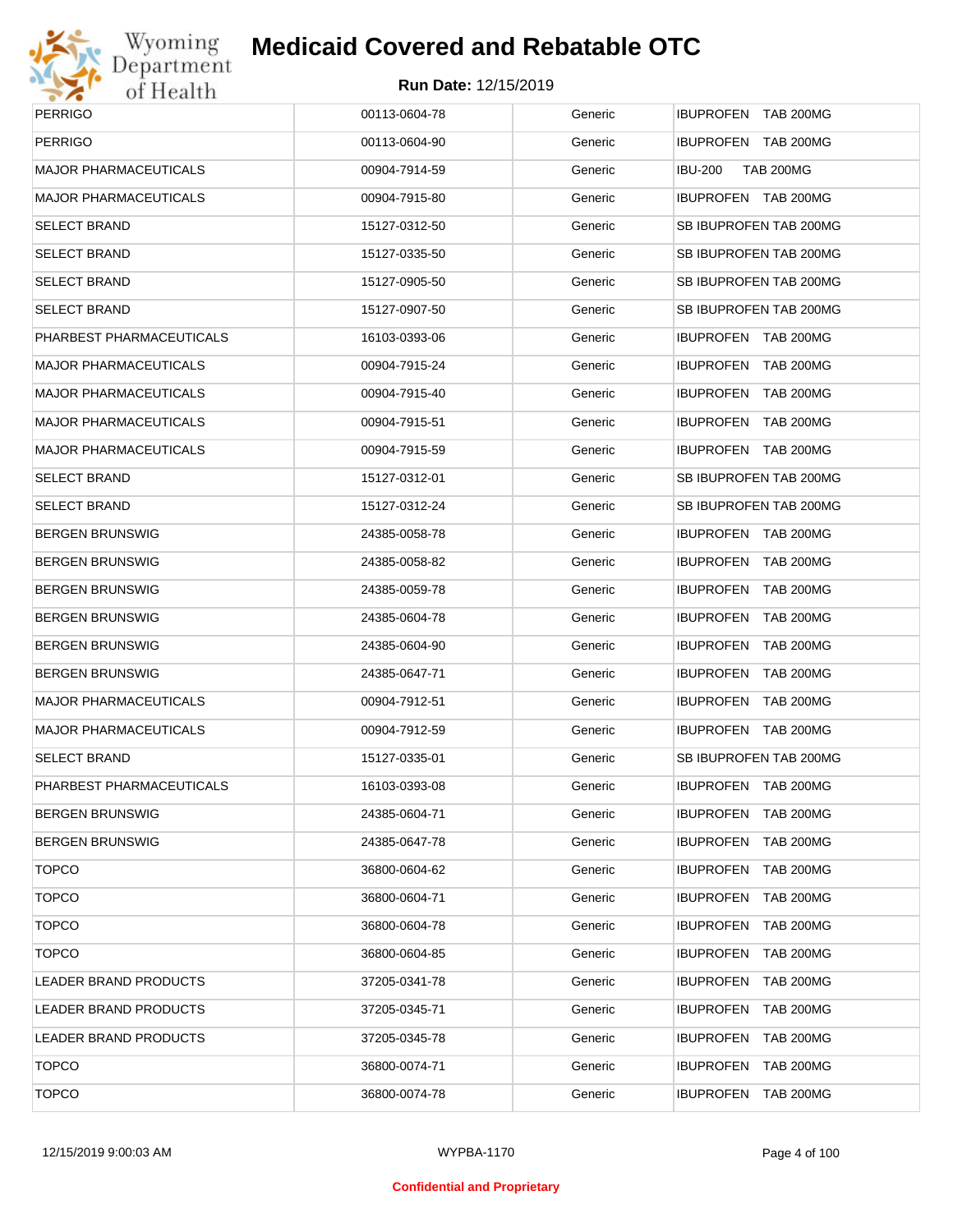

| Wyoming                            | <b>Medicaid Covered and Rebatable OTC</b> |         |                                      |
|------------------------------------|-------------------------------------------|---------|--------------------------------------|
| Department<br>of Health            | <b>Run Date: 12/15/2019</b>               |         |                                      |
| <b>MAJOR PHARMACEUTICALS</b>       | 00904-7914-51                             | Generic | <b>IBU-200</b><br><b>TAB 200MG</b>   |
| <b>MAJOR PHARMACEUTICALS</b>       | 00904-7914-61                             | Generic | IBUPROFEN TAB 200MG                  |
| <b>MAJOR PHARMACEUTICALS</b>       | 00904-7915-70                             | Generic | IBUPROFEN TAB 200MG                  |
| <b>SELECT BRAND</b>                | 15127-0312-25                             | Generic | SB IBUPROFEN TAB 200MG               |
| <b>SELECT BRAND</b>                | 15127-0335-24                             | Generic | SB IBUPROFEN TAB 200MG               |
| <b>SELECT BRAND</b>                | 15127-0907-24                             | Generic | SB IBUPROFEN TAB 200MG               |
| <b>TOPCO</b>                       | 36800-0517-78                             | Generic | <b>IBUPROFEN TAB 200MG</b>           |
| <b>TOPCO</b>                       | 36800-0604-90                             | Generic | IBUPROFEN TAB 200MG                  |
| <b>TOPCO</b>                       | 36800-0647-62                             | Generic | <b>IBUPROFEN</b><br>TAB 200MG        |
| <b>TOPCO</b>                       | 36800-0647-78                             | Generic | <b>IBUPROFEN</b><br><b>TAB 200MG</b> |
| <b>BERGEN BRUNSWIG</b>             | 24385-0604-85                             | Generic | <b>IBUPROFEN</b><br><b>TAB 200MG</b> |
| <b>TOPCO</b>                       | 36800-0183-83                             | Generic | <b>IBUPROFEN</b><br><b>TAB 200MG</b> |
| <b>TOPCO</b>                       | 36800-0517-71                             | Generic | <b>IBUPROFEN</b><br><b>TAB 200MG</b> |
| <b>TOPCO</b>                       | 36800-0604-93                             | Generic | <b>IBUPROFEN</b><br><b>TAB 200MG</b> |
| <b>TOPCO</b>                       | 36800-0647-71                             | Generic | <b>IBUPROFEN</b><br><b>TAB 200MG</b> |
| <b>TOPCO</b>                       | 36800-0647-90                             | Generic | <b>IBUPROFEN</b><br><b>TAB 200MG</b> |
| <b>LEADER BRAND PRODUCTS</b>       | 37205-0341-71                             | Generic | <b>IBUPROFEN</b><br><b>TAB 200MG</b> |
| LEADER BRAND PRODUCTS              | 37205-0350-71                             | Generic | <b>IBUPROFEN</b><br><b>TAB 200MG</b> |
| LEADER BRAND PRODUCTS              | 37205-0605-71                             | Generic | <b>IBUPROFEN</b><br><b>TAB 200MG</b> |
| <b>MCKESSON SUNMARK</b>            | 49348-0196-09                             | Generic | <b>IBUPROFEN</b><br><b>TAB 200MG</b> |
| <b>MCKESSON SUNMARK</b>            | 49348-0196-10                             | Generic | <b>IBUPROFEN</b><br><b>TAB 200MG</b> |
| <b>MCKESSON SUNMARK</b>            | 49348-0196-35                             | Generic | <b>IBUPROFEN TAB 200MG</b>           |
| <b>MCKESSON SUNMARK</b>            | 49348-0727-09                             | Generic | SM IBUPROFEN TAB 200MG               |
| <b>MCKESSON SUNMARK</b>            | 49348-0706-09                             | Generic | IBUPROFEN TAB 200MG                  |
| <b>MCKESSON SUNMARK</b>            | 49348-0706-14                             | Generic | <b>IBUPROFEN</b><br>TAB 200MG        |
| <b>MCKESSON SUNMARK</b>            | 49348-0706-04                             | Generic | <b>IBUPROFEN</b><br>TAB 200MG        |
| <b>MCKESSON SUNMARK</b>            | 49348-0706-10                             | Generic | IBUPROFEN TAB 200MG                  |
| <b>MCKESSON SUNMARK</b>            | 49348-0727-10                             | Generic | SM IBUPROFEN TAB 200MG               |
| AMNEAL PHARMACEUTICALS             | 53746-0140-10                             | Generic | IBUPROFEN TAB 200MG                  |
| <b>MCKESSON</b>                    | 62011-0014-01                             | Generic | HM IBUPROFEN TAB 200MG               |
| <b>MCKESSON</b>                    | 62011-0014-02                             | Generic | HM IBUPROFEN TAB 200MG               |
| <b>MCKESSON</b>                    | 62011-0014-03                             | Generic | HM IBUPROFEN TAB 200MG               |
| AUBURN PHARMACEUTICAL              | 62107-0002-01                             | Generic | <b>PROVIL</b><br><b>TAB 200MG</b>    |
| AUBURN PHARMACEUTICAL              | 62107-0002-50                             | Generic | <b>PROVIL</b><br><b>TAB 200MG</b>    |
| <b>MCKESSON PACKAGING SERVICES</b> | 63739-0134-01                             | Generic | IBUPROFEN TAB 200MG                  |
| <b>MCKESSON</b>                    | 62011-0015-02                             | Generic | HM IBUPROFEN TAB 200MG               |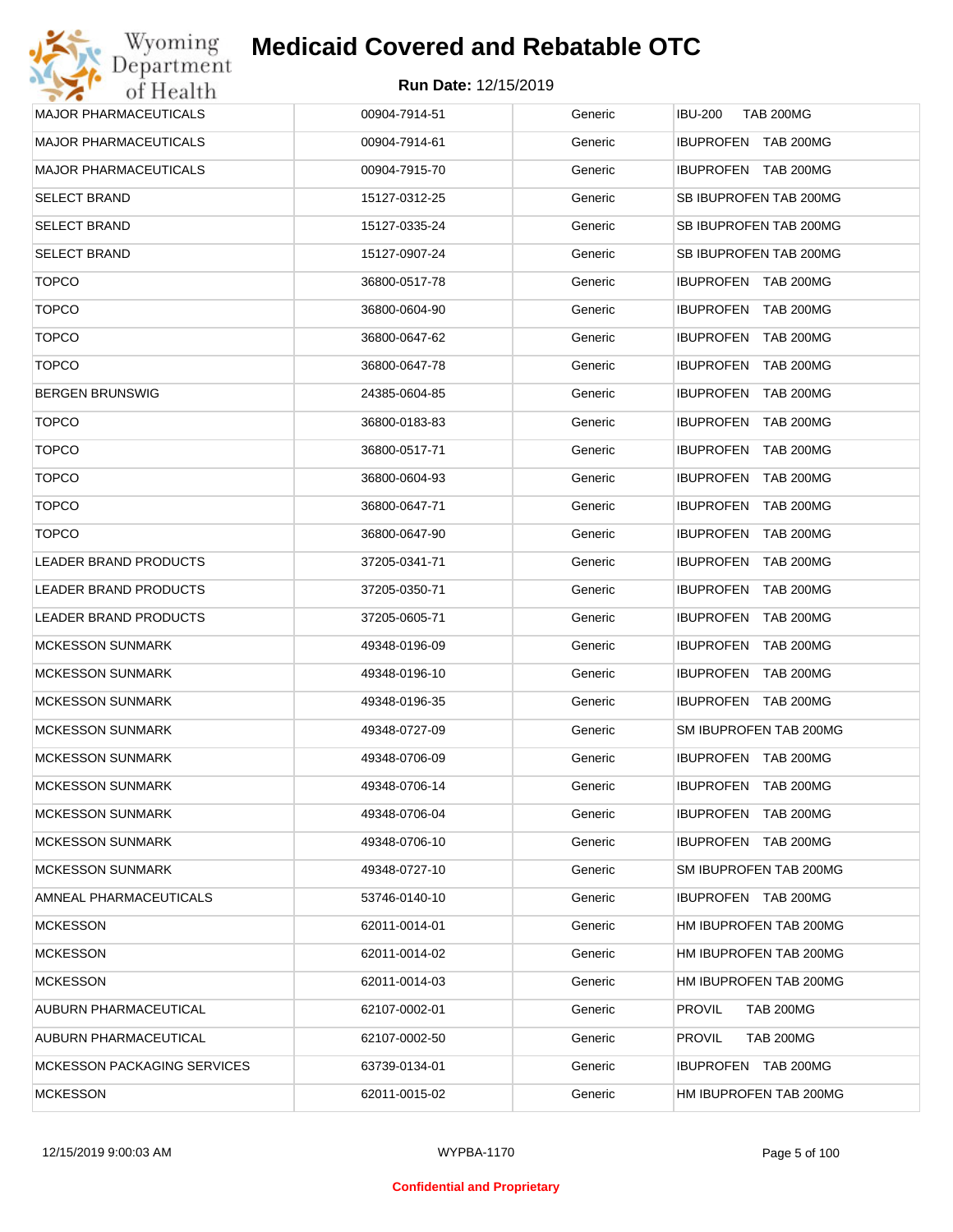| Wyoming<br><b>Medicaid Covered and Rebatable OTC</b><br>Department |                             |         |                                      |  |  |
|--------------------------------------------------------------------|-----------------------------|---------|--------------------------------------|--|--|
| of Health                                                          | <b>Run Date: 12/15/2019</b> |         |                                      |  |  |
| <b>MCKESSON</b>                                                    | 62011-0222-02               | Generic | HM IBUPROFEN TAB 200MG               |  |  |
| CHAIN DRUG MARKETING ASSOC                                         | 63868-0790-50               | Generic | OC IBUPROFEN TAB 200MG               |  |  |
| CHAIN DRUG MARKETING ASSOC                                         | 63868-0983-50               | Generic | OC IBUPROFEN TAB 200MG               |  |  |
| AMNEAL PHARMACEUTICALS                                             | 53746-0140-01               | Generic | <b>IBUPROFEN</b><br><b>TAB 200MG</b> |  |  |
| <b>MCKESSON</b>                                                    | 62011-0015-01               | Generic | HM IBUPROFEN TAB 200MG               |  |  |
| <b>MCKESSON</b>                                                    | 62011-0213-01               | Generic | HM IBUPROFEN TAB 200MG               |  |  |
| <b>MCKESSON</b>                                                    | 62011-0222-01               | Generic | HM IBUPROFEN TAB 200MG               |  |  |
| CHAIN DRUG MARKETING ASSOC                                         | 63868-0791-50               | Generic | OC IBUPROFEN TAB 200MG               |  |  |

| Naproxen Sodium Cap 220 MG |               |         |                        |
|----------------------------|---------------|---------|------------------------|
| LEADER BRAND PRODUCTS      | 37205-0854-58 | Generic | NAPROXEN SOD CAP 220MG |
| LEADER BRAND PRODUCTS      | 37205-0854-60 | Generic | NAPROXEN SOD CAP 220MG |
| AMERISOURCE BERGEN DRUGS   | 46122-0038-58 | Generic | NAPROXEN SOD CAP 220MG |
| AMERISOURCE BERGEN DRUGS   | 46122-0038-60 | Generic | NAPROXEN SOD CAP 220MG |
| <b>MCKESSON</b>            | 62011-0007-01 | Generic | NAPROXEN SOD CAP 220MG |

| Naproxen Sodium Tab 220 MG     |               |         |                        |
|--------------------------------|---------------|---------|------------------------|
| <b>GEISS DESTIN &amp; DUNN</b> | 00113-0368-62 | Generic | NAPROXEN SOD TAB 220MG |
| <b>GEISS DESTIN &amp; DUNN</b> | 00113-0368-71 | Generic | NAPROXEN SOD TAB 220MG |
| <b>GEISS DESTIN &amp; DUNN</b> | 00113-0368-78 | Generic | NAPROXEN SOD TAB 220MG |
| <b>GEISS DESTIN &amp; DUNN</b> | 00113-9490-62 | Generic | NAPROXEN SOD TAB 220MG |
| <b>GEISS DESTIN &amp; DUNN</b> | 00113-9490-71 | Generic | NAPROXEN SOD TAB 220MG |
| <b>RUGBY LABORATORIES</b>      | 00536-1022-01 | Generic | ALL DAY RELF TAB 220MG |
| <b>RUGBY LABORATORIES</b>      | 00536-1022-06 | Generic | ALL DAY RELF TAB 220MG |
| <b>RUGBY LABORATORIES</b>      | 00536-1023-01 | Generic | ALL DAY RELF TAB 220MG |
| <b>GEISS DESTIN &amp; DUNN</b> | 00113-9490-78 | Generic | NAPROXEN SOD TAB 220MG |
| <b>SELECT BRAND</b>            | 15127-0466-01 | Generic | NAPROXEN SOD TAB 220MG |
| <b>BERGEN BRUNSWIG</b>         | 24385-0368-71 | Generic | ALL DAY PAIN TAB 220MG |
| <b>BERGEN BRUNSWIG</b>         | 24385-0368-78 | Generic | ALL DAY PAIN TAB 220MG |
| <b>BERGEN BRUNSWIG</b>         | 24385-0368-81 | Generic | ALL DAY PAIN TAB 220MG |
| <b>BERGEN BRUNSWIG</b>         | 24385-0490-78 | Generic | ALL DAY PAIN TAB 220MG |
| <b>TOPCO</b>                   | 36800-0368-62 | Generic | ALL DAY PAIN TAB 220MG |
| <b>TOPCO</b>                   | 36800-0368-71 | Generic | ALL DAY PAIN TAB 220MG |
| <b>TOPCO</b>                   | 36800-0368-78 | Generic | ALL DAY PAIN TAB 220MG |
| <b>TOPCO</b>                   | 36800-0368-82 | Generic | ALL DAY PAIN TAB 220MG |
| <b>SELECT BRAND</b>            | 15127-0466-24 | Generic | NAPROXEN SOD TAB 220MG |
| <b>SELECT BRAND</b>            | 15127-0466-50 | Generic | NAPROXEN SOD TAB 220MG |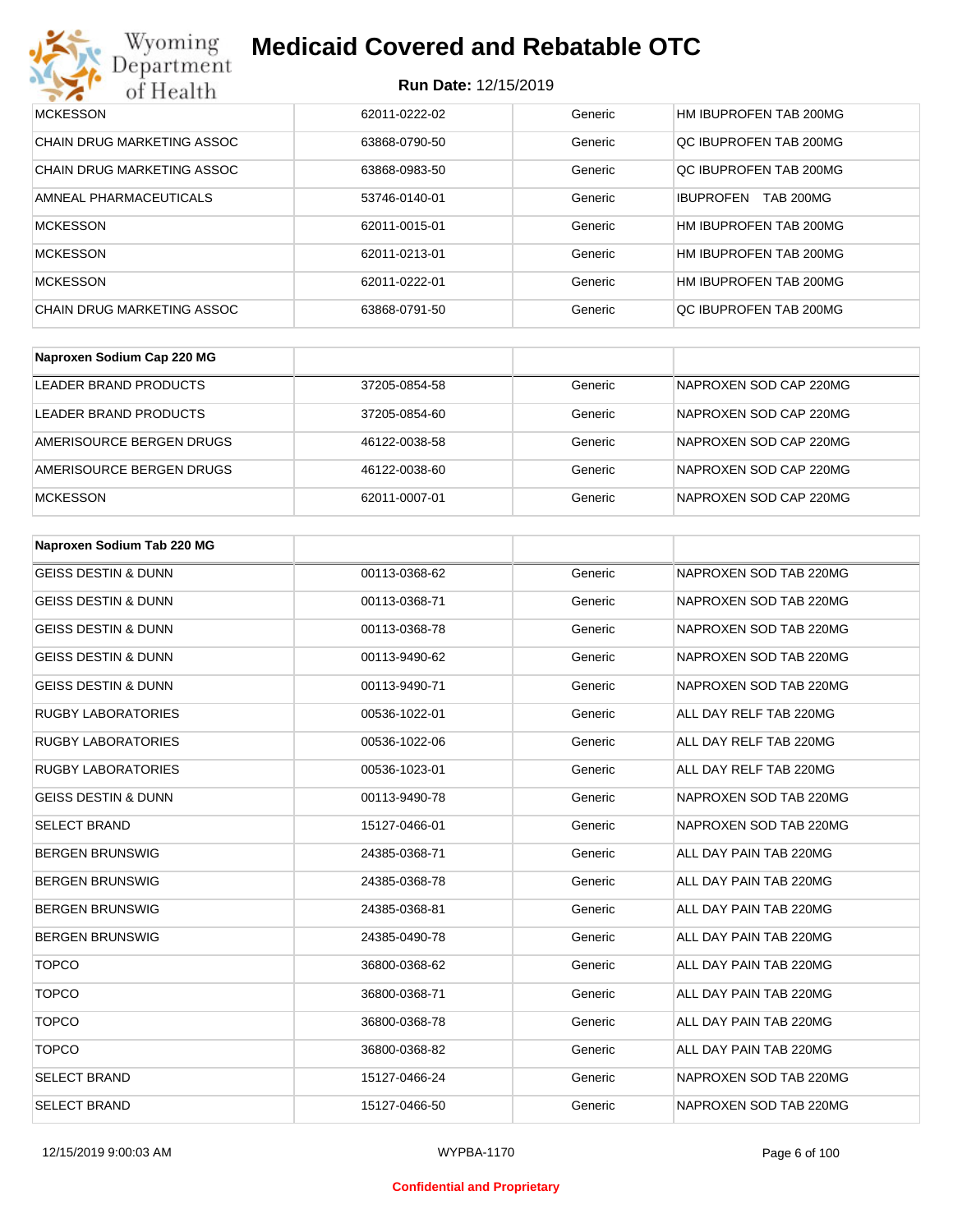

#### **Run Date:** 12/15/2019

| <b>TOPCO</b>                      | 36800-0490-62 | Generic | ALL DAY PAIN TAB 220MG |
|-----------------------------------|---------------|---------|------------------------|
| <b>TOPCO</b>                      | 36800-0490-78 | Generic | ALL DAY PAIN TAB 220MG |
| <b>BERGEN BRUNSWIG</b>            | 24385-0490-71 | Generic | ALL DAY PAIN TAB 220MG |
| PERRIGO PHARMACEUTICALS           | 45802-0490-78 | Generic | NAPROXEN SOD TAB 220MG |
| PERRIGO PHARMACEUTICALS           | 45802-0490-71 | Generic | NAPROXEN SOD TAB 220MG |
| <b>MCKESSON SUNMARK</b>           | 49348-0306-09 | Generic | NAPROXEN SOD TAB 220MG |
| <b>MCKESSON</b>                   | 62011-0017-02 | Generic | NAPROXEN SOD TAB 220MG |
| <b>MCKESSON</b>                   | 62011-0017-01 | Generic | NAPROXEN SOD TAB 220MG |
| CHAIN DRUG MARKETING ASSOC        | 63868-0465-01 | Generic | NAPROXEN SOD TAB 220MG |
| <b>CHAIN DRUG MARKETING ASSOC</b> | 63868-0465-50 | Generic | NAPROXEN SOD TAB 220MG |
| <b>ANALGESICS - NonNarcotic</b>   |               |         |                        |

| Acetaminophen Cap 500 MG |               |         |              |                  |
|--------------------------|---------------|---------|--------------|------------------|
| MAJOR PHARMACEUTICALS    | 00904-1987-80 | Generic | <b>MAPAP</b> | <b>CAP 500MG</b> |
| MAJOR PHARMACEUTICALS    | 00904-1987-60 | Generic | <b>MAPAP</b> | CAP 500MG        |

| Acetaminophen Chew Tab 80 MG |               |         |                       |
|------------------------------|---------------|---------|-----------------------|
| RUGBY LABORATORIES           | 00536-1014-07 | Generic | PAIN & FEVER CHW 80MG |
| MAJOR PHARMACEUTICALS        | 00904-5256-46 | Generic | CHW 80MG<br>MAPAP     |
| MAJOR PHARMACEUTICALS        | 00904-5791-46 | Generic | MAPAP CHILD CHW 80MG  |

| Acetaminophen Disintegrating Tab 160 MG |               |         |                           |
|-----------------------------------------|---------------|---------|---------------------------|
| MAJOR PHARMACEUTICALS                   | 00904-5754-24 | Generic | JUNIOR MAPAP TAB 160MG RT |
| MCKESSON SUNMARK                        | 49348-0063-04 | Generic | SM RPD MELT TAB 160MG     |
| MCKESSON                                | 62011-0230-01 | Generic | HM RPD MELT TAB 160MG     |
| CHAIN DRUG MARKETING ASSOC              | 63868-0158-24 | Generic | NON-ASA JR TAB 160MG      |

| Acetaminophen Disintegrating Tab 80 MG |               |         |                         |
|----------------------------------------|---------------|---------|-------------------------|
| MAJOR PHARMACEUTICALS                  | 00904-5751-46 | Generic | CHLDS MAPAP TAB 80MG RT |
| LEADER BRAND PRODUCTS                  | 37205-0516-65 | Generic | CHLD PAIN RL TAB 80MG   |

| Acetaminophen Liquid 160 MG/5ML |               |         |              |              |
|---------------------------------|---------------|---------|--------------|--------------|
| <b>PAR PHARMACEUTICALS</b>      | 00603-0839-58 | Generic | Q-PAP        | LIQ 160/5ML  |
| <b>PAR PHARMACEUTICALS</b>      | 00603-0839-94 | Generic | Q-PAP        | LIQ 160/5ML  |
| <b>PAR PHARMACEUTICALS</b>      | 00603-0840-94 | Generic | Q-PAP        | LIQ 160/5ML  |
| MAJOR PHARMACEUTICALS           | 00904-1985-00 | Generic | <b>MAPAP</b> | LIQ 160/5ML  |
| MAJOR PHARMACEUTICALS           | 00904-1985-20 | Generic | <b>MAPAP</b> | LIQ 160/5ML  |
| WOMEN'S CHOICE PHARMACEUTICALS  | 00485-0057-08 | Generic | ED-APAP      | LIQ 80MG/2.5 |

#### **Confidential and Proprietary**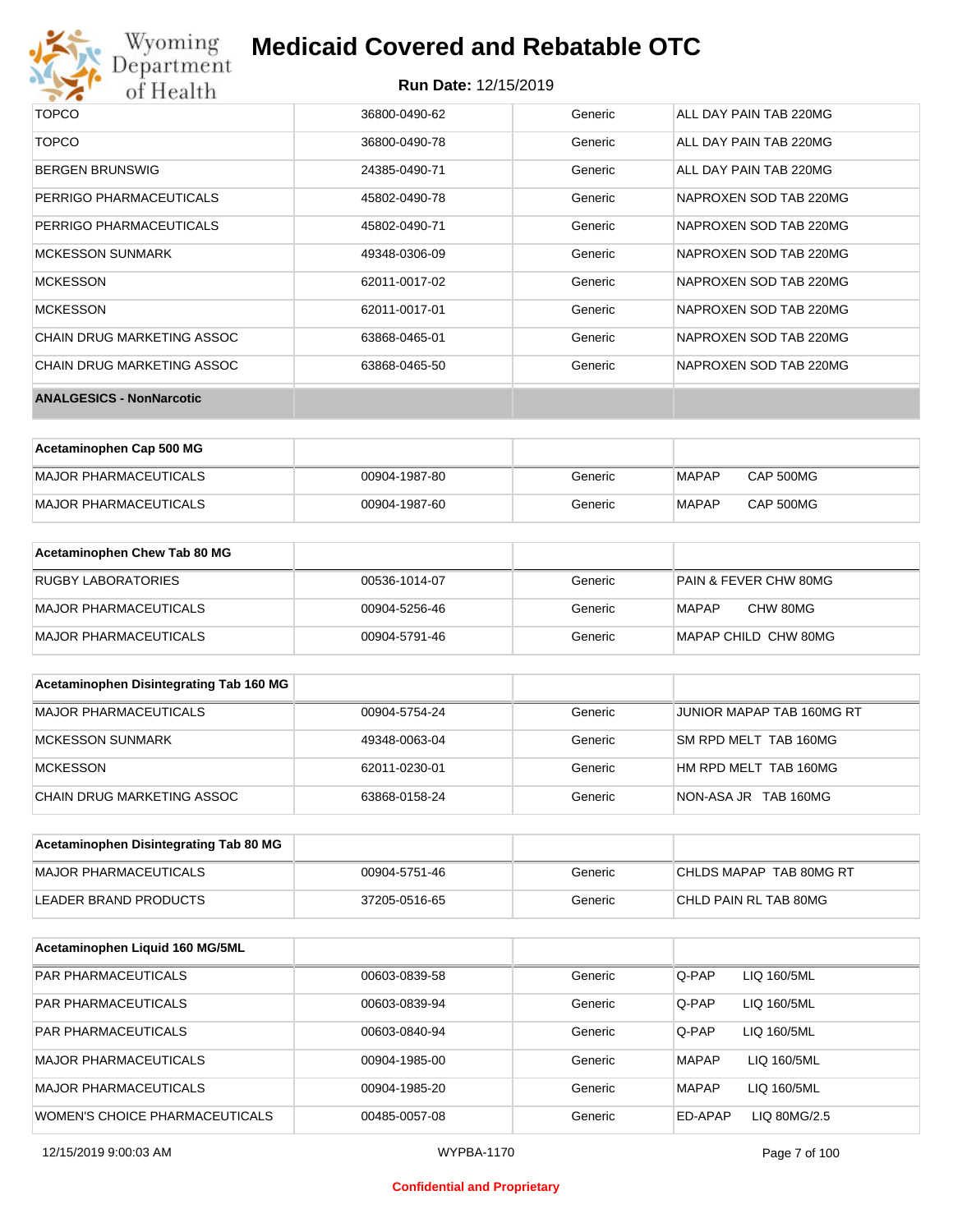

|  | <b>Run Date: 12/15/2019</b> |
|--|-----------------------------|
|--|-----------------------------|

| <b>MAJOR PHARMACEUTICALS</b>    | 00904-1985-16 | Generic      | <b>MAPAP</b><br>LIQ 160/5ML           |
|---------------------------------|---------------|--------------|---------------------------------------|
| <b>SILARX</b>                   | 54838-0144-40 | Generic      | CHLD SILAPAP LIQ 160/5ML              |
| <b>SILARX</b>                   | 54838-0144-70 | Generic      | CHLD SILAPAP LIQ 160/5ML              |
| <b>SILARX</b>                   | 54838-0144-80 | Generic      | CHLD SILAPAP LIQ 160/5ML              |
| <b>METHOD PHARMACEUTICALS</b>   | 58657-0520-16 | Generic      | <b>ACETAMIN</b><br>LIQ 160/5ML        |
|                                 |               |              |                                       |
| Acetaminophen Liquid 167 MG/5ML |               |              |                                       |
| <b>MAJOR PHARMACEUTICALS</b>    | 00904-5847-09 | Generic      | MAPAP APAP LIQ 500/15ML               |
| Acetaminophen Soln 100 MG/ML    |               |              |                                       |
| PAR PHARMACEUTICALS             | 00603-0838-73 | Generic      | Q-PAP INFANT DRO 80/0.8ML             |
| <b>SILARX</b>                   | 54838-0145-15 | <b>Brand</b> | INF SILAPAP DRO 80/0.8ML              |
| <b>SILARX</b>                   | 54838-0145-30 | <b>Brand</b> | INF SILAPAP DRO 80/0.8ML              |
|                                 |               |              |                                       |
| Acetaminophen Soln 160 MG/5ML   |               |              |                                       |
| PHARMACEUTICAL ASSOCIATES       | 00121-0657-11 | Generic      | <b>ACETAMIN</b><br><b>SOL 160/5ML</b> |
| PHARMACEUTICAL ASSOCIATES       | 00121-0657-21 | Generic      | <b>ACETAMIN</b><br><b>SOL 160/5ML</b> |
| PHARMACEUTICAL ASSOCIATES       | 00121-0657-05 | Generic      | <b>ACETAMIN</b><br><b>SOL 160/5ML</b> |
| <b>RUGBY LABORATORIES</b>       | 00536-0122-85 | Generic      | PAIN & FEVER SOL 160/5ML              |
| <b>RUGBY LABORATORIES</b>       | 00536-0122-97 | Generic      | PAIN & FEVER SOL 160/5ML              |
| Acetaminophen Suppos 120 MG     |               |              |                                       |
| <b>COSETTE PHARMACEUTICALS</b>  | 00713-0118-01 | Generic      | <b>ACEPHEN</b><br>SUP 120MG           |
|                                 |               |              |                                       |
| <b>COSETTE PHARMACEUTICALS</b>  | 00713-0118-12 | Generic      | <b>ACEPHEN</b><br>SUP 120MG           |
| <b>COSETTE PHARMACEUTICALS</b>  | 00713-0118-50 | Generic      | <b>ACEPHEN</b><br>SUP 120MG           |
| <b>PERRIGO</b>                  | 45802-0732-30 | Generic      | <b>ACETAMIN</b><br><b>SUP 120MG</b>   |
| <b>PERRIGO</b>                  | 45802-0732-33 | Generic      | <b>ACETAMIN</b><br><b>SUP 120MG</b>   |
| <b>TARO</b>                     | 51672-2115-02 | Generic      | <b>FEVERALL</b><br>SUP 120MG          |
| <b>TARO</b>                     | 51672-2115-04 | Generic      | <b>SUP 120MG</b><br><b>FEVERALL</b>   |
|                                 |               |              |                                       |
| Acetaminophen Suppos 325 MG     |               |              |                                       |
| <b>COSETTE PHARMACEUTICALS</b>  | 00713-0164-01 | Generic      | <b>SUP 325MG</b><br><b>ACEPHEN</b>    |
| <b>COSETTE PHARMACEUTICALS</b>  | 00713-0164-50 | Generic      | <b>ACEPHEN</b><br><b>SUP 325MG</b>    |
| COSETTE PHARMACEUTICALS         | 00713-0164-12 | Generic      | <b>ACEPHEN</b><br><b>SUP 325MG</b>    |
| <b>TARO</b>                     | 51672-2116-04 | <b>Brand</b> | <b>SUP 325MG</b><br><b>FEVERALL</b>   |
| <b>TARO</b>                     | 51672-2116-02 | <b>Brand</b> | <b>SUP 325MG</b><br><b>FEVERALL</b>   |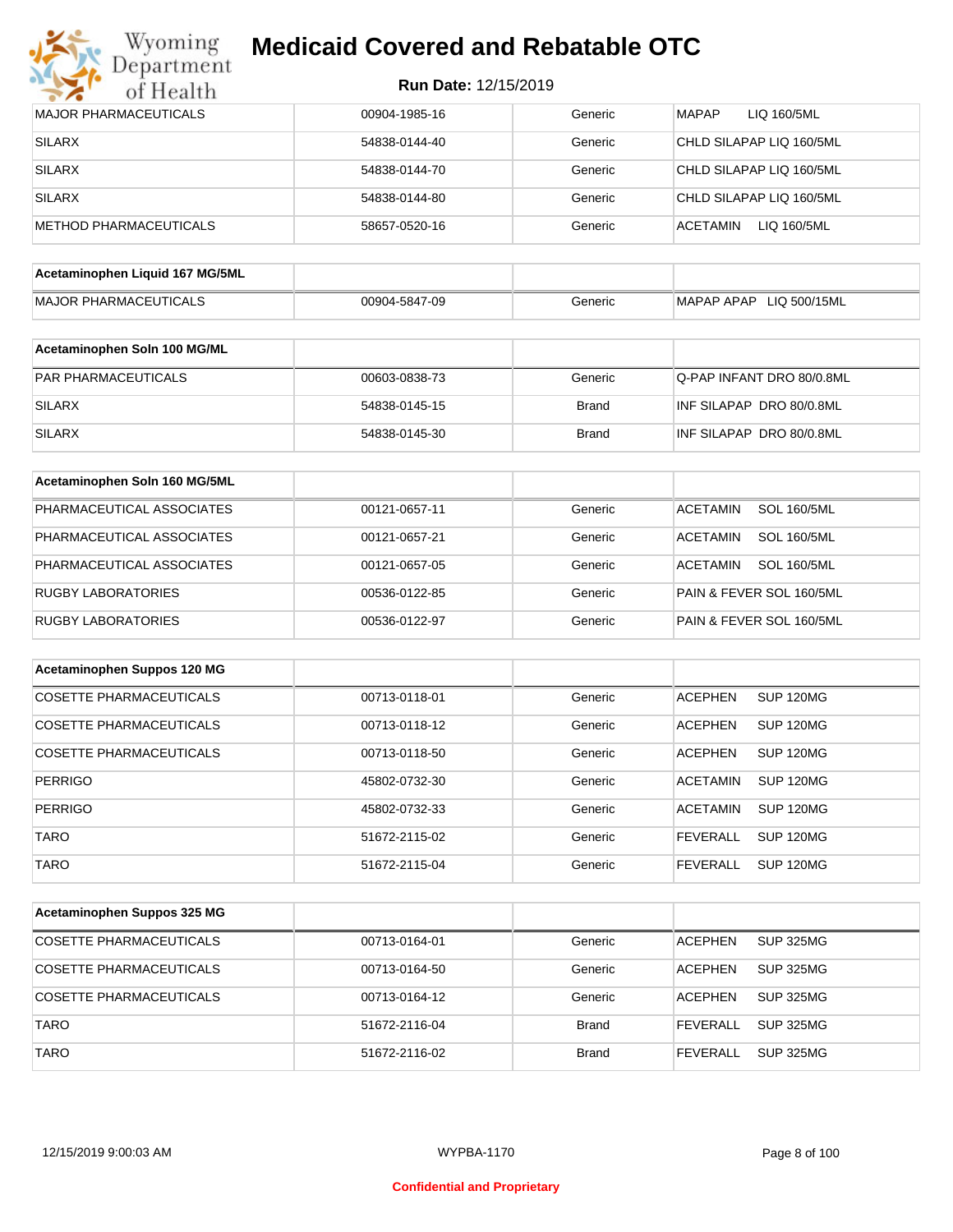

| Acetaminophen Suppos 650 MG    |               |              |                                     |
|--------------------------------|---------------|--------------|-------------------------------------|
| <b>COSETTE PHARMACEUTICALS</b> | 00713-0165-12 | Generic      | SUP 650MG<br><b>ACEPHEN</b>         |
| COSETTE PHARMACEUTICALS        | 00713-0165-50 | Generic      | ACEPHEN<br>SUP 650MG                |
| COSETTE PHARMACEUTICALS        | 00713-0165-01 | Generic      | <b>ACEPHEN</b><br>SUP 650MG         |
| <b>PERRIGO</b>                 | 45802-0730-30 | Generic      | ACETAMIN<br>SUP 650MG               |
| <b>PERRIGO</b>                 | 45802-0730-32 | Generic      | ACETAMIN<br>SUP 650MG               |
| <b>PERRIGO</b>                 | 45802-0730-33 | Generic      | ACETAMIN<br>SUP 650MG               |
| <b>TARO</b>                    | 51672-2117-04 | Generic      | <b>FEVERALL</b><br><b>SUP 650MG</b> |
|                                |               |              |                                     |
| Acetaminophen Suppos 80 MG     |               |              |                                     |
| <b>TARO</b>                    | 51672-2114-02 | <b>Brand</b> | FEVERALL INF SUP 80MG               |
| <b>TARO</b>                    | 51672-2114-04 | <b>Brand</b> | FEVERALL INF SUP 80MG               |
|                                |               |              |                                     |
| Acetaminophen Susp 160 MG/5ML  |               |              |                                     |
| PERRIGO PHARMACEUTICALS        | 00113-0105-26 | Generic      | PAIN RELIEF SUS 160/5ML             |
| GEISS DESTIN & DUNN            | 00113-0608-26 | Generic      | PAIN & FEVER SUS 160/5ML            |
| <b>GEISS DESTIN &amp; DUNN</b> | 00113-0212-26 | Generic      | PAIN & FEVER SUS 160/5ML            |
| <b>PERRIGO</b>                 | 00113-0590-10 | Generic      | PAIN & FEVER SUS 160/5ML            |
| PAR PHARMACEUTICALS            | 00603-0841-54 | Generic      | Q-PAP CHILD SUS 160/5ML             |
| PAR PHARMACEUTICALS            | 00603-0842-54 | Generic      | Q-PAP CHILD SUS 160/5ML             |
| PAR PHARMACEUTICALS            | 00603-0843-54 | Generic      | Q-PAP CHILD SUS 160/5ML             |
| PHARMACEUTICAL ASSOCIATES      | 00121-1781-05 | Generic      | ACETAMINOPHN SUS 160/5ML            |
| <b>RUGBY LABORATORIES</b>      | 00536-3606-96 | Generic      | PAIN & FEVER SUS 160/5ML            |
| <b>MAJOR PHARMACEUTICALS</b>   | 00904-6308-20 | Generic      | MAPAP CHILD SUS 160/5ML             |
| <b>TOPCO</b>                   | 36800-0105-26 | Generic      | PAIN RELIEF SUS 160/5ML             |
| <b>TOPCO</b>                   | 36800-0130-26 | Generic      | PAIN RELIEF SUS 160/5ML             |
| <b>BERGEN BRUNSWIG</b>         | 24385-0130-26 | Generic      | PAIN RELIEF SUS 160/5ML             |
| <b>TOPCO</b>                   | 36800-0175-26 | Generic      | PAIN RELIEF SUS 160/5ML             |
| <b>LEADER BRAND PRODUCTS</b>   | 37205-0575-16 | Generic      | PAIN & FEVER SUS 160/5ML            |
| LEADER BRAND PRODUCTS          | 37205-0576-16 | Generic      | PAIN & FEVER SUS 160/5ML            |
| LEADER BRAND PRODUCTS          | 37205-0577-16 | Generic      | PAIN & FEVER SUS 160/5ML            |
| LEADER BRAND PRODUCTS          | 37205-0676-26 | Generic      | PAIN & FEVER SUS 160/5ML            |
| AMERISOURCE BERGEN DRUGS       | 46122-0042-03 | Generic      | PAIN & FEVER SUS 160/5ML            |
| AMERISOURCE BERGEN DRUGS       | 46122-0105-26 | Generic      | PAIN & FEVER SUS 160/5ML            |
| AMERISOURCE BERGEN DRUGS       | 46122-0050-46 | Generic      | PAIN RELIEF SUS 160/5ML             |
| PERRIGO PHARMACEUTICALS        | 45802-0203-26 | Generic      | ACETAMINOPHN SUS 160/5ML            |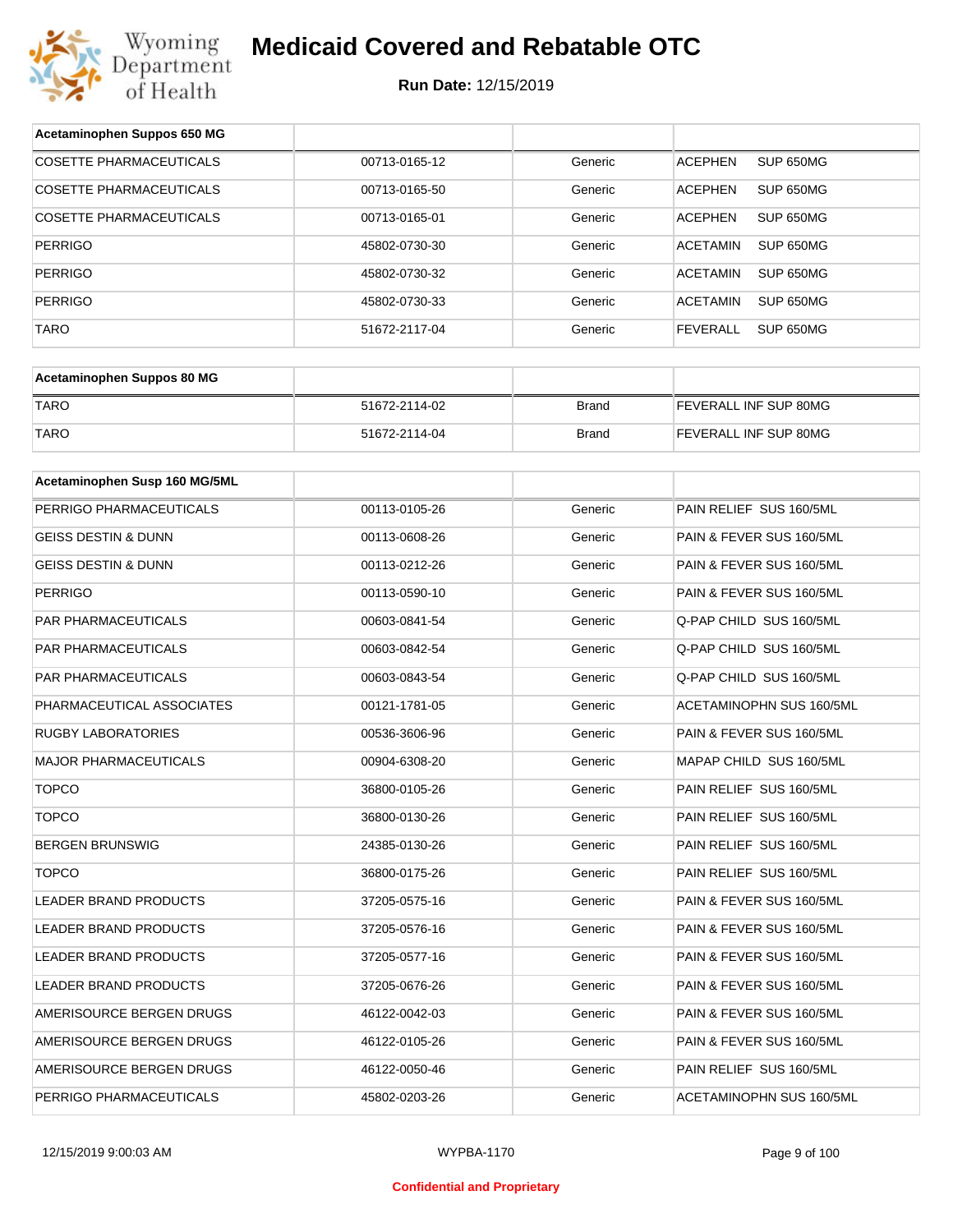

| Wyoming<br>Department      | <b>Medicaid Covered and Rebatable OTC</b> |         |                          |
|----------------------------|-------------------------------------------|---------|--------------------------|
| of Health                  | <b>Run Date: 12/15/2019</b>               |         |                          |
| AMERISOURCE BERGEN DRUGS   | 46122-0056-03                             | Generic | PAIN & FEVER SUS 160/5ML |
| AMERISOURCE BERGEN DRUGS   | 46122-0209-26                             | Generic | PAIN & FEVER SUS 160/5ML |
| <b>MCKESSON SUNMARK</b>    | 49348-0119-34                             | Generic | PAIN & FEVER SUS 160/5ML |
| AMERISOURCE BERGEN DRUGS   | 46122-0211-26                             | Generic | PAIN & FEVER SUS 160/5ML |
| AMERISOURCE BERGEN DRUGS   | 46122-0214-26                             | Generic | PAIN & FEVER SUS 160/5ML |
| MCKESSON SUNMARK           | 49348-0081-30                             | Generic | PAIN & FEVER SUS 160/5ML |
| MCKESSON SUNMARK           | 49348-0123-34                             | Generic | PAIN & FEVER SUS 160/5ML |
| PERRIGO PHARMACEUTICALS    | 45802-0201-26                             | Generic | ACETAMINOPHN SUS 160/5ML |
| AMERISOURCE BERGEN DRUGS   | 46122-0042-46                             | Generic | PAIN & FEVER SUS 160/5ML |
| AMERISOURCE BERGEN DRUGS   | 46122-0106-26                             | Generic | PAIN RELIEF SUS 160/5ML  |
| AMERISOURCE BERGEN DRUGS   | 46122-0210-26                             | Generic | PAIN & FEVER SUS 160/5ML |
| AMERISOURCE BERGEN DRUGS   | 46122-0212-26                             | Generic | PAIN & FEVER SUS 160/5ML |
| <b>MCKESSON SUNMARK</b>    | 49348-0325-34                             | Generic | PAIN & FEVER SUS 160/5ML |
| MCKESSON SUNMARK           | 49348-0430-30                             | Generic | PAIN & FEVER SUS 160/5ML |
| <b>MCKESSON</b>            | 62011-0029-01                             | Generic | PAIN RELIEF SUS 160/5ML  |
| MCKESSON                   | 62011-0247-01                             | Generic | PAIN & FEVER SUS 160/5ML |
| <b>MCKESSON</b>            | 62011-0001-01                             | Generic | PAIN & FEVER SUS 160/5ML |
| <b>MCKESSON</b>            | 62011-0022-01                             | Generic | PAIN & FEVER SUS 160/5ML |
| <b>MCKESSON</b>            | 62011-0183-01                             | Generic | PAIN & FEVER SUS 160/5ML |
| CHAIN DRUG MARKETING ASSOC | 63868-0175-26                             | Generic | NON-ASPIRIN SUS 160/5ML  |
| CHAIN DRUG MARKETING ASSOC | 63868-0176-26                             | Generic | NON-ASPIRIN SUS 160/5ML  |
| <b>MCKESSON</b>            | 62011-0002-01                             | Generic | PAIN & FEVER SUS 160/5ML |
| PRECISION DOSE, INC        | 68094-0586-58                             | Generic | ACETAMINOPHN SUS 160/5ML |
| PRECISION DOSE, INC        | 68094-0587-58                             | Generic | ACETAMINOPHN SUS 160/5ML |
| PRECISION DOSE, INC.       | 68094-0587-59                             | Generic | ACETAMINOPHN SUS 160/5ML |
| PRECISION DOSE, INC.       | 68094-0587-61                             | Generic | ACETAMINOPHN SUS 160/5ML |
| PRECISION DOSE, INC.       | 68094-0588-59                             | Generic | ACETAMINOPHN SUS 325MG   |
| PRECISION DOSE, INC.       | 68094-0587-62                             | Generic | ACETAMINOPHN SUS 160/5ML |
| PRECISION DOSE, INC        | 68094-0588-62                             | Generic | ACETAMINOPHN SUS 325MG   |

| Acetaminophen Susp 80 MG/0.8ML |               |         |                          |
|--------------------------------|---------------|---------|--------------------------|
| <b>TOPCO</b>                   | 36800-0289-05 | Generic | PAIN RELIEF DRO 80/0.8ML |
| <b>TOPCO</b>                   | 36800-0008-05 | Generic | PAIN RELIEF DRO 80/0.8ML |
| <b>TOPCO</b>                   | 36800-0289-10 | Generic | PAIN RELIEF DRO 80/0.8ML |

| Acetaminophen Tab 325 MG  |               |         |                                   |
|---------------------------|---------------|---------|-----------------------------------|
| <b>RUGBY LABORATORIES</b> | 00536-3222-10 | Generic | <b>PAIN &amp; FEVER TAB 325MG</b> |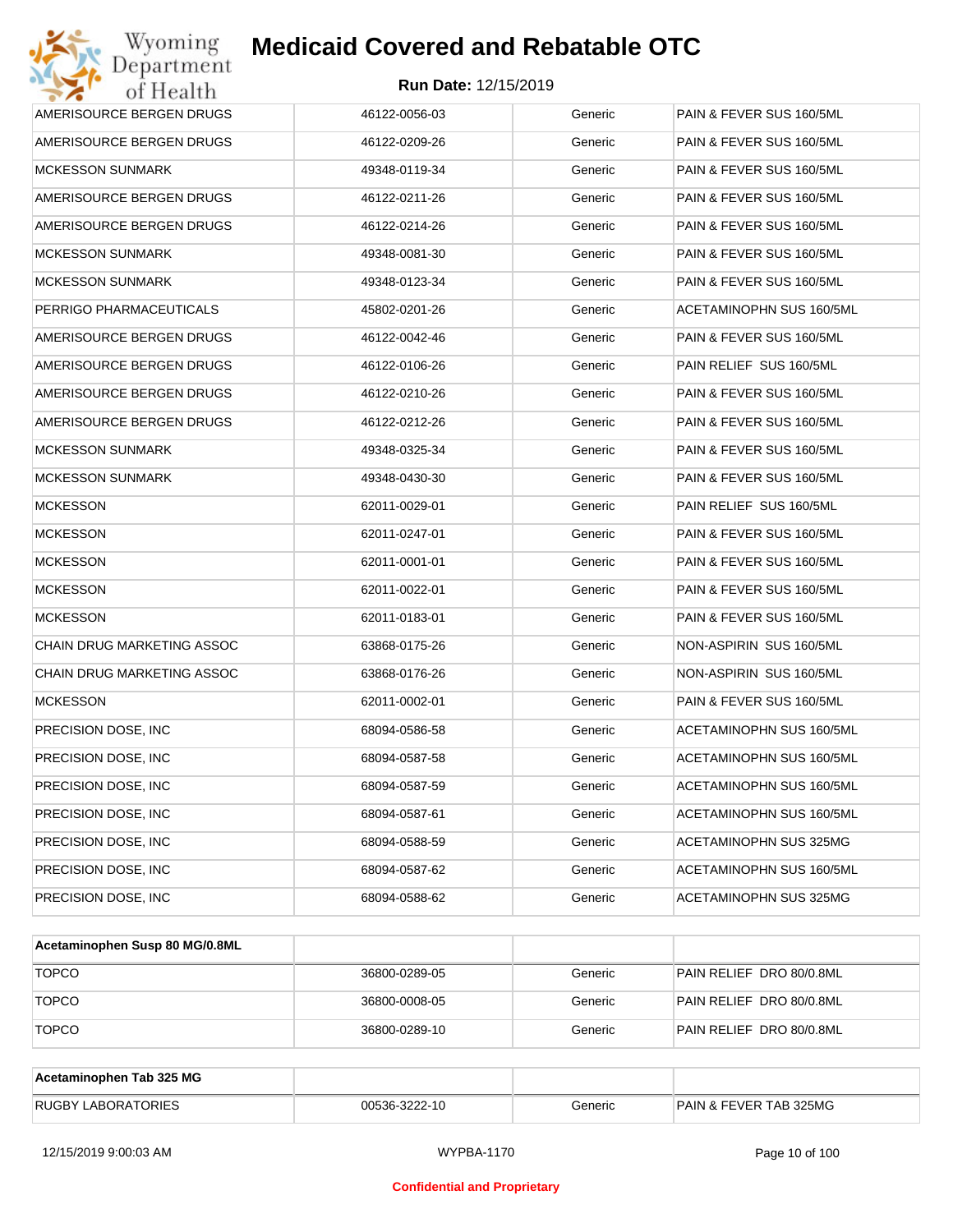## Wyoming<br>Department<br>of Health **Medicaid Covered and Rebatable OTC**

#### **Run Date:** 12/15/2019

| PAR PHARMACEUTICAL                 | 00603-0263-32 | Generic | Q-PAP<br><b>TAB 325MG</b>           |
|------------------------------------|---------------|---------|-------------------------------------|
| <b>RUGBY LABORATORIES</b>          | 00536-3222-01 | Generic | PAIN & FEVER TAB 325MG              |
| <b>MAJOR PHARMACEUTICALS</b>       | 00904-1982-51 | Generic | <b>MAPAP</b><br><b>TAB 325MG</b>    |
| <b>MAJOR PHARMACEUTICALS</b>       | 00904-1982-59 | Generic | <b>MAPAP</b><br><b>TAB 325MG</b>    |
| <b>MAJOR PHARMACEUTICALS</b>       | 00904-1982-60 | Generic | <b>MAPAP</b><br><b>TAB 325MG</b>    |
| <b>MAJOR PHARMACEUTICALS</b>       | 00904-1982-61 | Generic | <b>MAPAP</b><br><b>TAB 325MG</b>    |
| PAR PHARMACEUTICAL                 | 00603-0263-29 | Generic | Q-PAP<br><b>TAB 325MG</b>           |
| <b>SELECT BRAND</b>                | 15127-0072-24 | Generic | NON-ASPIRIN TAB 325MG               |
| PHARBEST PHARMACEUTICALS           | 16103-0353-07 | Generic | PHARBETOL TAB 325MG                 |
| <b>MAJOR PHARMACEUTICALS</b>       | 00904-1982-80 | Generic | <b>MAPAP</b><br><b>TAB 325MG</b>    |
| PHARBEST PHARMACEUTICALS           | 16103-0353-11 | Generic | PHARBETOL TAB 325MG                 |
| <b>SELECT BRAND</b>                | 15127-0072-08 | Generic | <b>NON-ASPIRIN TAB 325MG</b>        |
| PHARBEST PHARMACEUTICALS           | 16103-0353-08 | Generic | PHARBETOL TAB 325MG                 |
| <b>BERGEN BRUNSWIG</b>             | 24385-0403-78 | Generic | PAIN RELIEF TAB 325MG               |
| <b>TOPCO</b>                       | 36800-0403-78 | Generic | PAIN RELIEF TAB 325MG               |
| <b>MCKESSON SUNMARK</b>            | 49348-0973-10 | Generic | PAIN RELIEVE TAB 325MG              |
| AMERISOURCE BERGEN DRUGS           | 46122-0247-78 | Generic | PAIN RELIEF TAB 325MG               |
| <b>MCKESSON</b>                    | 62011-0032-01 | Generic | PAIN RELIEVE TAB 325MG              |
| AUBURN PHARMACEUTICAL              | 62107-0052-01 | Generic | TACTINAL<br>TAB 325MG               |
| AUBURN PHARMACEUTICAL              | 62107-0052-10 | Generic | TACTINAL<br><b>TAB 325MG</b>        |
| <b>MCKESSON PACKAGING SERVICES</b> | 63739-0440-01 | Generic | <b>ACETAMIN</b><br><b>TAB 325MG</b> |
| CHAIN DRUG CONSORTIUM              | 68016-0246-00 | Generic | NON-ASPIRIN TAB 325MG               |
|                                    |               |         |                                     |
| Acetaminophen Tab 500 MG           |               |         |                                     |
| <b>PERRIGO</b>                     | 00113-0227-71 | Generic | PAIN RELIEF TAB 500MG               |
| PERRIGO                            | 00113-0484-62 | Generic | PAIN RELIEF TAB 500MG               |
| <b>PERRIGO</b>                     | 00113-0484-78 | Generic | PAIN RELIEF TAB 500MG               |
| <b>RUGBY LABORATORIES</b>          | 00536-3231-10 | Generic | PAIN & FEVER TAB 500MG              |
| PAR PHARMACEUTICAL                 | 00603-0268-29 | Generic | TAB 500MG<br>Q-PAP                  |
| <b>PAR PHARMACEUTICAL</b>          | 00603-0268-32 | Generic | <b>TAB 500MG</b><br>Q-PAP           |
| RUGBY LABORATORIES                 | 00536-3218-01 | Generic | PAIN & FEVER TAB 500MG              |
| RUGBY LABORATORIES                 | 00536-3218-10 | Generic | PAIN & FEVER TAB 500MG              |
| <b>MAJOR PHARMACEUTICALS</b>       | 00904-1988-59 | Generic | <b>MAPAP</b><br>TAB 500MG           |
| <b>MAJOR PHARMACEUTICALS</b>       | 00904-1988-60 | Generic | <b>MAPAP</b><br>TAB 500MG           |
| <b>MAJOR PHARMACEUTICALS</b>       | 00904-1988-61 | Generic | <b>TAB 500MG</b><br>MAPAP           |
| <b>MAJOR PHARMACEUTICALS</b>       | 00904-1988-80 | Generic | <b>MAPAP</b><br><b>TAB 500MG</b>    |

PERRIGO **12 COMPUTER 19 COMPUTER 100113-0484-71** Generic PAIN RELIEF TAB 500MG

#### **Confidential and Proprietary**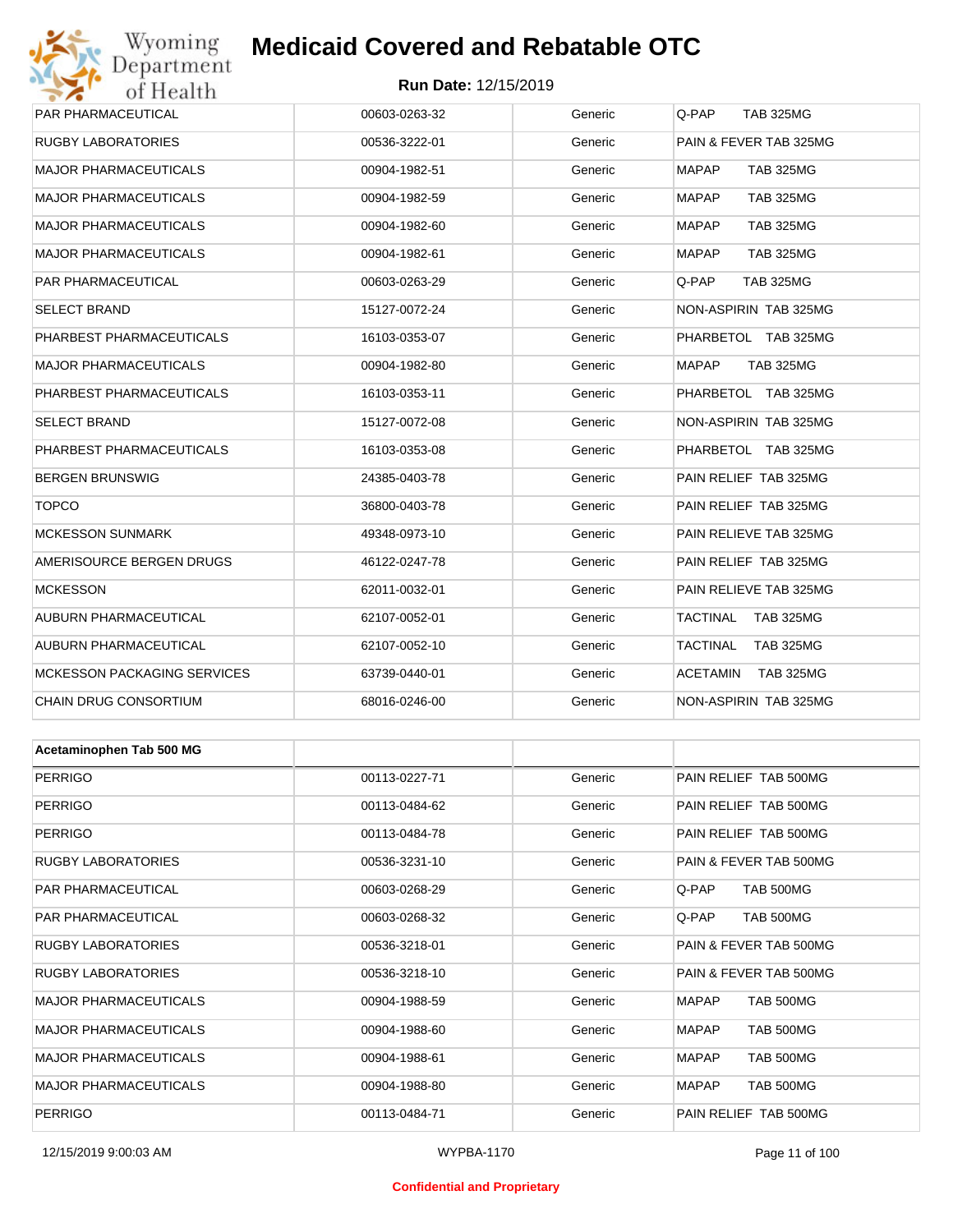

| PERRIGO                  | 00113-0484-90 | Generic | PAIN RELIEF TAB 500MG        |
|--------------------------|---------------|---------|------------------------------|
| MAJOR PHARMACEUTICALS    | 00904-1983-24 | Generic | <b>MAPAP</b><br>TAB 500MG    |
| MAJOR PHARMACEUTICALS    | 00904-1983-51 | Generic | <b>MAPAP</b><br>TAB 500MG    |
| MAJOR PHARMACEUTICALS    | 00904-1983-59 | Generic | <b>MAPAP</b><br>TAB 500MG    |
| MAJOR PHARMACEUTICALS    | 00904-1983-60 | Generic | <b>MAPAP</b><br>TAB 500MG    |
| MAJOR PHARMACEUTICALS    | 00904-1983-80 | Generic | <b>MAPAP</b><br>TAB 500MG    |
| MAJOR PHARMACEUTICALS    | 00904-1983-94 | Generic | <b>MAPAP</b><br>TAB 500MG    |
| MAJOR PHARMACEUTICALS    | 00904-5816-60 | Generic | <b>MAPAP</b><br>TAB 500MG/RR |
| RUGBY LABORATORIES       | 00536-3231-01 | Generic | PAIN & FEVER TAB 500MG       |
| SELECT BRAND             | 15127-0735-09 | Generic | NON-ASPIRIN TAB 500MG        |
| MAJOR PHARMACEUTICALS    | 00904-1983-40 | Generic | TAB 500MG<br>MAPAP           |
| PHARBEST PHARMACEUTICALS | 16103-0376-06 | Generic | PHARBETOL TAB 500MG          |
| PHARBEST PHARMACEUTICALS | 16103-0376-08 | Generic | PHARBETOL TAB 500MG          |
| PHARBEST PHARMACEUTICALS | 16103-0376-11 | Generic | PHARBETOL TAB 500MG          |
| <b>SELECT BRAND</b>      | 15127-0730-06 | Generic | NON-ASPIRIN TAB 500MG        |
| SELECT BRAND             | 15127-0730-21 | Generic | NON-ASPIRIN TAB 500MG        |
| SELECT BRAND             | 15127-0735-05 | Generic | NON-ASPIRIN TAB 500MG        |
| <b>TOPCO</b>             | 36800-0227-71 | Generic | PAIN RELIEF TAB 500MG        |
| <b>TOPCO</b>             | 36800-0227-78 | Generic | PAIN RELIEF TAB 500MG        |
| <b>TOPCO</b>             | 36800-0484-90 | Generic | PAIN RELIEF TAB 500MG        |
| BERGEN BRUNSWIG          | 24385-0145-71 | Generic | PAIN RELIEF TAB 500MG        |
| BERGEN BRUNSWIG          | 24385-0484-71 | Generic | PAIN RELIEF TAB 500MG        |
| BERGEN BRUNSWIG          | 24385-0484-78 | Generic | PAIN RELIEF TAB 500MG        |
| <b>BERGEN BRUNSWIG</b>   | 24385-0484-90 | Generic | PAIN RELIEF TAB 500MG        |
| <b>TOPCO</b>             | 36800-0010-78 | Generic | PAIN RELIEF TAB 500MG        |
| <b>TOPCO</b>             | 36800-0046-62 | Generic | PAIN RELIEVE TAB 500MG       |
| <b>TOPCO</b>             | 36800-0046-71 | Generic | PAIN RELIEVE TAB 500MG       |
| <b>TOPCO</b>             | 36800-0046-78 | Generic | PAIN RELIEVE TAB 500MG       |
| <b>TOPCO</b>             | 36800-0046-83 | Generic | PAIN RELIEVE TAB 500MG       |
| SELECT BRAND             | 15127-0735-08 | Generic | NON-ASPIRIN TAB 500MG        |
| SELECT BRAND             | 15127-0735-16 | Generic | NON-ASPIRIN TAB 500MG        |
| <b>TOPCO</b>             | 36800-0010-71 | Generic | PAIN RELIEF TAB 500MG        |
| <b>TOPCO</b>             | 36800-0405-72 | Generic | PAIN RELIEF TAB 500MG        |
| <b>TOPCO</b>             | 36800-0484-71 | Generic | PAIN RELIEF TAB 500MG        |
| LEADER BRAND PRODUCTS    | 37205-0594-90 | Generic | PAIN RELIEVE TAB 500MG       |
| <b>BERGEN BRUNSWIG</b>   | 24385-0484-47 | Generic | PAIN RELIEF TAB 500MG        |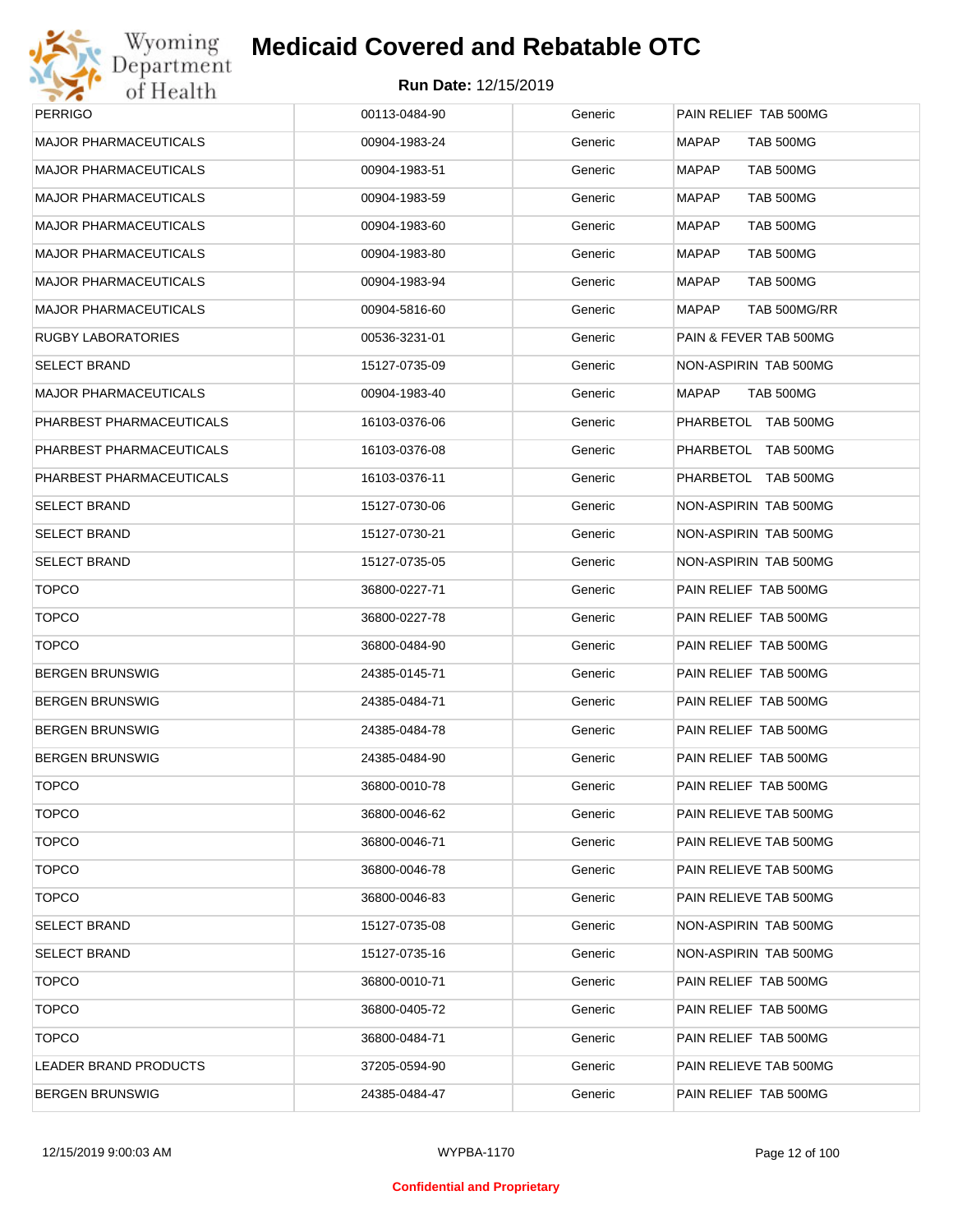

# Wyoming<br>Department<br>of Health

#### **Medicaid Covered and Rebatable OTC**

| <b>TOPCO</b>                      | 36800-0405-78 | Generic | PAIN RELIEF TAB 500MG        |
|-----------------------------------|---------------|---------|------------------------------|
| <b>TOPCO</b>                      | 36800-0484-62 | Generic | PAIN RELIEF TAB 500MG        |
| <b>TOPCO</b>                      | 36800-0484-78 | Generic | PAIN RELIEF TAB 500MG        |
| <b>LEADER BRAND PRODUCTS</b>      | 37205-0594-78 | Generic | PAIN RELIEVE TAB 500MG       |
| <b>LEADER BRAND PRODUCTS</b>      | 37205-0593-71 | Generic | PAIN RELIEVE TAB 500MG       |
| <b>LEADER BRAND PRODUCTS</b>      | 37205-0593-78 | Generic | PAIN RELIEVE TAB 500MG       |
| <b>LEADER BRAND PRODUCTS</b>      | 37205-0594-71 | Generic | PAIN RELIEVE TAB 500MG       |
| <b>LEADER BRAND PRODUCTS</b>      | 37205-0980-71 | Generic | PAIN RELIEVE TAB 500MG/RR    |
| <b>LEADER BRAND PRODUCTS</b>      | 37205-0980-78 | Generic | PAIN RELIEVE TAB 500MG/RR    |
| AMERISOURCE BERGEN DRUGS          | 46122-0178-78 | Generic | PAIN RELIEVE TAB 500MG       |
| <b>MCKESSON SUNMARK</b>           | 49348-0042-10 | Generic | PAIN RELIEVE TAB 500MG       |
| <b>MCKESSON SUNMARK</b>           | 49348-0042-14 | Generic | PAIN RELIEVE TAB 500MG       |
| <b>MCKESSON SUNMARK</b>           | 49348-0998-10 | Generic | PAIN RELIEVE TAB 500MG       |
| PERRIGO PHARMACEUTICALS           | 45802-0484-78 | Generic | <b>ACETAMIN</b><br>TAB 500MG |
| PERRIGO PHARMACEUTICALS           | 45802-0484-90 | Generic | TAB 500MG<br><b>ACETAMIN</b> |
| <b>MCKESSON SUNMARK</b>           | 49348-0730-10 | Generic | PAIN RELIEVE TAB 500MG       |
| <b>MCKESSON SUNMARK</b>           | 49348-0042-09 | Generic | PAIN RELIEVE TAB 500MG       |
| <b>MCKESSON SUNMARK</b>           | 49348-0730-09 | Generic | PAIN RELIEVE TAB 500MG       |
| <b>MCKESSON</b>                   | 62011-0027-01 | Generic | PAIN RELIEF TAB 500MG        |
| AUBURN PHARMACEUTICAL             | 62107-0050-01 | Generic | <b>TACTINAL</b><br>TAB 500MG |
| AUBURN PHARMACEUTICAL             | 62107-0050-10 | Generic | <b>TAB 500MG</b><br>TACTINAL |
| AUBURN PHARMACEUTICAL             | 62107-0051-01 | Generic | <b>TACTINAL</b><br>TAB 500MG |
| <b>MCKESSON</b>                   | 62011-0023-03 | Generic | PAIN RELIEF TAB 500MG        |
| <b>MCKESSON</b>                   | 62011-0049-01 | Generic | PAIN RELIEF TAB 500MG        |
| CHAIN DRUG MARKETING ASSOC        | 63868-0503-50 | Generic | NON-ASPIRIN TAB 500MG        |
| CHAIN DRUG MARKETING ASSOC        | 63868-0507-01 | Generic | NON-ASPIRIN TAB 500MG        |
| <b>MCKESSON</b>                   | 62011-0023-01 | Generic | PAIN RELIEF TAB 500MG        |
| <b>AUBURN PHARMACEUTICAL</b>      | 62107-0051-10 | Generic | <b>TACTINAL</b><br>TAB 500MG |
| <b>CHAIN DRUG MARKETING ASSOC</b> | 63868-0987-10 | Generic | NON-ASPIRIN TAB 500MG/RR     |
| CHAIN DRUG MARKETING ASSOC        | 63868-0987-50 | Generic | NON-ASPIRIN TAB 500MG/RR     |

| Acetaminophen Tab ER 650 MG    |               |         |                        |
|--------------------------------|---------------|---------|------------------------|
| <b>GEISS DESTIN &amp; DUNN</b> | 00113-0217-71 | Generic | PAIN RELIEF TAB 650MG  |
| <b>PERRIGO</b>                 | 00113-0544-71 | Generic | ARTHRTS PAIN TAB 650MG |
| MAJOR PHARMACEUTICALS          | 00904-5769-60 | Generic | ARTHRTS PAIN TAB 650MG |
| <b>PERRIGO</b>                 | 00113-0544-62 | Generic | ARTHRTS PAIN TAB 650MG |
| BERGEN BRUNSWIG                | 24385-0629-71 | Generic | ARTHRTS PAIN TAB 650MG |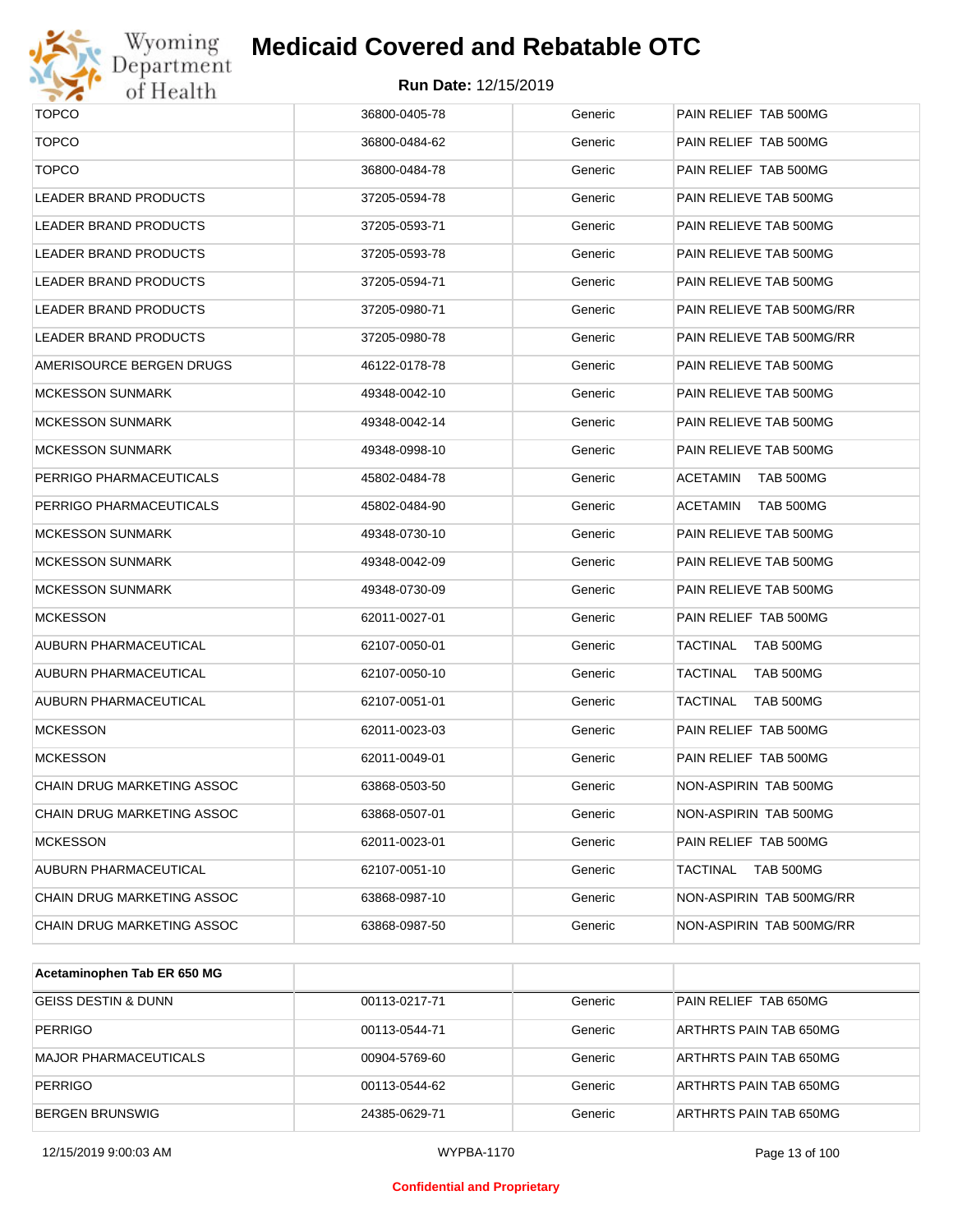

#### **Run Date:** 12/15/2019

| <b>BERGEN BRUNSWIG</b>         | 24385-0629-78 | Generic | ARTHRTS PAIN TAB 650MG     |
|--------------------------------|---------------|---------|----------------------------|
| <b>TOPCO</b>                   | 36800-0217-78 | Generic | 8 HOUR PAIN TAB 650MG      |
| <b>TOPCO</b>                   | 36800-0544-62 | Generic | ARTHRTS PAIN TAB 650MG     |
| <b>TOPCO</b>                   | 36800-0544-78 | Generic | ARTHRTS PAIN TAB 650MG     |
| LEADER BRAND PRODUCTS          | 37205-0477-78 | Generic | 8 HOUR PAIN TAB 650MG      |
| <b>TOPCO</b>                   | 36800-0544-71 | Generic | ARTHRTS PAIN TAB 650MG     |
| LEADER BRAND PRODUCTS          | 37205-0034-78 | Generic | ARTHRTS PAIN TAB 650MG     |
| <b>TOPCO</b>                   | 36800-0966-47 | Generic | ARTHRTS PAIN TAB 650MG     |
| AMERISOURCE BERGEN DRUGS       | 46122-0062-78 | Generic | 8 HOUR PAIN TAB 650MG      |
| <b>MCKESSON SUNMARK</b>        | 49348-0921-09 | Generic | ARTHRTS PAIN TAB 650MG     |
| <b>MCKESSON SUNMARK</b>        | 49348-0921-10 | Generic | ARTHRTS PAIN TAB 650MG     |
| AMERISOURCE BERGEN DRUGS       | 46122-0062-71 | Generic | 8 HOUR PAIN TAB 650MG      |
| <b>MCKESSON SUNMARK</b>        | 49348-0924-09 | Generic | 8 HOUR PAIN TAB 650MG      |
| AMERISOURCE BERGEN DRUGS       | 46122-0170-81 | Generic | ARTHRTS PAIN TAB 650MG     |
| OHM LABS                       | 51660-0333-01 | Generic | ARTHRTS PAIN TAB 650MG     |
| <b>OHM LABS</b>                | 51660-0333-50 | Generic | ARTHRTS PAIN TAB 650MG     |
| <b>MCKESSON SUNMARK</b>        | 49348-0924-10 | Generic | 8 HOUR PAIN TAB 650MG      |
| <b>MCKESSON</b>                | 62011-0026-01 | Generic | ARTHRTS PAIN TAB 650MG     |
| CHAIN DRUG MARKETING ASSOC     | 63868-0089-01 | Generic | ARTHRTS PAIN TAB 650MG     |
| CHAIN DRUG MARKETING ASSOC     | 63868-0089-50 | Generic | ARTHRTS PAIN TAB 650MG     |
| AMERICAN HEALTH PACKAGING      | 68084-0777-95 | Generic | ACETAMIN<br>TAB 650MG      |
| AMERICAN HEALTH PACKAGING      | 68084-0777-25 | Generic | ACETAMIN<br>TAB 650MG      |
|                                |               |         |                            |
| <b>Aspirin Chew Tab 81 MG</b>  |               |         |                            |
| <b>GEISS DESTIN &amp; DUNN</b> | 00113-0467-68 | Generic | <b>ASPIRIN</b><br>CHW 81MG |
| PAR PHARMACEUTICAL             | 00603-0024-36 | Generic | <b>ASPIRIN</b><br>CHW 81MG |
| <b>RUGBY LABORATORIES</b>      | 00536-1008-36 | Generic | ASPIRIN<br>CHW 81MG        |
| <b>GEISS DESTIN &amp; DUNN</b> | 00113-0274-68 | Generic | ASPIRIN<br>CHW 81MG        |
| <b>MAJOR PHARMACEUTICALS</b>   | 00904-4040-73 | Generic | ASPIRIN<br>CHW 81MG        |
| PHARBEST PHARMACEUTICALS       | 16103-0366-05 | Generic | ASPIRIN<br>CHW 81MG        |
| <b>MAJOR PHARMACEUTICALS</b>   | 00904-6288-89 | Generic | ASPIRIN LOW CHW 81MG       |
| <b>BERGEN BRUNSWIG</b>         | 24385-0028-68 | Generic | GNP ASPIRIN CHW 81MG       |
| <b>BERGEN BRUNSWIG</b>         | 24385-0364-68 | Generic | GNP ASPIRIN CHW 81MG       |
| <b>SELECT BRAND</b>            | 15127-0241-36 | Generic | SB CHILD ASA CHW 81MG      |
| <b>TOPCO</b>                   | 36800-0274-68 | Generic | ASPIRIN LOW CHW 81MG       |

12/15/2019 9:00:03 AM WYPBA-1170 Page 14 of 100

PHARBEST PHARMACEUTICALS 16103-0366-11 Generic ASPIRIN CHW 81MG TOPCO 36800-0467-68 Generic ASPIRIN LOW CHW 81MG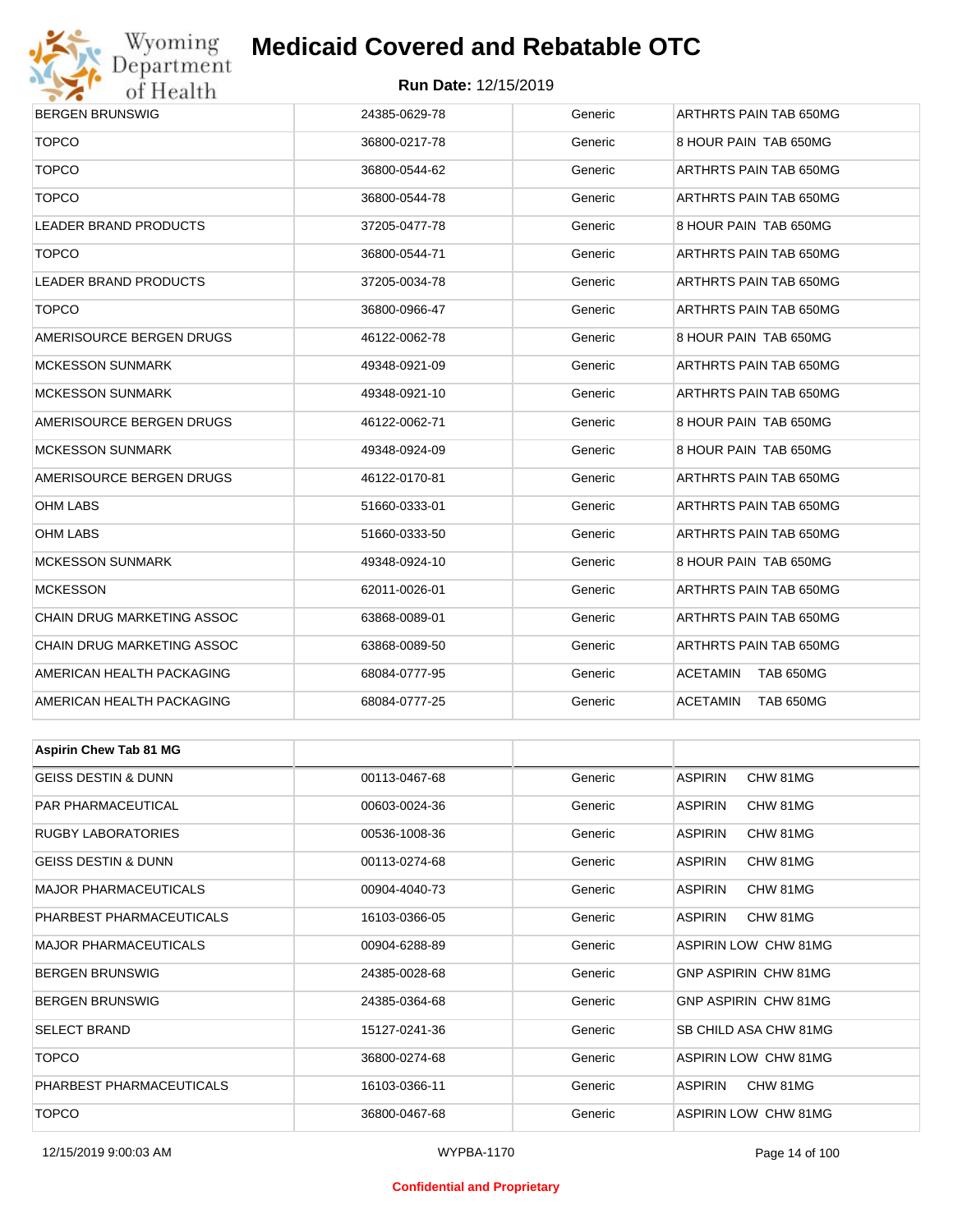#### **Run Date:** 12/15/2019

| Wyoming<br>Department                    | <b>Medicaid Covered and Rebatable OTC</b> |         |                             |  |  |
|------------------------------------------|-------------------------------------------|---------|-----------------------------|--|--|
| <b>Run Date: 12/15/2019</b><br>of Health |                                           |         |                             |  |  |
| <b>LEADER BRAND PRODUCTS</b>             | 37205-0708-68                             | Generic | CHILD ASA CHW 81MG          |  |  |
| <b>BERGEN BRUNSWIG</b>                   | 24385-0278-68                             | Generic | <b>GNP ASPIRIN CHW 81MG</b> |  |  |
| <b>TOPCO</b>                             | 36800-0259-68                             | Generic | <b>ASPIRIN</b><br>CHW 81MG  |  |  |
| <b>LEADER BRAND PRODUCTS</b>             | 37205-0467-68                             | Generic | CHILD ASA CHW 81MG          |  |  |
| <b>LEADER BRAND PRODUCTS</b>             | 37205-0369-68                             | Generic | <b>ASPIRIN</b><br>CHW 81MG  |  |  |
| <b>MCKESSON SUNMARK</b>                  | 49348-0498-07                             | Generic | SM ASPIRIN CHW 81MG         |  |  |
| <b>MCKESSON SUNMARK</b>                  | 49348-0191-07                             | Generic | SM CHILD ASA CHW 81MG       |  |  |
| <b>MCKESSON SUNMARK</b>                  | 49348-0757-07                             | Generic | SM ASPIRIN CHW 81MG         |  |  |
| TIME-CAP LABS                            | 49483-0334-63                             | Generic | <b>ASPIRIN LOW CHW 81MG</b> |  |  |
| <b>MCKESSON</b>                          | 62011-0021-01                             | Generic | HM ASPIRIN CHW 81MG         |  |  |
| <b>MCKESSON</b>                          | 62011-0028-01                             | Generic | HM ASPIRIN CHW 81MG         |  |  |
| AUBURN PHARMACEUTICAL                    | 62107-0026-36                             | Generic | CHILD ASA LS CHW 81MG       |  |  |
| <b>MCKESSON</b>                          | 62011-0212-01                             | Generic | HM ASPIRIN CHW 81MG         |  |  |

| <b>Aspirin Suppos 300 MG</b> |               |         |                |           |
|------------------------------|---------------|---------|----------------|-----------|
| PERRIGO                      | 00574-7034-12 | Generic | <b>ASPIRIN</b> | SUP 300MG |

| <b>Aspirin Suppos 600 MG</b> |               |         |         |           |
|------------------------------|---------------|---------|---------|-----------|
| PERRIGO                      | 00574-7036-12 | าeneric | ASPIRIN | SUP 600MG |

| Aspirin Tab 325 MG             |               |         |                                    |
|--------------------------------|---------------|---------|------------------------------------|
| <b>GEISS DESTIN &amp; DUNN</b> | 00113-0416-87 | Generic | <b>ASPIRIN</b><br><b>TAB 325MG</b> |
| <b>GEISS DESTIN &amp; DUNN</b> | 00113-0416-90 | Generic | <b>ASPIRIN</b><br><b>TAB 325MG</b> |
| <b>RUGBY LABORATORIES</b>      | 00536-1053-01 | Generic | <b>ASPIRIN</b><br><b>TAB 325MG</b> |
| <b>RUGBY LABORATORIES</b>      | 00536-1054-29 | Generic | <b>ASPIRIN</b><br><b>TAB 325MG</b> |
| <b>RUGBY LABORATORIES</b>      | 00536-3305-10 | Generic | <b>ASPIRIN</b><br><b>TAB 325MG</b> |
| <b>GEISS DESTIN &amp; DUNN</b> | 00113-0416-78 | Generic | <b>ASPIRIN</b><br><b>TAB 325MG</b> |
| <b>MAJOR PHARMACEUTICALS</b>   | 00904-2009-40 | Generic | <b>ASPIRIN</b><br><b>TAB 325MG</b> |
| <b>RUGBY LABORATORIES</b>      | 00536-1053-05 | Generic | <b>ASPIRIN</b><br><b>TAB 325MG</b> |
| <b>RUGBY LABORATORIES</b>      | 00536-3305-01 | Generic | <b>ASPIRIN</b><br><b>TAB 325MG</b> |
| <b>SELECT BRAND</b>            | 15127-0738-01 | Generic | SB ASPIRIN TAB 325MG               |
| PHARBEST PHARMACEUTICALS       | 16103-0365-11 | Generic | <b>ASPIRIN</b><br><b>TAB 325MG</b> |
| <b>SELECT BRAND</b>            | 15127-0738-10 | Generic | SB ASPIRIN TAB 325MG               |
| <b>SELECT BRAND</b>            | 15127-0738-21 | Generic | SB ASPIRIN TAB 325MG               |
| <b>MAJOR PHARMACEUTICALS</b>   | 00904-2009-60 | Generic | <b>ASPIRIN</b><br><b>TAB 325MG</b> |
| PHARBEST PHARMACEUTICALS       | 16103-0365-08 | Generic | <b>ASPIRIN</b><br><b>TAB 325MG</b> |
| <b>SELECT BRAND</b>            | 15127-0738-05 | Generic | SB ASPIRIN TAB 325MG               |

#### **Confidential and Proprietary**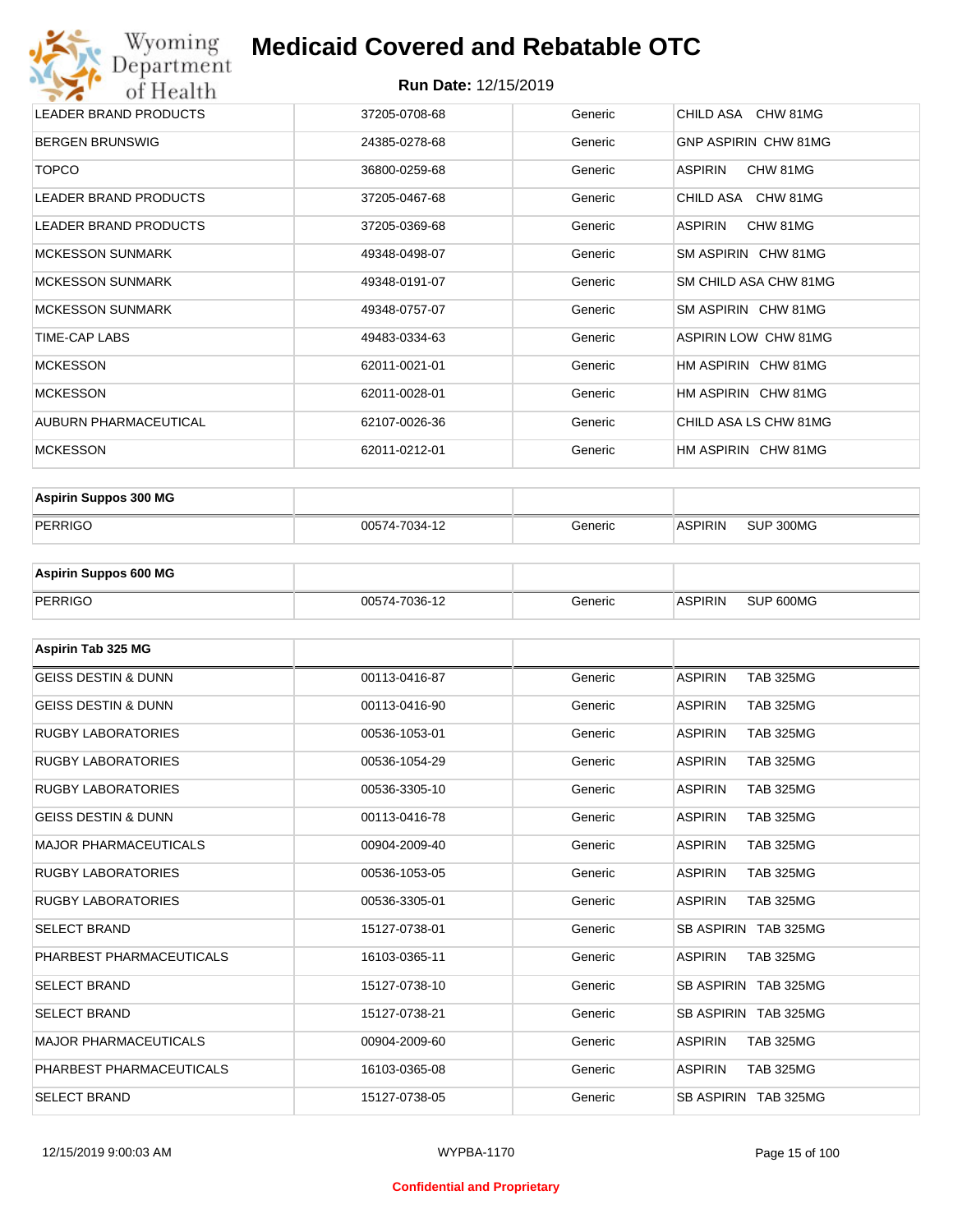# Wyoming<br>Department<br>of Health

## **Medicaid Covered and Rebatable OTC**

| <b>MCKESSON SUNMARK</b>    | 49348-0001-10 | Generic | SM ASPIRIN TAB 325MG               |
|----------------------------|---------------|---------|------------------------------------|
| TIME-CAP LABS              | 49483-0011-10 | Generic | <b>ASPIRIN</b><br><b>TAB 325MG</b> |
| <b>MCKESSON SUNMARK</b>    | 49348-0001-23 | Generic | SM ASPIRIN TAB 325MG               |
| <b>MCKESSON SUNMARK</b>    | 49348-0001-14 | Generic | SM ASPIRIN TAB 325MG               |
| <b>MCKESSON</b>            | 62011-0020-01 | Generic | HM ASPIRIN TAB 325MG               |
| CHAIN DRUG MARKETING ASSOC | 63868-0352-03 | Generic | OC ASPIRIN TAB 325MG               |
| CHAIN DRUG MARKETING ASSOC | 63868-0352-10 | Generic | OC ASPIRIN TAB 325MG               |

| Aspirin Tab Delayed Release 325 MG |               |         |                                |
|------------------------------------|---------------|---------|--------------------------------|
| PAR PHARMACEUTICAL                 | 00603-0168-21 | Generic | <b>ASPIRIN</b><br>TAB 325MG EC |
| <b>RUGBY LABORATORIES</b>          | 00536-3313-01 | Generic | <b>ASPIRIN</b><br>TAB 325MG EC |
| <b>RUGBY LABORATORIES</b>          | 00536-3313-10 | Generic | ASPIRIN<br>TAB 325MG EC        |
| <b>PAR PHARMACEUTICAL</b>          | 00603-0169-21 | Generic | ASPIRIN<br>TAB 325MG EC        |
| <b>PAR PHARMACEUTICAL</b>          | 00603-0169-32 | Generic | ASPIRIN<br>TAB 325MG EC        |
| <b>MAJOR PHARMACEUTICALS</b>       | 00904-2013-80 | Generic | TAB 325MG EC<br><b>ASPIRIN</b> |
| <b>MAJOR PHARMACEUTICALS</b>       | 00904-2011-59 | Generic | ASPIRIN<br>TAB 325MG EC        |
| <b>MAJOR PHARMACEUTICALS</b>       | 00904-2013-60 | Generic | <b>ASPIRIN</b><br>TAB 325MG EC |
| PHARBEST PHARMACEUTICALS           | 16103-0357-11 | Generic | ASPIRIN<br>TAB 325MG EC        |
| <b>MAJOR PHARMACEUTICALS</b>       | 00904-2013-72 | Generic | ASPIRIN<br>TAB 325MG EC        |
| <b>BERGEN BRUNSWIG</b>             | 24385-0429-02 | Generic | GNP ASPIRIN TAB 325MG EC       |
| <b>BERGEN BRUNSWIG</b>             | 24385-0429-90 | Generic | GNP ASPIRIN TAB 325MG EC       |
| PHARBEST PHARMACEUTICALS           | 16103-0357-08 | Generic | ASPIRIN<br>TAB 325MG EC        |
| <b>TOPCO</b>                       | 36800-0429-02 | Generic | <b>ASPIRIN</b><br>TAB 325MG EC |
| <b>LEADER BRAND PRODUCTS</b>       | 37205-0429-96 | Generic | ASPIRIN<br>TAB 325MG EC        |
| LEADER BRAND PRODUCTS              | 37205-0429-87 | Generic | ASPIRIN<br>TAB 325MG EC        |
| <b>MCKESSON SUNMARK</b>            | 49348-0937-14 | Generic | SM ASPIRIN TAB 325MG EC        |
| TIME-CAP LABS                      | 49483-0331-10 | Generic | <b>ASPIRIN</b><br>TAB 325MG EC |
| <b>MCKESSON SUNMARK</b>            | 49348-0937-82 | Generic | SM ASPIRIN TAB 325MG EC        |
| TIME-CAP LABS                      | 49483-0331-01 | Generic | <b>ASPIRIN</b><br>TAB 325MG EC |
| <b>WAL-MART</b>                    | 50844-0227-12 | Generic | EQ ASPIRIN TAB 325MG EC        |
| <b>MCKESSON PACKAGING SERVICES</b> | 63739-0523-01 | Generic | <b>ASPIRIN</b><br>TAB 325MG EC |
| AUBURN PHARMACEUTICAL              | 62107-0028-01 | Generic | <b>ECPIRIN</b><br>TAB 325MG EC |
| <b>MCKESSON</b>                    | 62011-0040-01 | Generic | ASPIRIN<br>TAB 325MG EC        |
| AUBURN PHARMACEUTICAL              | 62107-0028-32 | Generic | <b>ECPIRIN</b><br>TAB 325MG EC |

| Aspirin Tab Delaved Release 81 MG |               |         |                         |
|-----------------------------------|---------------|---------|-------------------------|
| <b>PAR PHARMACEUTICAL</b>         | 00603-0026-22 | Generic | ASPIRIN LOW TAB 81MG EC |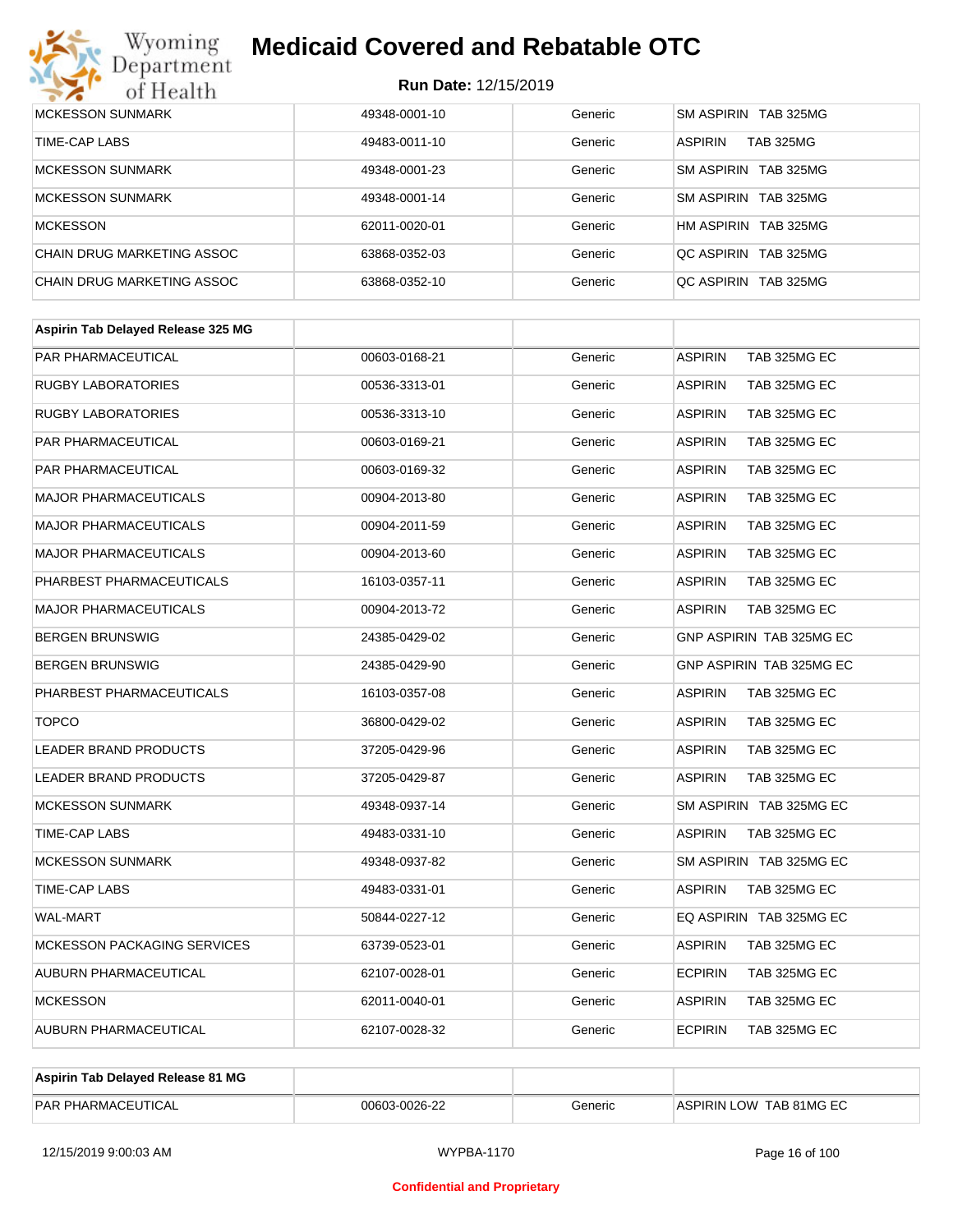| PAR PHARMACEUTICAL                 | 00603-0026-32 | Generic | ASPIRIN LOW TAB 81MG EC       |
|------------------------------------|---------------|---------|-------------------------------|
| RUGBY LABORATORIES                 | 00536-1004-10 | Generic | <b>ASPIRIN</b><br>TAB 81MG EC |
| <b>RUGBY LABORATORIES</b>          | 00536-1004-41 | Generic | <b>ASPIRIN</b><br>TAB 81MG EC |
| <b>MAJOR PHARMACEUTICALS</b>       | 00904-7704-18 | Generic | ASPIR-LOW TAB 81MG EC         |
| <b>MAJOR PHARMACEUTICALS</b>       | 00904-7704-80 | Generic | ASPIR-LOW TAB 81MG EC         |
| PHARBEST PHARMACEUTICALS           | 16103-0356-09 | Generic | <b>ASPIRIN</b><br>TAB 81MG EC |
| PHARBEST PHARMACEUTICALS           | 16103-0356-11 | Generic | <b>ASPIRIN</b><br>TAB 81MG EC |
| <b>SELECT BRAND</b>                | 15127-0228-65 | Generic | <b>ASPIRIN</b><br>TAB 81MG EC |
| <b>SELECT BRAND</b>                | 15127-0228-94 | Generic | ASPIRIN LOW TAB 81MG EC       |
| <b>TOPCO</b>                       | 36800-0277-48 | Generic | ASPIRIN LOW TAB 81MG EC       |
| <b>MAJOR PHARMACEUTICALS</b>       | 00904-7704-70 | Generic | ASPIR-LOW TAB 81MG EC         |
| AMERISOURCE BERGEN DRUGS           | 46122-0182-48 | Generic | GNP ASPIRIN TAB 81MG EC       |
| AMERISOURCE BERGEN DRUGS           | 46122-0180-76 | Generic | ASPIRIN LOW TAB 81MG EC       |
| TIME-CAP LABS                      | 49483-0387-12 | Generic | ASPIRIN LOW TAB 81MG EC       |
| AMERISOURCE BERGEN DRUGS           | 46122-0180-87 | Generic | ASPIRIN LOW TAB 81MG EC       |
| <b>MCKESSON SUNMARK</b>            | 49348-0980-15 | Generic | SM ASPIRIN TAB 81MG EC        |
| <b>MCKESSON SUNMARK</b>            | 49348-0980-23 | Generic | SM ASPIRIN TAB 81MG EC        |
| <b>MCKESSON SUNMARK</b>            | 49348-0980-53 | Generic | SM ASPIRIN TAB 81MG EC        |
| <b>MCKESSON SUNMARK</b>            | 49348-0981-15 | Generic | SM ASPIRIN TAB 81MG EC        |
| TIME-CAP LABS                      | 49483-0387-10 | Generic | ASPIRIN LOW TAB 81MG EC       |
| <b>MCKESSON</b>                    | 62011-0003-01 | Generic | ASPIRIN LOW TAB 81MG EC       |
| <b>MCKESSON</b>                    | 62011-0019-01 | Generic | ASPIRIN LOW TAB 81MG EC       |
| <b>MCKESSON PACKAGING SERVICES</b> | 63739-0522-01 | Generic | <b>ASPIRIN</b><br>TAB 81MG EC |
| <b>MCKESSON PACKAGING SERVICES</b> | 63739-0522-10 | Generic | <b>ASPIRIN</b><br>TAB 81MG EC |
| AUBURN PHARMACEUTICAL              | 62107-0027-26 | Generic | ASPIRIN 81 TAB 81MG EC        |
| <b>AUBURN PHARMACEUTICAL</b>       | 62107-0027-32 | Generic | ASPIRIN 81 TAB 81MG EC        |
|                                    |               |         |                               |

| Magnesium Salicylate Tab 500 MG |               |         |                              |
|---------------------------------|---------------|---------|------------------------------|
| <b>SELECT BRAND</b>             | 15127-0448-24 | Generic | <b>SB BACKACHE TAB 500MG</b> |
| <b>ANTACIDS</b>                 |               |         |                              |

| Alum & Mag Hydroxide-Simethicone Chew<br>Tab 200-200-25 MG |               |         |                        |
|------------------------------------------------------------|---------------|---------|------------------------|
| MAJOR PHARMACEUTICALS                                      | 00904-0478-60 | Generic | MINTOX PLUS CHW        |
| RUGBY LABORATORIES                                         | 00536-1011-01 | Generic | <b>CHW</b><br>ALMACONE |

| Alum & Mag Hydroxide-Simethicone Susp<br>200-200-20 MG/5ML |               |         |                          |
|------------------------------------------------------------|---------------|---------|--------------------------|
| PERRIGO                                                    | 00113-0357-40 | Generic | ANTACID PLUS SUS GAS REL |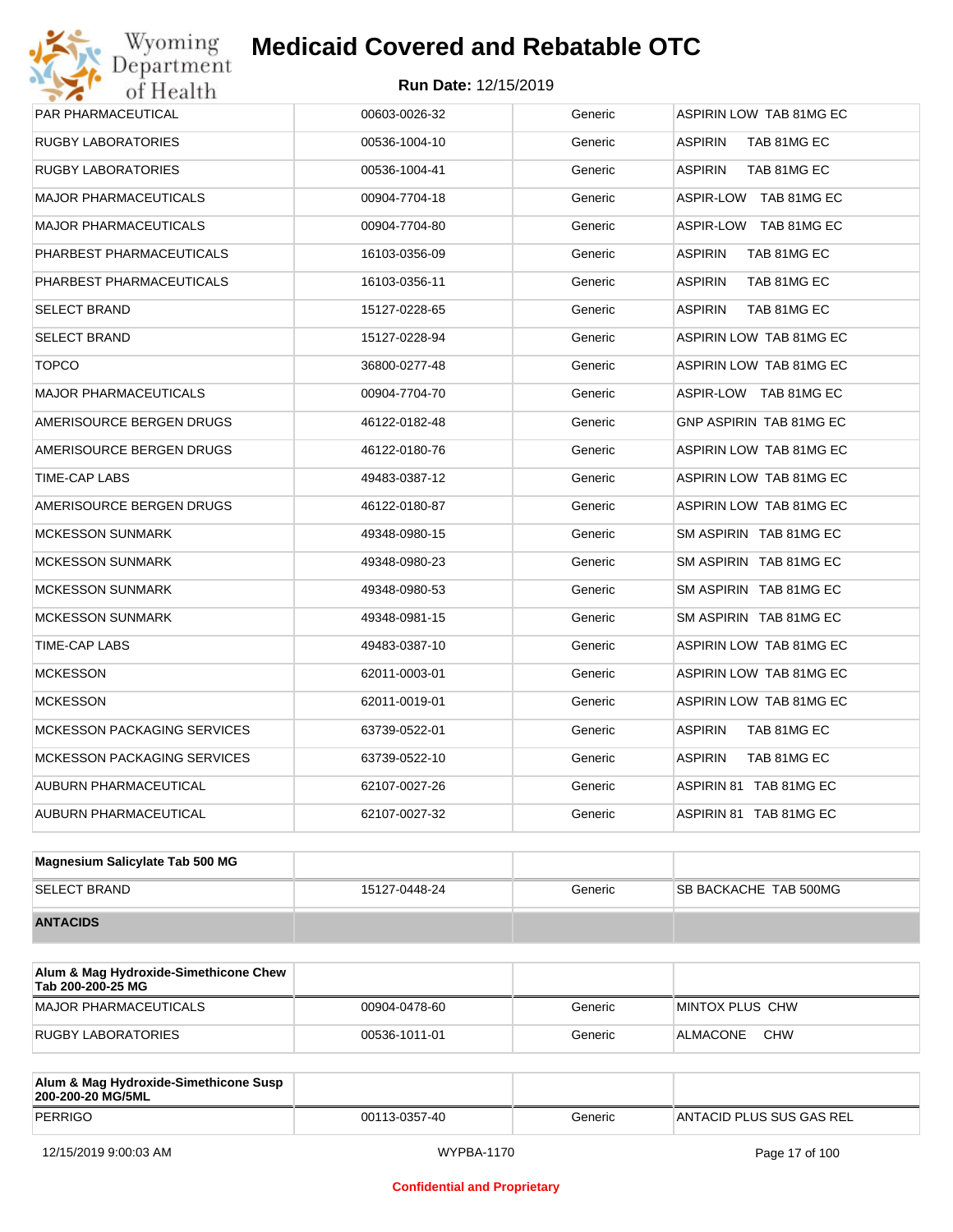

| Wyoming                           | <b>Medicaid Covered and Rebatable OTC</b> |         |                                     |
|-----------------------------------|-------------------------------------------|---------|-------------------------------------|
| Department<br>of Health           | <b>Run Date: 12/15/2019</b>               |         |                                     |
| PHARMACEUTICAL ASSOCIATES         | 00121-1761-30                             | Generic | MAG-AL PLUS LIQ                     |
| <b>PERRIGO</b>                    | 00113-0851-40                             | Generic | <b>ANTACID</b><br><b>SUS</b>        |
| <b>RUGBY LABORATORIES</b>         | 00536-0025-83                             | Generic | <b>ALMACONE</b><br>SUS              |
| <b>RUGBY LABORATORIES</b>         | 00536-1945-83                             | Generic | <b>RULOX</b><br><b>SUS</b>          |
| <b>MAJOR PHARMACEUTICALS</b>      | 00904-5721-14                             | Generic | <b>MINTOX</b><br>SUS                |
| <b>MAJOR PHARMACEUTICALS</b>      | 00904-0004-14                             | Generic | <b>SUS</b><br><b>MI-ACID</b>        |
| <b>SELECT BRAND</b>               | 15127-0883-52                             | Generic | SB ANTACID/ SUS ANTIGAS             |
| <b>BERGEN BRUNSWIG</b>            | 24385-0357-40                             | Generic | <b>GNP MASANTI SUS REG ST</b>       |
| <b>TOPCO</b>                      | 36800-0357-40                             | Generic | ANTACID PLUS SUS GAS REL            |
| <b>TOPCO</b>                      | 36800-0851-40                             | Generic | <b>ANTACID FAST SUS RELIEF</b>      |
| <b>BERGEN BRUNSWIG</b>            | 24385-0356-40                             | Generic | <b>GNP ANTACID SUS ANTI-GAS</b>     |
| <b>LEADER BRAND PRODUCTS</b>      | 37205-0314-40                             | Generic | <b>ANTACID</b><br><b>SUS REG ST</b> |
| <b>LEADER BRAND PRODUCTS</b>      | 37205-0530-40                             | Generic | ANTACID FAST SUS ACTING             |
| <b>MCKESSON SUNMARK</b>           | 49348-0019-39                             | Generic | <b>SM ANTACID/ SUS ANTIGAS</b>      |
| <b>MCKESSON SUNMARK</b>           | 49348-0020-39                             | Generic | SM ANTACID SUS ANTI-GAS             |
| <b>MCKESSON</b>                   | 62011-0147-01                             | Generic | HM ANTACID SUS ANTI-GAS             |
| <b>MCKESSON</b>                   | 62011-0148-01                             | Generic | HM ANTACID SUS ANTI-GAS             |
| CHAIN DRUG MARKETING ASSOC        | 63868-0694-57                             | Generic | QC ANTACID SUS                      |
| <b>CHAIN DRUG MARKETING ASSOC</b> | 63868-0712-57                             | Generic | OC ANTACID SUS ANTI-GAS             |

| Alum & Mag Hydroxide-Simethicone Susp<br>400-400-40 MG/5ML |               |         |                                       |
|------------------------------------------------------------|---------------|---------|---------------------------------------|
| <b>GEISS DESTIN &amp; DUNN</b>                             | 00113-0340-40 | Generic | ANTACID PLUS SUS GAS REL              |
| PHARMACEUTICAL ASSOCIATES                                  | 00121-1762-30 | Generic | MAG-AL PLUS LIQ XS                    |
| PERRIGO PHARMACEUTICALS                                    | 00113-0588-40 | Generic | <b>ANTACID</b><br><b>SUS ANTI-GAS</b> |
| <b>MAJOR PHARMACEUTICALS</b>                               | 00904-0005-14 | Generic | <b>MI-ACID</b><br><b>SUS MAX ST</b>   |
| <b>MAJOR PHARMACEUTICALS</b>                               | 00904-5725-14 | Generic | <b>MINTOX</b><br><b>SUS MAX ST</b>    |
| <b>RUGBY LABORATORIES</b>                                  | 00536-0015-83 | Generic | ALMACONE DBL SUS STRENGTH             |
| <b>BERGEN BRUNSWIG</b>                                     | 24385-0362-40 | Generic | <b>GNP ANTACID SUS CHERRY</b>         |
| <b>TOPCO</b>                                               | 36800-0340-40 | Generic | ANTACID PLUS SUS ANTI-GAS             |
| <b>TOPCO</b>                                               | 36800-0588-40 | Generic | <b>SUS MAX ST</b><br><b>ANTACID</b>   |
| <b>BERGEN BRUNSWIG</b>                                     | 24385-0340-40 | Generic | <b>GNP MASANTI SUS MAX ST</b>         |
| <b>SELECT BRAND</b>                                        | 15127-0745-52 | Generic | ANTACID/ANTI SUS-GAS DS               |
| <b>LEADER BRAND PRODUCTS</b>                               | 37205-0536-40 | Generic | <b>SUS MAX ST</b><br><b>ANTACID</b>   |
| <b>LEADER BRAND PRODUCTS</b>                               | 37205-0535-40 | Generic | <b>ANTACID</b><br><b>SUS MAX ST</b>   |
| <b>MCKESSON</b>                                            | 62011-0122-01 | Generic | ADVANCED<br><b>SUS ANTACID</b>        |
| <b>MCKESSON</b>                                            | 62011-0149-01 | Generic | HM ANTACID SUS ANTI-GAS               |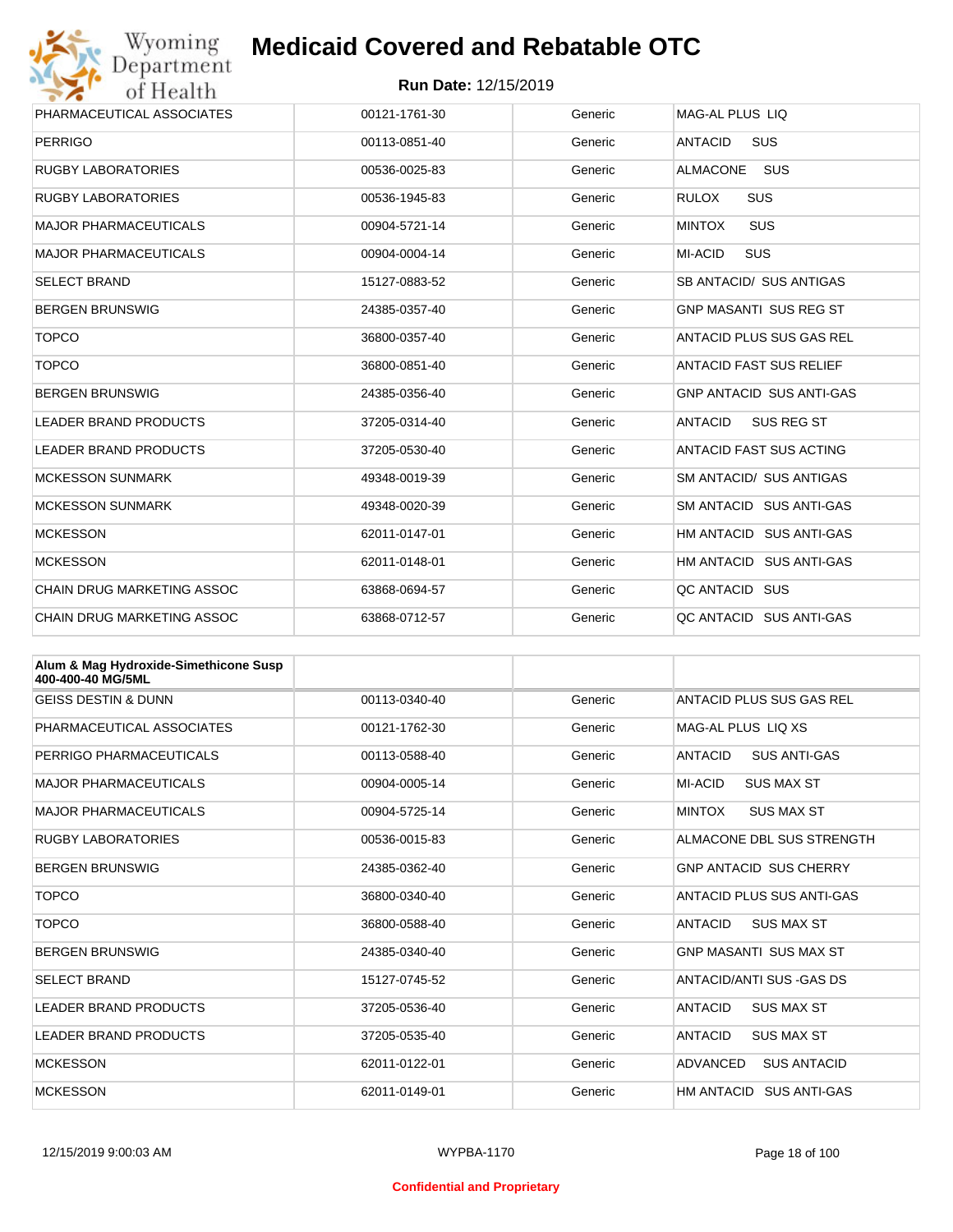

| Aluminum & Magnesium Hydroxides Susp<br>200-200 MG/5ML        |               |              |                                      |
|---------------------------------------------------------------|---------------|--------------|--------------------------------------|
| PHARMACEUTICAL ASSOCIATES                                     | 00121-1760-30 | Brand        | MAG-AL<br>LIQ                        |
| Aluminum Hydroxide Gel Susp 320<br>MG/5ML                     |               |              |                                      |
| <b>RUGBY LABORATORIES</b>                                     | 00536-0091-85 | Generic      | ALUM HYDROX SUS 320/5ML              |
| Aluminum Hydroxide-Magnesium                                  |               |              |                                      |
| Carbonate Chew Tab 160-105 MG                                 |               |              |                                      |
| <b>GLAXO CONSUMER HEALTHCARE L.P.</b>                         | 00135-0098-26 | <b>Brand</b> | <b>GAVISCON</b><br><b>CHW EX-STR</b> |
| <b>GLAXO CONSUMER HEALTHCARE L.P.</b>                         | 00135-0430-03 | Brand        | <b>GAVISCON</b><br>CHW EX-STR        |
| <b>MAJOR PHARMACEUTICALS</b>                                  | 00904-5365-60 | Generic      | <b>ACID GONE</b><br><b>CHW</b>       |
| AMERISOURCE BERGEN DRUGS                                      | 46122-0150-78 | Generic      | GNP ANTACID CHW 160-105              |
| Aluminum Hydroxide-Magnesium                                  |               |              |                                      |
| Carbonate Susp 508-475 MG/10ML                                |               |              |                                      |
| <b>GLAXO CONSUMER HEALTHCARE L.P.</b>                         | 00135-0095-41 | <b>Brand</b> | <b>GAVISCON</b><br><b>SUS</b>        |
|                                                               |               |              |                                      |
| Aluminum Hydroxide-Magnesium<br>Carbonate Susp 95-358 MG/15ML |               |              |                                      |
| GLAXO CONSUMER HEALTHCARE L.P.                                | 00135-0094-41 | Brand        | <b>GAVISCON</b><br><b>SUS</b>        |
| <b>MAJOR PHARMACEUTICALS</b>                                  | 00904-7727-14 | Generic      | SUS<br><b>ACID GONE</b>              |
| Aluminum Hydroxide-Magnesium                                  |               |              |                                      |
| Trisilicate Chew Tab 80-14.2 MG                               |               |              |                                      |
| GLAXO CONSUMER HEALTHCARE L.P.                                | 00135-0096-26 | Brand        | <b>GAVISCON</b><br><b>CHW</b>        |
|                                                               |               |              |                                      |
| <b>Calcium Carbonate (Antacid) Chew Tab</b><br>1000 MG        |               |              |                                      |
| GLAXO CONSUMER HEALTHCARE L.P.                                | 00135-0118-14 | <b>Brand</b> | TUMS ULTRA CHW 1000MG                |
| GLAXO CONSUMER HEALTHCARE L.P.                                | 00135-0118-83 | Brand        | TUMS ULTRA CHW 1000MG                |
| GLAXO CONSUMER HEALTHCARE L.P.                                | 00135-0180-14 | Brand        | TUMS ULTRA CHW 1000MG                |
| <b>GLAXO CONSUMER HEALTHCARE L.P.</b>                         | 00135-0181-01 | <b>Brand</b> | TUMS ULTRA CHW 1000MG                |
| GLAXO CONSUMER HEALTHCARE L.P.                                | 00135-0181-02 | <b>Brand</b> | TUMS ULTRA CHW 1000MG                |
| GLAXO CONSUMER HEALTHCARE L.P.                                | 00135-0181-03 | <b>Brand</b> | TUMS ULTRA CHW 1000MG                |
| GLAXO CONSUMER HEALTHCARE L.P.                                | 00135-0228-01 | <b>Brand</b> | TUMS ULTRA CHW 1000MG                |
| GLAXO CONSUMER HEALTHCARE L.P.                                | 00135-0180-02 | <b>Brand</b> | TUMS ULTRA CHW 1000MG                |
| GLAXO CONSUMER HEALTHCARE L.P.                                | 00135-0181-14 | <b>Brand</b> | TUMS ULTRA CHW 1000MG                |
| PERRIGO PHARMACEUTICALS                                       | 00113-0595-23 | Generic      | CAL ANTACID CHW 1000MG               |
| GLAXO CONSUMER HEALTHCARE L.P.                                | 00135-0181-05 | Brand        | TUMS ULTRA CHW 1000MG                |
| <b>TOPCO</b>                                                  | 36800-0595-23 | Generic      | CALC ANTACID CHW 1000MG              |
| LEADER BRAND PRODUCTS                                         | 37205-0333-69 | Generic      | CAL ANTACID CHW 1000MG               |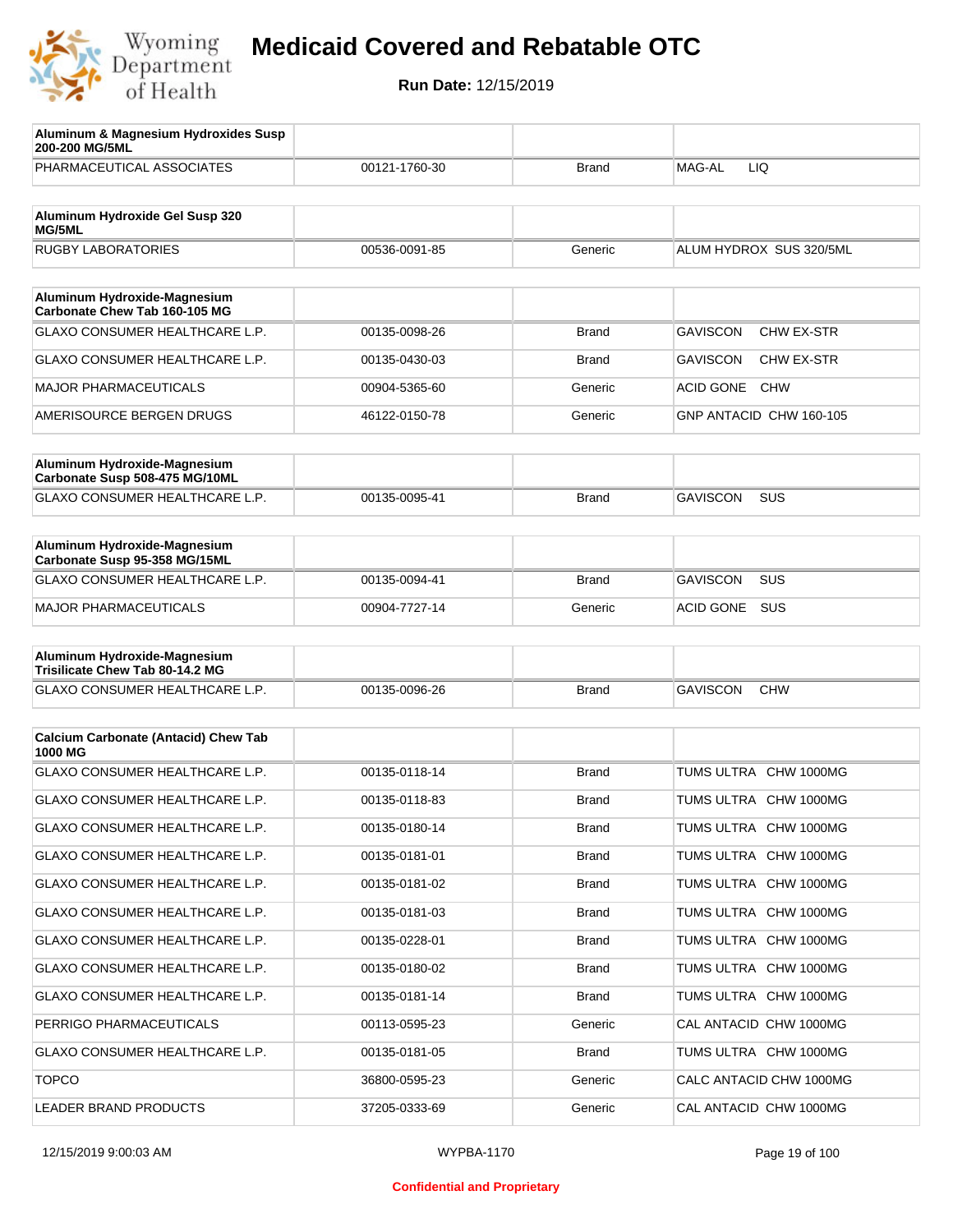

| <b>MCKESSON SUNMARK</b>                                            | 49348-0959-16 | Generic      | SM ANTACID CHW 1000MG       |
|--------------------------------------------------------------------|---------------|--------------|-----------------------------|
| <b>Calcium Carbonate (Antacid) Chew Tab</b><br>1177 MG (471 MG Ca) |               |              |                             |
| <b>GLAXO CONSUMER HEALTHCARE L.P.</b>                              | 00135-0560-01 | <b>Brand</b> | TUMS CHW DEL CHW 1177MG     |
| <b>Calcium Carbonate (Antacid) Chew Tab</b><br><b>500 MG</b>       |               |              |                             |
| PERRIGO PHARMACEUTICALS                                            | 00113-0485-47 | Generic      | CHW 500MG<br><b>ANTACID</b> |
| GLAXO CONSUMER HEALTHCARE L.P.                                     | 00135-0070-48 | <b>Brand</b> | <b>TUMS</b><br>CHW 500MG    |
| GLAXO CONSUMER HEALTHCARE L.P.                                     | 00135-0071-27 | <b>Brand</b> | TUMS<br>CHW 500MG           |
| <b>GLAXO CONSUMER HEALTHCARE L.P.</b>                              | 00135-0071-48 | <b>Brand</b> | TUMS<br>CHW 500MG           |
| PERRIGO PHARMACEUTICALS                                            | 00113-0478-47 | Generic      | CALC ANTACID CHW 500MG      |
| <b>GLAXO CONSUMER HEALTHCARE L.P.</b>                              | 00135-0070-27 | <b>Brand</b> | <b>TUMS</b><br>CHW 500MG    |
| <b>GLAXO CONSUMER HEALTHCARE L.P.</b>                              | 00135-0522-03 | Generic      | TUMS FRESHER CHW 500MG      |
| <b>RUGBY LABORATORIES</b>                                          | 00536-1007-15 | Generic      | CAL-GEST<br>CHW 500MG       |
| GLAXO CONSUMER HEALTHCARE L.P.                                     | 00135-0070-03 | <b>Brand</b> | TUMS<br>CHW 500MG           |
| <b>MAJOR PHARMACEUTICALS</b>                                       | 00904-1257-92 | Generic      | CALC ANTACID CHW 500MG      |
| <b>RUGBY LABORATORIES</b>                                          | 00536-1048-15 | Generic      | <b>ANTACID</b><br>CHW 500MG |
| <b>SELECT BRAND</b>                                                | 15127-0211-24 | Generic      | <b>ANTACID</b><br>CHW 500MG |
| <b>MAJOR PHARMACEUTICALS</b>                                       | 00904-6412-92 | Generic      | CALC ANTACID CHW 500MG      |
| <b>TOPCO</b>                                                       | 36800-0485-47 | Generic      | CALC ANTACID CHW 500MG      |
| <b>SELECT BRAND</b>                                                | 15127-0210-24 | Generic      | ANTACID<br>CHW 500MG        |
| <b>TOPCO</b>                                                       | 36800-0478-47 | Generic      | CHW 500MG<br><b>ANTACID</b> |
| <b>LEADER BRAND PRODUCTS</b>                                       | 37205-0200-47 | Generic      | <b>ANTACID</b><br>CHW 500MG |
| LEADER BRAND PRODUCTS                                              | 37205-0210-47 | Generic      | CHW 500MG<br><b>ANTACID</b> |
| <b>MCKESSON SUNMARK</b>                                            | 49348-0958-21 | Generic      | CALC ANTACID CHW 500MG      |
| <b>MCKESSON SUNMARK</b>                                            | 49348-0957-21 | Generic      | CALC ANTACID CHW 500MG      |
| <b>MCKESSON</b>                                                    | 62011-0132-01 | Generic      | CALC ANTACID CHW 500MG      |
|                                                                    |               |              |                             |
| <b>Calcium Carbonate (Antacid) Chew Tab</b>                        |               |              |                             |

| <b>Calcium Carbonate (Antacid) Chew Tab</b><br>750 MG |               |              |                        |
|-------------------------------------------------------|---------------|--------------|------------------------|
| GLAXO CONSUMER HEALTHCARE L.P.                        | 00135-0074-07 | <b>Brand</b> | TUMS EXTRA CHW 750MG   |
| GLAXO CONSUMER HEALTHCARE L.P.                        | 00135-0074-22 | <b>Brand</b> | TUMS EXTRA CHW 750MG   |
| GLAXO CONSUMER HEALTHCARE L.P.                        | 00135-0140-03 | <b>Brand</b> | CHW 750MG<br>TUMS E-X  |
| GLAXO CONSUMER HEALTHCARE L.P.                        | 00135-0178-02 | <b>Brand</b> | CHW 750MG<br>TUMS E-X  |
| GLAXO CONSUMER HEALTHCARE L.P.                        | 00135-0178-03 | <b>Brand</b> | TUMS E-X<br>CHW 750MG  |
| GLAXO CONSUMER HEALTHCARE L.P.                        | 00135-0178-08 | <b>Brand</b> | CHW 750MG<br>TUMS E-X  |
| PERRIGO PHARMACEUTICALS                               | 00113-0179-80 | Generic      | CALC ANTACID CHW 750MG |
| <b>GLAXO CONSUMER HEALTHCARE L.P.</b>                 | 00135-0154-05 | <b>Brand</b> | CHW 750MG<br>TUMS E-X  |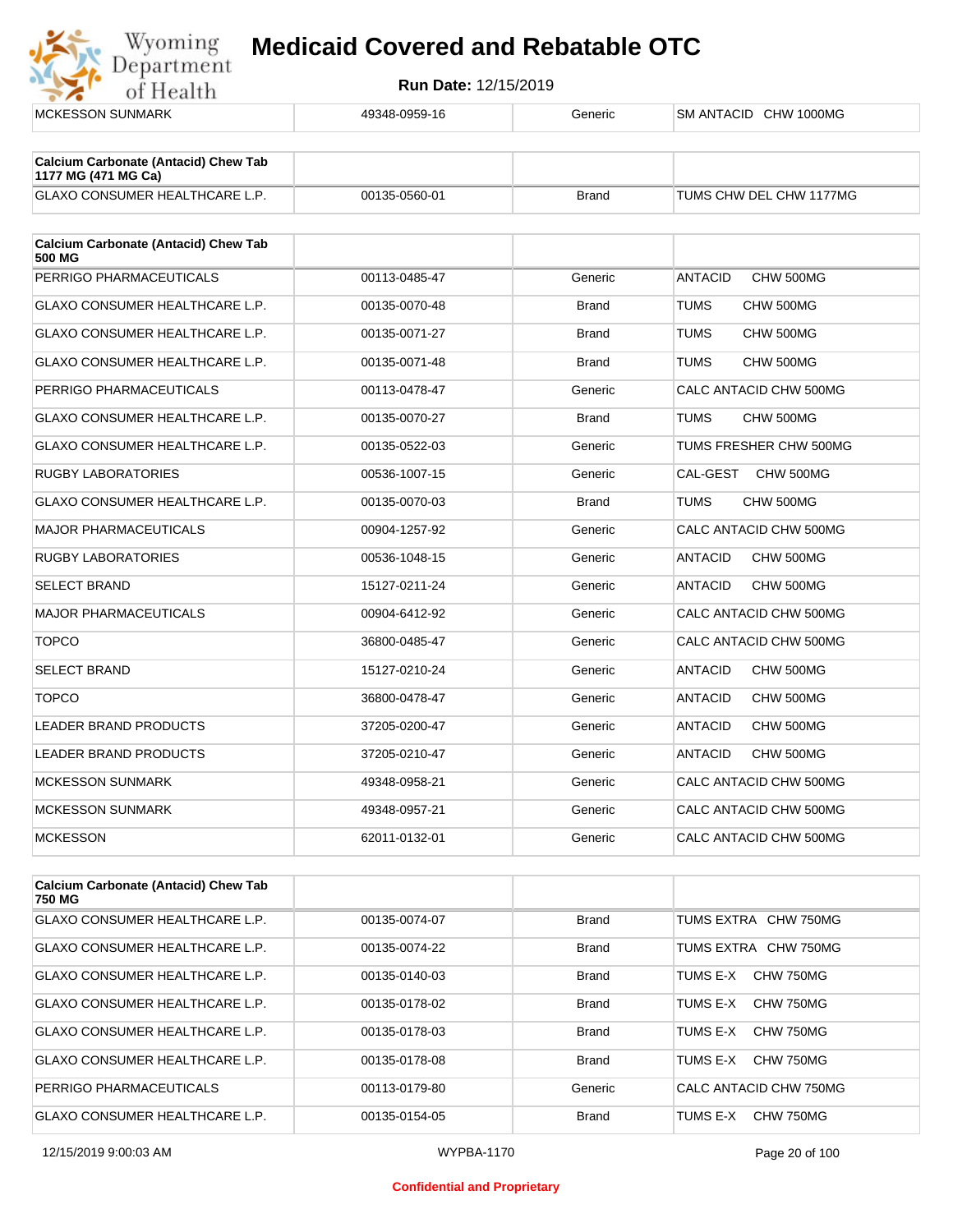

| PERRIGO PHARMACEUTICALS<br>00113-0468-80<br>Generic<br>ANTACID<br>CHW 750MG<br>GLAXO CONSUMER HEALTHCARE L.P.<br>00135-0074-25<br><b>Brand</b><br>TUMS EXTRA CHW 750MG<br>GLAXO CONSUMER HEALTHCARE L.P.<br>00135-0076-25<br><b>Brand</b><br>TUMS E-X<br>CHW 750MG<br>GLAXO CONSUMER HEALTHCARE L.P.<br>TUMS E-X<br>CHW 750MG<br>00135-0140-01<br>Brand<br>GLAXO CONSUMER HEALTHCARE L.P.<br>00135-0178-09<br><b>Brand</b><br>TUMS E-X<br>CHW 750MG<br>GLAXO CONSUMER HEALTHCARE L.P.<br>00135-0243-02<br>TUMS SMOOTHI CHW 750MG<br>Brand<br>GLAXO CONSUMER HEALTHCARE L.P.<br>Generic<br>TUMS SMOOTHI CHW 750MG<br>00135-0245-02<br>GLAXO CONSUMER HEALTHCARE L.P.<br>00135-0246-01<br>Brand<br>TUMS SMOOTHI CHW 750MG<br>RUGBY LABORATORIES<br>00536-1050-22<br>Generic<br>CALC ANTACID CHW 750MG<br>RUGBY LABORATORIES<br>00536-1049-22<br>Generic<br>CALC ANTACID CHW 750MG<br>PERRIGO PHARMACEUTICALS<br>00113-0489-80<br>Generic<br>ANTACID<br>CHW 750MG<br>GLAXO CONSUMER HEALTHCARE L.P.<br>00135-0074-24<br>TUMS EXTRA CHW 750MG<br>Brand<br>GLAXO CONSUMER HEALTHCARE L.P.<br><b>Brand</b><br>TUMS EXTRA CHW 750MG<br>00135-0074-46<br>GLAXO CONSUMER HEALTHCARE L.P.<br>00135-0246-02<br>TUMS SMOOTHI CHW 750MG<br>Brand<br>GLAXO CONSUMER HEALTHCARE L.P.<br>Brand<br>TUMS SMOOTHI CHW 750MG<br>00135-0456-03<br>SELECT BRAND<br>15127-0207-37<br>Generic<br>ANTACID<br>CHW 750MG<br><b>MAJOR PHARMACEUTICALS</b><br>00904-5513-79<br>Generic<br>CALC ANTACID CHW 750MG<br><b>BERGEN BRUNSWIG</b><br>24385-0106-80<br>Generic<br>ANTACID<br>CHW 750MG<br><b>TOPCO</b><br>36800-0179-80<br>Generic<br>CALC ANTACID CHW 750MG<br><b>MAJOR PHARMACEUTICALS</b><br>00904-7695-91<br>Generic<br>CALC ANTACID CHW 750MG<br>SELECT BRAND<br>15127-0212-96<br>Generic<br>ANTACID<br>CHW 750MG<br>LEADER BRAND PRODUCTS<br>37205-0205-80<br>Generic<br>ANTACID<br>CHW 750MG<br><b>TOPCO</b><br>36800-0468-80<br>Generic<br>CALC ANTACID CHW 750MG<br><b>TOPCO</b><br>36800-0489-80<br>Generic<br>CALC ANTACID CHW 750MG<br>37205-0706-80<br><b>ANTACID</b><br>CHW 750MG<br><b>LEADER BRAND PRODUCTS</b><br>Generic<br>CALC ANTACID CHW 750MG<br><b>MCKESSON SUNMARK</b><br>49348-0954-34<br>Generic<br>CALC ANTACID CHW 750MG<br><b>MCKESSON</b><br>62011-0131-01<br>Generic<br><b>MCKESSON</b><br>CALC ANTACID CHW 750MG<br>62011-0229-01<br>Generic | GLAXO CONSUMER HEALTHCARE L.P. | 00135-0469-01 | <b>Brand</b> | TUMS KIDS CHW 750MG |
|----------------------------------------------------------------------------------------------------------------------------------------------------------------------------------------------------------------------------------------------------------------------------------------------------------------------------------------------------------------------------------------------------------------------------------------------------------------------------------------------------------------------------------------------------------------------------------------------------------------------------------------------------------------------------------------------------------------------------------------------------------------------------------------------------------------------------------------------------------------------------------------------------------------------------------------------------------------------------------------------------------------------------------------------------------------------------------------------------------------------------------------------------------------------------------------------------------------------------------------------------------------------------------------------------------------------------------------------------------------------------------------------------------------------------------------------------------------------------------------------------------------------------------------------------------------------------------------------------------------------------------------------------------------------------------------------------------------------------------------------------------------------------------------------------------------------------------------------------------------------------------------------------------------------------------------------------------------------------------------------------------------------------------------------------------------------------------------------------------------------------------------------------------------------------------------------------------------------------------------------------------------------------------------------------------------------------------------------------------|--------------------------------|---------------|--------------|---------------------|
|                                                                                                                                                                                                                                                                                                                                                                                                                                                                                                                                                                                                                                                                                                                                                                                                                                                                                                                                                                                                                                                                                                                                                                                                                                                                                                                                                                                                                                                                                                                                                                                                                                                                                                                                                                                                                                                                                                                                                                                                                                                                                                                                                                                                                                                                                                                                                          |                                |               |              |                     |
|                                                                                                                                                                                                                                                                                                                                                                                                                                                                                                                                                                                                                                                                                                                                                                                                                                                                                                                                                                                                                                                                                                                                                                                                                                                                                                                                                                                                                                                                                                                                                                                                                                                                                                                                                                                                                                                                                                                                                                                                                                                                                                                                                                                                                                                                                                                                                          |                                |               |              |                     |
|                                                                                                                                                                                                                                                                                                                                                                                                                                                                                                                                                                                                                                                                                                                                                                                                                                                                                                                                                                                                                                                                                                                                                                                                                                                                                                                                                                                                                                                                                                                                                                                                                                                                                                                                                                                                                                                                                                                                                                                                                                                                                                                                                                                                                                                                                                                                                          |                                |               |              |                     |
|                                                                                                                                                                                                                                                                                                                                                                                                                                                                                                                                                                                                                                                                                                                                                                                                                                                                                                                                                                                                                                                                                                                                                                                                                                                                                                                                                                                                                                                                                                                                                                                                                                                                                                                                                                                                                                                                                                                                                                                                                                                                                                                                                                                                                                                                                                                                                          |                                |               |              |                     |
|                                                                                                                                                                                                                                                                                                                                                                                                                                                                                                                                                                                                                                                                                                                                                                                                                                                                                                                                                                                                                                                                                                                                                                                                                                                                                                                                                                                                                                                                                                                                                                                                                                                                                                                                                                                                                                                                                                                                                                                                                                                                                                                                                                                                                                                                                                                                                          |                                |               |              |                     |
|                                                                                                                                                                                                                                                                                                                                                                                                                                                                                                                                                                                                                                                                                                                                                                                                                                                                                                                                                                                                                                                                                                                                                                                                                                                                                                                                                                                                                                                                                                                                                                                                                                                                                                                                                                                                                                                                                                                                                                                                                                                                                                                                                                                                                                                                                                                                                          |                                |               |              |                     |
|                                                                                                                                                                                                                                                                                                                                                                                                                                                                                                                                                                                                                                                                                                                                                                                                                                                                                                                                                                                                                                                                                                                                                                                                                                                                                                                                                                                                                                                                                                                                                                                                                                                                                                                                                                                                                                                                                                                                                                                                                                                                                                                                                                                                                                                                                                                                                          |                                |               |              |                     |
|                                                                                                                                                                                                                                                                                                                                                                                                                                                                                                                                                                                                                                                                                                                                                                                                                                                                                                                                                                                                                                                                                                                                                                                                                                                                                                                                                                                                                                                                                                                                                                                                                                                                                                                                                                                                                                                                                                                                                                                                                                                                                                                                                                                                                                                                                                                                                          |                                |               |              |                     |
|                                                                                                                                                                                                                                                                                                                                                                                                                                                                                                                                                                                                                                                                                                                                                                                                                                                                                                                                                                                                                                                                                                                                                                                                                                                                                                                                                                                                                                                                                                                                                                                                                                                                                                                                                                                                                                                                                                                                                                                                                                                                                                                                                                                                                                                                                                                                                          |                                |               |              |                     |
|                                                                                                                                                                                                                                                                                                                                                                                                                                                                                                                                                                                                                                                                                                                                                                                                                                                                                                                                                                                                                                                                                                                                                                                                                                                                                                                                                                                                                                                                                                                                                                                                                                                                                                                                                                                                                                                                                                                                                                                                                                                                                                                                                                                                                                                                                                                                                          |                                |               |              |                     |
|                                                                                                                                                                                                                                                                                                                                                                                                                                                                                                                                                                                                                                                                                                                                                                                                                                                                                                                                                                                                                                                                                                                                                                                                                                                                                                                                                                                                                                                                                                                                                                                                                                                                                                                                                                                                                                                                                                                                                                                                                                                                                                                                                                                                                                                                                                                                                          |                                |               |              |                     |
|                                                                                                                                                                                                                                                                                                                                                                                                                                                                                                                                                                                                                                                                                                                                                                                                                                                                                                                                                                                                                                                                                                                                                                                                                                                                                                                                                                                                                                                                                                                                                                                                                                                                                                                                                                                                                                                                                                                                                                                                                                                                                                                                                                                                                                                                                                                                                          |                                |               |              |                     |
|                                                                                                                                                                                                                                                                                                                                                                                                                                                                                                                                                                                                                                                                                                                                                                                                                                                                                                                                                                                                                                                                                                                                                                                                                                                                                                                                                                                                                                                                                                                                                                                                                                                                                                                                                                                                                                                                                                                                                                                                                                                                                                                                                                                                                                                                                                                                                          |                                |               |              |                     |
|                                                                                                                                                                                                                                                                                                                                                                                                                                                                                                                                                                                                                                                                                                                                                                                                                                                                                                                                                                                                                                                                                                                                                                                                                                                                                                                                                                                                                                                                                                                                                                                                                                                                                                                                                                                                                                                                                                                                                                                                                                                                                                                                                                                                                                                                                                                                                          |                                |               |              |                     |
|                                                                                                                                                                                                                                                                                                                                                                                                                                                                                                                                                                                                                                                                                                                                                                                                                                                                                                                                                                                                                                                                                                                                                                                                                                                                                                                                                                                                                                                                                                                                                                                                                                                                                                                                                                                                                                                                                                                                                                                                                                                                                                                                                                                                                                                                                                                                                          |                                |               |              |                     |
|                                                                                                                                                                                                                                                                                                                                                                                                                                                                                                                                                                                                                                                                                                                                                                                                                                                                                                                                                                                                                                                                                                                                                                                                                                                                                                                                                                                                                                                                                                                                                                                                                                                                                                                                                                                                                                                                                                                                                                                                                                                                                                                                                                                                                                                                                                                                                          |                                |               |              |                     |
|                                                                                                                                                                                                                                                                                                                                                                                                                                                                                                                                                                                                                                                                                                                                                                                                                                                                                                                                                                                                                                                                                                                                                                                                                                                                                                                                                                                                                                                                                                                                                                                                                                                                                                                                                                                                                                                                                                                                                                                                                                                                                                                                                                                                                                                                                                                                                          |                                |               |              |                     |
|                                                                                                                                                                                                                                                                                                                                                                                                                                                                                                                                                                                                                                                                                                                                                                                                                                                                                                                                                                                                                                                                                                                                                                                                                                                                                                                                                                                                                                                                                                                                                                                                                                                                                                                                                                                                                                                                                                                                                                                                                                                                                                                                                                                                                                                                                                                                                          |                                |               |              |                     |
|                                                                                                                                                                                                                                                                                                                                                                                                                                                                                                                                                                                                                                                                                                                                                                                                                                                                                                                                                                                                                                                                                                                                                                                                                                                                                                                                                                                                                                                                                                                                                                                                                                                                                                                                                                                                                                                                                                                                                                                                                                                                                                                                                                                                                                                                                                                                                          |                                |               |              |                     |
|                                                                                                                                                                                                                                                                                                                                                                                                                                                                                                                                                                                                                                                                                                                                                                                                                                                                                                                                                                                                                                                                                                                                                                                                                                                                                                                                                                                                                                                                                                                                                                                                                                                                                                                                                                                                                                                                                                                                                                                                                                                                                                                                                                                                                                                                                                                                                          |                                |               |              |                     |
|                                                                                                                                                                                                                                                                                                                                                                                                                                                                                                                                                                                                                                                                                                                                                                                                                                                                                                                                                                                                                                                                                                                                                                                                                                                                                                                                                                                                                                                                                                                                                                                                                                                                                                                                                                                                                                                                                                                                                                                                                                                                                                                                                                                                                                                                                                                                                          |                                |               |              |                     |
|                                                                                                                                                                                                                                                                                                                                                                                                                                                                                                                                                                                                                                                                                                                                                                                                                                                                                                                                                                                                                                                                                                                                                                                                                                                                                                                                                                                                                                                                                                                                                                                                                                                                                                                                                                                                                                                                                                                                                                                                                                                                                                                                                                                                                                                                                                                                                          |                                |               |              |                     |
|                                                                                                                                                                                                                                                                                                                                                                                                                                                                                                                                                                                                                                                                                                                                                                                                                                                                                                                                                                                                                                                                                                                                                                                                                                                                                                                                                                                                                                                                                                                                                                                                                                                                                                                                                                                                                                                                                                                                                                                                                                                                                                                                                                                                                                                                                                                                                          |                                |               |              |                     |
|                                                                                                                                                                                                                                                                                                                                                                                                                                                                                                                                                                                                                                                                                                                                                                                                                                                                                                                                                                                                                                                                                                                                                                                                                                                                                                                                                                                                                                                                                                                                                                                                                                                                                                                                                                                                                                                                                                                                                                                                                                                                                                                                                                                                                                                                                                                                                          |                                |               |              |                     |
|                                                                                                                                                                                                                                                                                                                                                                                                                                                                                                                                                                                                                                                                                                                                                                                                                                                                                                                                                                                                                                                                                                                                                                                                                                                                                                                                                                                                                                                                                                                                                                                                                                                                                                                                                                                                                                                                                                                                                                                                                                                                                                                                                                                                                                                                                                                                                          |                                |               |              |                     |
|                                                                                                                                                                                                                                                                                                                                                                                                                                                                                                                                                                                                                                                                                                                                                                                                                                                                                                                                                                                                                                                                                                                                                                                                                                                                                                                                                                                                                                                                                                                                                                                                                                                                                                                                                                                                                                                                                                                                                                                                                                                                                                                                                                                                                                                                                                                                                          |                                |               |              |                     |
|                                                                                                                                                                                                                                                                                                                                                                                                                                                                                                                                                                                                                                                                                                                                                                                                                                                                                                                                                                                                                                                                                                                                                                                                                                                                                                                                                                                                                                                                                                                                                                                                                                                                                                                                                                                                                                                                                                                                                                                                                                                                                                                                                                                                                                                                                                                                                          |                                |               |              |                     |
|                                                                                                                                                                                                                                                                                                                                                                                                                                                                                                                                                                                                                                                                                                                                                                                                                                                                                                                                                                                                                                                                                                                                                                                                                                                                                                                                                                                                                                                                                                                                                                                                                                                                                                                                                                                                                                                                                                                                                                                                                                                                                                                                                                                                                                                                                                                                                          |                                |               |              |                     |

| Calcium Carbonate (Antacid) Susp 1250<br><b>MG/5ML</b> |               |         |                           |
|--------------------------------------------------------|---------------|---------|---------------------------|
| PHARMACEUTICAL ASSOCIATES                              | 00121-4766-05 | Generic | CALCIUM CARB SUS 1250/5ML |
| <b>HIKMA</b>                                           | 00054-3117-63 | Generic | CALCIUM CARB SUS 1250/5ML |
| PHARMACEUTICAL ASSOCIATES                              | 00121-0766-16 | Generic | CALCIUM CARB SUS 1250/5ML |

| Calcium Carbonate (Antacid) Tab 648 MG |               |         |                        |
|----------------------------------------|---------------|---------|------------------------|
| <b>RUGBY LABORATORIES</b>              | 00536-1024-10 | Generic | CALCIUM CARB TAB 648MG |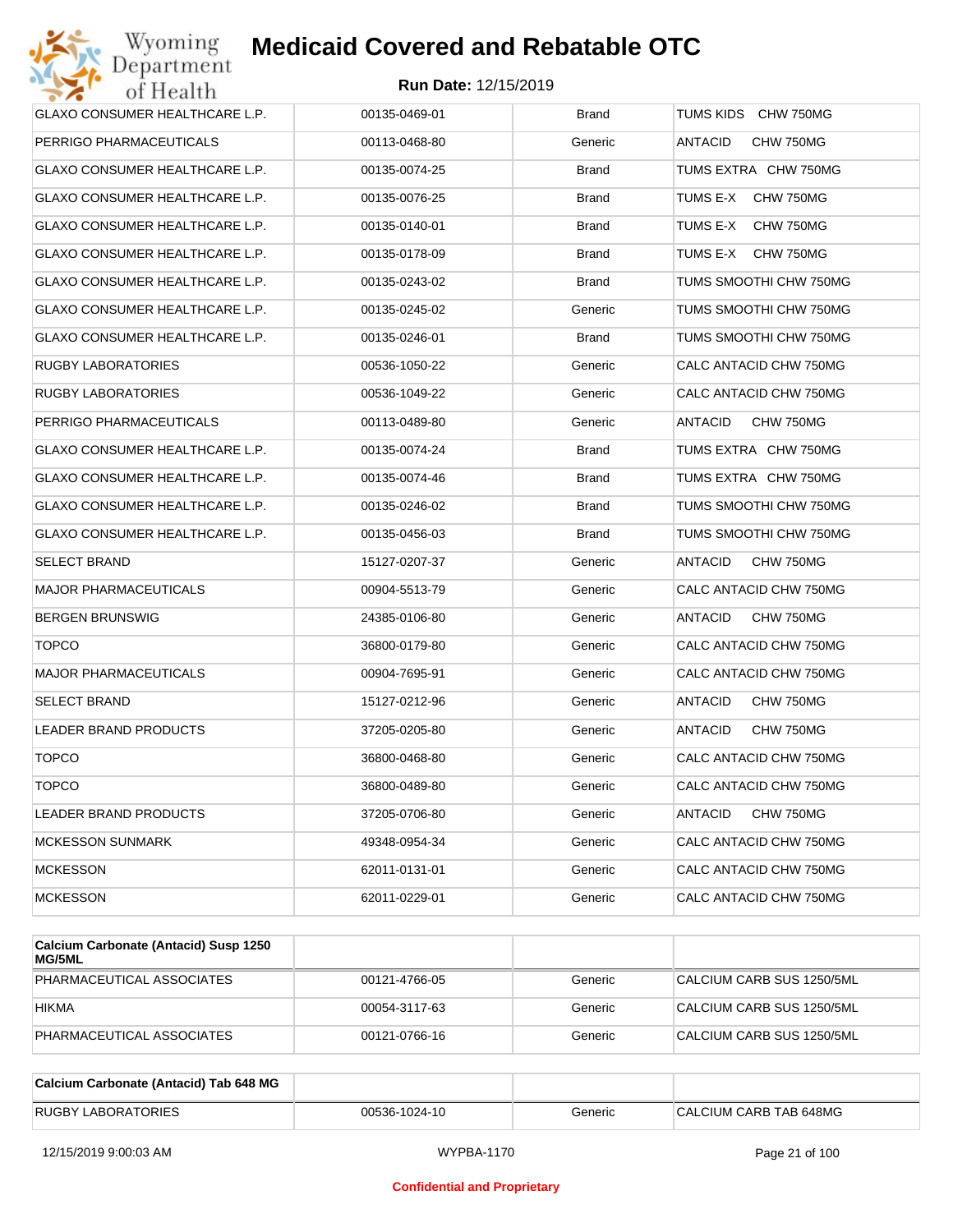

| <b>ANTIDIABETICS</b>                                          |               |              |                             |
|---------------------------------------------------------------|---------------|--------------|-----------------------------|
| NEPHRON PHARMACEUTICALS CORP.                                 | 00487-5901-99 | <b>Brand</b> | S <sub>2</sub><br>NEB 2.25% |
| NEPHRON PHARMACEUTICALS CORP.                                 | 00487-5901-10 | <b>Brand</b> | S <sub>2</sub><br>NEB 2.25% |
| Racepinephrine HCI Soln Nebu 2.25%<br>(Base Equivalent)       |               |              |                             |
| <b>HIKMA</b>                                                  | 00143-3145-01 | Generic      | EPHEDRINE SU CAP 25MG       |
| <b>Ephedrine Sulfate Cap 25 MG</b>                            |               |              |                             |
|                                                               |               |              |                             |
| <b>ANTIASTHMATIC AND BRONCHODILATOR</b><br><b>AGENTS</b>      |               |              |                             |
| RISING PHARMACEUTICALS                                        | 64980-0182-10 | Generic      | SODIUM BICAR TAB 10GR       |
| <b>RUGBY LABORATORIES</b>                                     | 00536-4544-10 | Generic      | SODIUM BICAR TAB 650MG      |
| <b>RUGBY LABORATORIES</b>                                     | 00536-1047-10 | Generic      | SODIUM BICAR TAB 650MG      |
| Sodium Bicarbonate Tab 650 MG                                 |               |              |                             |
|                                                               |               |              |                             |
| <b>RUGBY LABORATORIES</b>                                     | 00536-1046-10 | Generic      | SODIUM BICAR TAB 325MG      |
| Sodium Bicarbonate Tab 325 MG                                 |               |              |                             |
| PAR PHARMACEUTICALS                                           | 00603-0213-21 | Generic      | MAG OXIDE TAB 420MG         |
| Magnesium Oxide Tab 420 MG                                    |               |              |                             |
|                                                               |               |              |                             |
| PAR PHARMACEUTICALS                                           | 00603-0209-22 | Generic      | MAG OXIDE TAB 400MG         |
| Magnesium Oxide Tab 400 MG                                    |               |              |                             |
| AMERISOURCE BERGEN DRUGS                                      | 46122-0151-75 | Generic      | ANT/ANTI-GAS CHW 1000-60    |
| <b>Calcium Carbonate-Simethicone Chew Tab</b><br>1000-60 MG   |               |              |                             |
| <b>MAJOR PHARMACEUTICALS</b>                                  | 00904-5115-71 | Brand        | MI-ACID<br><b>CHW</b>       |
| <b>Calcium Carbonate-Mag Hydroxide Chew</b><br>Tab 700-300 MG |               |              |                             |
| AMERISOURCE BERGEN DRUGS                                      | 46122-0153-47 | Generic      | GNP ANTACID CHW 550-110     |
| Calcium Carbonate-Mag Hydroxide Chew<br>Tab 550-110 MG        |               |              |                             |

| Insulin NPH & Regular Susp Pen-Inj 100<br>Unit/ML (70-30) |               |              |                                       |
|-----------------------------------------------------------|---------------|--------------|---------------------------------------|
| LILLY                                                     | 00002-8803-01 | <b>Brand</b> | <b>INJ 70/30KWP</b><br><b>HUMULIN</b> |
| LILLY                                                     | 00002-8803-59 | <b>Brand</b> | INJ 70/30KWP<br><b>HUMULIN</b>        |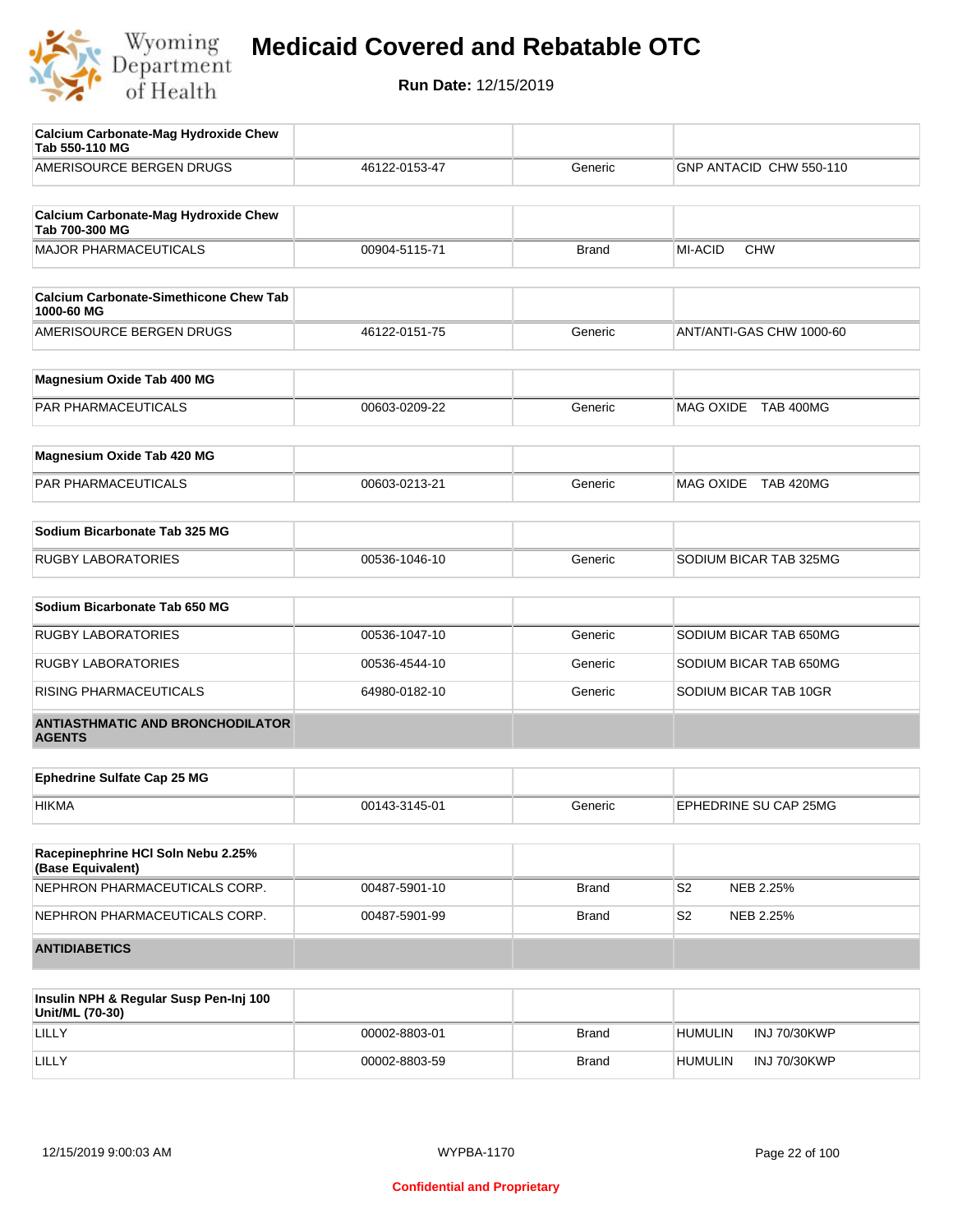

| Insulin NPH (Human) (Isophane) Inj 100<br>Unit/ML |               |              |                         |
|---------------------------------------------------|---------------|--------------|-------------------------|
| LILLY                                             | 00002-8315-01 | <b>Brand</b> | HUMULIN N<br>INJ U-100  |
| LILLY                                             | 00002-8315-17 | <b>Brand</b> | INJ U-100<br>Humulin N  |
| NOVO NORDISK                                      | 00169-1834-11 | <b>Brand</b> | NOVOLIN N INJ U-100     |
| NOVO NORDISK                                      | 00169-1834-02 | <b>Brand</b> | INJ RELION<br>NOVOLIN N |

| <b>Insulin NPH (Human) (Isophane) Susp Pen-</b><br>injector 100 Unit/ML |               |       |                        |
|-------------------------------------------------------------------------|---------------|-------|------------------------|
| LILLY                                                                   | 00002-8805-01 | Brand | HUMULIN N INJ U-100KWP |
| LILLY                                                                   | 00002-8805-59 | Brand | HUMULIN N INJ U-100KWP |

| Insulin NPH Isophane & Regular Human Inj<br>100 Unit/ML (70-30) |               |              |                             |
|-----------------------------------------------------------------|---------------|--------------|-----------------------------|
| LILLY                                                           | 00002-8715-17 | Brand        | <b>HUMULIN</b><br>INJ 70/30 |
| NOVO NORDISK                                                    | 00169-1837-02 | Brand        | NOVOLIN70/30 INJ RELION     |
| NOVO NORDISK                                                    | 00169-1837-11 | <b>Brand</b> | <b>NOVOLIN</b><br>INJ 70/30 |
| LILLY                                                           | 00002-8715-01 | <b>Brand</b> | <b>HUMULIN</b><br>INJ 70/30 |

| Insulin Regular (Human) Inj 100 Unit/ML |               |              |                         |
|-----------------------------------------|---------------|--------------|-------------------------|
| LILLY                                   | 00002-8215-17 | Brand        | HUMULIN R INJ U-100     |
| NOVO NORDISK                            | 00169-1833-02 | <b>Brand</b> | INJ RELION<br>NOVOLIN R |
| LILLY                                   | 00002-8215-01 | <b>Brand</b> | HUMULIN R INJ U-100     |
| NOVO NORDISK                            | 00169-1833-11 | <b>Brand</b> | NOVOLIN R INJ U-100     |
| <b>ANTIDIARRHEAL/PROBIOTIC AGENTS</b>   |               |              |                         |

| <b>Bismuth Subsalicylate Chew Tab 262 MG</b> |               |         |                               |
|----------------------------------------------|---------------|---------|-------------------------------|
| <b>RUGBY LABORATORIES</b>                    | 00536-1021-07 | Generic | PEPTIC RELF CHW 262MG         |
| <b>PAR PHARMACEUTICAL</b>                    | 00603-0235-16 | Generic | PINK BISMUTH CHW 262MG        |
| MAJOR PHARMACEUTICALS                        | 00904-1315-46 | Generic | <b>CHW 262MG</b><br>BISMATROL |
| <b>BERGEN BRUNSWIG</b>                       | 24385-0024-65 | Generic | PINK BISMUTH CHW 262MG        |
| <b>TOPCO</b>                                 | 36800-0469-65 | Generic | STOMACH RELF CHW 262MG        |
| LEADER BRAND PRODUCTS                        | 37205-0720-65 | Generic | PINK BISMUTH CHW 262MG        |
| <b>MCKESSON SUNMARK</b>                      | 49348-0953-44 | Generic | STOMACH RELF CHW 262MG        |
| <b>MCKESSON</b>                              | 62011-0140-01 | Generic | STOMACH RELF CHW 262MG        |

| Bismuth Subsalicylate Susp 262 MG/15ML |               |         |                           |
|----------------------------------------|---------------|---------|---------------------------|
| PERRIGO                                | 00113-0302-34 | Generic | STOMACH RELF SUS 262/15ML |
| PERRIGO                                | 00113-0302-40 | Generic | STOMACH RELF SUS 262/15ML |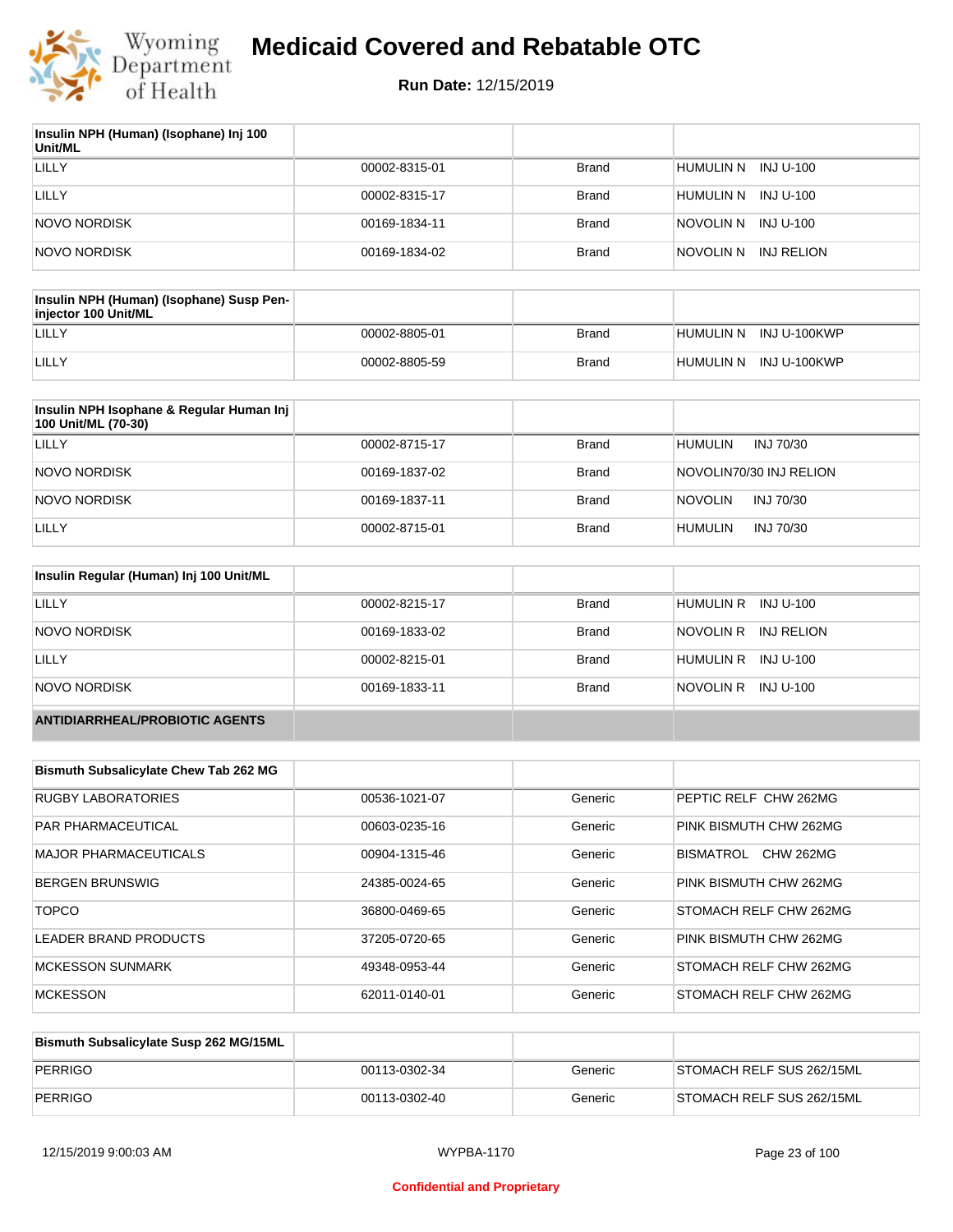| Wyoming<br><b>Medicaid Covered and Rebatable OTC</b><br>Department |                             |         |                           |  |
|--------------------------------------------------------------------|-----------------------------|---------|---------------------------|--|
| of Health                                                          | <b>Run Date: 12/15/2019</b> |         |                           |  |
| <b>RUGBY LABORATORIES</b>                                          | 00536-1810-59               | Generic | PEPTIC RELF SUS 262/15ML  |  |
| <b>MAJOR PHARMACEUTICALS</b>                                       | 00904-1313-09               | Generic | BISMATROL<br>SUS 262/15ML |  |
| MAJOR PHARMACEUTICALS                                              | 00904-5709-09               | Generic | KAO-TIN<br>SUS 262/15ML   |  |
| <b>MAJOR PHARMACEUTICALS</b>                                       | 00904-5709-16               | Generic | KAO-TIN<br>SUS 262/15ML   |  |
| <b>BERGEN BRUNSWIG</b>                                             | 24385-0302-34               | Generic | STOMACH RELF SUS 262/15ML |  |
| <b>SELECT BRAND</b>                                                | 15127-0550-68               | Generic | SB BISMUTH SUS 262/15ML   |  |
| <b>TOPCO</b>                                                       | 36800-0302-34               | Generic | STOMACH RELF SUS 262/15ML |  |
| <b>BERGEN BRUNSWIG</b>                                             | 24385-0302-26               | Generic | STOMACH RELF SUS 262/15ML |  |
| <b>TOPCO</b>                                                       | 36800-0302-40               | Generic | STOMACH RELF SUS 262/15ML |  |
| <b>MCKESSON SUNMARK</b>                                            | 49348-0922-37               | Generic | SM STOMACH SUS 262/15ML   |  |
| <b>MCKESSON</b>                                                    | 62011-0126-01               | Generic | STOMACH RELF SUS 262/15ML |  |

| Bismuth Subsalicylate Susp 525 MG/15ML |               |         |                                  |
|----------------------------------------|---------------|---------|----------------------------------|
| PERRIGO PHARMACEUTICALS                | 00113-0337-34 | Generic | STOMACH RELF SUS 525/15ML        |
| <b>MAJOR PHARMACEUTICALS</b>           | 00904-1314-09 | Generic | <b>SUS 525/15ML</b><br>BISMATROL |
| <b>BERGEN BRUNSWIG</b>                 | 24385-0337-34 | Generic | STOMACH RELF SUS 525/15ML        |
| <b>SELECT BRAND</b>                    | 15127-0555-68 | Generic | BISMUTH MS SUS 525/15ML          |
| <b>TOPCO</b>                           | 36800-0337-40 | Generic | STOMACH RELF SUS 525/15ML        |
| <b>TOPCO</b>                           | 36800-0337-34 | Generic | STOMACH RELF SUS 525/15ML        |
| <b>MCKESSON</b>                        | 62011-0127-01 | Generic | STOMACH RELF SUS 525/15ML        |

| <b>Bismuth Subsalicylate Tab 262 MG</b> |               |         |                        |
|-----------------------------------------|---------------|---------|------------------------|
| BERGEN BRUNSWIG                         | 24385-0017-58 | Generic | PINK BISMUTH TAB 262MG |
| <b>IMCKESSON SUNMARK</b>                | 49348-0511-59 | Generic | STOMACH RELF TAB 262MG |

| Loperamide HCI Cap 2 MG  |               |         |                      |
|--------------------------|---------------|---------|----------------------|
| AMERISOURCE BERGEN DRUGS | 46122-0207-62 | Generic | ANTI-DIARRHE CAP 2MG |
| <b>IMCKESSON SUNMARK</b> | 49348-0752-04 | Generic | ANTI-DIARRHE CAP 2MG |
| <b>IMCKESSON</b>         | 62011-0158-01 | Generic | LOPERAMIDE CAP 2MG   |

| Loperamide HCI Liq 1 MG/5ML (0.2 MG/ML) |               |         |                        |
|-----------------------------------------|---------------|---------|------------------------|
| HI-TECH                                 | 50383-0618-05 | Generic | LOPERAMIDE LIQ 1MG/5ML |
| HI-TECH                                 | 50383-0618-10 | Generic | LOPERAMIDE LIQ 1MG/5ML |
| HI-TECH                                 | 50383-0618-11 | Generic | LOPERAMIDE LIQ 1MG/5ML |
| HI-TECH                                 | 50383-0618-04 | Generic | LOPERAMIDE LIQ 1MG/5ML |
| HI-TECH                                 | 50383-0618-06 | Generic | LOPERAMIDE LIQ 1MG/5ML |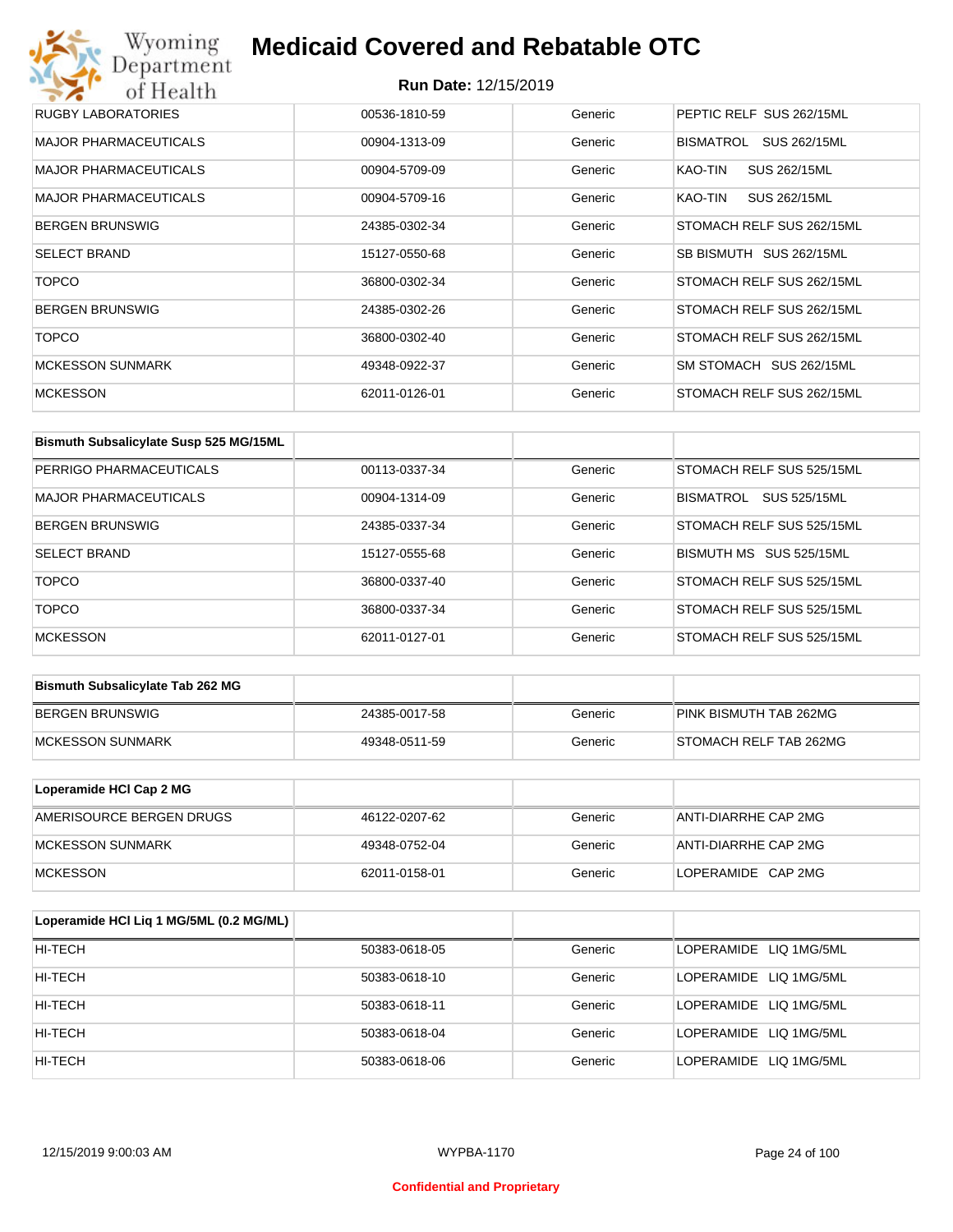

**Loperamide HCl Liq 1 MG/7.5ML**

## **Medicaid Covered and Rebatable OTC**

| PERRIGO PHARMACEUTICALS      | 00113-0645-26 | Generic | LOPERAMIDE SUS 1MG/7.5 |
|------------------------------|---------------|---------|------------------------|
| <b>MAJOR PHARMACEUTICALS</b> | 00904-6256-20 | Generic | LOPERAMIDE SUS 1MG/7.5 |
| AMERISOURCE BERGEN DRUGS     | 46122-0111-26 | Generic | LOPERAMIDE SUS 1MG/7.5 |
| <b>MCKESSON SUNMARK</b>      | 49348-0999-34 | Generic | LOPERAMIDE SUS 1MG/7.5 |
| <b>MCKESSON</b>              | 62011-0151-01 | Generic | LOPERAMIDE SUS 1MG/7.5 |
| PRECISION DOSE, INC          | 68094-0107-62 | Generic | LOPERAMIDE SUS 1MG/7.5 |
| <b>MCKESSON</b>              | 62011-0236-01 | Generic | LOPERAMIDE LIQ 1MG/7.5 |
| PRECISION DOSE, INC.         | 68094-0108-62 | Generic | LOPERAMIDE SUS 1MG/7.5 |
| PRECISION DOSE, INC          | 68094-0107-59 | Generic | LOPERAMIDE SUS 1MG/7.5 |
| PRECISION DOSE, INC          | 68094-0108-59 | Generic | LOPERAMIDE SUS 1MG/7.5 |
| Loperamide HCI Tab 2 MG      |               |         |                        |
|                              |               |         |                        |
| PERRIGO PHARMACEUTICALS      | 00113-0224-53 | Generic | ANTI-DIARRHE TAB 2MG   |
| PERRIGO PHARMACEUTICALS      | 00113-0224-89 | Generic | ANTI-DIARRHE TAB 2MG   |
| PERRIGO PHARMACEUTICALS      | 00113-0224-62 | Generic | ANTI-DIARRHE TAB 2MG   |
| PERRIGO PHARMACEUTICALS      | 00113-0224-91 | Generic | ANTI-DIARRHE TAB 2MG   |
| <b>MAJOR PHARMACEUTICALS</b> | 00904-7725-24 | Generic | ANTI-DIARRHE TAB 2MG   |
| <b>SELECT BRAND</b>          | 15127-0338-66 | Generic | ANTI-DIARRHE TAB 2MG   |
| <b>BERGEN BRUNSWIG</b>       | 24385-0554-53 | Generic | ANTI-DIARRHE TAB 2MG   |
| <b>BERGEN BRUNSWIG</b>       | 24385-0386-89 | Generic | ANTI-DIARRHE TAB 2MG   |
| <b>TOPCO</b>                 | 36800-0224-91 | Generic | ANTI-DIARRHE TAB 2MG   |
| <b>BERGEN BRUNSWIG</b>       | 24385-0554-62 | Generic | ANTI-DIARRHE TAB 2MG   |
| <b>BERGEN BRUNSWIG</b>       | 24385-0554-67 | Generic | ANTI-DIARRHE TAB 2MG   |
| <b>MAJOR PHARMACEUTICALS</b> | 00904-7725-12 | Generic | ANTI-DIARRHE TAB 2MG   |
| <b>SELECT BRAND</b>          | 15127-0338-12 | Generic | ANTI-DIARRHE TAB 2MG   |
| <b>TOPCO</b>                 | 36800-0224-62 | Generic | ANTI-DIARRHE TAB 2MG   |
| LEADER BRAND PRODUCTS        | 37205-0370-89 | Generic | ANTI-DIARRHE TAB 2MG   |
| <b>TOPCO</b>                 | 36800-0224-53 | Generic | ANTI-DIARRHE TAB 2MG   |
| <b>TOPCO</b>                 | 36800-0224-80 | Generic | ANTI-DIARRHE TAB 2MG   |
| LEADER BRAND PRODUCTS        | 37205-0370-67 | Generic | ANTI-DIARRHE TAB 2MG   |
| LEADER BRAND PRODUCTS        | 37205-0370-53 | Generic | ANTI-DIARRHE TAB 2MG   |
| <b>MCKESSON SUNMARK</b>      | 49348-0529-08 | Generic | SM ANTI-DIAR TAB 2MG   |
| <b>MCKESSON SUNMARK</b>      | 49348-0529-34 | Generic | SM ANTI-DIAR TAB 2MG   |
| AMERISOURCE BERGEN DRUGS     | 46122-0169-08 | Generic | ANTI-DIARRHE TAB 2MG   |
| <b>MCKESSON SUNMARK</b>      | 49348-0529-02 | Generic | SM ANTI-DIAR TAB 2MG   |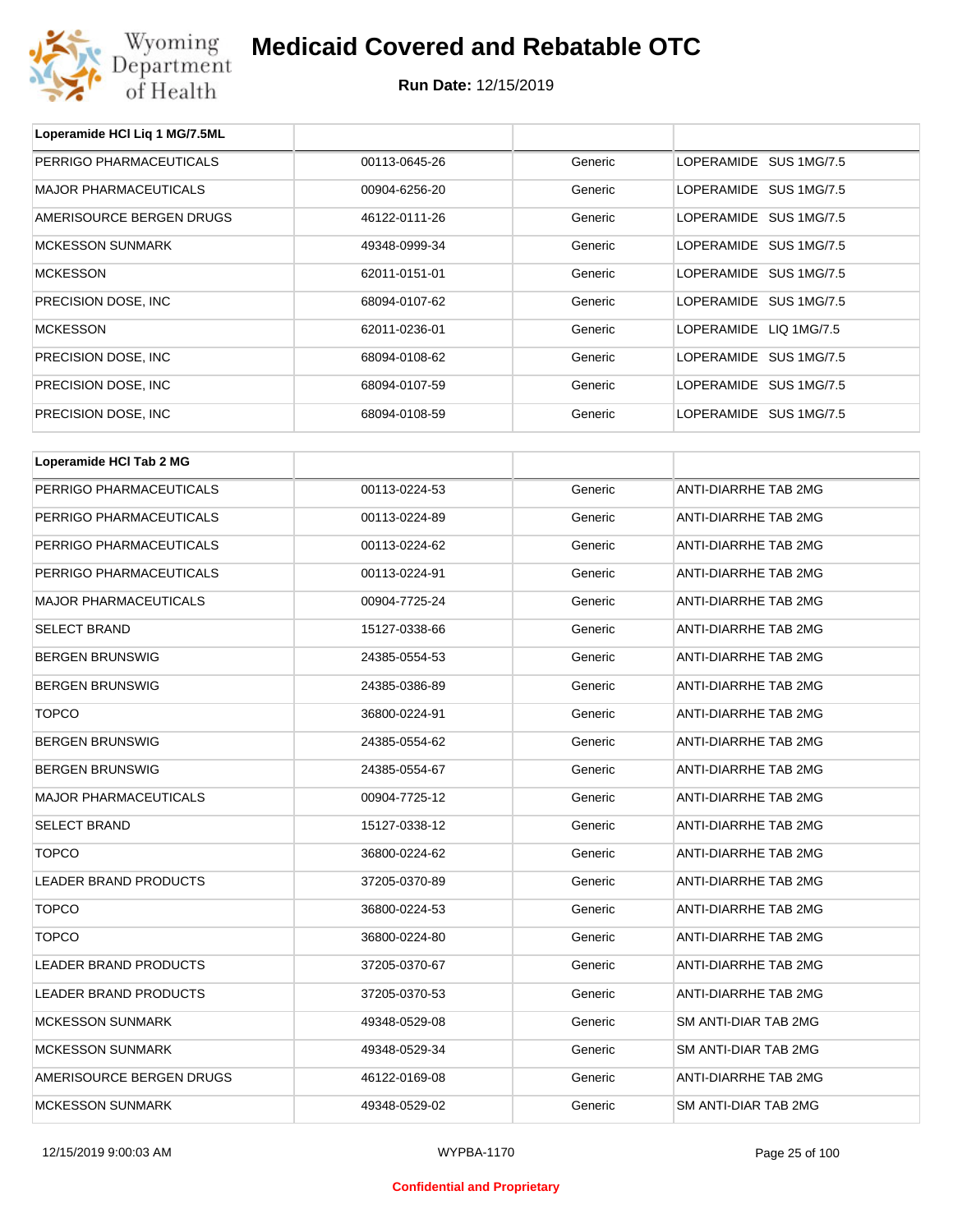

| MCKESSON SUNMARK           | 49348-0529-04 | Generic | SM ANTI-DIAR TAB 2MG |
|----------------------------|---------------|---------|----------------------|
| <b>MCKESSON</b>            | 62011-0150-02 | Generic | ANTI-DIARRHE TAB 2MG |
| <b>MCKESSON</b>            | 62011-0150-01 | Generic | ANTI-DIARRHE TAB 2MG |
| <b>MCKESSON</b>            | 62011-0150-03 | Generic | ANTI-DIARRHE TAB 2MG |
| CHAIN DRUG MARKETING ASSOC | 63868-0338-12 | Generic | ANTI-DIARRHE TAB 2MG |
| CHAIN DRUG MARKETING ASSOC | 63868-0338-24 | Generic | ANTI-DIARRHE TAB 2MG |
| CHAIN DRUG MARKETING ASSOC | 63868-0338-60 | Generic | ANTI-DIARRHE TAB 2MG |
| <b>ANTIHISTAMINES</b>      |               |         |                      |

| Brompheniramine Maleate Liquid 1 MG/ML |               |       |          |            |
|----------------------------------------|---------------|-------|----------|------------|
| JAYMAC PHARMACEUTICAL LLC              | 64661-0031-30 | Brand | J-TAN PD | DRO 1MG/ML |

| Cetirizine HCI Chew Tab 10 MG |               |         |                       |
|-------------------------------|---------------|---------|-----------------------|
| SANDOZ                        | 00781-5284-64 | Generic | CETIRIZINE CHW 10MG   |
| MAJOR PHARMACEUTICALS         | 00904-5879-12 | Generic | ALL DAY ALLG CHW 10MG |
| <b>SUN PHARMACEUTICALS</b>    | 47335-0344-83 | Generic | CETIRIZINE CHW 10MG   |

| <b>Cetirizine HCI Chew Tab 5 MG</b> |               |         |                    |
|-------------------------------------|---------------|---------|--------------------|
| SANDOZ                              | 00781-5283-64 | Generic | CETIRIZINE CHW 5MG |
| <b>SUN PHARMACEUTICALS</b>          | 47335-0343-83 | Generic | CETIRIZINE CHW 5MG |

| Cetirizine HCI Oral Soln 1 MG/ML (5<br>MG/5ML) |               |         |                          |
|------------------------------------------------|---------------|---------|--------------------------|
| PERRIGO PHARMACEUTICALS                        | 00113-0974-26 | Generic | ALL DAY ALLG SOL 5MG/5ML |
| <b>MAJOR PHARMACEUTICALS</b>                   | 00904-5828-20 | Generic | ALL DAY ALLG SOL 1MG/ML  |
| <b>MAJOR PHARMACEUTICALS</b>                   | 00904-6372-20 | Generic | ALL DAY ALLG SOL 1MG/ML  |
| <b>BERGEN BRUNSWIG</b>                         | 24385-0188-26 | Generic | ALL DAY ALLG SOL 1MG/ML  |
| LEADER BRAND PRODUCTS                          | 37205-0591-26 | Generic | ALLERGY RELF SOL 5MG/5ML |
| <b>TOPCO</b>                                   | 36800-0974-26 | Generic | ALL DAY ALLG SOL 5MG/5ML |
| LEADER BRAND PRODUCTS                          | 37205-0826-26 | Generic | ALL DAY ALLG SOL 1MG/ML  |
| LEADER BRAND PRODUCTS                          | 37205-0855-26 | Generic | ALL DAY ALLG SOL 5MG/5ML |
| PERRIGO PHARMACEUTICALS                        | 45802-0974-26 | Generic | CETIRIZINE SOL 1MG/ML    |
| AMERISOURCE BERGEN DRUGS                       | 46122-0020-26 | Generic | ALL DAY ALLG SOL 1MG/ML  |
| <b>MCKESSON SUNMARK</b>                        | 49348-0078-34 | Generic | ALL DAY ALLG SOL 5MG/5ML |
| <b>MCKESSON SUNMARK</b>                        | 49348-0934-34 | Generic | ALL DAY ALLG SOL 5MG/5ML |
| AMERISOURCE BERGEN DRUGS                       | 46122-0101-26 | Generic | ALL DAY ALLG SOL 5MG/5ML |
| <b>MCKESSON SUNMARK</b>                        | 49348-0326-34 | Generic | ALL DAY ALLG SOL 5MG/5ML |
| <b>TARO</b>                                    | 51672-2088-08 | Generic | CETIRIZINE SOL 1MG/ML    |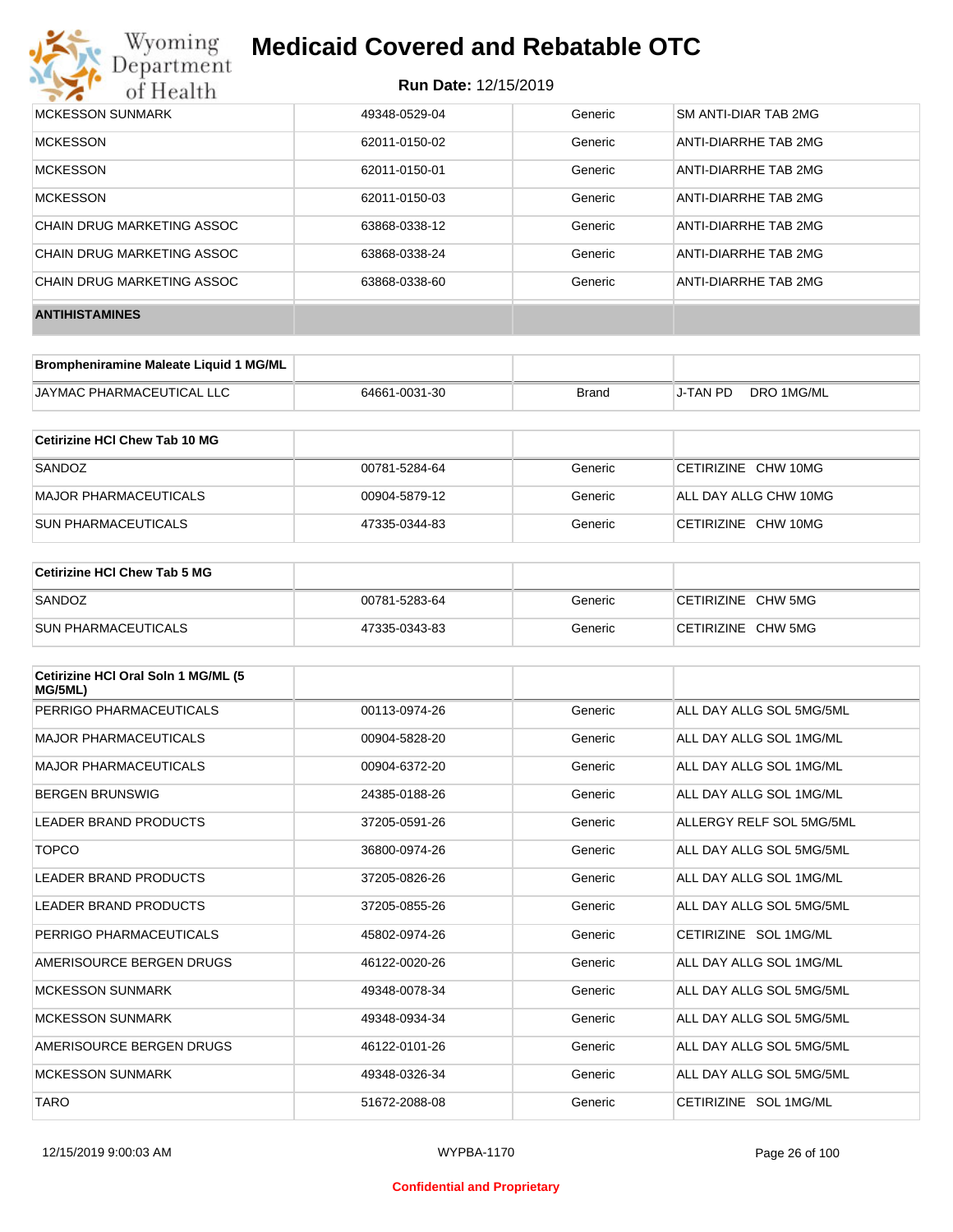

| <b>SILARX</b>        | 54838-0552-40 | Generic | CETIRIZINE SOL 5MG/5ML  |
|----------------------|---------------|---------|-------------------------|
| <b>MCKESSON</b>      | 62011-0051-01 | Generic | CETIRIZINE SOL 5MG/5ML  |
| <b>MCKESSON</b>      | 62011-0054-01 | Generic | ALLERGY COMP SOL 1MG/ML |
| <b>TARO</b>          | 51672-2102-08 | Generic | CETIRIZINE SOL 5MG/5ML  |
| <b>MCKESSON</b>      | 62011-0093-01 | Generic | CETIRIZINE SOL 5MG/5ML  |
| PRECISION DOSE, INC. | 68094-0720-59 | Generic | CETIRIZINE SOL 5MG/5ML  |
| PRECISION DOSE, INC. | 68094-0720-62 | Generic | CETIRIZINE SOL 5MG/5ML  |

| <b>Cetirizine HCI Tab 10 MG</b> |               |         |                         |  |
|---------------------------------|---------------|---------|-------------------------|--|
| <b>GEISS DESTIN &amp; DUNN</b>  | 00113-9458-39 | Generic | ALL DAY ALLG TAB 10MG   |  |
| <b>GEISS DESTIN &amp; DUNN</b>  | 00113-9458-66 | Generic | ALL DAY ALLG TAB 10MG   |  |
| MYLAN                           | 00378-3637-05 | Generic | CETIRIZINE TAB 10MG     |  |
| <b>RUGBY LABORATORIES</b>       | 00536-4088-07 | Generic | CETIRIZINE TAB 10MG     |  |
| RUGBY LABORATORIES              | 00536-4088-11 | Generic | CETIRIZINE TAB 10MG     |  |
| <b>RUGBY LABORATORIES</b>       | 00536-4088-88 | Generic | CETIRIZINE TAB 10MG     |  |
| SANDOZ                          | 00781-1684-01 | Generic | CETIRIZINE TAB 10MG     |  |
| MYLAN                           | 00378-3637-01 | Generic | CETIRIZINE TAB 10MG     |  |
| <b>RUGBY LABORATORIES</b>       | 00536-1041-05 | Generic | CETIRIZINE TAB 10MG     |  |
| <b>MAJOR PHARMACEUTICALS</b>    | 00904-5852-61 | Generic | CETIRIZINE TAB 10MG     |  |
| <b>MAJOR PHARMACEUTICALS</b>    | 00904-5852-41 | Generic | ALL DAY ALLG TAB 10MG   |  |
| <b>MAJOR PHARMACEUTICALS</b>    | 00904-5852-43 | Generic | ALL DAY ALLG TAB 10MG   |  |
| <b>MAJOR PHARMACEUTICALS</b>    | 00904-5852-46 | Generic | ALL DAY ALLG TAB 10MG   |  |
| <b>MAJOR PHARMACEUTICALS</b>    | 00904-5852-60 | Generic | ALL DAY ALLG TAB 10MG   |  |
| <b>MAJOR PHARMACEUTICALS</b>    | 00904-5852-89 | Generic | ALL DAY ALLG TAB 10MG   |  |
| NORTHSTAR RX                    | 16714-0271-02 | Generic | CETIRIZINE TAB 10MG     |  |
| <b>SELECT BRAND</b>             | 15127-0909-14 | Generic | SB ALLERGY TAB 10MG     |  |
| <b>SELECT BRAND</b>             | 15127-0909-30 | Generic | SB ALLERGY TAB 10MG     |  |
| PACK PHARMACEUTICALS, LLC       | 16571-0402-10 | Generic | CETIRIZINE TAB 10MG     |  |
| PACK PHARMACEUTICALS, LLC       | 16571-0402-50 | Generic | CETIRIZINE TAB 10MG     |  |
| <b>TOPCO</b>                    | 36800-0458-13 | Generic | ALL DAY ALLG TAB 10MG   |  |
| <b>BERGEN BRUNSWIG</b>          | 24385-0998-65 | Generic | GNP ALL DAY TAB ALLERGY |  |
| <b>BERGEN BRUNSWIG</b>          | 24385-0998-74 | Generic | GNP ALL DAY TAB ALLERGY |  |
| <b>BERGEN BRUNSWIG</b>          | 24385-0998-75 | Generic | GNP ALL DAY TAB ALLERGY |  |
| <b>TOPCO</b>                    | 36800-0458-87 | Generic | ALL DAY ALLG TAB 10MG   |  |
| <b>TOPCO</b>                    | 36800-0458-95 | Generic | ALL DAY ALLG TAB 10MG   |  |
| <b>TOPCO</b>                    | 36800-0458-39 | Generic | ALL DAY ALLG TAB 10MG   |  |
| <b>TOPCO</b>                    | 36800-0458-66 | Generic | ALL DAY ALLG TAB 10MG   |  |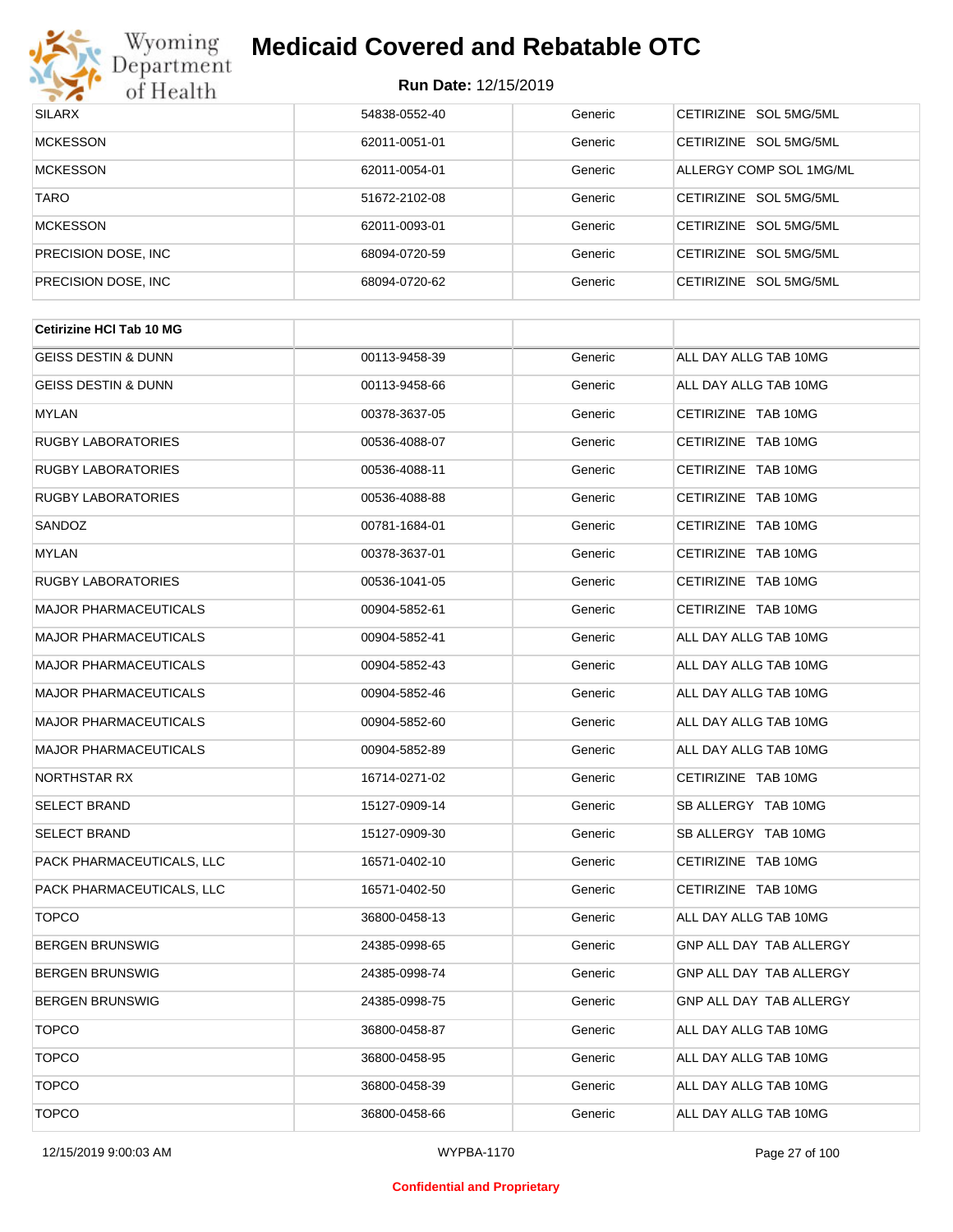

| <b>NORTHSTAR RX</b>           | 16714-0271-03 | Generic | CETIRIZINE TAB 10MG    |
|-------------------------------|---------------|---------|------------------------|
| <b>TOPCO</b>                  | 36800-0458-47 | Generic | ALL DAY ALLG TAB 10MG  |
| <b>TOPCO</b>                  | 36800-0458-72 | Generic | ALL DAY ALLG TAB 10MG  |
| <b>PERRIGO</b>                | 45802-0919-39 | Generic | CETIRIZINE TAB 10MG    |
| <b>PERRIGO</b>                | 45802-0919-87 | Generic | CETIRIZINE TAB 10MG    |
| <b>MCKESSON SUNMARK</b>       | 49348-0984-46 | Generic | SM ALL DAY TAB ALLERGY |
| <b>MYLAN INSTITUTIONAL</b>    | 51079-0597-20 | Generic | CETIRIZINE TAB 10MG    |
| <b>MCKESSON SUNMARK</b>       | 49348-0939-44 | Generic | SM ALL DAY TAB ALLERGY |
| <b>OHM LABS</b>               | 51660-0939-54 | Generic | CETIRIZINE TAB 10MG    |
| <b>MCKESSON SUNMARK</b>       | 49348-0939-12 | Generic | SM ALL DAY TAB ALLERGY |
| <b>MYLAN INSTITUTIONAL</b>    | 51079-0597-01 | Generic | CETIRIZINE TAB 10MG    |
| <b>MCKESSON</b>               | 62011-0052-01 | Generic | ALL DAY ALLG TAB 10MG  |
| <b>MCKESSON</b>               | 62011-0052-02 | Generic | ALL DAY ALLG TAB 10MG  |
| DR.REDDY'S LABORATORIES, INC. | 55111-0699-90 | Generic | CETIRIZINE TAB 10MG    |
| <b>APOTEX</b>                 | 60505-2633-01 | Generic | CETIRIZINE TAB 10MG    |
| <b>APOTEX</b>                 | 60505-2633-08 | Generic | CETIRIZINE TAB 10MG    |
| <b>MCKESSON</b>               | 62011-0205-02 | Generic | ALL DAY ALLG TAB 10MG  |
| CHAIN DRUG MARKETING ASSOC    | 63868-0132-14 | Generic | QC ALLERGY TAB 10MG    |
| CHAIN DRUG MARKETING ASSOC    | 63868-0132-30 | Generic | QC ALLERGY TAB 10MG    |
| CHAIN DRUG MARKETING ASSOC    | 63868-0132-90 | Generic | QC ALLERGY TAB 10MG    |

| Cetirizine HCI Tab 5 MG   |               |         |                    |
|---------------------------|---------------|---------|--------------------|
| <b>MYLAN</b>              | 00378-3635-01 | Generic | CETIRIZINE TAB 5MG |
| SANDOZ                    | 00781-1683-01 | Generic | CETIRIZINE TAB 5MG |
| PACK PHARMACEUTICALS, LLC | 16571-0401-10 | Generic | CETIRIZINE TAB 5MG |

| <b>Chlorcyclizine HCI Tab 25 MG</b> |               |       |       |          |
|-------------------------------------|---------------|-------|-------|----------|
| MAGNA PHARMACEUTICALS. INC          | 58407-0025-30 | Brand | AHIS1 | TAB 25MG |

| Chlorpheniramine Maleate Liquid 2 MG/ML |               |              |                                |
|-----------------------------------------|---------------|--------------|--------------------------------|
| WOMEN'S CHOICE PHARMACEUTICALS          | 00485-0094-02 | <b>Brand</b> | <b>IED CHLORPED LIQ 2MG/ML</b> |

| <b>Chlorpheniramine Maleate Syrup 2</b><br>MG/5ML |               |         |                         |
|---------------------------------------------------|---------------|---------|-------------------------|
| WOMEN'S CHOICE PHARMACEUTICALS                    | 00485-0098-16 | Generic | ED CHLORPED SYP JR      |
| WOMEN'S CHOICE PHARMACEUTICALS                    | 00485-0098-04 | Generic | ED CHLORPED SYP JR      |
| RUGBY LABORATORIES                                | 00536-1025-47 | Generic | ALLER-CHLOR SYP 2MG/5ML |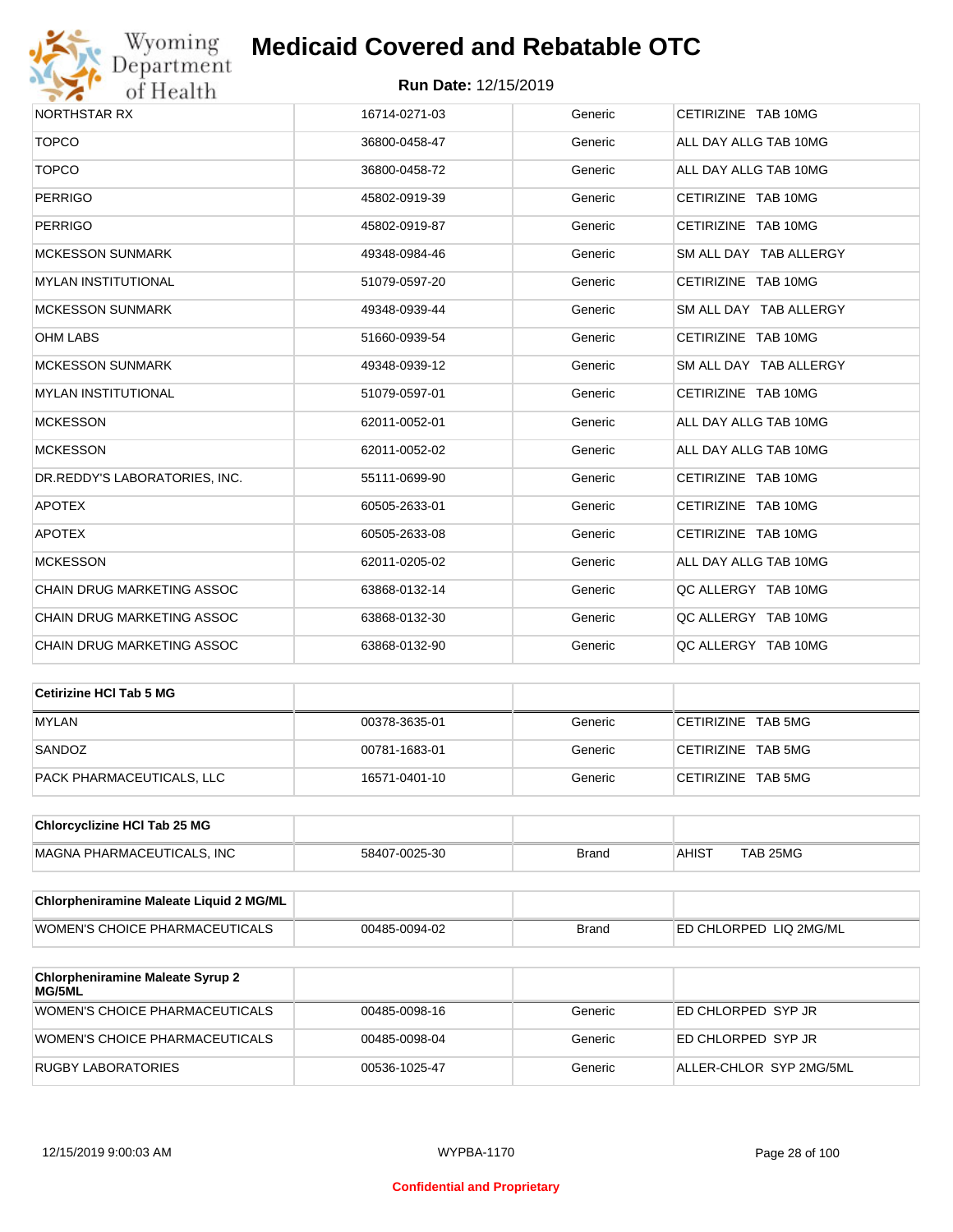

| <b>Chlorpheniramine Maleate Tab 4 MG</b> |               |         |                           |
|------------------------------------------|---------------|---------|---------------------------|
| WOMEN'S CHOICE PHARMACEUTICALS           | 00485-0085-01 | Generic | ED-CHLORTAN TAB 4MG       |
| <b>MAJOR PHARMACEUTICALS</b>             | 00904-0012-24 | Generic | TAB 4MG<br><b>ALLERGY</b> |
| <b>MAJOR PHARMACEUTICALS</b>             | 00904-0012-59 | Generic | TAB 4MG<br><b>ALLERGY</b> |
| <b>RUGBY LABORATORIES</b>                | 00536-1006-10 | Generic | ALLER-CHLOR TAB 4MG       |
| <b>RUGBY LABORATORIES</b>                | 00536-1006-35 | Generic | ALLER-CHLOR TAB 4MG       |
| <b>RUGBY LABORATORIES</b>                | 00536-3467-10 | Generic | ALLER-CHLOR TAB 4MG       |
| <b>MAJOR PHARMACEUTICALS</b>             | 00904-0012-80 | Generic | <b>ALLERGY</b><br>TAB 4MG |
| <b>RUGBY LABORATORIES</b>                | 00536-1006-01 | Generic | ALLER-CHLOR TAB 4MG       |
| <b>MAJOR PHARMACEUTICALS</b>             | 00904-0012-61 | Generic | ALLERGY<br>TAB 4MG        |
| <b>SELECT BRAND</b>                      | 15127-0821-09 | Generic | CHLORPHENIR TAB 4MG       |
| <b>BERGEN BRUNSWIG</b>                   | 24385-0463-62 | Generic | GNP ALLERGY TAB 4MG       |
| <b>LEADER BRAND PRODUCTS</b>             | 37205-0215-62 | Generic | TAB 4MG<br><b>ALLERGY</b> |
| <b>LEADER BRAND PRODUCTS</b>             | 37205-0215-78 | Generic | <b>ALLERGY</b><br>TAB 4MG |
| <b>BERGEN BRUNSWIG</b>                   | 24385-0463-78 | Generic | GNP ALLERGY TAB 4MG       |
| <b>TOPCO</b>                             | 36800-0463-62 | Generic | ALLERGY<br>TAB 4MG        |
| <b>MCKESSON SUNMARK</b>                  | 49348-0025-04 | Generic | SM ALLERGY TAB 4MG        |
| <b>MCKESSON SUNMARK</b>                  | 49348-0025-10 | Generic | SM ALLERGY TAB 4MG        |
| <b>TIME-CAP LABS</b>                     | 49483-0242-01 | Generic | ALLERGY-TIME TAB 4MG      |
| <b>TIME-CAP LABS</b>                     | 49483-0242-10 | Generic | ALLERGY-TIME TAB 4MG      |
| <b>MCKESSON</b>                          | 62011-0059-01 | Generic | HM ALLERGY TAB 4MG        |

| <b>Chlorpheniramine Maleate Tab ER 12 MG</b> |               |         |                         |
|----------------------------------------------|---------------|---------|-------------------------|
| KVK TECH                                     | 10702-0017-06 | Generic | CHLORPHENIR TAB 12MG CR |
| KVK TECH                                     | 10702-0017-24 | Generic | CHLORPHENIR TAB 12MG CR |
| LEADER BRAND PRODUCTS                        | 37205-0117-62 | Generic | TAB 12MG CR<br>ALLERGY  |

| <b>Clemastine Fumarate Tab 1.34 MG (1 MG</b><br><b>Base Equiv)</b> |               |         |                          |
|--------------------------------------------------------------------|---------------|---------|--------------------------|
| PERRIGO PHARMACEUTICALS                                            | 00113-0282-73 | Generic | DAYHIST ALRG TAB 12 HOUR |
| SANDOZ                                                             | 00781-1358-01 | Generic | CLEMASTINE TAB 1.34MG    |
| <b>TOPCO</b>                                                       | 36800-0282-51 | Generic | DAYHIST ALRG TAB 12 HOUR |
| <b>BERGEN BRUNSWIG</b>                                             | 24385-0183-51 | Generic | GNP DAYHIST TAB 1.34MG   |
| LEADER BRAND PRODUCTS                                              | 37205-0228-73 | Generic | ALLERHIST-1 TAB 1.34MG   |
| MCKESSON SUNMARK                                                   | 49348-0686-03 | Generic | ALLERGY RELF TAB 1.34MG  |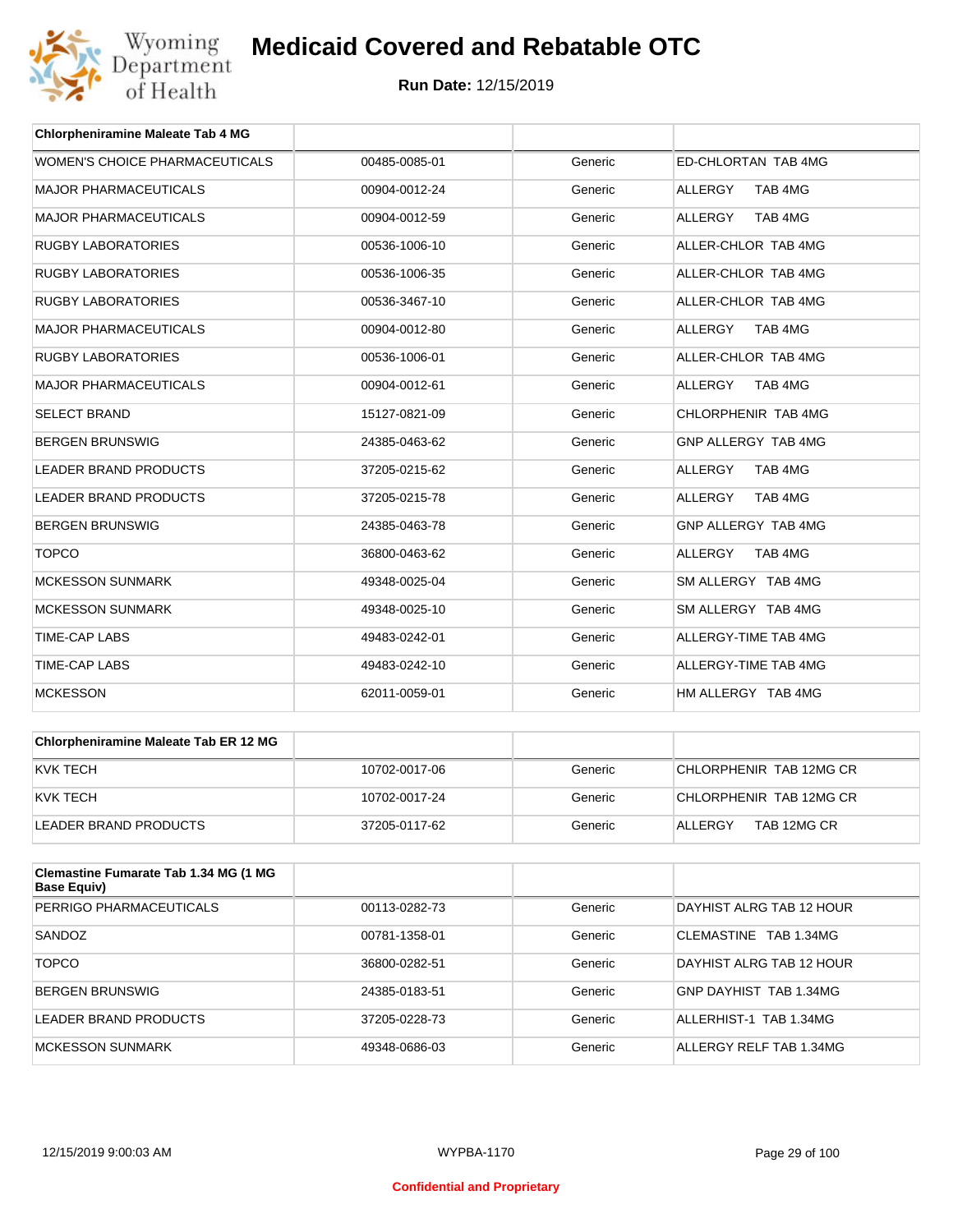

| Dexbrompheniramine Maleate Tab 2 MG |               |              |                             |
|-------------------------------------|---------------|--------------|-----------------------------|
| POLY PHARMACEUTICALS                | 50991-0783-60 | <b>Brand</b> | ALA-HIST IR TAB 2MG         |
|                                     |               |              |                             |
| Diphenhydramine HCI Cap 25 MG       |               |              |                             |
| <b>PAR PHARMACEUTICALS</b>          | 00603-3339-21 | Generic      | DIPHENHYDRAM CAP 25MG       |
| PAR PHARMACEUTICALS                 | 00603-3339-32 | Generic      | DIPHENHYDRAM CAP 25MG       |
| SANDOZ                              | 00185-0648-10 | Generic      | DIPHENHYDRAM CAP 25MG       |
| <b>RUGBY LABORATORIES</b>           | 00536-1010-01 | Generic      | DIPHENHIST CAP 25MG         |
| <b>PAR PHARMACEUTICAL</b>           | 00603-0241-18 | Generic      | Q-DRYL<br>CAP 25MG          |
| <b>MAJOR PHARMACEUTICALS</b>        | 00904-5306-61 | Generic      | DIPHENHYDRAM CAP 25MG       |
| <b>MAJOR PHARMACEUTICALS</b>        | 00904-5306-80 | Generic      | BANOPHEN<br>CAP 25MG        |
| <b>GEISS DESTIN &amp; DUNN</b>      | 00113-0462-62 | Generic      | ALLERGY RELF CAP 25MG       |
| <b>MAJOR PHARMACEUTICALS</b>        | 00904-2035-24 | Generic      | <b>BANOPHEN</b><br>CAP 25MG |
| SANDOZ                              | 00185-0648-01 | Generic      | DIPHENHYDRAM CAP 25MG       |
| <b>SELECT BRAND</b>                 | 15127-0283-24 | Generic      | ALLERGY<br>CAP 25MG         |
| <b>MAJOR PHARMACEUTICALS</b>        | 00904-5306-60 | Generic      | BANOPHEN<br>CAP 25MG        |
| CONTRACT PHARMACAL CORPORATION      | 10267-0835-01 | Generic      | DIPHENHYDRAM CAP 25MG       |
| PHARBEST PHARMACEUTICALS            | 16103-0348-08 | Generic      | PHARBEDRYL CAP 25MG         |
| PHARBEST PHARMACEUTICALS            | 16103-0348-11 | Generic      | PHARBEDRYL CAP 25MG         |
| <b>BERGEN BRUNSWIG</b>              | 24385-0462-62 | Generic      | GNP ALLERGY CAP 25MG        |
| <b>BERGEN BRUNSWIG</b>              | 24385-0462-78 | Generic      | GNP ALLERGY CAP 25MG        |
| <b>TOPCO</b>                        | 36800-0462-62 | Generic      | ALLERGY<br>CAP 25MG         |
| CONTRACT PHARMACAL CORPORATION      | 10267-0835-04 | Generic      | DIPHENHYDRAM CAP 25MG       |
| <b>SELECT BRAND</b>                 | 15127-0283-48 | Generic      | ALLERGY<br>CAP 25MG         |
| PHARBEST PHARMACEUTICALS            | 16103-0348-03 | Generic      | PHARBEDRYL CAP 25MG         |
| TOPCO                               | 36800-0462-78 | Generic      | ALLERGY<br>CAP 25MG         |
| <b>TOPCO</b>                        | 36800-0462-67 | Generic      | ALLERGY<br>CAP 25MG         |
| <b>MCKESSON SUNMARK</b>             | 49348-0971-10 | Generic      | ALLERGY RELF CAP 25MG       |
| <b>MCKESSON</b>                     | 62011-0056-03 | Generic      | CAP 25MG<br>ALLERGY         |
| SDA LABORATORIES INC                | 66424-0020-01 | Generic      | DIPHENHYDRAM CAP 25MG       |
| <b>SDA LABORATORIES INC</b>         | 66424-0020-10 | Generic      | DIPHENHYDRAM CAP 25MG       |
| <b>MCKESSON</b>                     | 62011-0056-01 | Generic      | CAP 25MG<br>ALLERGY         |
| CHAIN DRUG MARKETING ASSOC          | 63868-0087-01 | Generic      | COMP ALLERGY CAP 25MG       |
| CHAIN DRUG MARKETING ASSOC          | 63868-0087-24 | Generic      | COMP ALLERGY CAP 25MG       |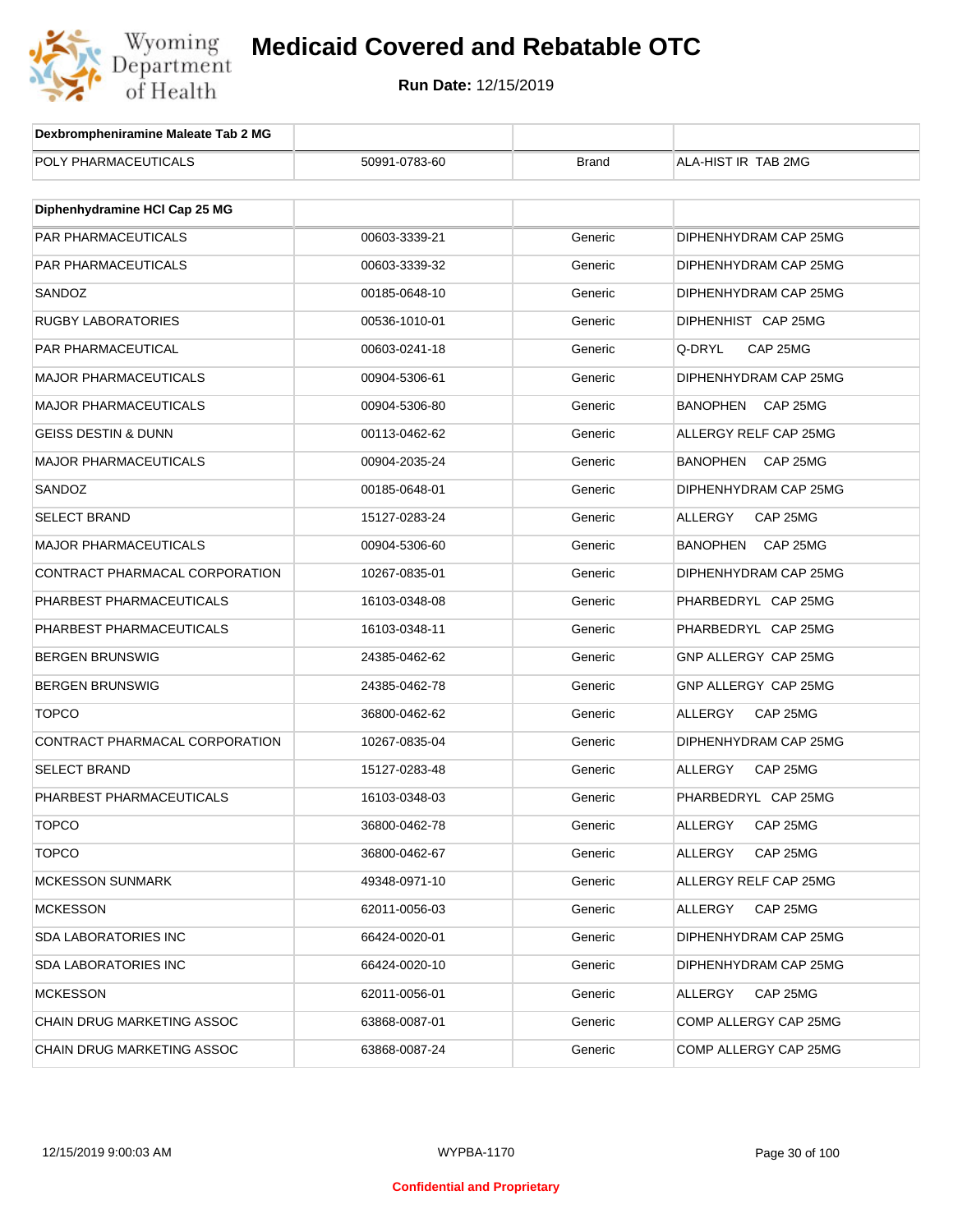

| Diphenhydramine HCI Cap 50 MG          |               |         |                             |
|----------------------------------------|---------------|---------|-----------------------------|
| SANDOZ                                 | 00185-0649-10 | Generic | DIPHENHYDRAM CAP 50MG       |
| PAR PHARMACEUTICALS                    | 00603-3340-32 | Generic | DIPHENHYDRAM CAP 50MG       |
| <b>MAJOR PHARMACEUTICALS</b>           | 00904-5307-60 | Generic | BANOPHEN<br>CAP 50MG        |
| <b>MAJOR PHARMACEUTICALS</b>           | 00904-5307-80 | Generic | <b>BANOPHEN</b><br>CAP 50MG |
| <b>MAJOR PHARMACEUTICALS</b>           | 00904-2056-61 | Generic | DIPHENHYDRAM CAP 50MG       |
| SANDOZ                                 | 00185-0649-01 | Generic | DIPHENHYDRAM CAP 50MG       |
| PAR PHARMACEUTICALS                    | 00603-3340-21 | Generic | DIPHENHYDRAM CAP 50MG       |
| PHARBEST PHARMACEUTICALS               | 16103-0347-11 | Generic | PHARBEDRYL CAP 50MG         |
| <b>SDA LABORATORIES INC</b>            | 66424-0021-10 | Generic | DIPHENHYDRAM CAP 50MG       |
| <b>SDA LABORATORIES INC</b>            | 66424-0021-01 | Generic | DIPHENHYDRAM CAP 50MG       |
| Diphenhydramine HCI Liquid 12.5 MG/5ML |               |         |                             |
| <b>GEISS DESTIN &amp; DUNN</b>         | 00113-0379-26 | Generic | ALLERGY RELF LIQ 12.5/5ML   |
| <b>RUGBY LABORATORIES</b>              | 00536-0770-85 | Generic | DIPHENHIST LIQ 12.5/5ML     |
| <b>RUGBY LABORATORIES</b>              | 00536-0770-97 | Generic | DIPHENHIST LIQ 12.5/5ML     |
| PAR PHARMACEUTICALS                    | 00603-0823-94 | Generic | Q-DRYL<br>LIQ 12.5/5ML      |
| PAR PHARMACEUTICALS                    | 00603-0823-58 | Generic | Q-DRYL<br>LIQ 12.5/5ML      |
| <b>MAJOR PHARMACEUTICALS</b>           | 00904-5174-16 | Generic | BANOPHEN<br>LIQ 12.5/5ML    |
| <b>MAJOR PHARMACEUTICALS</b>           | 00904-1228-00 | Generic | BANOPHEN<br>LIQ 12.5/5ML    |
| <b>MAJOR PHARMACEUTICALS</b>           | 00904-1228-20 | Generic | BANOPHEN<br>LIQ 12.5/5ML    |
| PAR PHARMACEUTICALS                    | 00603-0823-54 | Generic | Q-DRYL<br>LIQ 12.5/5ML      |
| PAR PHARMACEUTICALS                    | 00603-0823-81 | Generic | Q-DRYL<br>LIQ 12.5/5ML      |
| <b>TOPCO</b>                           | 36800-0379-26 | Generic | ALLERGY RELF LIQ 12.5/5ML   |
| <b>TOPCO</b>                           | 36800-0379-34 | Generic | ALLERGY RELF LIQ 12.5/5ML   |
| <b>BERGEN BRUNSWIG</b>                 | 24385-0379-26 | Generic | CHLD ALLERGY LIQ 12.5/5ML   |
| <b>LEADER BRAND PRODUCTS</b>           | 37205-0565-34 | Generic | ALLERGY<br>LIQ 12.5/5ML     |
| LEADER BRAND PRODUCTS                  | 37205-0565-26 | Generic | ALLERGY<br>LIQ 12.5/5ML     |
| <b>MCKESSON SUNMARK</b>                | 49348-0045-37 | Generic | ALLERGY RELF LIQ 12.5/5ML   |
| <b>MCKESSON SUNMARK</b>                | 49348-0045-34 | Generic | ALLERGY RELF LIQ 12.5/5ML   |
| SILARX                                 | 54838-0135-40 | Generic | SILADRYL ALR LIQ 12.5/5ML   |
| SILARX                                 | 54838-0135-70 | Generic | SILADRYL ALR LIQ 12.5/5ML   |
| SILARX                                 | 54838-0135-80 | Generic | SILADRYL ALR LIQ 12.5/5ML   |
| <b>MCKESSON</b>                        | 62011-0057-01 | Generic | ALLERGY CHLD LIQ 12.5/5ML   |
| CHAIN DRUG MARKETING ASSOC             | 63868-0823-54 | Generic | ALLERGY CHLD LIQ 12.5/5ML   |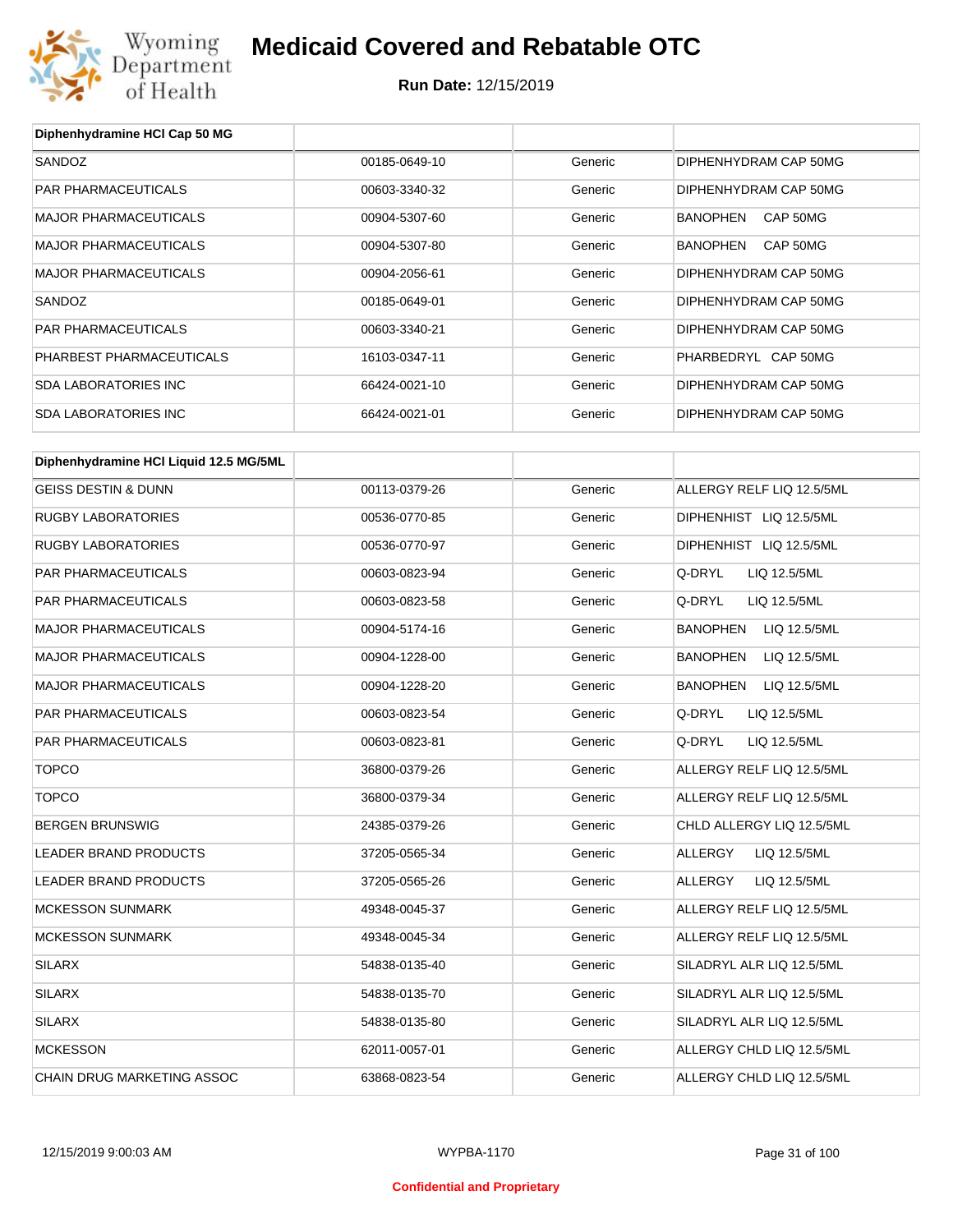

**Run Date:** 12/15/2019

| Diphenhydramine HCI Syrup 12.5 MG/5ML        |               |              |                             |
|----------------------------------------------|---------------|--------------|-----------------------------|
| PAR PHARMACEUTICALS                          | 00603-0860-54 | Generic      | QUENALIN<br>SYP 12.5/5ML    |
| <b>SILARX</b>                                | 54838-0154-40 | <b>Brand</b> | SILPHEN COUG SYP 12.5/5ML   |
| <b>SILARX</b>                                | 54838-0154-80 | <b>Brand</b> | SILPHEN COUG SYP 12.5/5ML   |
| <b>SILARX</b>                                | 54838-0154-70 | <b>Brand</b> | SILPHEN COUG SYP 12.5/5ML   |
| Diphenhydramine HCI Tab 25 MG                |               |              |                             |
| <b>GEISS DESTIN &amp; DUNN</b>               | 00113-0479-62 | Generic      | ALLERGY RELF TAB 25MG       |
| <b>GEISS DESTIN &amp; DUNN</b>               | 00113-0479-78 | Generic      | ALLERGY RELF TAB 25MG       |
| <b>RUGBY LABORATORIES</b>                    | 00536-1016-01 | Generic      | DIPHENHIST TAB 25MG         |
| <b>MAJOR PHARMACEUTICALS</b>                 | 00904-5551-24 | Generic      | <b>BANOPHEN</b><br>TAB 25MG |
| <b>MAJOR PHARMACEUTICALS</b>                 | 00904-5551-59 | Generic      | <b>BANOPHEN</b><br>TAB 25MG |
| <b>SELECT BRAND</b>                          | 15127-0018-01 | Generic      | SB ALLERGY TAB 25MG MED     |
| <b>BERGEN BRUNSWIG</b>                       | 24385-0479-78 | Generic      | GNP ALLERGY TAB 25MG        |
| <b>BERGEN BRUNSWIG</b>                       | 24385-0479-62 | Generic      | GNP ALLERGY TAB 25MG        |
| <b>TOPCO</b>                                 | 36800-0479-62 | Generic      | TAB 25MG<br>ALLERGY         |
| <b>TOPCO</b>                                 | 36800-0479-67 | Generic      | TAB 25MG<br>ALLERGY         |
| <b>TOPCO</b>                                 | 36800-0479-78 | Generic      | TAB 25MG<br><b>ALLERGY</b>  |
| <b>TOPCO</b>                                 | 36800-0479-79 | Generic      | <b>ALLERGY</b><br>TAB 25MG  |
| <b>TIME-CAP LABS</b>                         | 49483-0061-01 | Generic      | DIPHENHYDRAM TAB 25MG       |
| <b>TIME-CAP LABS</b>                         | 49483-0061-10 | Generic      | DIPHENHYDRAM TAB 25MG       |
| <b>MCKESSON SUNMARK</b>                      | 49348-0983-10 | Generic      | SM ALLERGY TAB 25MG RLF     |
| <b>MCKESSON</b>                              | 62011-0058-01 | Generic      | HM ALLERGY TAB 25MG         |
| <b>MCKESSON</b>                              | 62011-0058-03 | Generic      | HM ALLERGY TAB 25MG         |
| Fexofenadine HCI Susp 30 MG/5ML (6<br>MG/ML) |               |              |                             |
| <b>ACTAVIS MID ATLANTIC</b>                  | 00472-0527-94 | Generic      | FEXOFENADINE SUS 30MG/5ML   |
| <b>RUGBY LABORATORIES</b>                    | 00536-1005-97 | Generic      | FEXOFENADINE SUS 30MG/5ML   |
| Fexofenadine HCI Tab 180 MG                  |               |              |                             |
| <b>RUGBY LABORATORIES</b>                    | 00536-1066-15 | Generic      | FEXOFENADINE TAB 180MG      |
| <b>MYLAN</b>                                 | 00378-0782-05 | Generic      | FEXOFENADINE TAB 180MG      |
| <b>MYLAN</b>                                 | 00378-0782-93 | Generic      | FEXOFENADINE TAB 180MG      |
| MAJOR PHARMACEUTICALS                        | 00904-6214-18 | Generic      | FEXOFENADINE TAB 180MG      |

MAJOR PHARMACEUTICALS 00904-6214-48 Generic FEXOFENADINE TAB 180MG MAJOR PHARMACEUTICALS **DO904-6214-52** 00904-6214-52 Generic FEXOFENADINE TAB 180MG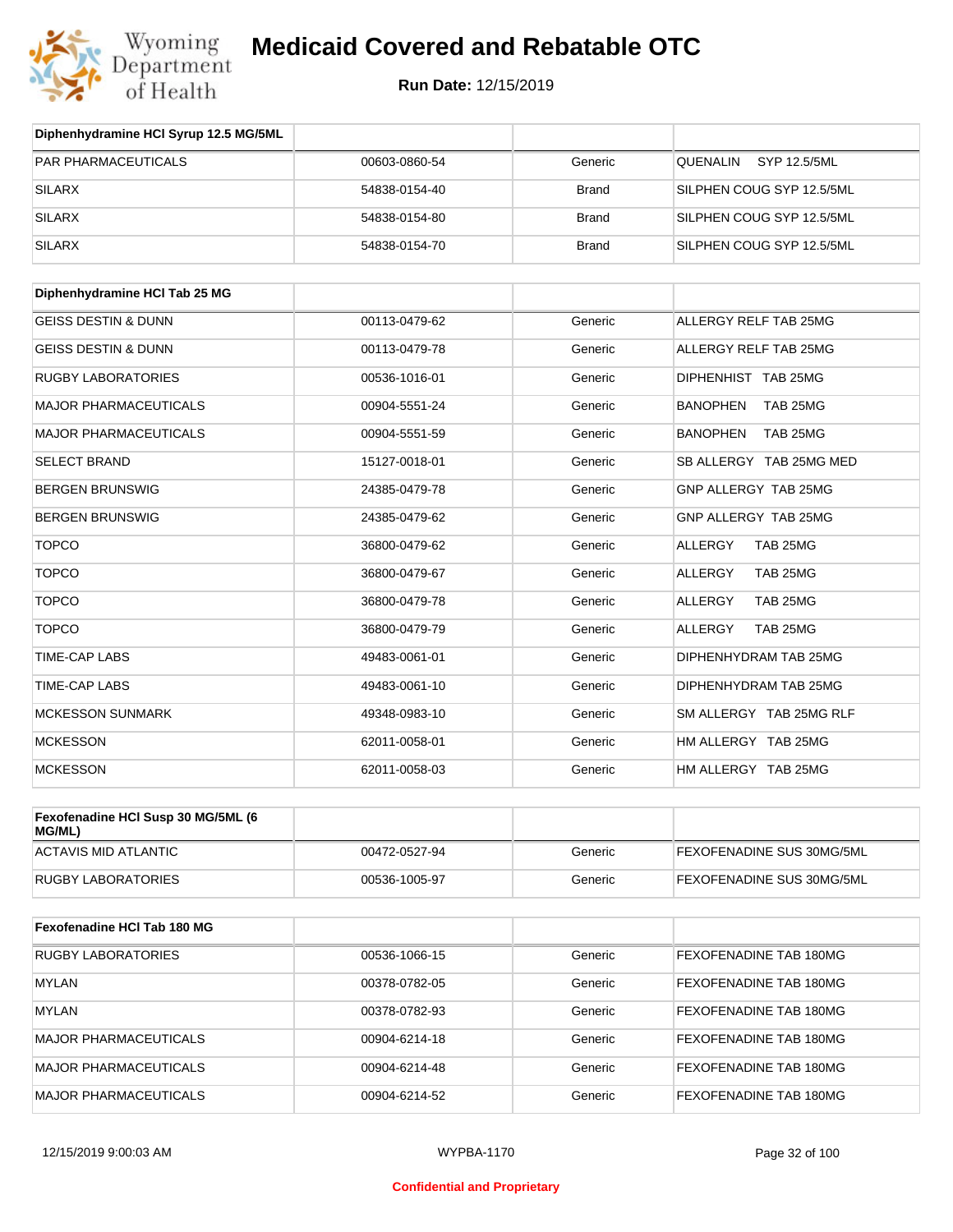

| Wyoming<br>Department         | <b>Medicaid Covered and Rebatable OTC</b> |         |                               |
|-------------------------------|-------------------------------------------|---------|-------------------------------|
| of Health                     | <b>Run Date: 12/15/2019</b>               |         |                               |
| <b>MAJOR PHARMACEUTICALS</b>  | 00904-6214-89                             | Generic | <b>FEXOFENADINE TAB 180MG</b> |
| <b>MAJOR PHARMACEUTICALS</b>  | 00904-6214-46                             | Generic | FEXOFENADINE TAB 180MG        |
| LEADER BRAND PRODUCTS         | 37205-0650-65                             | Generic | ALLER-EASE TAB 180MG          |
| <b>LEADER BRAND PRODUCTS</b>  | 37205-0650-88                             | Generic | ALLER-EASE TAB 180MG          |
| PERRIGO PHARMACEUTICALS       | 45802-0571-78                             | Generic | FEXOFENADINE TAB 180MG        |
| AMERISOURCE BERGEN DRUGS      | 46122-0040-22                             | Generic | GNP ALLERGY TAB 180MG         |
| AMERISOURCE BERGEN DRUGS      | 46122-0040-65                             | Generic | GNP ALLERGY TAB 180MG         |
| AMERISOURCE BERGEN DRUGS      | 46122-0040-75                             | Generic | GNP ALLERGY TAB 180MG         |
| AMERISOURCE BERGEN DRUGS      | 46122-0040-61                             | Generic | GNP ALLERGY TAB 180MG         |
| MCKESSON SUNMARK              | 49348-0968-56                             | Generic | FEXOFENADINE TAB 180MG        |
| <b>MYLAN INSTITUTIONAL</b>    | 51079-0548-20                             | Generic | FEXOFENADINE TAB 180MG        |
| MCKESSON SUNMARK              | 49348-0968-44                             | Generic | <b>FEXOFENADINE TAB 180MG</b> |
| <b>MCKESSON SUNMARK</b>       | 49348-0968-57                             | Generic | <b>FEXOFENADINE TAB 180MG</b> |
| MYLAN INSTITUTIONAL           | 51079-0548-01                             | Generic | FEXOFENADINE TAB 180MG        |
| DR.REDDY'S LABORATORIES, INC. | 55111-0784-30                             | Generic | FEXOFENADINE TAB 180MG        |
| <b>MCKESSON</b>               | 62011-0067-01                             | Generic | FEXOFENADINE TAB 180MG        |
| <b>MCKESSON</b>               | 62011-0233-01                             | Generic | FEXOFENADINE TAB 180MG        |
| <b>RECKITT BENCKISER</b>      | 63824-0926-05                             | Generic | MUCINEX ALLR TAB 180MG        |
| RECKITT BENCKISER             | 63824-0926-30                             | Generic | MUCINEX ALLR TAB 180MG        |
| <b>MCKESSON</b>               | 62011-0067-02                             | Generic | <b>FEXOFENADINE TAB 180MG</b> |
| RECKITT BENCKISER             | 63824-0926-40                             | Generic | MUCINEX ALLR TAB 180MG        |
| RECKITT BENCKISER             | 63824-0926-10                             | Generic | MUCINEX ALLR TAB 180MG        |
| Fexofenadine HCI Tab 60 MG    |                                           |         |                               |
| <b>PERRIGO</b>                | 00113-0425-53                             | Generic | ALLER-EASE TAB 60MG           |
| <b>MYLAN</b>                  | 00378-0781-05                             | Generic | FEXOFENADINE TAB 60MG         |
| <b>MYLAN</b>                  | 00378-0781-91                             | Generic | FEXOFENADINE TAB 60MG         |
| <b>MCKESSON SUNMARK</b>       | 49348-0970-02                             | Generic | FEXOFENADINE TAB 60MG         |

| <b>IMCKESSON SUNMARK</b> | 49348-0970-02 | Generic | <b>FEXOFENADINE TAB 60MG</b> |
|--------------------------|---------------|---------|------------------------------|
| PERRIGO PHARMACEUTICALS  | 45802-0425-78 | Generic | <b>FEXOFENADINE TAB 60MG</b> |
| IMYLAN INSTITUTIONAL     | 51079-0547-20 | Generic | <b>FEXOFENADINE TAB 60MG</b> |
| IMYLAN INSTITUTIONAL     | 51079-0547-01 | Generic | <b>FEXOFENADINE TAB 60MG</b> |
| <b>MCKESSON</b>          | 62011-0068-01 | Generic | <b>FEXOFENADINE TAB 60MG</b> |

| Loratadine Rapidly-Disintegrating Tab 10<br>МG |               |         |                       |
|------------------------------------------------|---------------|---------|-----------------------|
| MAJOR PHARMACEUTICALS                          | 00904-5806-15 | Generic | TAB 10MG<br>ALLERGY   |
| BERGEN BRUNSWIG                                | 24385-0161-52 | Generic | ALLERGY RELF TAB 10MG |
| BERGEN BRUNSWIG                                | 24385-0540-53 | Generic | ALLERGY RELF TAB 10MG |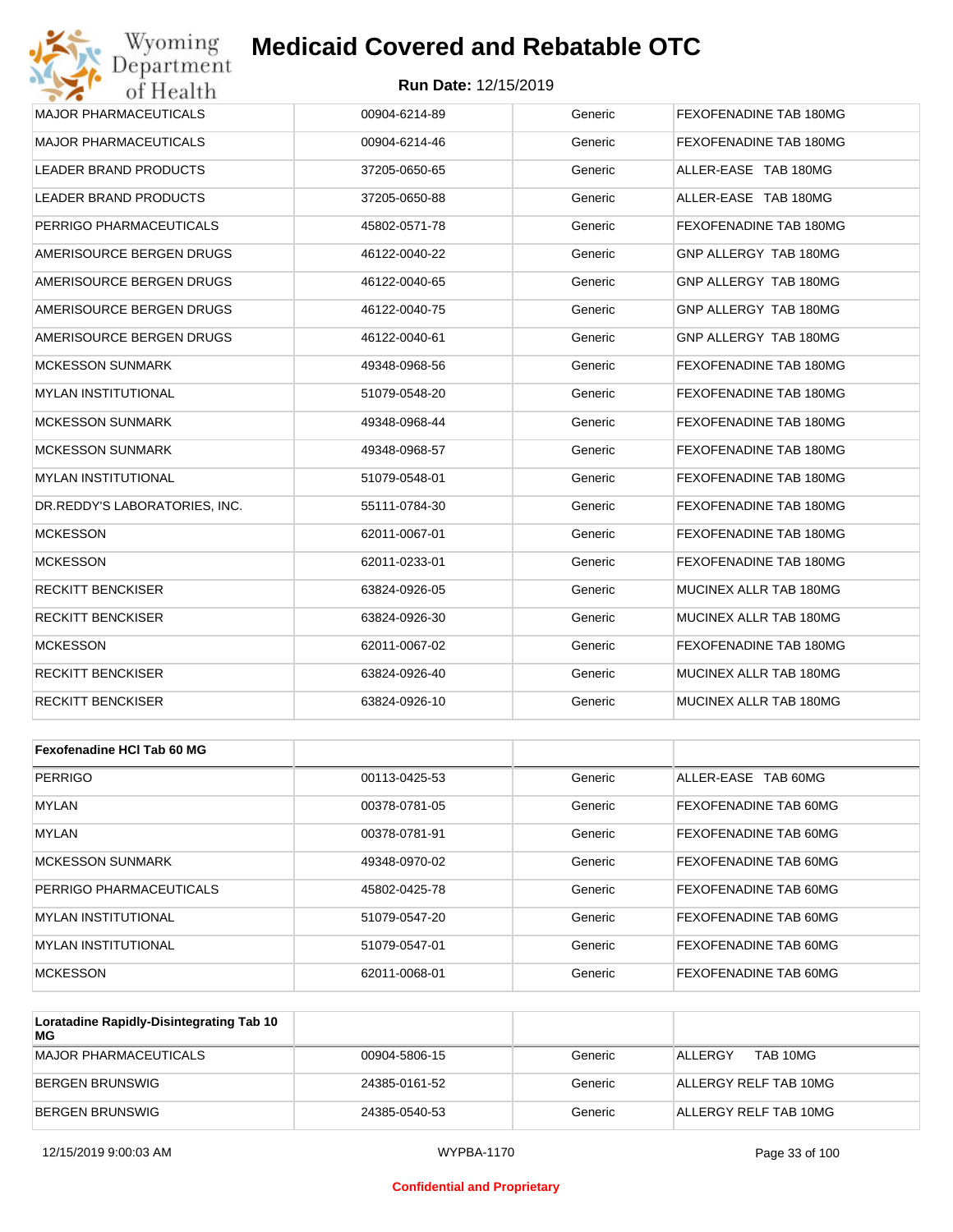| Wyoming<br><b>Medicaid Covered and Rebatable OTC</b><br>Department |                             |         |                               |  |
|--------------------------------------------------------------------|-----------------------------|---------|-------------------------------|--|
| of Health                                                          | <b>Run Date: 12/15/2019</b> |         |                               |  |
| LEADER BRAND PRODUCTS                                              | 37205-0745-65               | Generic | ALLERGY RELF TAB 10MG         |  |
| AMERISOURCE BERGEN DRUGS                                           | 46122-0140-52               | Generic | ALLERGY RELF TAB 10MG         |  |
| <b>MCKESSON SUNMARK</b>                                            | 49348-0930-01               | Generic | <b>LORATADINE</b><br>TAB 10MG |  |
| <b>MCKESSON SUNMARK</b>                                            | 49348-0930-44               | Generic | <b>LORATADINE</b><br>TAB 10MG |  |
| <b>OHM LABS</b>                                                    | 51660-0527-31               | Generic | ALLERGY RELF TAB 10MG         |  |
| <b>MCKESSON</b>                                                    | 62011-0073-01               | Generic | ALLERGY RELF TAB 10MG         |  |
| CHAIN DRUG MARKETING ASSOC                                         | 63868-0157-10               | Generic | ALLERGY RELF TAB 10MG         |  |

| Loratadine Syrup 5 MG/5ML    |               |         |                          |
|------------------------------|---------------|---------|--------------------------|
| <b>MAJOR PHARMACEUTICALS</b> | 00904-6234-20 | Generic | LORATADINE SOL 5MG/5ML   |
| <b>BERGEN BRUNSWIG</b>       | 24385-0531-26 | Generic | LORATADINE SYP 5MG/5ML   |
| LEADER BRAND PRODUCTS        | 37205-0378-26 | Generic | ALLERGY RELF SYP 5MG/5ML |
| <b>MCKESSON SUNMARK</b>      | 49348-0333-34 | Generic | LORATADINE SYP 5MG/5ML   |
| AMERISOURCE BERGEN DRUGS     | 46122-0164-26 | Generic | LORATADINE SYP 5MG/5ML   |
| <b>MCKESSON SUNMARK</b>      | 49348-0636-34 | Generic | LORATADINE SYP 5MG/5ML   |
| <b>TARO</b>                  | 51672-2073-08 | Generic | LORATADINE SYP 5MG/5ML   |
| <b>SILARX</b>                | 54838-0554-40 | Generic | LORATADINE SOL 5MG/5ML   |
| <b>TARO</b>                  | 51672-2092-08 | Generic | LORATADINE SOL 5MG/5ML   |
| <b>MCKESSON</b>              | 62011-0072-01 | Generic | LORATADINE SYP 5MG/5ML   |
| <b>TARO</b>                  | 51672-2085-08 | Generic | LORATADINE SYP 5MG/5ML   |
| <b>MCKESSON</b>              | 62011-0181-01 | Generic | LORATADINE SYP 5MG/5ML   |
| <b>SILARX</b>                | 54838-0558-40 | Generic | LORATADINE SOL 5MG/5ML   |

| <b>Loratadine Tab 10 MG</b>    |               |         |                       |
|--------------------------------|---------------|---------|-----------------------|
| <b>GEISS DESTIN &amp; DUNN</b> | 00113-0612-65 | Generic | ALLERGY RELF TAB 10MG |
| <b>GEISS DESTIN &amp; DUNN</b> | 00113-0612-39 | Generic | ALLERGY RELF TAB 10MG |
| <b>GEISS DESTIN &amp; DUNN</b> | 00113-0612-60 | Generic | ALLERGY RELF TAB 10MG |
| SANDOZ                         | 00781-5077-01 | Generic | LORATADINE TAB 10MG   |
| <b>GEISS DESTIN &amp; DUNN</b> | 00113-0612-46 | Generic | ALLERGY RELF TAB 10MG |
| <b>MAJOR PHARMACEUTICALS</b>   | 00904-5728-87 | Generic | ALLERGY<br>TAB 10MG   |
| <b>MAJOR PHARMACEUTICALS</b>   | 00904-5728-89 | Generic | ALLERGY<br>TAB 10MG   |
| <b>MAJOR PHARMACEUTICALS</b>   | 00904-6074-46 | Generic | TAB 10MG<br>ALLERGY   |
| <b>MAJOR PHARMACEUTICALS</b>   | 00904-6074-60 | Generic | TAB 10MG<br>ALLERGY   |
| <b>MAJOR PHARMACEUTICALS</b>   | 00904-6074-61 | Generic | LORATADINE TAB 10MG   |
| <b>MAJOR PHARMACEUTICALS</b>   | 00904-6074-89 | Generic | TAB 10MG<br>ALLERGY   |
| <b>SELECT BRAND</b>            | 15127-0715-10 | Generic | LORATADINE TAB 10MG   |
| <b>SELECT BRAND</b>            | 15127-0715-30 | Generic | LORATADINE TAB 10MG   |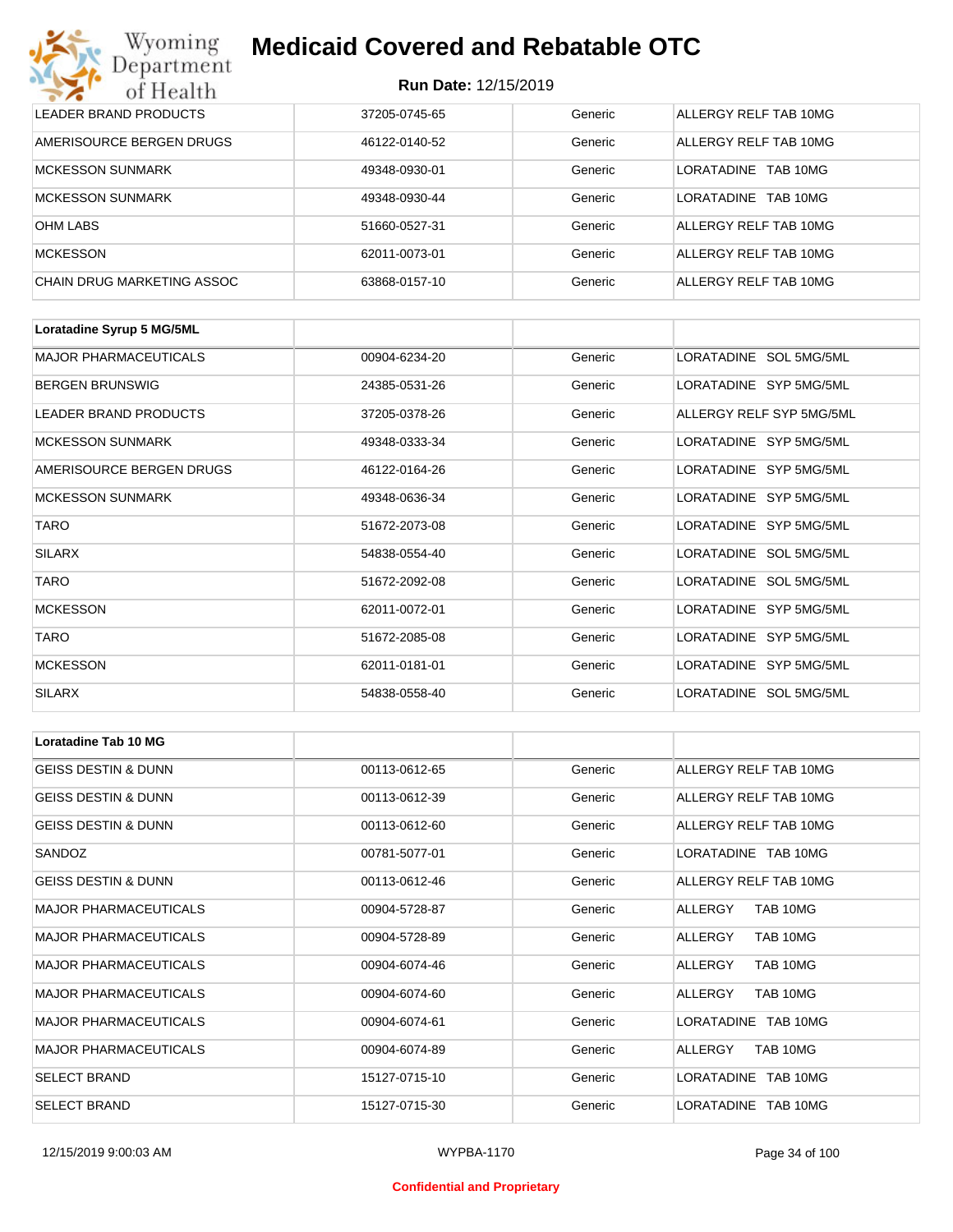

| BERGEN BRUNSWIG                     | 24385-0471-78 | Generic      | LORATADINE TAB 10MG          |  |
|-------------------------------------|---------------|--------------|------------------------------|--|
| BERGEN BRUNSWIG                     | 24385-0471-52 | Generic      | LORATADINE TAB 10MG          |  |
| <b>TOPCO</b>                        | 36800-0612-65 | Generic      | ALLERGY RELF TAB 10MG        |  |
| <b>TOPCO</b>                        | 36800-0612-72 | Generic      | ALLERGY RELF TAB 10MG        |  |
| <b>TOPCO</b>                        | 36800-0612-76 | Generic      | ALLERGY RELF TAB 10MG        |  |
| <b>TOPCO</b>                        | 36800-0612-87 | Generic      | ALLERGY RELF TAB 10MG        |  |
| BERGEN BRUNSWIG                     | 24385-0471-99 | Generic      | LORATADINE TAB 10MG          |  |
| <b>TOPCO</b>                        | 36800-0612-46 | Generic      | ALLERGY RELF TAB 10MG        |  |
| LEADER BRAND PRODUCTS               | 37205-0346-72 | Generic      | LORATADINE TAB 10MG          |  |
| PERRIGO PHARMACEUTICALS             | 45802-0650-87 | Generic      | LORATADINE TAB 10MG          |  |
| PERRIGO PHARMACEUTICALS             | 45802-0650-78 | Generic      | LORATADINE TAB 10MG          |  |
| AMERISOURCE BERGEN DRUGS            | 46122-0158-65 | Generic      | LORATADINE TAB 10MG          |  |
| MCKESSON SUNMARK                    | 49348-0818-01 | Generic      | SM LORATADIN TAB 10MG        |  |
| MCKESSON SUNMARK                    | 49348-0818-13 | Generic      | SM LORATADIN TAB 10MG        |  |
| PERRIGO PHARMACEUTICALS             | 45802-0650-65 | Generic      | LORATADINE TAB 10MG          |  |
| MCKESSON SUNMARK                    | 49348-0818-44 | Generic      | SM LORATADIN TAB 10MG        |  |
| OHM LABS                            | 51660-0526-01 | Generic      | ALLERGY RELF TAB 10MG        |  |
| MYLAN INSTITUTIONAL                 | 51079-0246-01 | Generic      | LORATADINE TAB 10MG          |  |
| MYLAN INSTITUTIONAL                 | 51079-0246-20 | Generic      | LORATADINE TAB 10MG          |  |
| OHM LABS                            | 51660-0526-05 | Generic      | ALLERGY RELF TAB 10MG        |  |
| OHM LABS                            | 51660-0526-31 | Generic      | ALLERGY RELF TAB 10MG        |  |
| APOTEX                              | 60505-0147-01 | Generic      | LORATADINE TAB 10MG          |  |
| CHAIN DRUG MARKETING ASSOC          | 63868-0151-01 | Generic      | LORATADINE TAB 10MG          |  |
| CHAIN DRUG MARKETING ASSOC          | 63868-0151-10 | Generic      | LORATADINE TAB 10MG          |  |
| CHAIN DRUG MARKETING ASSOC          | 63868-0151-30 | Generic      | LORATADINE TAB 10MG          |  |
| <b>APOTEX</b>                       | 60505-0147-08 | Generic      | LORATADINE TAB 10MG          |  |
| AMERICAN HEALTH PACKAGING           | 68084-0248-01 | Generic      | LORATADINE TAB 10MG          |  |
| AMERICAN HEALTH PACKAGING           | 68084-0248-11 | Generic      | LORATADINE TAB 10MG          |  |
| Triprolidine HCI Drops 0.938 MG/ML  |               |              |                              |  |
| ALLEGIS PHARMACEUTICALS             | 28595-0801-30 | <b>Brand</b> | HISTEX PD DRO 0.938MG        |  |
| Triprolidine HCI Liquid 0.625 MG/ML |               |              |                              |  |
| <b>GM PHARMACEUTICALS</b>           | 58809-0501-30 | <b>Brand</b> | VANAHIST PD LIQ 0.625MG      |  |
| Triprolidine HCI Syrup 2.5 MG/5ML   |               |              |                              |  |
| ALLEGIS PHARMACEUTICALS             | 28595-0802-08 | <b>Brand</b> | <b>HISTEX</b><br>SYP 2.5MG/5 |  |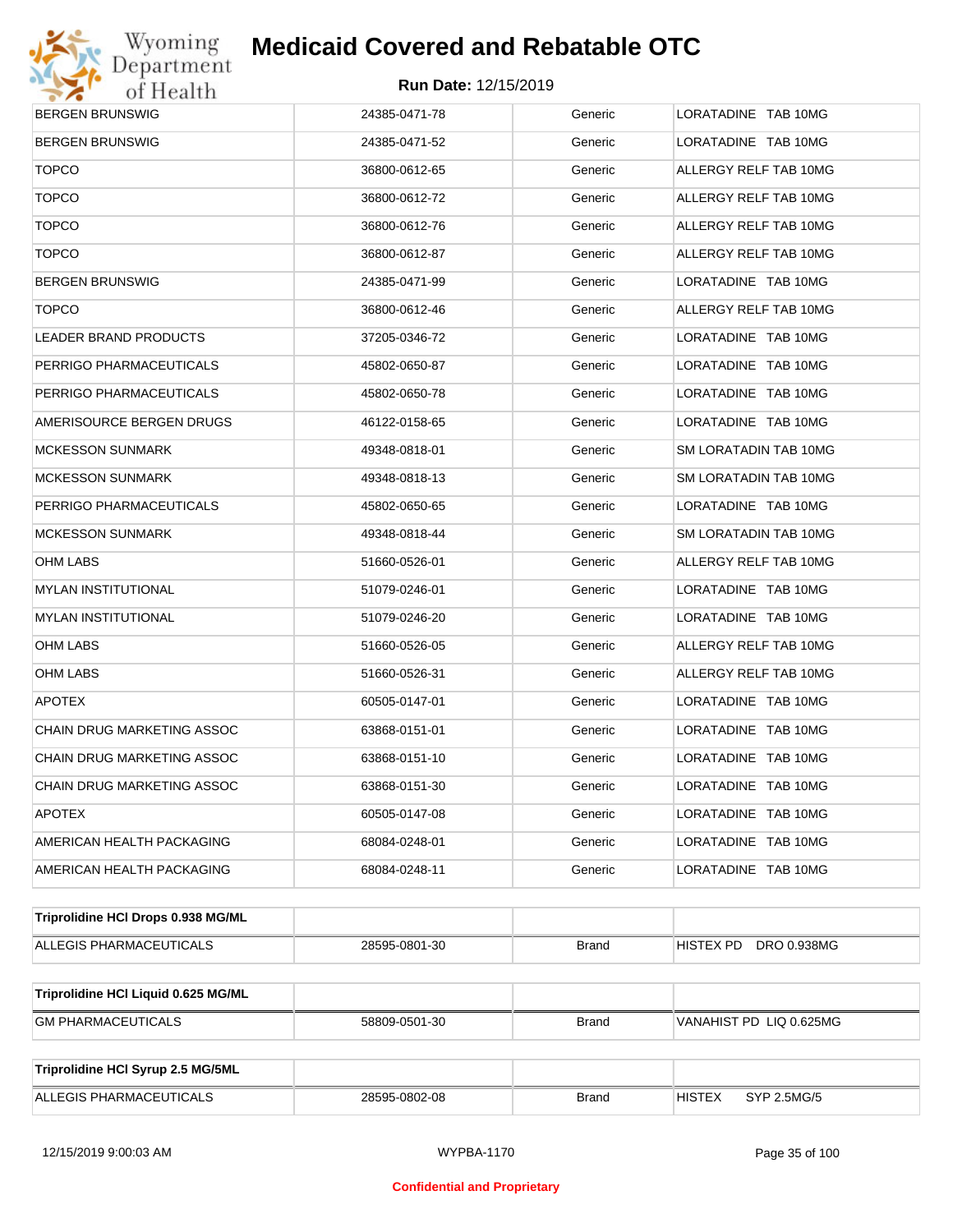

| <b>CONTRACEPTIVES</b> |  |
|-----------------------|--|
|                       |  |

| Levonorgestrel Tab 1.5 MG             |               |              |                                    |
|---------------------------------------|---------------|--------------|------------------------------------|
| LUPIN PHARMACEUTICALS                 | 43386-0622-30 | Generic      | MY WAY<br><b>TAB 1.5MG</b>         |
| <b>AFAXYS</b>                         | 50102-0111-01 | Generic      | ECONTRA EZ TAB 1.5MG               |
| <b>AFAXYS</b>                         | 50102-0111-12 | Generic      | ECONTRA EZ TAB 1.5MG               |
| FOUNDATION CONSUMER HEALTHCARE        | 51285-0100-88 | Generic      | TAKE ACTION TAB 1.5MG              |
| <b>FOUNDATION CONSUMER HEALTHCARE</b> | 51285-0103-88 | Generic      | <b>TAB 1.5MG</b><br>AFTFRA         |
| TFVA/WOMFNS HFAI TH                   | 51285-0943-88 | <b>Brand</b> | PLAN B<br><b>TAB 1.5MG</b>         |
| <b>FOUNDATION CONSUMER HEALTHCARE</b> | 51285-0146-19 | <b>Brand</b> | <b>TAB 1.5MG</b><br>PLAN B         |
| <b>FOUNDATION CONSUMER HEALTHCARE</b> | 51285-0162-88 | <b>Brand</b> | <b>TAB 1.5MG</b><br>PLAN B         |
| PHARMACIST PHARMACEUTICAL LLC         | 63704-0010-01 | Generic      | LEVONORGESTR TAB 1.5MG             |
| <b>SUN PHARMACEUTICALS</b>            | 62756-0718-60 | Generic      | <b>OPCICON</b><br><b>TAB 1.5MG</b> |
| <b>ACTAVIS PHARMA</b>                 | 52544-0065-54 | Generic      | NEXT CHOICE TAB 1.5MG              |
| LUPIN PHARMACEUTICALS                 | 68180-0853-13 | Generic      | FALLBACK TAB 1.5MG                 |
| <b>COUGH/COLD/ALLERGY</b>             |               |              |                                    |

| *Camphor-Eucalyptus-Menthol - Oint*** |               |         |                      |
|---------------------------------------|---------------|---------|----------------------|
| AMERISOURCE BERGEN DRUGS              | 46122-0157-54 | Generic | OIN RUB<br>GNP CHEST |
| <b>MCKESSON</b>                       | 62011-0075-01 | Generic | HM CHEST RUB OIN     |

| *Camphor-Eucalyptus-Menthol-Turp Oil-<br><b>White Pet -Oint***</b> |               |         |                                   |
|--------------------------------------------------------------------|---------------|---------|-----------------------------------|
| MCKESSON SUNMARK                                                   | 49348-0398-96 | Generic | <b>ISM MEDICATED MIS CHST RUB</b> |

| *DM-GG-PE Tab & APAP-Diphenhyd-PE<br>Tab Therapy Pack*** |               |       |                           |
|----------------------------------------------------------|---------------|-------|---------------------------|
| <b>RECKITT BENCKISER</b>                                 | 63824-0555-30 | Brand | MUCINEX FAST MIS MX DAY/N |

| *PE-DM-GG Ligd & Diphenhyd-PE-APAP<br>Ligd Therapy Pack*** |               |              |                           |
|------------------------------------------------------------|---------------|--------------|---------------------------|
| <b>RECKITT BENCKISER</b>                                   | 63824-0287-22 | <b>Brand</b> | MUCINEX CHLD MIS DAY/NITE |

| *PE-DM-GG-APAP Ligd & PE-Diphenhyd-<br><b>APAP Ligd Therapy Pack***</b> |               |       |                             |
|-------------------------------------------------------------------------|---------------|-------|-----------------------------|
| <b>RECKITT BENCKISER</b>                                                | 63824-0526-22 | Brand | I MUCINEX FAST MIS DAY/NGHT |

| *PE-DM-GG-APAP Pack & PE-Diphenhyd-<br><b>APAP Pack Therapy Pack***</b> |               |              |                |              |
|-------------------------------------------------------------------------|---------------|--------------|----------------|--------------|
| <b>RECKITT BENCKISER</b>                                                | 63824-0234-44 | <b>Brand</b> | <b>MUCINEX</b> | MIS DAY/NGHT |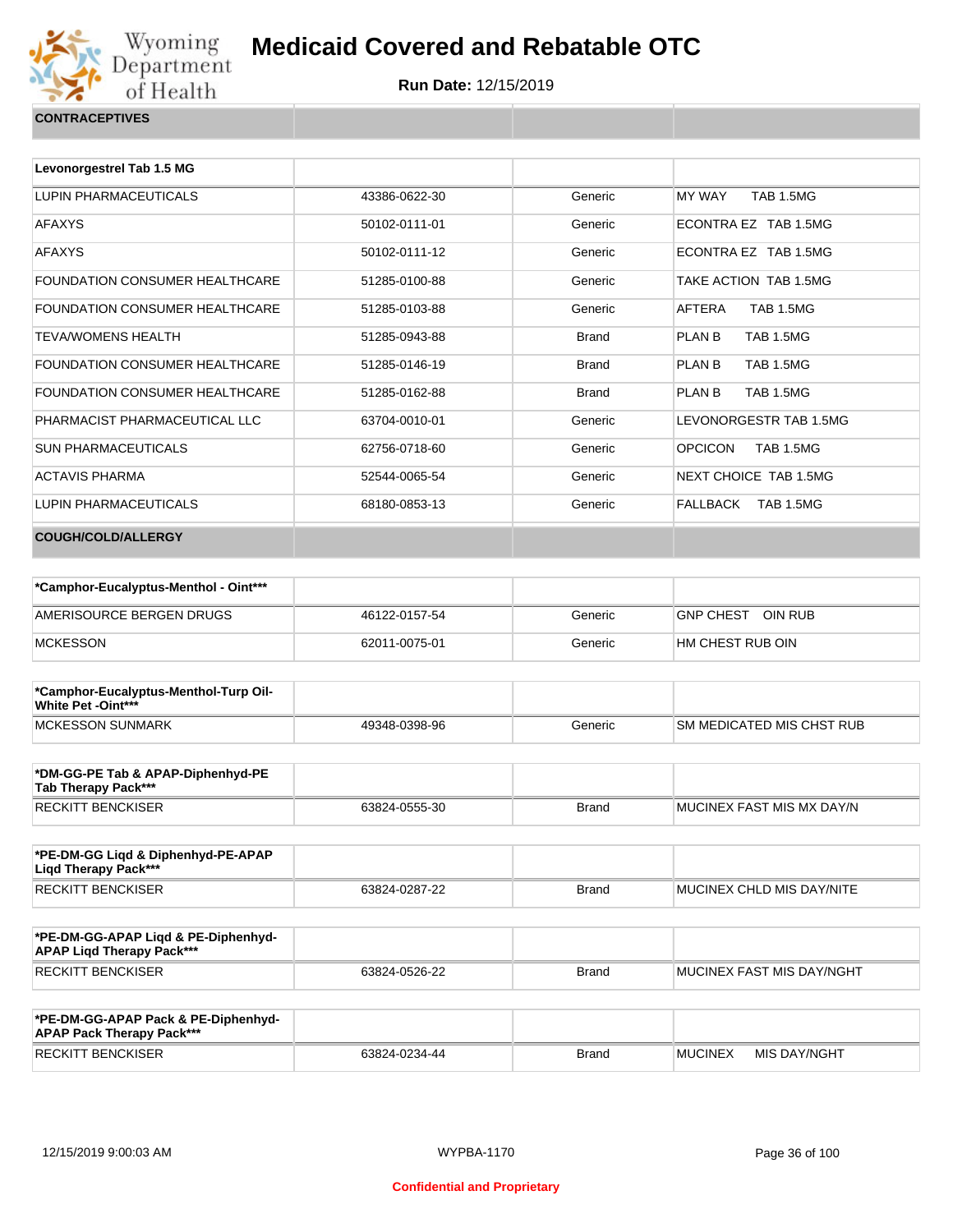

| *PE-DM-GG-APAP Tab & PE-Diphenhyd-<br><b>APAP Tab Therapy Pack***</b> |               |              |                                         |
|-----------------------------------------------------------------------|---------------|--------------|-----------------------------------------|
| <b>RECKITT BENCKISER</b>                                              | 63824-0551-30 | Generic      | MUCINEX FAST MIS DAY/NGHT               |
| Acetaminophen w/ DM Liq 1000-30<br>MG/30ML                            |               |              |                                         |
| <b>TOPCO</b>                                                          | 36800-0698-34 | Generic      | COUGH & SORE LIQ THRT DAY               |
| Acetaminophen w/ DM Susp 160-5 MG/5ML                                 |               |              |                                         |
| <b>GLAXO CONSUMER HEALTHCARE L.P.</b>                                 | 00067-8115-04 | <b>Brand</b> | <b>TRIAMINIC</b><br><b>SUS CGH/ST</b>   |
| Brompheniramine & Phenylephrine Elixir 1<br>-2.5 MG/5ML               |               |              |                                         |
| <b>MAJOR PHARMACEUTICALS</b>                                          | 00904-5781-20 | Generic      | <b>DIMAPHEN</b><br><b>ELX CHILDREN</b>  |
| <b>PERRIGO</b>                                                        | 00113-0906-26 | Generic      | COLD/ALLERGY ELX CHILDREN               |
| <b>WOMEN'S CHOICE PHARMACEUTICALS</b>                                 | 00485-0202-16 | Generic      | RYNEX PE<br>ELX                         |
| <b>BERGEN BRUNSWIG</b>                                                | 24385-0517-26 | Generic      | <b>GNP CLD/ALLE ELX CHILDREN</b>        |
| <b>BERGEN BRUNSWIG</b>                                                | 24385-0517-34 | Generic      | <b>GNP CLD/ALLE ELX CHILDREN</b>        |
| <b>TOPCO</b>                                                          | 36800-0906-26 | Generic      | COLD/ALLERGY ELX CHILDREN               |
| <b>TOPCO</b>                                                          | 36800-0906-34 | Generic      | COLD/ALLERGY ELX CHILDREN               |
| <b>LEADER BRAND PRODUCTS</b>                                          | 37205-0931-26 | Generic      | COLD/ALLERGY ELX CHILDREN               |
| <b>MCKESSON SUNMARK</b>                                               | 49348-0777-37 | Generic      | SM CLD/ALRGY ELX CHILDREN               |
| <b>MCKESSON SUNMARK</b>                                               | 49348-0777-34 | Generic      | SM CLD/ALRGY ELX CHILDREN               |
| <b>MCKESSON</b>                                                       | 62011-0062-01 | Generic      | COLD/ALLERGY ELX CHILDREN               |
| Brompheniramine & Phenylephrine Syrup                                 |               |              |                                         |
| 1-2.5 MG/5ML<br>GLAXO CONSUMER HEALTHCARE L.P.                        | 00067-8117-04 | <b>Brand</b> | <b>SYP CLD/ALRG</b><br><b>TRIAMINIC</b> |
| Brompheniramine & Phenylephrine Tab 4-                                |               |              |                                         |
| <b>10 MG</b><br>ALLEGIS PHARMACEUTICALS                               | 28595-0900-60 | <b>Brand</b> | RU-HIST D TAB 4-10MG                    |
| Brompheniramine & Pseudoephedrine Cap<br>4-60 MG                      |               |              |                                         |
| <b>BAUSCH HEALTH</b>                                                  | 00095-0860-06 | <b>Brand</b> | LODRANE D CAP 4-60MG                    |
| <b>Brompheniramine &amp; Pseudoephedrine</b><br>Elixir 1-15 MG/5ML    |               |              |                                         |
| PAR PHARMACEUTICALS                                                   | 00603-0851-94 | Generic      | Q-TAPP<br><b>ELX 1-15/5ML</b>           |
| WOMEN'S CHOICE PHARMACEUTICALS                                        | 00485-0206-16 | Generic      | RYNEX PSE LIQ                           |
| <b>SILARX</b>                                                         | 54838-0125-40 | Generic      | <b>LIQ</b><br><b>BROTAPP</b>            |
| <b>SILARX</b>                                                         | 54838-0125-80 | Generic      | LIQ<br><b>BROTAPP</b>                   |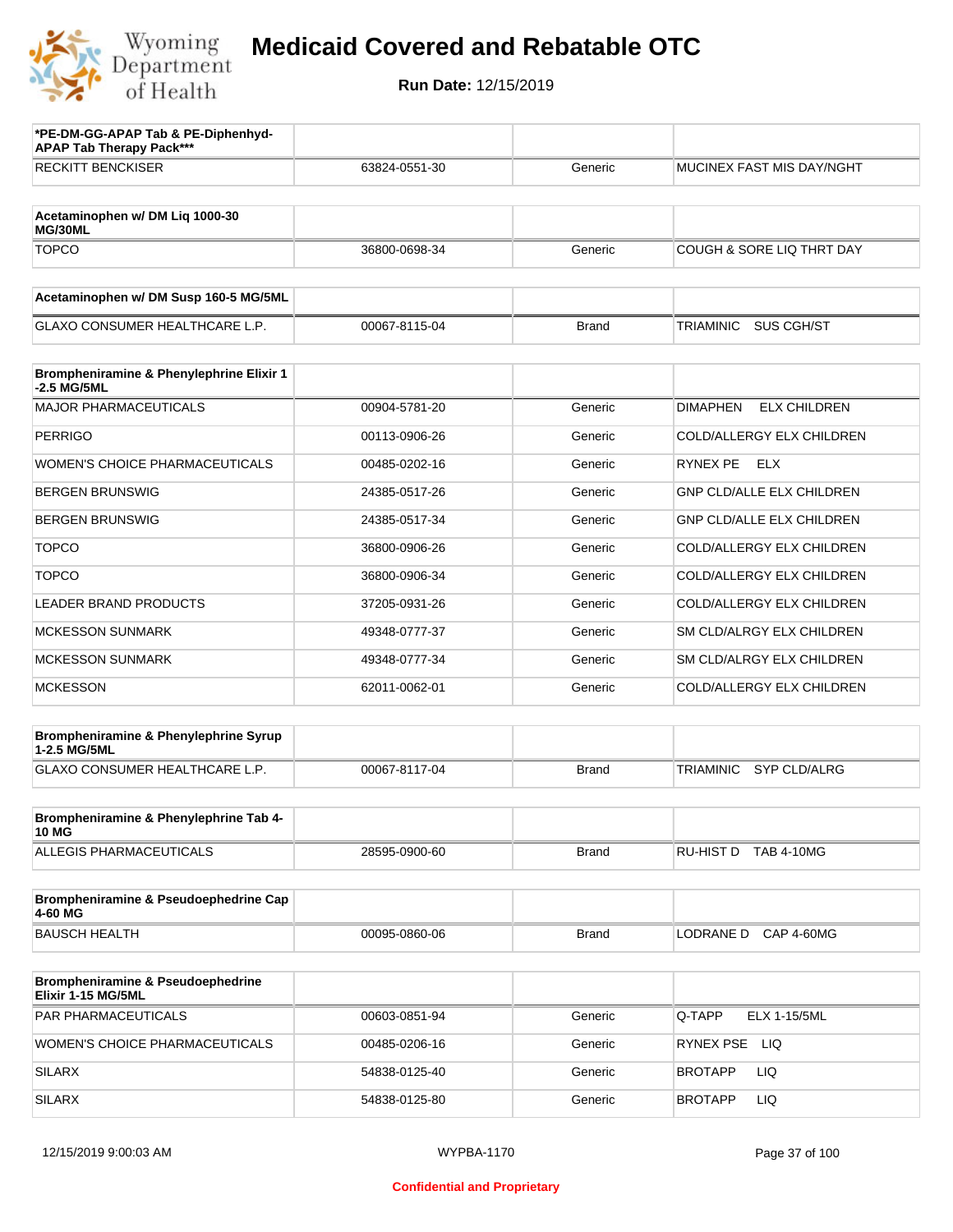

| <b>SILARX</b>                                                | 54838-0125-70 | Generic      | <b>BROTAPP</b><br>LIQ     |
|--------------------------------------------------------------|---------------|--------------|---------------------------|
| Brompheniramine & Pseudoephedrine                            |               |              |                           |
| Liquid 1-7.5 MG/ML                                           |               |              |                           |
| JAYMAC PHARMACEUTICAL LLC                                    | 64661-0032-30 | <b>Brand</b> | J-TAN D PD DRO 1-7.5MG    |
| Brompheniramine-Acetaminophen Tab 2-                         |               |              |                           |
| <b>250 MG</b>                                                |               |              | <b>STAFLEX</b>            |
| MAGNA PHARMACEUTICALS, INC                                   | 58407-0225-01 | <b>Brand</b> | <b>TAB 2-250MG</b>        |
| Cetirizine-Pseudoephedrine Tab ER 12HR<br>5-120 MG           |               |              |                           |
| <b>PERRIGO</b>                                               | 00113-2176-53 | Generic      | ALLERGY-D TAB 5-120MG     |
| <b>PERRIGO</b>                                               | 00113-2176-62 | Generic      | ALLERGY-D TAB 5-120MG     |
| <b>GEISS DESTIN &amp; DUNN</b>                               | 00113-0176-53 | Generic      | ALLERGY-D TAB 5-120MG     |
| <b>GEISS DESTIN &amp; DUNN</b>                               | 00113-0176-62 | Generic      | ALLERGY-D TAB 5-120MG     |
| <b>MAJOR PHARMACEUTICALS</b>                                 | 00904-5831-12 | Generic      | ALLERGY-D TAB 5-120MG     |
| <b>BERGEN BRUNSWIG</b>                                       | 24385-0175-53 | Generic      | ALLERGY-D TAB 5-120MG     |
| <b>BERGEN BRUNSWIG</b>                                       | 24385-0175-62 | Generic      | ALLERGY-D TAB 5-120MG     |
| <b>TOPCO</b>                                                 | 36800-0176-62 | Generic      | ALLERGY D TAB 5-120MG     |
| <b>TOPCO</b>                                                 | 36800-0176-53 | Generic      | ALLERGY D TAB 5-120MG     |
| PERRIGO PHARMACEUTICALS                                      | 45802-0721-53 | Generic      | CETIRIZ/PSE TAB 5-120MG   |
| PERRIGO PHARMACEUTICALS                                      | 45802-0721-62 | Generic      | CETIRIZ/PSE TAB 5-120MG   |
| <b>MCKESSON SUNMARK</b>                                      | 49348-0851-04 | Generic      | ALLERGY-D TAB 5-120MG     |
| <b>MCKESSON</b>                                              | 62011-0055-01 | Generic      | ALLGY COMP-D TAB 5-120MG  |
| Chlophedianol-Dexbrompheniramine Soln<br>12.5-1 MG/5ML       |               |              |                           |
| <b>RAMCNEIL</b>                                              | 12830-0864-16 | <b>Brand</b> | CHLO HIST SOL             |
| Chlophedianol-Guaifenesin Liquid 12.5-100                    |               |              |                           |
| MG/5ML                                                       |               |              |                           |
| <b>RAMCNEIL</b>                                              | 12830-0767-16 | <b>Brand</b> | CHLO TUSS EX LIQ 12.5-100 |
| Chlophedianol-Pyrilamine Liquid 12.5-12.5<br>MG/5ML          |               |              |                           |
| <b>CENTURION LABS</b>                                        | 23359-0032-16 | <b>Brand</b> | <b>NINJACOF</b><br>LIQ.   |
| Chlophedianol-Pyrilamine Liquid 25-50<br>MG/15ML             |               |              |                           |
| <b>GM PHARMACEUTICALS</b>                                    | 58809-0350-04 | <b>Brand</b> | VANACOF-8<br>LIQ 25-50/15 |
| Chlophedianol-Pyrilamine-APAP Liquid<br>12.5-12.5-160 MG/5ML |               |              |                           |
| <b>CENTURION LABS</b>                                        | 23359-0033-16 | <b>Brand</b> | NINJACOF-A LIQ            |
|                                                              |               |              |                           |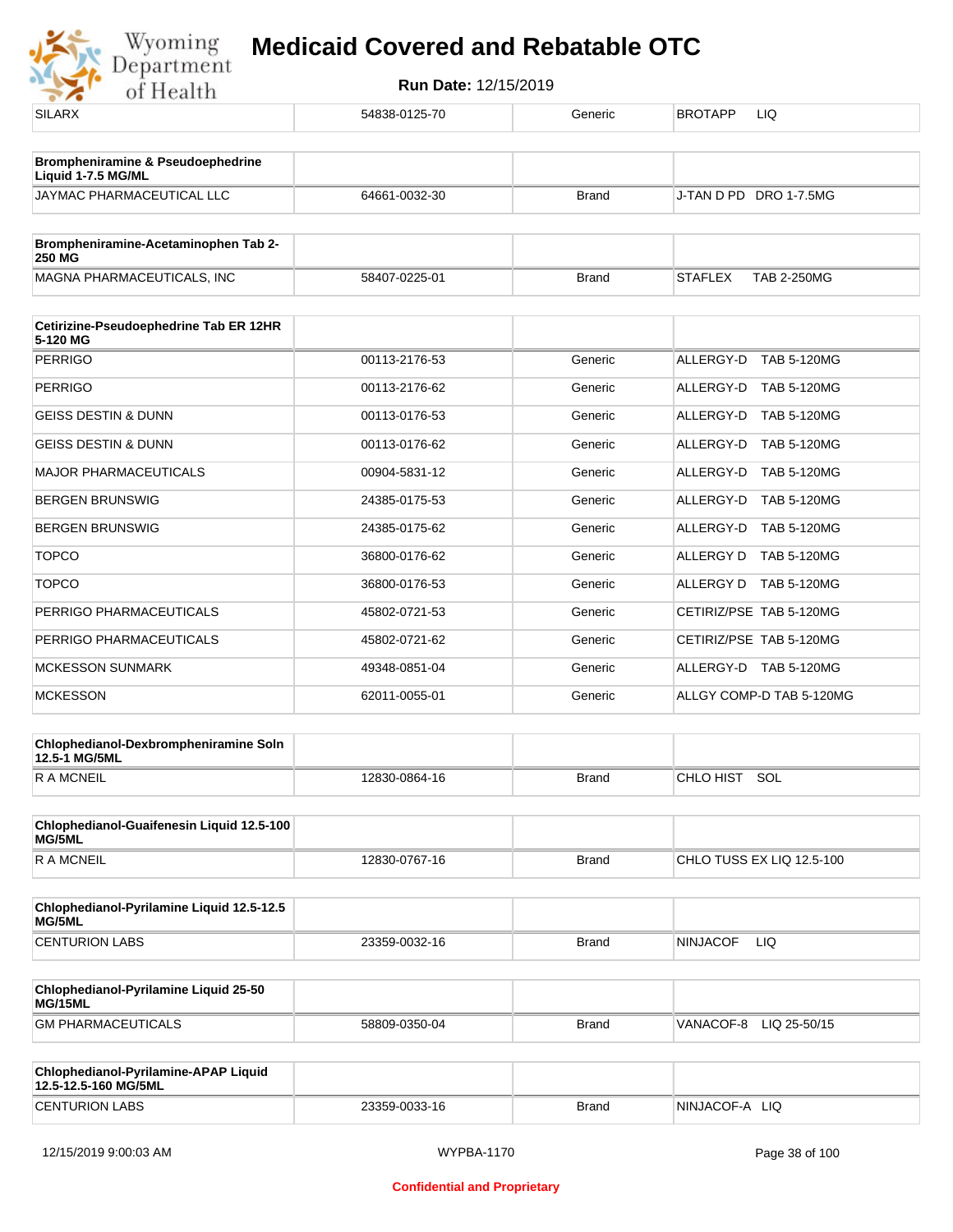

| <b>Chlorcyclizine &amp; Pseudoephedrine Liquid</b><br>25-60 MG/5ML  |               |              |                                       |
|---------------------------------------------------------------------|---------------|--------------|---------------------------------------|
| MAGNA PHARMACEUTICALS, INC                                          | 58407-0624-04 | <b>Brand</b> | STAHIST AD LIQ                        |
| Chlorcyclizine & Pseudoephedrine Tab 25-                            |               |              |                                       |
| 60 MG<br>MAGNA PHARMACEUTICALS, INC                                 | 58407-0625-30 | <b>Brand</b> | STAHIST AD TAB 25-60MG                |
|                                                                     |               |              |                                       |
| <b>Chlorpheniramine &amp; Phenylephrine Liquid</b><br>1-2.5 MG/ML   |               |              |                                       |
| <b>LASER PHARMACEUTICALS</b>                                        | 16477-0121-30 | <b>Brand</b> | <b>DALLERGY</b><br><b>DRO 1-2.5MG</b> |
| Chlorpheniramine & Phenylephrine Liquid<br>1-3.5 MG/ML              |               |              |                                       |
| <b>VIRTUS PHARMACEUTICALS OPCO</b>                                  | 76439-0319-30 | Generic      | <b>VIRDEC</b><br><b>DRO</b>           |
| Chlorpheniramine & Phenylephrine Liquid<br>2-5 MG/ML                |               |              |                                       |
| WOMEN'S CHOICE PHARMACEUTICALS                                      | 00485-0096-02 | <b>Brand</b> | ED CHLORPED DRO D                     |
| Chlorpheniramine & Phenylephrine Liquid<br>4-10 MG/5ML              |               |              |                                       |
| WOMEN'S CHOICE PHARMACEUTICALS                                      | 00485-0155-16 | <b>Brand</b> | ED A-HIST<br>LIQ 4-10/5ML             |
| LARKEN LABORATORIES, INC.                                           | 68047-0185-16 | Generic      | NOHIST-LQ<br>LIQ 4-10/5ML             |
| Chlorpheniramine & Phenylephrine Tab 4-<br><b>10 MG</b>             |               |              |                                       |
| <b>WOMEN'S CHOICE PHARMACEUTICALS</b>                               | 00485-0254-01 | Generic      | ED A-HIST TAB 4-10MG                  |
| <b>TOPCO</b>                                                        | 36800-0139-62 | Generic      | COLD/ALLERGY TAB 4-10MG               |
| <b>TOPCO</b>                                                        | 36800-0358-62 | Generic      | SINUS/ALERGY TAB PE MAX               |
| <b>SELECT BRAND</b>                                                 | 15127-0082-24 | Generic      | SINUS/ALERGY TAB MAX ST               |
| <b>BERGEN BRUNSWIG</b>                                              | 24385-0961-62 | Generic      | SINUS/ALLERG TAB 4-10MG               |
| AMERISOURCE BERGEN DRUGS                                            | 46122-0181-62 | Generic      | COLD/ALLERGY TAB 4-10MG               |
| <b>Chlorpheniramine &amp; Pseudoephedrine</b><br>Liquid 2-30 MG/5ML |               |              |                                       |
| LARKEN LABORATORIES, INC.                                           | 68047-0120-16 | <b>Brand</b> | LOHIST-D<br>LIQ                       |
| Chlorpheniramine & Pseudoephedrine Tab<br>4-60 MG                   |               |              |                                       |
| MAJOR PHARMACEUTICALS                                               | 00904-5351-24 | Generic      | <b>SUDOGEST</b><br><b>TAB 4-60MG</b>  |
| MAJOR PHARMACEUTICALS                                               | 00904-5351-96 | Generic      | <b>SUDOGEST</b><br><b>TAB 4-60MG</b>  |
| Chlorpheniramine w/ Codeine Liquid 2-9<br>MG/5ML                    |               |              |                                       |
| MAGNA PHARMACEUTICALS, INC                                          | 58407-0920-16 | Brand        | Z-TUSS AC<br>LIQ 2-9/5ML              |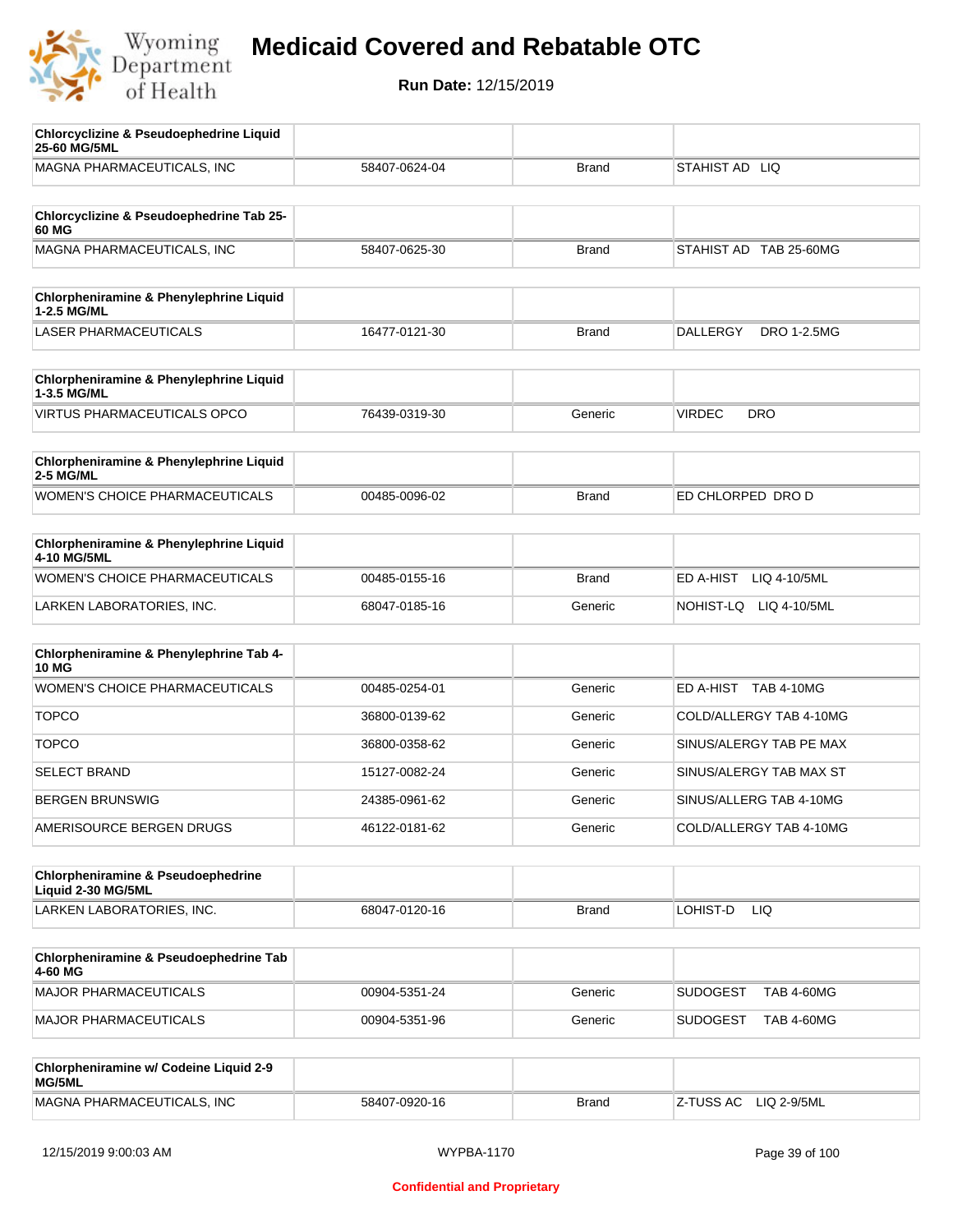

| Chlorpheniramine-DM Tab 4-30 MG                                  |               |              |                                   |
|------------------------------------------------------------------|---------------|--------------|-----------------------------------|
| <b>MAJOR PHARMACEUTICALS</b>                                     | 00904-5817-44 | Generic      | <b>COUGH &amp; COLD TAB</b>       |
| <b>SELECT BRAND</b>                                              | 15127-0268-16 | Generic      | SB COLD/CGH TAB HBP               |
| Chlorpheniramine-Phenylephrine-ASA                               |               |              |                                   |
| Effer Tab 2-7.8-325 MG                                           |               |              |                                   |
| <b>CHAIN DRUG MARKETING ASSOC</b>                                | 63868-0228-20 | Generic      | <b>COLD RELIEF TAB PLUS</b>       |
| Chlorphen-PE-APAP Tab 2-5-325 MG & PE-<br>APAP Tab 5-325 MG Pack |               |              |                                   |
| <b>SELECT BRAND</b>                                              | 15127-0933-24 | Generic      | SB SINUS CNG PAK / PAIN           |
| AMERISOURCE BERGEN DRUGS                                         | 46122-0075-60 | Generic      | SINUS RELIEF PAK CNG/PAIN         |
| Chlorphen-Phenylephrine w/ APAP Tab 2-5                          |               |              |                                   |
| -325 MG                                                          |               |              |                                   |
| <b>GEISS DESTIN &amp; DUNN</b>                                   | 00113-0476-62 | Generic      | ALLERGY<br><b>TAB MULTI-SY</b>    |
| <b>SELECT BRAND</b>                                              | 15127-0966-24 | Generic      | <b>SB SINUS CNG TAB /PAIN</b>     |
| <b>SELECT BRAND</b>                                              | 15127-0967-24 | Generic      | SB ALLERGY TAB MULTI-SY           |
| <b>TOPCO</b>                                                     | 36800-0476-62 | Generic      | ALLERGY<br>TAB MULTI-SY           |
| <b>TOPCO</b>                                                     | 36800-0476-67 | Generic      | ALLERGY<br>TAB MULTI-SY           |
| <b>BERGEN BRUNSWIG</b>                                           | 24385-0147-62 | Generic      | GNP ALLERGY TAB MULTI-SY          |
| <b>TOPCO</b>                                                     | 36800-0935-62 | Generic      | NIGHT TIME TAB SINUS              |
| <b>LEADER BRAND PRODUCTS</b>                                     | 37205-0940-62 | Generic      | ALLERGY<br>TAB MULTI-SY           |
| AMERISOURCE BERGEN DRUGS                                         | 46122-0074-62 | Generic      | <b>GNP SINUS</b><br>TAB CNG/PAIN  |
| <b>MCKESSON SUNMARK</b>                                          | 49348-0778-04 | Generic      | SM ALLERGY TAB MULTI-SY           |
| CHAIN DRUG MARKETING ASSOC                                       | 63868-0981-24 | Generic      | QC ALLERGY TAB RELIEF             |
| Chlorphen-Phenylephrine w/ APAP Tab 4-                           |               |              |                                   |
| 10-325 MG                                                        |               |              |                                   |
| U S PHARMACEUTICAL                                               | 52747-0475-70 | <b>Brand</b> | NOREL AD<br>TAB 4-10-325          |
| Dexbrompheniramine & Pseudoephedrine<br><b>Soln 1-30 MG/5ML</b>  |               |              |                                   |
| <b>LLORENS PHARMACEUTICAL</b>                                    | 54859-0802-04 | <b>Brand</b> | <b>CONEX</b><br>SOL CLD/ALRG      |
|                                                                  |               |              |                                   |
| Dexbrompheniramine & Pseudoephedrine<br><b>Tab 2-60 MG</b>       |               |              |                                   |
| LLORENS PHARMACEUTICAL                                           | 54859-0702-60 | <b>Brand</b> | <b>CONEX</b><br><b>TAB 2-60MG</b> |
|                                                                  |               |              |                                   |
| Dexbrompheniramine-Phenylephrine<br>Syrup 1-5 MG/5ML             |               |              |                                   |
| LASER PHARMACEUTICALS                                            | 16477-0822-01 | <b>Brand</b> | DALLERGY<br>SYP                   |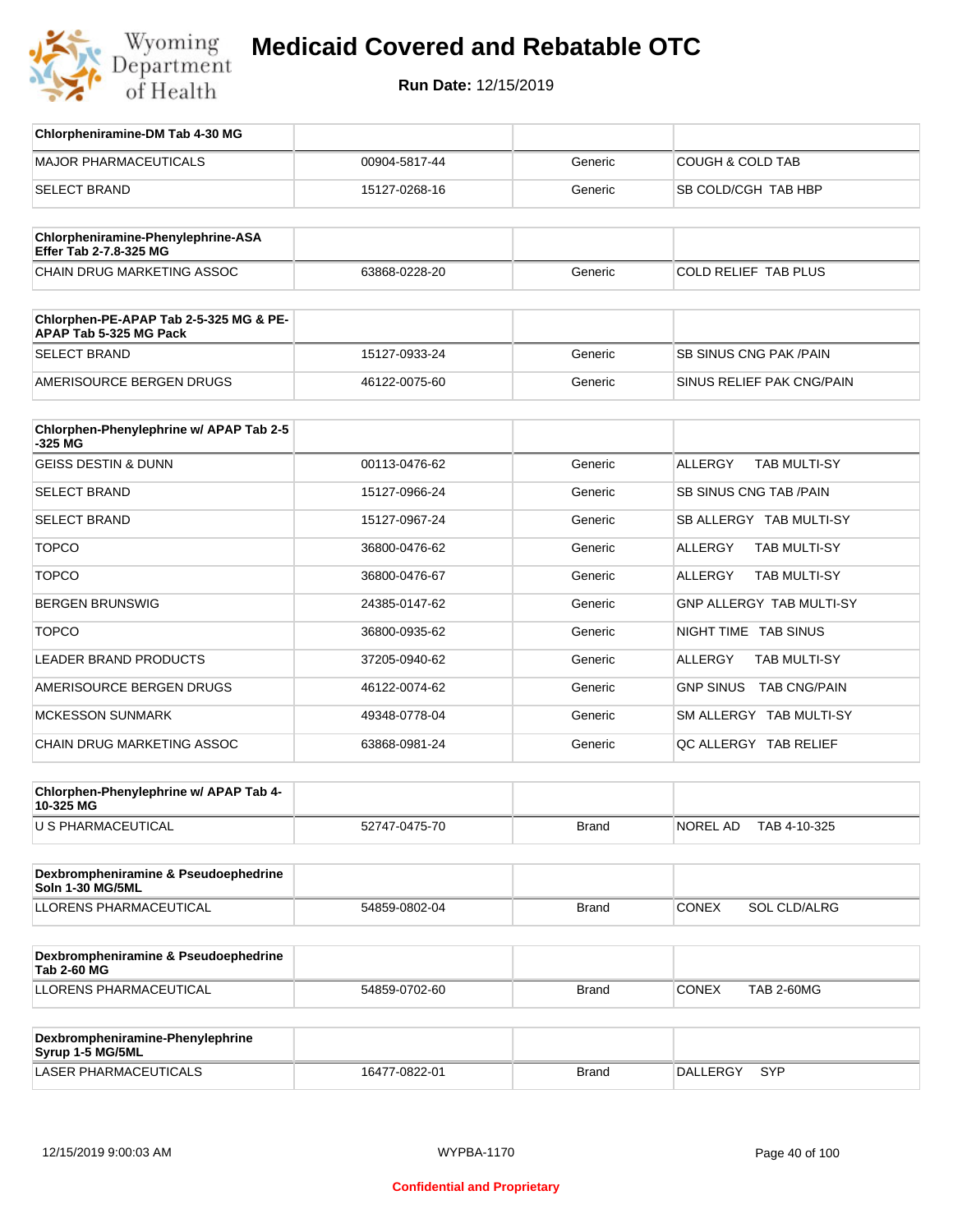

| Dexbrompheniramine-Phenylephrine Tab 1<br>-5 MG                |               |              |                                    |
|----------------------------------------------------------------|---------------|--------------|------------------------------------|
| <b>LASER PHARMACEUTICALS</b>                                   | 16477-0161-01 | <b>Brand</b> | <b>DALLERGY</b><br>TAB 1-5MG       |
| Dexbrompheniramine-Phenylephrine Tab 2<br>$-10M$               |               |              |                                    |
| POLY PHARMACEUTICALS                                           | 50991-0782-60 | <b>Brand</b> | ALA-HIST PE TAB 2-10MG             |
|                                                                |               |              |                                    |
| Dexchlorpheniramine & Pseudoephedrine<br><b>Tab 2-60 MG</b>    |               |              |                                    |
| CAPELLON PHARMACEUTICALS                                       | 64543-0097-90 | Brand        | <b>RESCON</b><br><b>TAB 2-60MG</b> |
| Dexchlorpheniramine-Phenylephrine Tab 2<br>-10 MG              |               |              |                                    |
| <b>WOMEN'S CHOICE PHARMACEUTICALS</b>                          | 00485-0080-01 | <b>Brand</b> | <b>RYMED</b><br><b>TAB 2-10MG</b>  |
| Dextromethorphan HBr Cap 15 MG                                 |               |              |                                    |
| <b>RUGBY LABORATORIES</b>                                      | 00536-1068-34 | Generic      | ROBAFEN CGH CAP 15MG               |
| <b>MAJOR PHARMACEUTICALS</b>                                   | 00904-5752-95 | Generic      | ROBAFEN CGH CAP 15MG               |
| <b>SELECT BRAND</b>                                            | 15127-0984-20 | Generic      | SB CGH CONTR CAP 15MG              |
| Dextromethorphan HBr Liquid 15 MG/15ML                         |               |              |                                    |
| <b>TOPCO</b>                                                   | 36800-0473-38 | Generic      | DAY TIME<br>LIQ COUGH              |
|                                                                |               |              |                                    |
| Dextromethorphan HBr Liquid 15 MG/5ML                          |               |              |                                    |
| <b>SELECT BRAND</b>                                            | 15127-0925-04 | Generic      | SB CGH RELF LIQ 15MG/5ML           |
| <b>BERGEN BRUNSWIG</b>                                         | 24385-0263-26 | Generic      | GNP CGH RELF LIQ 15MG/5ML          |
| <b>BERGEN BRUNSWIG</b>                                         | 24385-0262-26 | Generic      | GNP CGH RELF LIQ 15MG/5ML          |
| CHAIN DRUG MARKETING ASSOC                                     | 63868-0070-04 | Generic      | QC CGH RELF LIQ 15MG/5ML           |
| Dextromethorphan HBr Syrup 15 MG/5ML                           |               |              |                                    |
| <b>BERGEN BRUNSWIG</b>                                         | 24385-0493-26 | Generic      | TUSSIN COUGH SYP 15MG/5ML          |
| <b>TOPCO</b>                                                   | 36800-0300-26 | Generic      | TUSSIN COUGH SYP 15MG/5ML          |
| Dextromethorphan Polistirex Extended<br>Release Susp 30 MG/5ML |               |              |                                    |
| <b>MAJOR PHARMACEUTICALS</b>                                   | 00904-6312-56 | Generic      | COUGH DM<br>SUS 30MG/5ML           |
| LEADER BRAND PRODUCTS                                          | 37205-0697-21 | Generic      | <b>COUGH DM</b><br>SUS 30MG/5ML    |
| PERRIGO PHARMACEUTICALS                                        | 45802-0433-21 | Generic      | DEXTROMETHOR SUS 30MG/5ML          |
| AMERISOURCE BERGEN DRUGS                                       | 46122-0141-25 | Generic      | GNP COUGH DM SUS 30MG/5ML          |
| AMERISOURCE BERGEN DRUGS                                       | 46122-0141-21 | Generic      | GNP COUGH DM SUS 30MG/5ML          |
| AMERISOURCE BERGEN DRUGS                                       | 46122-0142-21 | Generic      | GNP COUGH DM SUS 30MG/5ML          |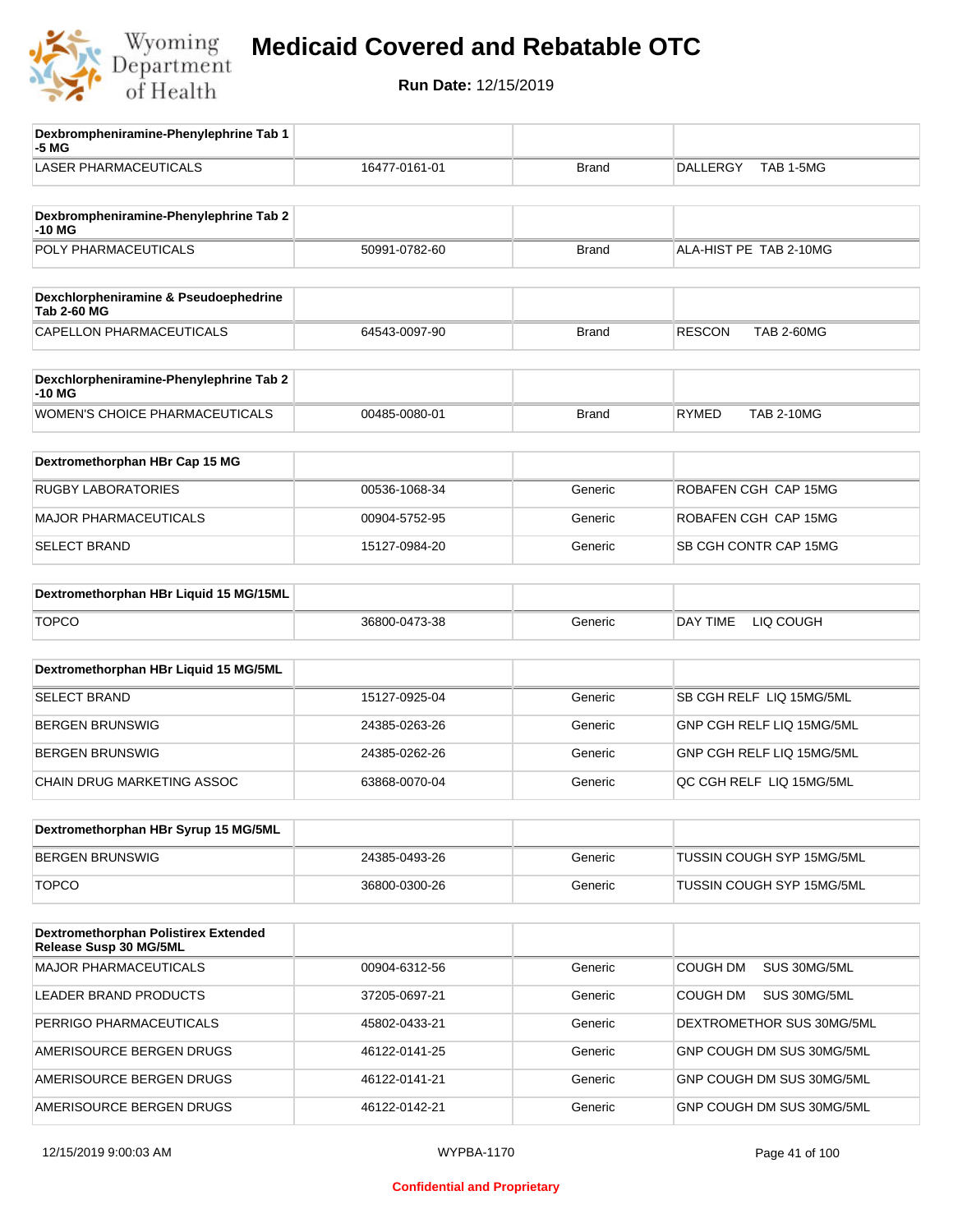

| <b>RECKITT BENCKISER</b> | 63824-0172-63 | <b>Brand</b> | <b>DELSYM</b><br>SUS 30MG/5ML |
|--------------------------|---------------|--------------|-------------------------------|
| <b>RECKITT BENCKISER</b> | 63824-0172-65 | Brand        | SUS 30MG/5ML<br>DELSYM        |
| <b>RECKITT BENCKISER</b> | 63824-0173-63 | Brand        | DELSYM CHILD SUS 30MG/5ML     |
| <b>RECKITT BENCKISER</b> | 63824-0176-65 | Brand        | DELSYM<br>SUS 30MG/5ML        |
| <b>RECKITT BENCKISER</b> | 63824-0177-63 | <b>Brand</b> | DELSYM CHILD SUS 30MG/5ML     |
| <b>RECKITT BENCKISER</b> | 63824-0177-65 | Brand        | DELSYM CHILD SUS 30MG/5ML     |
| <b>MCKESSON</b>          | 62011-0198-01 | Generic      | HM COUGH DM SUS 30MG/5ML      |
| <b>RECKITT BENCKISER</b> | 63824-0171-65 | Brand        | SUS 30MG/5ML<br>DELSYM        |
| <b>RECKITT BENCKISER</b> | 63824-0173-65 | Brand        | DELSYM CHILD SUS 30MG/5ML     |
| <b>RECKITT BENCKISER</b> | 63824-0175-63 | Brand        | DELSYM<br>SUS 30MG/5ML        |
| <b>RECKITT BENCKISER</b> | 63824-0176-63 | Brand        | DELSYM<br>SUS 30MG/5ML        |
| <b>MCKESSON</b>          | 62011-0176-01 | Generic      | HM COUGH DM SUS 30MG/5ML      |
| <b>RECKITT BENCKISER</b> | 63824-0171-63 | Brand        | DELSYM<br>SUS 30MG/5ML        |
| <b>RECKITT BENCKISER</b> | 63824-0175-65 | <b>Brand</b> | DELSYM<br>SUS 30MG/5ML        |

| Dextromethorphan-Doxylamine-APAP Cap<br>15-6.25-325 MG |               |         |                           |
|--------------------------------------------------------|---------------|---------|---------------------------|
| <b>MAJOR PHARMACEUTICALS</b>                           | 00904-5764-44 | Generic | NIGHT TIME CAP COLD/FLU   |
| <b>SELECT BRAND</b>                                    | 15127-0985-12 | Generic | NIGHT TIME CAP COLD/FLU   |
| TOPCO                                                  | 36800-0977-60 | Generic | NITE TIME<br>CAP COLD/FLU |
| TOPCO                                                  | 36800-0977-53 | Generic | NITE TIME<br>CAP COLD/FLU |
| <b>LEADER BRAND PRODUCTS</b>                           | 37205-0707-62 | Generic | NITE-TIME<br>CAP COLD/FLU |
| AMERISOURCE BERGEN DRUGS                               | 46122-0183-73 | Generic | NIGHT TIME CAP COLD/FLU   |
| AMERISOURCE BERGEN DRUGS                               | 46122-0245-62 | Generic | NIGHT TIME CAP COLD/FLU   |
| <b>MCKESSON SUNMARK</b>                                | 49348-0741-03 | Generic | SM NITE TIME CAP COLD/FLU |
| <b>MCKESSON</b>                                        | 62011-0084-02 | Generic | NIGHT TIME CAP COLD/FLU   |

| Dextromethorphan-Doxylamine-APAP<br>Liquid 15-6.25-325 MG/15ML |               |         |                            |
|----------------------------------------------------------------|---------------|---------|----------------------------|
| <b>MAJOR PHARMACEUTICALS</b>                                   | 00904-5777-09 | Generic | ALL-NITE<br>LIQ COLD/FLU   |
| AMERISOURCE BERGEN DRUGS                                       | 46122-0136-34 | Generic | LIQ COLD/FLU<br>NIGHT TIME |
| AMERISOURCE BERGEN DRUGS                                       | 46122-0198-34 | Generic | NIGHT TIME<br>LIQ COLD/FLU |
| AMERISOURCE BERGEN DRUGS                                       | 46122-0198-40 | Generic | NIGHT TIME<br>LIQ COLD/FLU |
| AMERISOURCE BERGEN DRUGS                                       | 46122-0136-40 | Generic | NIGHT TIME LIQ COLD/FLU    |
| <b>MCKESSON SUNMARK</b>                                        | 49348-0975-37 | Generic | SM NITE TIME LIQ CLD/FLU   |
| <b>MCKESSON SUNMARK</b>                                        | 49348-0975-39 | Generic | SM NITE TIME LIQ CLD/FLU   |
| <b>MCKESSON</b>                                                | 62011-0082-02 | Generic | NIGHT TIME LIQ CLD/FLU     |
| <b>MCKESSON</b>                                                | 62011-0083-02 | Generic | NIGHT TIME<br>LIQ CLD/FLU  |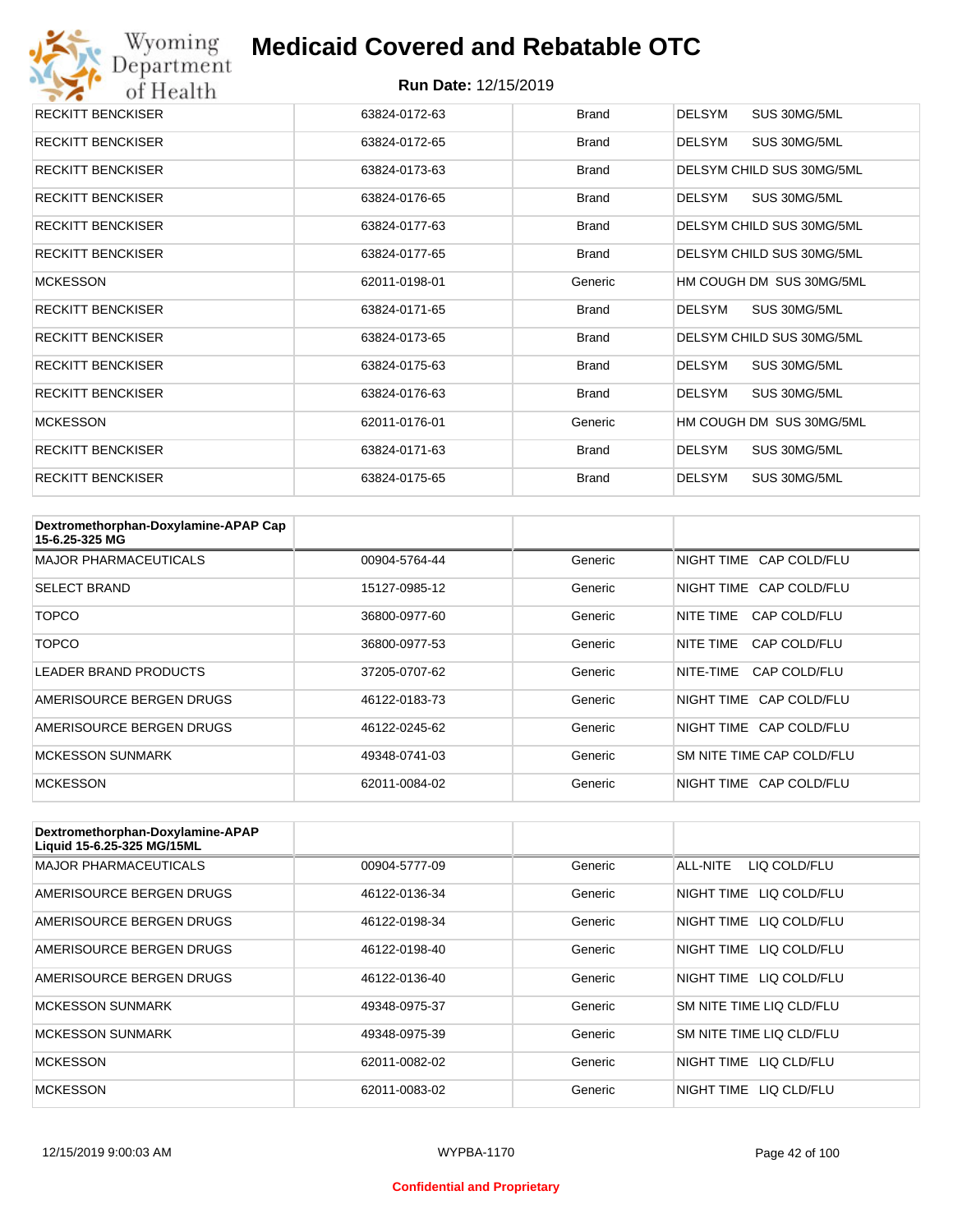

| Dextromethorphan-Doxylamine-APAP<br>Liquid 30-12.5-1000 MG/30ML |               |         |                           |
|-----------------------------------------------------------------|---------------|---------|---------------------------|
| <b>SELECT BRAND</b>                                             | 15127-0987-10 | Generic | NIGHT TIME LIQ COLD/FLU   |
| <b>TOPCO</b>                                                    | 36800-0041-30 | Generic | LIQ COLD/FLU<br>NITE-TIME |
| <b>TOPCO</b>                                                    | 36800-0990-38 | Generic | NITE TIME<br>LIQ COLD/FLU |
| <b>TOPCO</b>                                                    | 36800-0666-34 | Generic | COUGH & SORE LIQ NGT TIME |
| <b>TOPCO</b>                                                    | 36800-0908-38 | Generic | NITE TIME<br>LIQ COLD/FLU |
| <b>SELECT BRAND</b>                                             | 15127-0987-06 | Generic | NIGHT TIME LIQ COLD/FLU   |
| <b>TOPCO</b>                                                    | 36800-0908-30 | Generic | NITE TIME<br>LIQ COLD/FLU |
| <b>TOPCO</b>                                                    | 36800-0041-38 | Generic | NITE-TIME<br>LIQ COLD/FLU |
| <b>CHAIN DRUG MARKETING ASSOC</b>                               | 63868-0065-08 | Generic | LIQ SORE THR<br>OC COUGH  |

| Dextromethorphan-Guaifenesin Granules<br>Packet 5-100 MG |               |              |                         |
|----------------------------------------------------------|---------------|--------------|-------------------------|
| <b>RECKITT BENCKISER</b>                                 | 63824-0256-12 | <b>Brand</b> | MUCINEX CGH GRA 5-100MG |

| Dextromethorphan-Guaifenesin Liquid 10-<br><b>100 MG/5ML</b> |               |         |                                      |
|--------------------------------------------------------------|---------------|---------|--------------------------------------|
| <b>PERRIGO</b>                                               | 00113-0578-26 | Generic | TUSSIN DM LIQ                        |
| <b>PAR PHARMACEUTICALS</b>                                   | 00603-1330-58 | Generic | IOPHEN DM-NR LIQ 100-10/5            |
| <b>BERGEN BRUNSWIG</b>                                       | 24385-0359-26 | Generic | <b>GNP TUSSIN LIQ DM</b>             |
| <b>TOPCO</b>                                                 | 36800-0578-26 | Generic | <b>TUSSIN DM</b><br>LIQ 100-10/5     |
| <b>BERGEN BRUNSWIG</b>                                       | 24385-0359-34 | Generic | <b>GNP TUSSIN LIQ DM</b>             |
| <b>TOPCO</b>                                                 | 36800-0359-34 | Generic | <b>TUSSIN DM</b><br>LIQ 100-10/5     |
| <b>BERGEN BRUNSWIG</b>                                       | 24385-0578-26 | Generic | GNP TUSSIN LIQ DM COUGH              |
| <b>TOPCO</b>                                                 | 36800-0359-26 | Generic | TUSSIN DM LIQ 100-10/5               |
| <b>TOPCO</b>                                                 | 36800-0359-40 | Generic | <b>TUSSIN DM</b><br>LIQ 100-10/5     |
| <b>LEADER BRAND PRODUCTS</b>                                 | 37205-0712-26 | Generic | <b>TUSSIN DM</b><br><b>LIQ CLEAR</b> |
| HI-TECH                                                      | 50383-0062-07 | Generic | DM/GG<br>SOL 10-100/5                |
| HI-TECH                                                      | 50383-0062-12 | Generic | SOL<br>DM/GG                         |
| <b>SILARX</b>                                                | 54838-0133-40 | Generic | SILTUSSIN DM LIQ DAS                 |
| <b>HI-TECH</b>                                               | 50383-0062-11 | Generic | DM/GG<br>SOL                         |
| <b>HI-TECH</b>                                               | 50383-0062-06 | Generic | DM/GG<br>SOL 10-100/5                |
| <b>SILARX</b>                                                | 54838-0139-40 | Generic | SILTUSSIN-DM LIQ DIABETIC            |
| <b>LLORENS PHARMACEUTICAL</b>                                | 54859-0505-16 | Generic | TUSNEL DIABT LIQ 10-100/5            |
| <b>MCKESSON</b>                                              | 62011-0091-01 | Generic | HM TUSSIN LIQ ADLT DM                |
| <b>MCKESSON</b>                                              | 62011-0092-01 | Generic | TUSSIN ADULT LIQ CGH/CONG            |
| <b>LLORENS PHARMACEUTICAL</b>                                | 54859-0505-04 | Generic | TUSNEL DIABT LIQ 10-100/5            |
| <b>MCKESSON</b>                                              | 62011-0091-02 | Generic | HM TUSSIN LIQ ADLT DM                |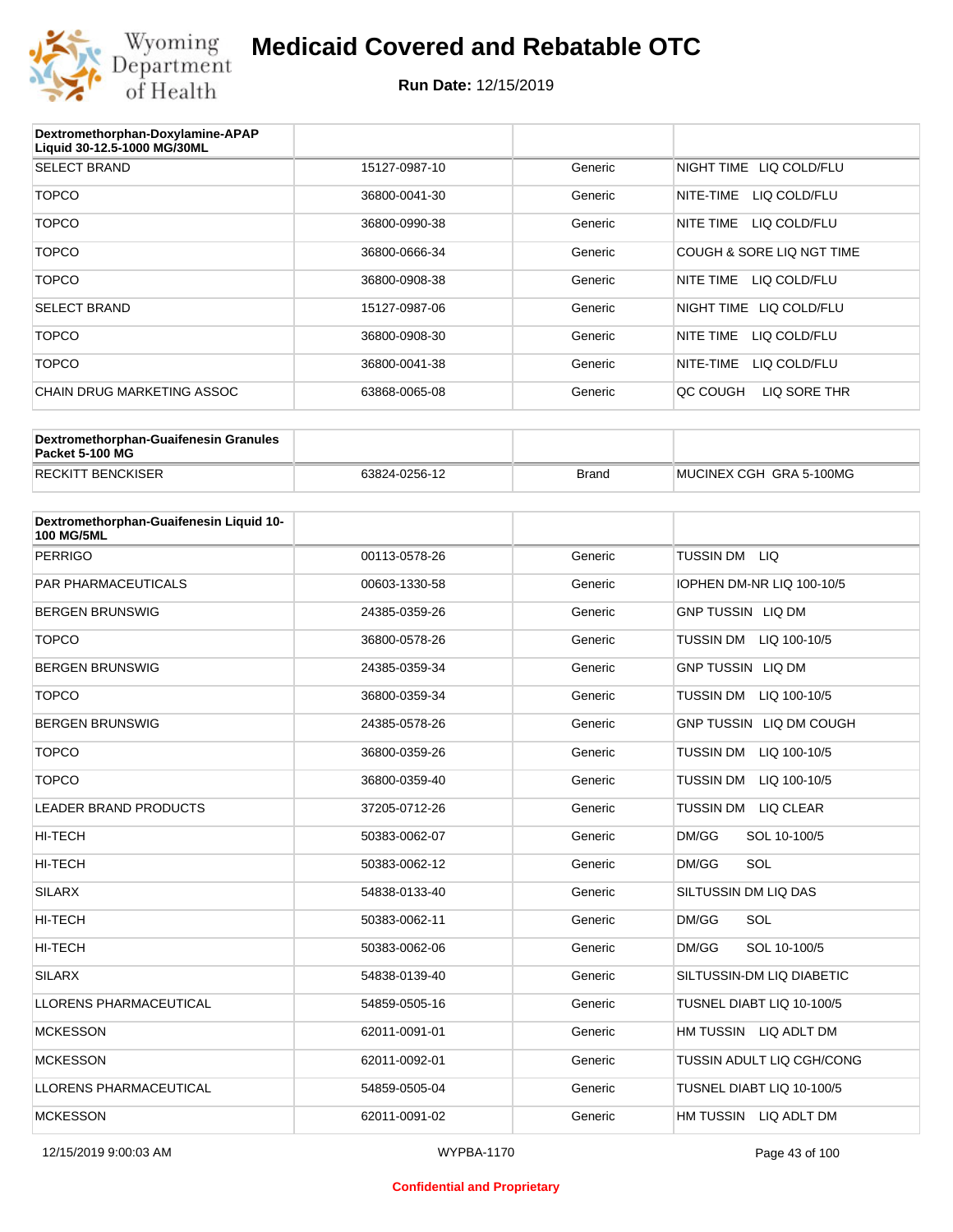

# Wyoming **Medicaid Covered and Rebatable OTC**<br>Department **Run Date: 12/15/2019**<br>of Health **Example 2011-0092-02** Generic FUSSIN ADULT LIQ CGH/CONG **Medicaid Covered and Rebatable OTC**

| <b>MUNESSUN</b>                                              | 02011-0092-02 | Generic | TUSSIN ADULT LIU UGH/UUNG    |
|--------------------------------------------------------------|---------------|---------|------------------------------|
|                                                              |               |         |                              |
| Dextromethorphan-Guaifenesin Liquid 10-<br><b>200 MG/5ML</b> |               |         |                              |
| <b>PERRIGO</b>                                               | 00113-0799-26 | Generic | TUSSIN DM MX LIQ 10-200/5    |
| <b>TOPCO</b>                                                 | 36800-0799-34 | Generic | LIQ MAX<br>TUSSIN DM         |
| <b>LEADER BRAND PRODUCTS</b>                                 | 37205-0629-26 | Generic | TUSSIN DM MX LIQ 10-200/5    |
| <b>TOPCO</b>                                                 | 36800-0799-26 | Generic | TUSSIN DM<br>LIQ MAX         |
| <b>LEADER BRAND PRODUCTS</b>                                 | 37205-0629-34 | Generic | TUSSIN DM MX LIQ 10-200/5    |
| AMERISOURCE BERGEN DRUGS                                     | 46122-0139-26 | Generic | TUSSIN DM<br>LIQ 10-200/5    |
| AMERISOURCE BERGEN DRUGS                                     | 46122-0139-34 | Generic | TUSSIN DM<br>LIQ 10-200/5    |
| AMERISOURCE BERGEN DRUGS                                     | 46122-0017-26 | Generic | <b>GNP TUSSIN LIQ DM MAX</b> |
| AMERISOURCE BERGEN DRUGS                                     | 46122-0017-34 | Generic | GNP TUSSIN LIQ DM MAX        |
| <b>SILARX</b>                                                | 54838-0140-40 | Generic | SILTUSSIN-DM LIQ MAX ST      |
| <b>MCKESSON</b>                                              | 62011-0211-01 | Generic | HM TUSSIN<br>LIQ DM MAX      |

| Dextromethorphan-Guaifenesin Liquid 5-<br><b>100 MG/5ML</b> |               |         |                           |
|-------------------------------------------------------------|---------------|---------|---------------------------|
| <b>GEISS DESTIN &amp; DUNN</b>                              | 00113-0419-26 | Generic | MUCUS RELIEF LIQ 5-100MG  |
| <b>BERGEN BRUNSWIG</b>                                      | 24385-0985-26 | Generic | MUCUS RELIEF LIQ 5-100MG  |
| TOPCO                                                       | 36800-0419-26 | Generic | MUCUS RELIEF LIQ 5-100MG  |
| LEADER BRAND PRODUCTS                                       | 37205-0993-26 | Generic | MUCUS RELIEF LIQ 5-100MG  |
| <b>MCKESSON SUNMARK</b>                                     | 49348-0828-34 | Generic | MUCUS RELIEF LIQ 5-100MG  |
| <b>RECKITT BENCKISER</b>                                    | 63824-0213-66 | Generic | DELSYM COUGH LIQ CONGS DM |
| <b>RECKITT BENCKISER</b>                                    | 63824-0214-66 | Generic | DELSYM COUGH LIQ CONGS DM |
| <b>RECKITT BENCKISER</b>                                    | 63824-0019-66 | Generic | MUCINEX DM LIQ 20-400     |
| <b>RECKITT BENCKISER</b>                                    | 63824-0286-64 | Generic | MUCINEX CGH LIQ 5-100MG   |

| Dextromethorphan-Guaifenesin Syrup 10-<br><b>100 MG/5ML</b> |               |         |                           |
|-------------------------------------------------------------|---------------|---------|---------------------------|
| PHARMACEUTICAL ASSOCIATES                                   | 00121-0638-05 | Generic | <b>GUAIFENESIN SYP DM</b> |
| <b>PERRIGO</b>                                              | 00113-0359-26 | Generic | TUSSIN DM SYP 100-10/5    |
| PHARMACEUTICAL ASSOCIATES                                   | 00121-0638-10 | Generic | <b>GUAIFENESIN SYP DM</b> |
| <b>RUGBY LABORATORIES</b>                                   | 00536-0970-97 | Generic | EXTRA ACTION SYP 100-10/5 |
| <b>PAR PHARMACEUTICALS</b>                                  | 00603-0855-94 | Generic | Q-TUSSIN DM SYP 100-10/5  |
| <b>MAJOR PHARMACEUTICALS</b>                                | 00904-0053-00 | Generic | ROBAFEN DM SYP 100-10/5   |
| <b>MAJOR PHARMACEUTICALS</b>                                | 00904-0053-09 | Generic | ROBAFEN DM SYP 100-10/5   |
| <b>MAJOR PHARMACEUTICALS</b>                                | 00904-0053-16 | Generic | ROBAFEN DM SYP 100-10/5   |
| <b>MAJOR PHARMACEUTICALS</b>                                | 00904-0053-20 | Generic | ROBAFEN DM SYP 100-10/5   |
| <b>PERRIGO</b>                                              | 00113-0359-34 | Generic | SYP 100-10/5<br>TUSSIN DM |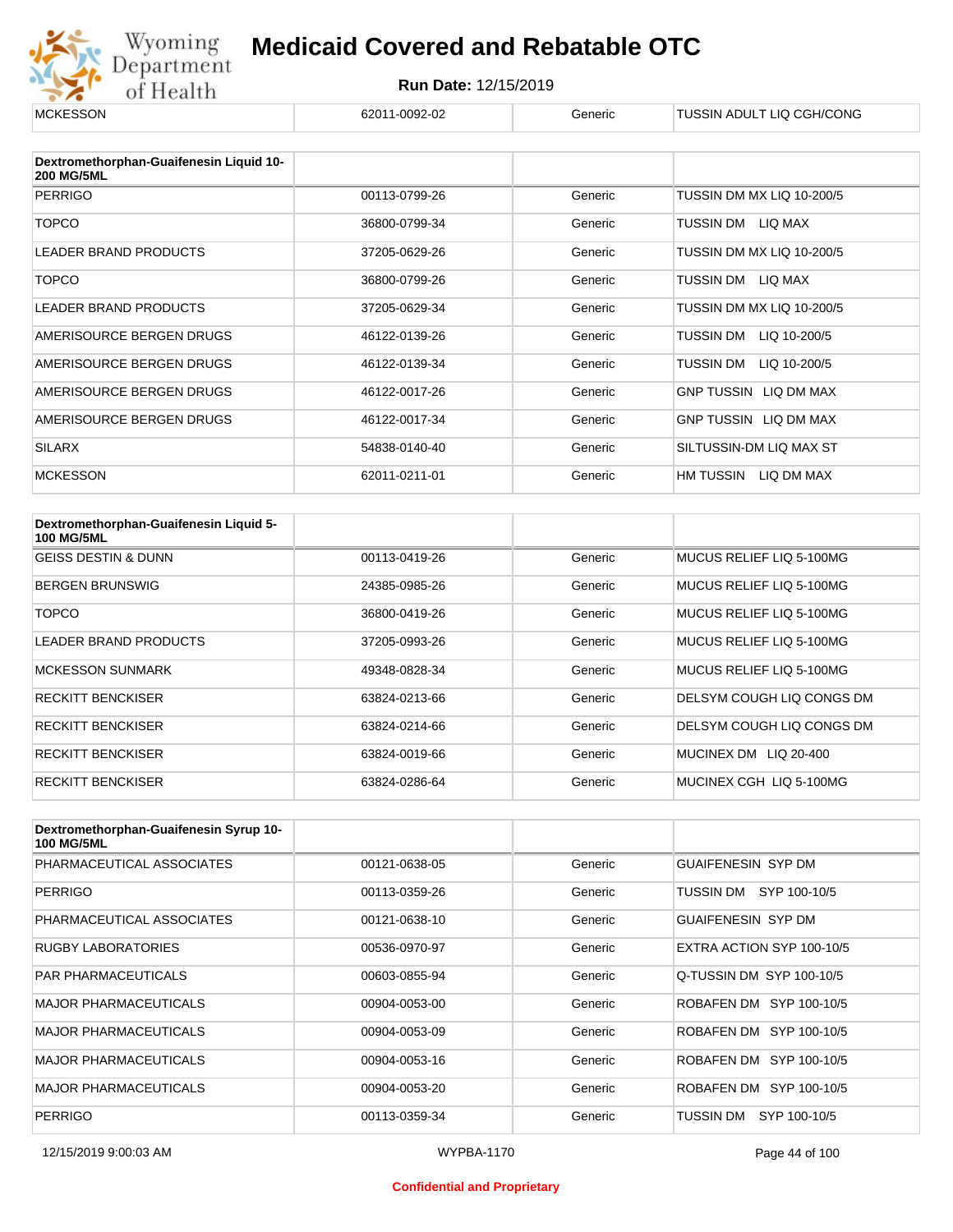| Wyoming<br>Department        | <b>Medicaid Covered and Rebatable OTC</b> |         |                           |  |  |  |
|------------------------------|-------------------------------------------|---------|---------------------------|--|--|--|
| of Health                    | <b>Run Date: 12/15/2019</b>               |         |                           |  |  |  |
| <b>RUGBY LABORATORIES</b>    | 00536-0970-85                             | Generic | EXTRA ACTION SYP 100-10/5 |  |  |  |
| <b>PAR PHARMACEUTICALS</b>   | 00603-0855-58                             | Generic | Q-TUSSIN DM SYP 100-10/5  |  |  |  |
| <b>PAR PHARMACEUTICALS</b>   | 00603-0855-81                             | Generic | Q-TUSSIN DM SYP 100-10/5  |  |  |  |
| <b>MAJOR PHARMACEUTICALS</b> | 00904-6306-20                             | Generic | ROBAFEN DM SYP 100-10/5   |  |  |  |
| <b>LEADER BRAND PRODUCTS</b> | 37205-0970-26                             | Generic | SYP 100-10/5<br>TUSSIN DM |  |  |  |
| <b>LEADER BRAND PRODUCTS</b> | 37205-0970-34                             | Generic | TUSSIN DM<br>SYP 100-10/5 |  |  |  |
| <b>MCKESSON SUNMARK</b>      | 49348-0861-34                             | Generic | SM TUSSIN SYP DM          |  |  |  |
| <b>MCKESSON SUNMARK</b>      | 49348-0017-34                             | Generic | SM TUSSIN DM SYP 100-10/5 |  |  |  |
| <b>MCKESSON SUNMARK</b>      | 49348-0017-39                             | Generic | SM TUSSIN DM SYP 100-10/5 |  |  |  |
| <b>MCKESSON SUNMARK</b>      | 49348-0017-37                             | Generic | SM TUSSIN DM SYP 100-10/5 |  |  |  |
| <b>MCKESSON SUNMARK</b>      | 49348-0861-37                             | Generic | SM TUSSIN SYP DM          |  |  |  |
| <b>SILARX</b>                | 54838-0209-40                             | Generic | SILTUSSIN-DM SYP ALC FREE |  |  |  |
| <b>SILARX</b>                | 54838-0209-70                             | Generic | SILTUSSIN-DM SYP ALC FREE |  |  |  |
| <b>SILARX</b>                | 54838-0209-80                             | Generic | SILTUSSIN-DM SYP ALC FREE |  |  |  |

| Dextromethorphan-Guaifenesin Syrup 5-<br><b>100 MG/5ML</b> |               |       |                       |
|------------------------------------------------------------|---------------|-------|-----------------------|
| <b>GLAXO CONSUMER HEALTHCARE L.P.</b>                      | 00067-8118-04 | Brand | TRIAMINIC SYP CGH/CNG |

| Dextromethorphan-Guaifenesin Tab 20-400<br>MG |               |         |                            |
|-----------------------------------------------|---------------|---------|----------------------------|
| <b>MAJOR PHARMACEUTICALS</b>                  | 00904-6233-46 | Generic | <b>MUCUS RELIEF TAB DM</b> |
| <b>MAJOR PHARMACEUTICALS</b>                  | 00904-6233-52 | Generic | MUCUS RELIEF TAB DM        |
| <b>BERGEN BRUNSWIG</b>                        | 24385-0026-71 | Generic | <b>MUCUS RELIEF TAB DM</b> |
| <b>LEADER BRAND PRODUCTS</b>                  | 37205-0538-71 | Generic | CHEST CONGES TAB 20-400MG  |
| <b>LEADER BRAND PRODUCTS</b>                  | 37205-0675-62 | Generic | TABTUSSIN DM TAB 20-400MG  |
| AMERISOURCE BERGEN DRUGS                      | 46122-0058-62 | Generic | TAB TUSSIN TAB DM          |
| <b>MCKESSON SUNMARK</b>                       | 49348-0728-09 | Generic | CHEST CONGES TAB 20-400MG  |
| TIME-CAP LABS                                 | 49483-0280-06 | Generic | MUCOSA DM<br>TAB 20-400MG  |
| CHAIN DRUG MARKETING ASSOC                    | 63868-0753-50 | Generic | OC MEDIFIN TAB DM          |
| <b>MCKESSON</b>                               | 62011-0061-01 | Generic | CHEST CONGES TAB RELF DM   |

| Dextromethorphan-Guaifenesin Tab ER<br>12HR 30-600 MG |               |              |                         |
|-------------------------------------------------------|---------------|--------------|-------------------------|
| RECKITT BENCKISER                                     | 63824-0056-32 | <b>Brand</b> | MUCINEX DM TAB 30-600ER |
| RECKITT BENCKISER                                     | 63824-0056-69 | <b>Brand</b> | MUCINEX DM TAB 30-600ER |
| RECKITT BENCKISER                                     | 63824-0056-34 | <b>Brand</b> | MUCINEX DM TAB 30-600ER |

| Dextromethorphan-Guaifenesin Tab ER<br>12HR 60-1200 MG |               |       |                        |
|--------------------------------------------------------|---------------|-------|------------------------|
| <b>RECKITT BENCKISER</b>                               | 63824-0072-36 | Brand | MUCINEX DM TAB 60-1200 |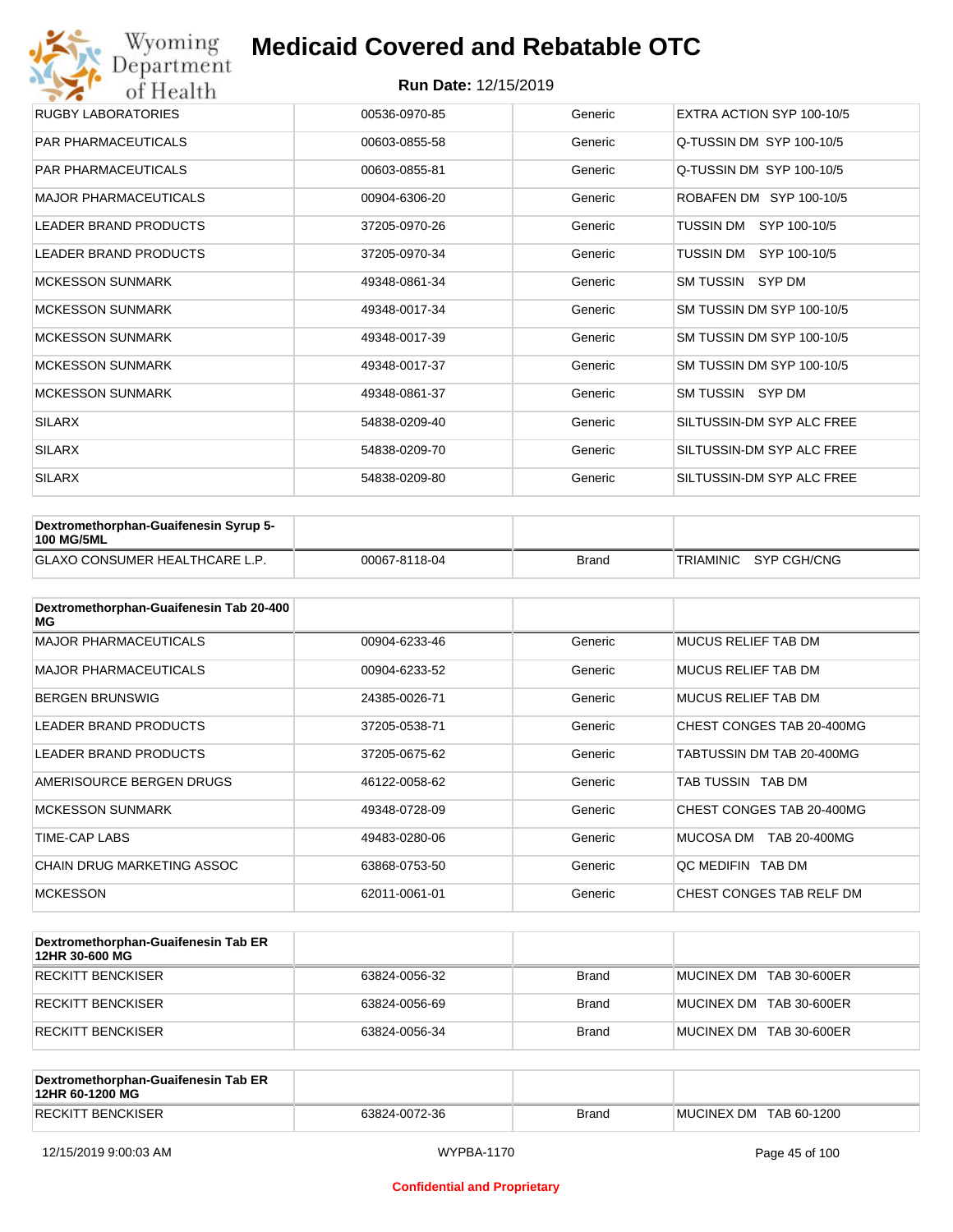## Wyoming<br>Department<br>of Health **Medicaid Covered and Rebatable OTC**

| <b>RECKITT BENCKISER</b> | 63824-0072-46 | <b>Brand</b> | MUCINEX DM TAB 60-1200 |
|--------------------------|---------------|--------------|------------------------|
| <b>RECKITT BENCKISER</b> | 63824-0072-35 | <b>Brand</b> | MUCINEX DM TAB 60-1200 |

| Dextromethorphan-Phenylephrine-APAP<br>Cap 10-5-325 MG |               |              |                                  |
|--------------------------------------------------------|---------------|--------------|----------------------------------|
| <b>MAJOR PHARMACEUTICALS</b>                           | 00904-5763-44 | <b>Brand</b> | DAY TIME<br>CAP COLD/FLU         |
| <b>TOPCO</b>                                           | 36800-0215-53 | Generic      | DAYTIME PE CAP COLD/FLU          |
| <b>TOPCO</b>                                           | 36800-0215-60 | Generic      | DAYTIME PE CAP COLD/FLU          |
| <b>SELECT BRAND</b>                                    | 15127-0989-12 | Generic      | SB DAY TIME CAP COLD/FLU         |
| <b>BERGEN BRUNSWIG</b>                                 | 24385-0036-62 | Generic      | <b>GNP DAY TIME CAP COLD/FLU</b> |
| <b>MCKESSON SUNMARK</b>                                | 49348-0738-04 | Generic      | SM DAY TIME CAP PE               |
| AMERISOURCE BERGEN DRUGS                               | 46122-0184-73 | Generic      | DAY COLD/FLU CAP 10-5-325        |
| <b>MCKESSON</b>                                        | 62011-0066-02 | Generic      | HM DAY TIME CAP                  |

| Dextromethorphan-Phenylephrine-APAP<br>Ligd 10-5-325 MG/15ML |               |         |                                  |
|--------------------------------------------------------------|---------------|---------|----------------------------------|
| <b>BERGEN BRUNSWIG</b>                                       | 24385-0005-34 | Generic | <b>GNP DAY TIME LIQ COLD/FLU</b> |
| <b>TOPCO</b>                                                 | 36800-0656-38 | Generic | LIQ COLD/FLU<br>DAY TIMF         |
| <b>TOPCO</b>                                                 | 36800-0656-30 | Generic | DAY TIME<br>LIQ COLD/FLU         |
| AMERISOURCE BERGEN DRUGS                                     | 46122-0015-33 | Generic | <b>GNP FLU RELF LIQ DAYTIME</b>  |
| <b>MCKESSON SUNMARK</b>                                      | 49348-0753-37 | Generic | SM DAY TIME LIQ COLD/FLU         |
| <b>MCKESSON</b>                                              | 62011-0065-02 | Generic | LIQ COLD/FLU<br>HM DAYTIME       |
| CHAIN DRUG MARKETING ASSOC                                   | 63868-0067-08 | Generic | OC FLU RELF LIO DAYTIME          |

| Dextromethorphan-Phenylephrine-APAP<br><b>Powd Pack 20-10-500 MG</b> |               |              |          |              |
|----------------------------------------------------------------------|---------------|--------------|----------|--------------|
| <b>GLAXO CONSUMER HEALTHCARE L.P.</b>                                | 00067-6426-06 | <b>Brand</b> | THERAFLU | PAK SEV COLD |
|                                                                      |               |              |          |              |

| Dextromethorphan-Phenylephrine-APAP<br><b>Powd Pack 20-10-650 MG</b> |               |         |                                 |
|----------------------------------------------------------------------|---------------|---------|---------------------------------|
| PERRIGO PHARMACEUTICALS                                              | 00113-0096-91 | Generic | <b>FLU/COLD/CGH POW DAYTIME</b> |
| CHAIN DRUG MARKETING ASSOC                                           | 63868-0763-06 | Generic | OC COLD/CGH POW DAYTIME         |

| Dextromethorphan-Phenylephrine-APAP<br>Tab 10-5-325 MG |               |         |                                  |
|--------------------------------------------------------|---------------|---------|----------------------------------|
| MAJOR PHARMACEUTICALS                                  | 00904-5786-24 | Generic | MAPAP COLD TAB 10-5-325          |
| <b>TOPCO</b>                                           | 36800-0402-62 | Generic | COLD HEAD<br><b>TAB CONGESTI</b> |
| <b>TOPCO</b>                                           | 36800-0371-62 | Generic | COLD MULT-SY TAB DAYTIME         |
| AMERISOURCE BERGEN DRUGS                               | 46122-0073-62 | Generic | COLD RELIEF TAB MULTI-S          |

| Dextromethorphan-Pyrilamine Liquid 7.5-<br>7.5 MG/5ML |               |       |                  |
|-------------------------------------------------------|---------------|-------|------------------|
| CAPITAL PHARMACEUTICAL                                | 29978-0127-16 | Brand | LIQ<br>CAPRON DM |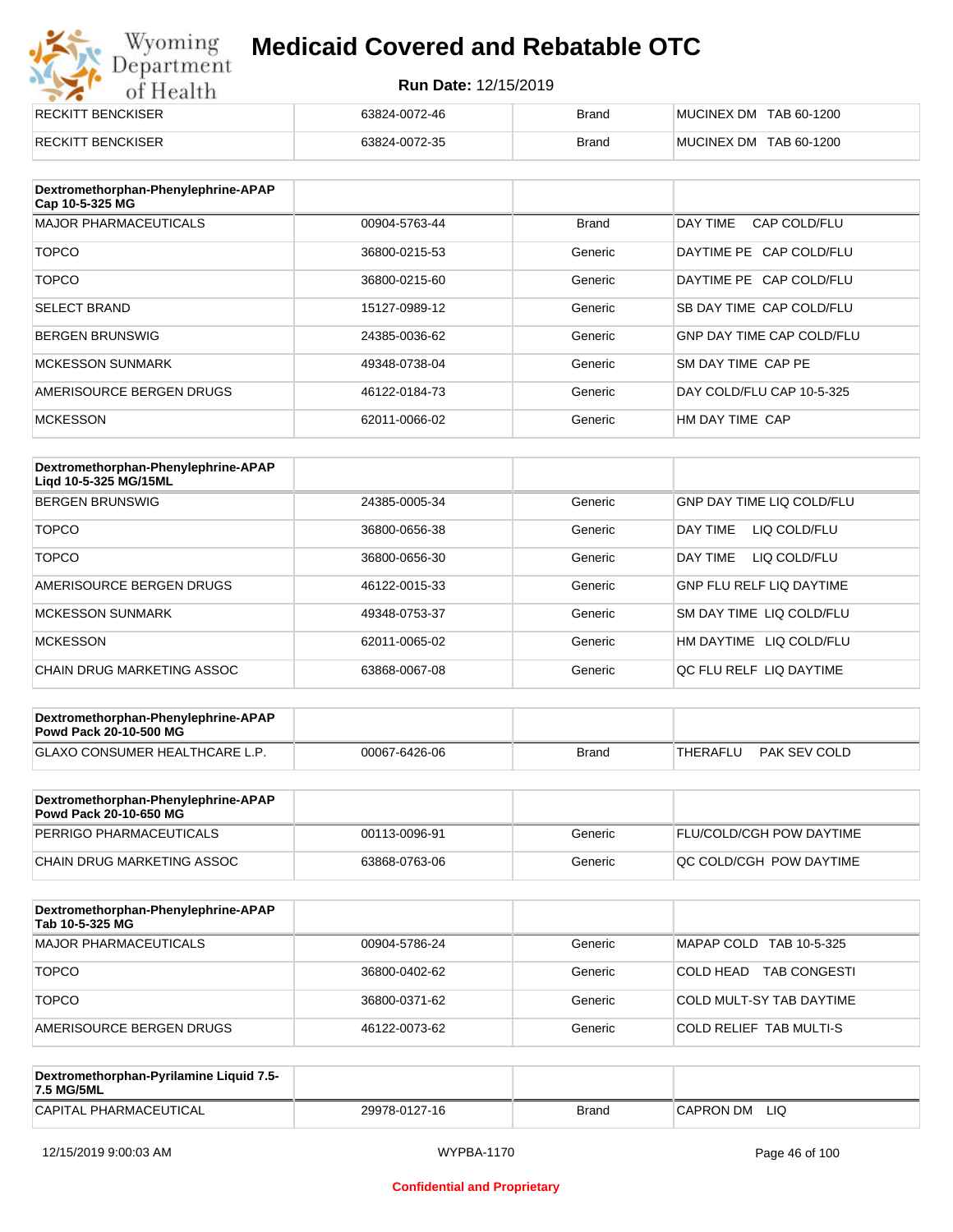

**12.5-325 MG**

**Diphenhydramine-Acetaminophen Tab** 

## **Medicaid Covered and Rebatable OTC**

| <b>RUGBY LABORATORIES</b>                                    | 00536-1003-01 | Generic      | ACETA-GESIC TAB 12.5-325         |
|--------------------------------------------------------------|---------------|--------------|----------------------------------|
| Diphenhydramine-Phenylephrine Lig 6.25-<br>2.5 MG/5ML        |               |              |                                  |
| <b>TOPCO</b>                                                 | 36800-0913-26 | Generic      | TRIACTING NT LIQ COLD/CGH        |
| Diphenhydramine-Phenylephrine Syrup<br>6.25-2.5 MG/5ML       |               |              |                                  |
| GLAXO CONSUMER HEALTHCARE L.P.                               | 00067-8106-04 | <b>Brand</b> | <b>TRIAMINIC</b><br>SYP COLD/CGH |
| Diphenhydramine-Phenylephrine-APAP<br>Liq 12.5-5-325 MG/10ML |               |              |                                  |
| <b>RECKITT BENCKISER</b>                                     | 63824-0211-66 | Generic      | DELSYM NIGHT LIQ CGH+CLD         |
| <b>RECKITT BENCKISER</b>                                     | 63824-0212-66 | Generic      | DELSYM NIGHT LIQ CGH+CLD         |
| <b>RECKITT BENCKISER</b>                                     | 63824-0600-64 | Generic      | MUCINEX MS LIQ COLD NGH          |
| <b>RECKITT BENCKISER</b>                                     | 63824-0500-66 | Generic      | MUCINEX FAST LIQ COLD FLU        |
| <b>RECKITT BENCKISER</b>                                     | 63824-0262-66 | Generic      | <b>MUCINEX</b><br>LIQ            |
| Diphenhydramine-Phenylephrine-APAP<br>Liq 12.5-5-325 MG/15ML |               |              |                                  |
| AMERISOURCE BERGEN DRUGS                                     | 46122-0016-33 | Generic      | <b>GNP FLU RELF LIQ NIGHTIME</b> |
| CHAIN DRUG MARKETING ASSOC                                   | 63868-0068-08 | Generic      | QC FLU RELF LIQ NIGHTIME         |
| Diphenhydramine-Phenylephrine-APAP<br>Packet 25-10-650 MG    |               |              |                                  |
| GLAXO CONSUMER HEALTHCARE L.P.                               | 00067-7918-06 | <b>Brand</b> | THERAFLU SEV POW COLD/CGH        |
| <b>RECKITT BENCKISER</b>                                     | 63824-0233-04 | Generic      | <b>MUCINEX</b><br>PAK FAST-MAX   |
| CHAIN DRUG MARKETING ASSOC                                   | 63868-0764-06 | Generic      | QC COLD/CGH POW NIGHTTIM         |
| Diphenhydramine-Phenylephrine-APAP<br>Tab 12.5-5-325 MG      |               |              |                                  |
| <b>SELECT BRAND</b>                                          | 15127-0973-24 | Generic      | SB ALLERGY/ TAB COLD PE          |
| <b>SELECT BRAND</b>                                          | 15127-0974-12 | Generic      | SB SEVERE TAB COLD PE            |
| AMERISOURCE BERGEN DRUGS                                     | 46122-0052-62 | Generic      | ALLERGY PLUS TAB SINUS           |
| CHAIN DRUG MARKETING ASSOC                                   | 63868-0985-24 | Generic      | QC ALLERGY/ TAB SINUS            |
| Diphenhydramine-Phenylephrine-APAP<br>Tab 25-5-325 MG        |               |              |                                  |
| AMERISOURCE BERGEN DRUGS                                     | 46122-0053-60 | Generic      | ALLERGY PLUS TAB SEV/SINU        |
| <b>RECKITT BENCKISER</b>                                     | 63824-0550-20 | Generic      | MUCINEX FAST TAB 25-5-325        |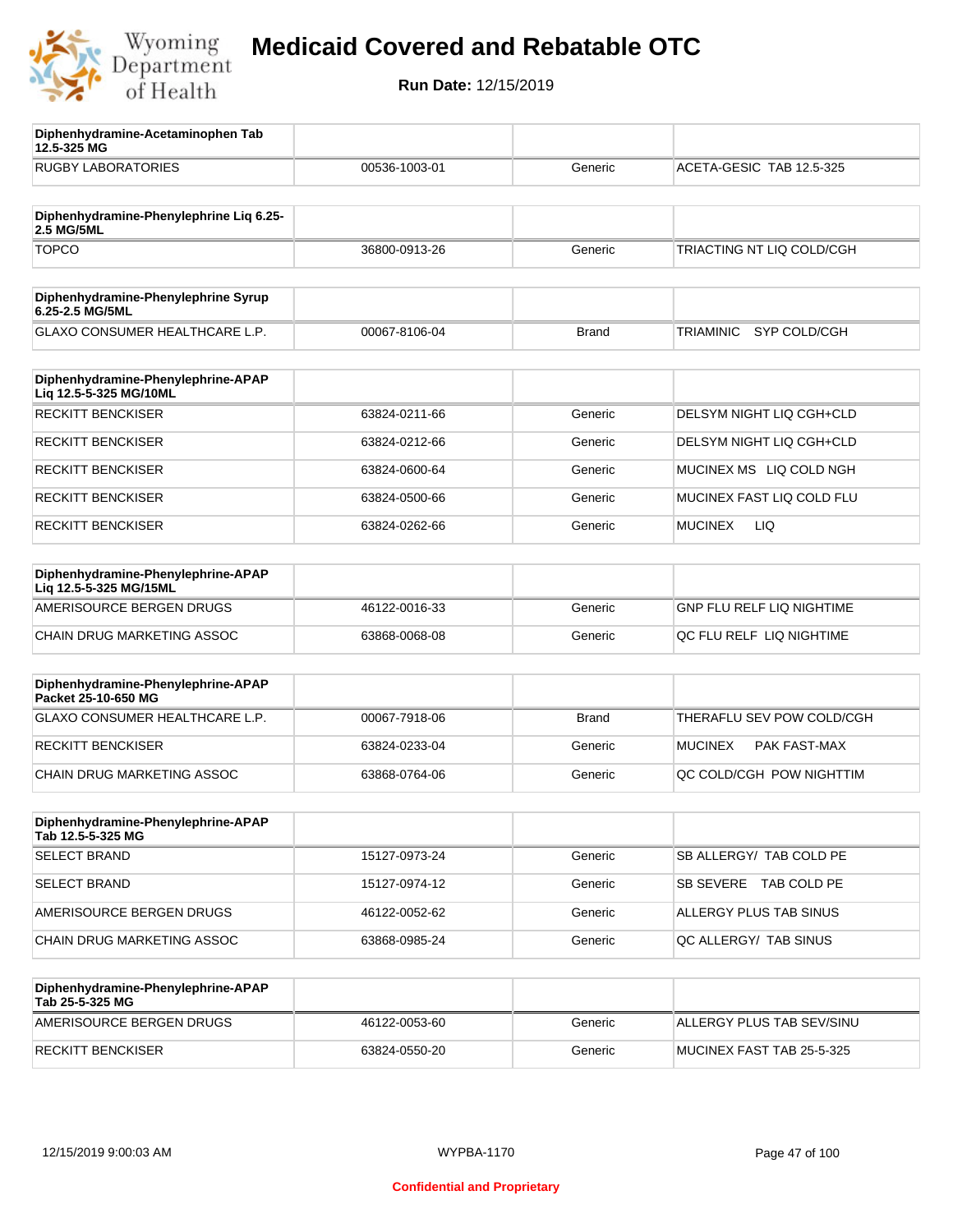

| Doxylamine-DM Liquid 6.25-15 MG/15ML                   |               |              |                                |
|--------------------------------------------------------|---------------|--------------|--------------------------------|
| <b>BERGEN BRUNSWIG</b>                                 | 24385-0461-34 | Generic      | NIGHT TIME LIQ COUGH           |
| <b>BERGEN BRUNSWIG</b>                                 | 24385-0461-40 | Generic      | NIGHT TIME LIQ COUGH           |
| <b>TOPCO</b>                                           | 36800-0668-38 | Generic      | NITE TIME LIQ COUGH            |
| Doxylamine-Phenylephrine Tab 7.5-10 MG                 |               |              |                                |
| POLY PHARMACEUTICALS                                   | 50991-0216-01 | <b>Brand</b> | POLY HIST TAB 7.5-10MG         |
| Doxylamine-Pseudoephedrine Liquid 6.25-<br>30 MG/5ML   |               |              |                                |
| <b>SALLUS LABORATORIES</b>                             | 69036-0110-16 | <b>Brand</b> | LORTUSS LQ LIQ                 |
| Fexofenadine-Pseudoephedrine Tab ER<br>24HR 180-240 MG |               |              |                                |
| DR.REDDY'S LABORATORIES, INC.                          | 55111-0557-35 | Generic      | FEXOFEN/PSE TAB 180-240        |
| <b>Guaifenesin Granules Packet 100 MG</b>              |               |              |                                |
| <b>RECKITT BENCKISER</b>                               | 63824-0254-12 | <b>Brand</b> | MUCINEX/KIDS GRA 100MG         |
| <b>Guaifenesin Liquid 100 MG/5ML</b>                   |               |              |                                |
| PHARMACEUTICAL ASSOCIATES                              | 00121-1744-05 | Generic      | GUAIFENESIN SOL 100/5ML        |
| PHARMACEUTICAL ASSOCIATES                              | 00121-1744-15 | Generic      | GUAIFENESIN SOL 100/5ML        |
| PAR PHARMACEUTICALS                                    | 00603-0857-94 | Generic      | Q-TUSSIN<br><b>SOL 100/5ML</b> |
| PAR PHARMACEUTICALS                                    | 00603-0857-58 | Generic      | Q-TUSSIN<br><b>SOL 100/5ML</b> |
| PAR PHARMACEUTICALS                                    | 00603-0857-81 | Generic      | Q-TUSSIN<br><b>SOL 100/5ML</b> |
| PAR PHARMACEUTICALS                                    | 00603-1328-58 | Generic      | IOPHEN-NR LIQ 100/5ML          |
| PERRIGO PHARMACEUTICALS                                | 00113-0288-26 | Generic      | MUCUS RELIEF LIQ 100/5ML       |
| PHARMACEUTICAL ASSOCIATES                              | 00121-1744-10 | Generic      | GUAIFENESIN SOL 100/5ML        |
| <b>BERGEN BRUNSWIG</b>                                 | 24385-0982-26 | Generic      | MUCUS RELIEF LIQ 100/5ML       |
| <b>TOPCO</b>                                           | 36800-0288-26 | Generic      | MUCUS RELIEF LIQ 100/5ML       |
| <b>HI-TECH</b>                                         | 50383-0063-07 | Generic      | GUAIFENESIN SOL 100/5ML        |
| <b>HI-TECH</b>                                         | 50383-0063-11 | Generic      | GUAIFENESIN SOL 200/10ML       |
| <b>HI-TECH</b>                                         | 50383-0063-12 | Generic      | GUAIFENESIN SOL 200/10ML       |
| <b>HI-TECH</b>                                         | 50383-0063-17 | Generic      | GUAIFENESIN SOL 300/15ML       |
| <b>HI-TECH</b>                                         | 50383-0063-06 | Generic      | GUAIFENESIN SOL 100/5ML        |
| HI-TECH                                                | 50383-0063-18 | Generic      | GUAIFENESIN SOL 300/15ML       |
| <b>MCKESSON</b>                                        | 62011-0089-01 | Generic      | TUSSIN ADULT LIQ 100/5ML       |
| <b>MCKESSON</b>                                        | 62011-0089-02 | Generic      | TUSSIN ADULT LIQ 100/5ML       |
| <b>RECKITT BENCKISER</b>                               | 63824-0285-64 | Generic      | MUCINEX CHLD LIQ 100/5ML       |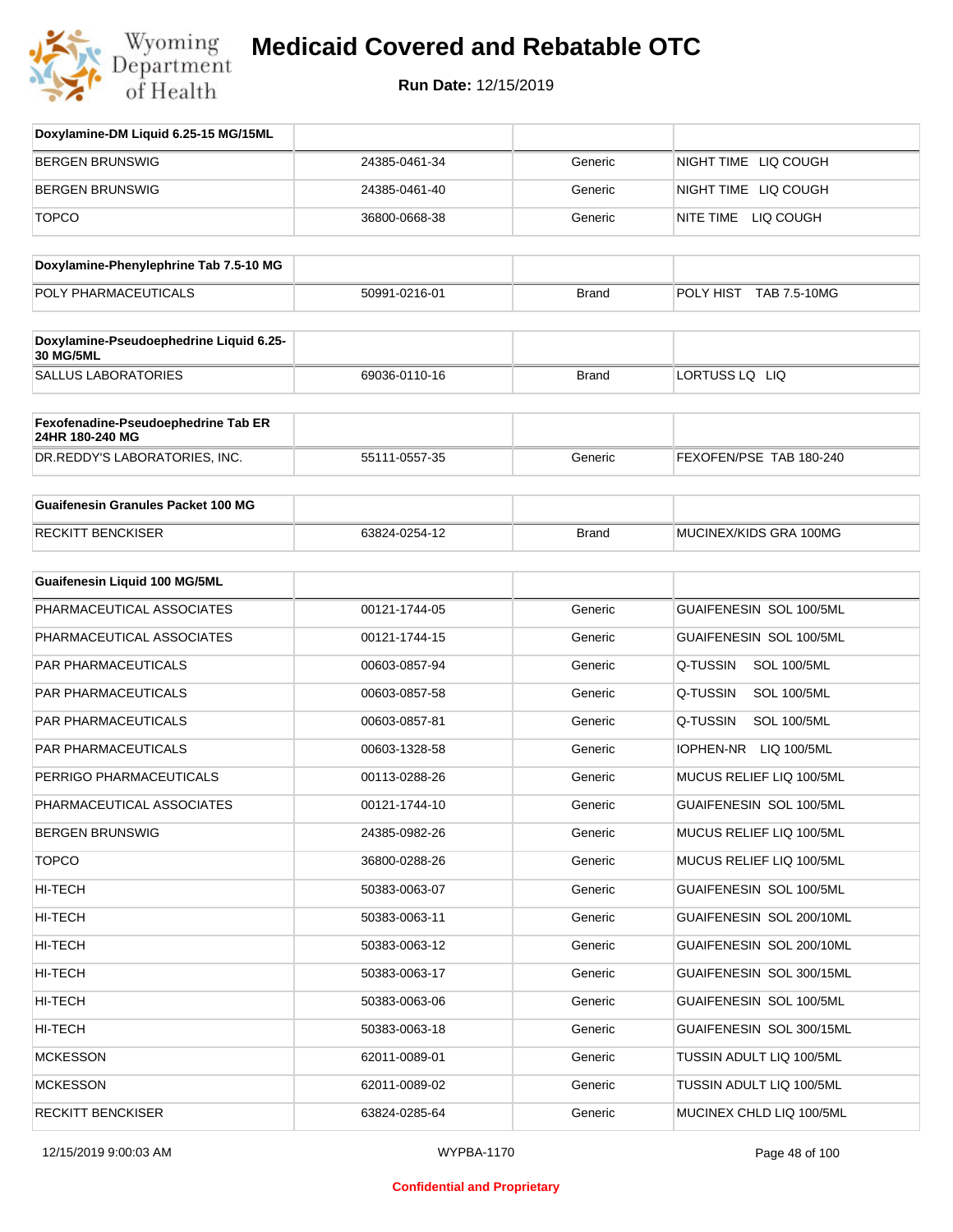

| 00113-0061-34 | Generic | TUSSIN CHEST SYP 100/5ML             |
|---------------|---------|--------------------------------------|
| 00536-0825-85 | Generic | <b>COUGH</b><br><b>SYP 100/5ML</b>   |
| 00904-0061-00 | Generic | <b>ROBAFEN</b><br><b>SYP 100/5ML</b> |
| 00113-0061-26 | Generic | TUSSIN CHEST SYP 100/5ML             |
| 00904-0061-16 | Generic | <b>ROBAFEN</b><br>SYP 100/5ML        |
| 00536-0825-97 | Generic | <b>COUGH</b><br><b>SYP 100/5ML</b>   |
| 00904-0061-09 | Generic | <b>ROBAFEN</b><br><b>SYP 100/5ML</b> |
| 15127-0940-44 | Generic | SB CGH CONTR SYP 100/5ML             |
| 15127-0940-48 | Generic | SB CGH CONTR SYP 100/5ML             |
| 24385-0310-34 | Generic | GNP TUSSIN SYP 100/5ML               |
| 36800-0310-26 | Generic | TUSSIN CHEST SYP 100/5ML             |
| 49348-0278-34 | Generic | SM TUSSIN SYP 100/5ML                |
| 49348-0278-37 | Generic | SM TUSSIN SYP 100/5ML                |
| 54838-0117-40 | Generic | SILTUSSIN SA SYP 100/5ML             |
| 54838-0117-80 | Generic | SILTUSSIN SA SYP 100/5ML             |
| 54838-0117-70 | Generic | SILTUSSIN SA SYP 100/5ML             |
|               |         |                                      |

| Guaifenesin Tab 200 MG     |               |         |                                     |
|----------------------------|---------------|---------|-------------------------------------|
| <b>PAR PHARMACEUTICALS</b> | 00603-4886-21 | Generic | ORGAN-LNR TAB 200MG                 |
| <b>PAR PHARMACEUTICALS</b> | 00603-4890-21 | Generic | ORGAN-LNR TAB 200MG                 |
| MAJOR PHARMACEUTICALS      | 00904-5154-60 | Generic | GUAIFENESIN TAB 200MG               |
| <b>SELECT BRAND</b>        | 15127-0129-60 | Generic | SB COUGHTAB TAB 200MG               |
| LEADER BRAND PRODUCTS      | 37205-0466-72 | Generic | <b>TAB 200MG</b><br><b>COUGHTAB</b> |

| Guaifenesin Tab 400 MG       |               |         |                                   |
|------------------------------|---------------|---------|-----------------------------------|
| <b>MAJOR PHARMACEUTICALS</b> | 00904-6232-52 | Generic | MUCUS RELIEF TAB 400MG            |
| <b>MAJOR PHARMACEUTICALS</b> | 00904-6232-46 | Generic | MUCUS RELIEF TAB 400MG            |
| <b>BERGEN BRUNSWIG</b>       | 24385-0602-71 | Generic | MUCUS RELIEF TAB 400MG            |
| LEADER BRAND PRODUCTS        | 37205-0674-62 | Generic | <b>TAB 400MG</b><br>TABTUSSIN     |
| LEADER BRAND PRODUCTS        | 37205-0476-71 | Generic | CHEST CONGES TAB 400MG            |
| AMERISOURCE BERGEN DRUGS     | 46122-0057-62 | Generic | TAB TUSSIN TAB 400MG              |
| <b>MCKESSON SUNMARK</b>      | 49348-0729-09 | Generic | CHEST CONGES TAB 400MG            |
| TIME-CAP LABS                | 49483-0272-06 | Generic | <b>MUCOSA</b><br><b>TAB 400MG</b> |
| <b>MCKESSON</b>              | 62011-0060-01 | Generic | CHEST CONGES TAB 400MG            |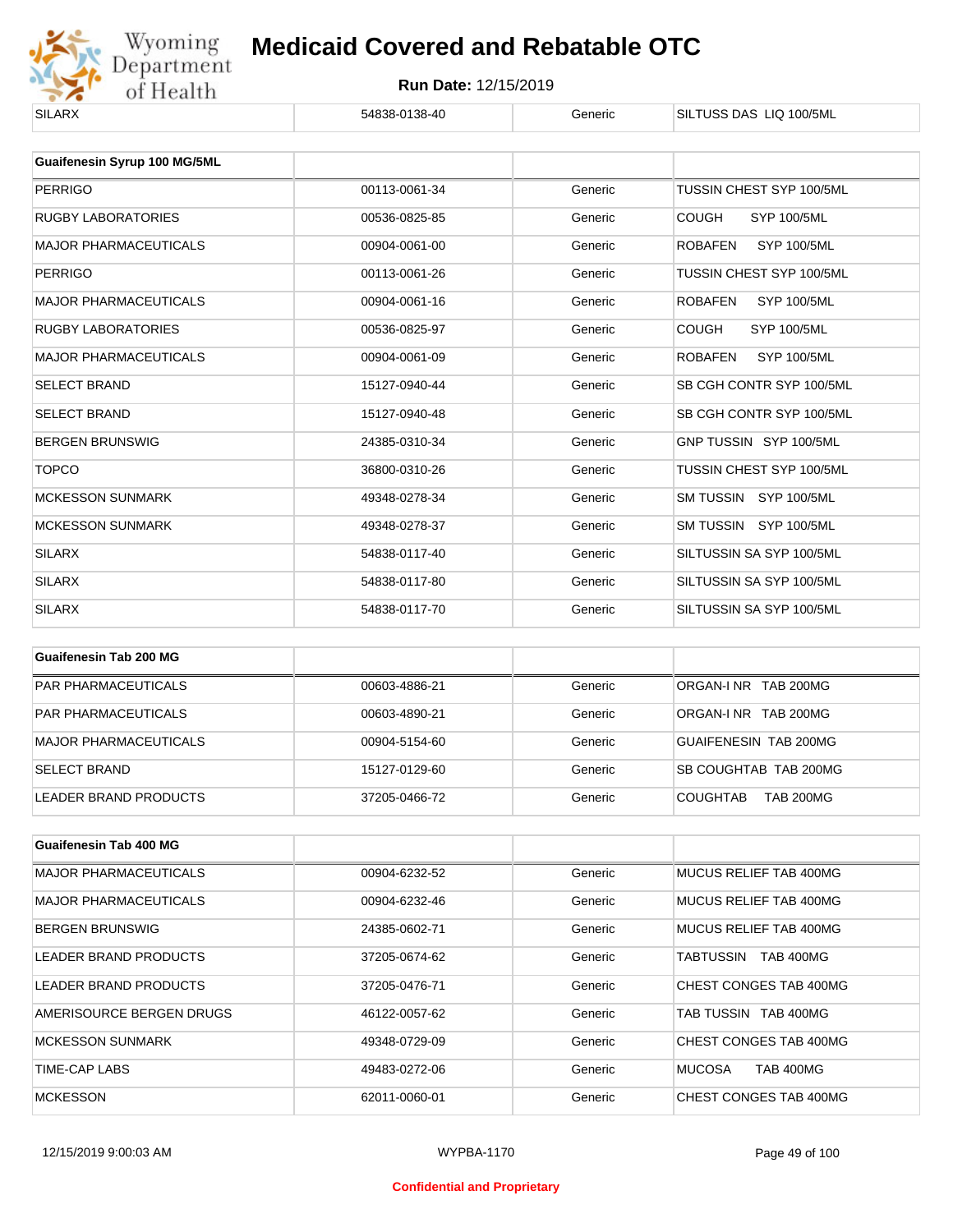

| CHAIN DRUG MARKETING ASSOC                   | 63868-0998-50 | Generic      | MEDIFIN 400 TAB 400MG               |
|----------------------------------------------|---------------|--------------|-------------------------------------|
| Guaifenesin Tab ER 12HR 1200 MG              |               |              |                                     |
| <b>RECKITT BENCKISER</b>                     | 63824-0023-35 | <b>Brand</b> | <b>TAB 1200MG</b><br><b>MUCINEX</b> |
| <b>RECKITT BENCKISER</b>                     | 63824-0023-36 | <b>Brand</b> | <b>MUCINEX</b><br><b>TAB 1200MG</b> |
| <b>RECKITT BENCKISER</b>                     | 63824-0023-46 | <b>Brand</b> | <b>MUCINEX</b><br><b>TAB 1200MG</b> |
| <b>RECKITT BENCKISER</b>                     | 63824-0023-48 | <b>Brand</b> | <b>MUCINEX</b><br><b>TAB 1200MG</b> |
|                                              |               |              |                                     |
| Guaifenesin Tab ER 12HR 600 MG               |               |              |                                     |
| <b>RUGBY LABORATORIES</b>                    | 00536-1026-37 | Generic      | MUCUS-ER<br>TAB 600MG               |
| LEADER BRAND PRODUCTS                        | 37205-0628-58 | Generic      | MUCUS-ER<br>TAB 600MG               |
| PERRIGO PHARMACEUTICALS                      | 45802-0498-60 | Generic      | GUAIFENESIN TAB 600MG ER            |
| AMERISOURCE BERGEN DRUGS                     | 46122-0028-60 | Generic      | GNP MUCUS-ER TAB 600MG              |
| AMERISOURCE BERGEN DRUGS                     | 46122-0028-58 | Generic      | GNP MUCUS-ER TAB 600MG              |
| <b>MCKESSON SUNMARK</b>                      | 49348-0905-47 | Generic      | SM MUCUS ER TAB 600MG               |
| <b>MCKESSON SUNMARK</b>                      | 49348-0905-59 | Generic      | SM MUCUS ER TAB 600MG               |
| PERRIGO PHARMACEUTICALS                      | 45802-0498-58 | Generic      | GUAIFENESIN TAB 600MG ER            |
| PERRIGO PHARMACEUTICALS                      | 45802-0498-78 | Generic      | <b>GUAIFENESIN TAB 600MG ER</b>     |
| <b>RECKITT BENCKISER</b>                     | 63824-0008-15 | <b>Brand</b> | TAB 600MG ER<br><b>MUCINEX</b>      |
| <b>RECKITT BENCKISER</b>                     | 63824-0008-50 | <b>Brand</b> | TAB 600MG ER<br><b>MUCINEX</b>      |
| <b>RECKITT BENCKISER</b>                     | 63824-0008-61 | <b>Brand</b> | TAB 600MG ER<br><b>MUCINEX</b>      |
| <b>MCKESSON</b>                              | 62011-0076-01 | Generic      | HM MUCUS ER TAB 600MG               |
| <b>RECKITT BENCKISER</b>                     | 63824-0008-27 | <b>Brand</b> | TAB 600MG ER<br><b>MUCINEX</b>      |
| <b>RECKITT BENCKISER</b>                     | 63824-0008-34 | <b>Brand</b> | TAB 600MG ER<br><b>MUCINEX</b>      |
| <b>MCKESSON</b>                              | 62011-0076-02 | Generic      | HM MUCUS ER TAB 600MG               |
| RECKITT BENCKISER                            | 63824-0008-32 | Brand        | MUCINEX<br>TAB 600MG ER             |
| <b>RECKITT BENCKISER</b>                     | 63824-0008-36 | <b>Brand</b> | <b>MUCINEX</b><br>TAB 600MG ER      |
| <b>RECKITT BENCKISER</b>                     | 63824-0008-69 | <b>Brand</b> | <b>MUCINEX</b><br>TAB 600MG ER      |
|                                              |               |              |                                     |
| Guaifenesin-Codeine Liquid 200-8 MG/5ML      |               |              |                                     |
| <b>CENTURION LABS</b>                        | 23359-0040-16 | <b>Brand</b> | NINJACOF-XG LIQ 200-8/5             |
| Guaifenesin-Codeine Liquid 225-7.5<br>MG/5ML |               |              |                                     |
| ALLEGIS PHARMACEUTICALS                      | 00682-0475-16 | <b>Brand</b> | MAR-COF CG LIQ 225-7.5              |
| Guaifonesin-Codeine Soln 100-10 MC/EML       |               |              |                                     |

| Guaifenesin-Codeine Soln 100-10 MG/5ML |               |         |                         |
|----------------------------------------|---------------|---------|-------------------------|
| PHARMACEUTICAL ASSOCIATES              | 00121-0775-04 | Generic | GG/CODEINE SOL 100-10/5 |
| PHARMACEUTICAL ASSOCIATES              | 00121-0775-16 | Generic | GG/CODEINE SOL 100-10/5 |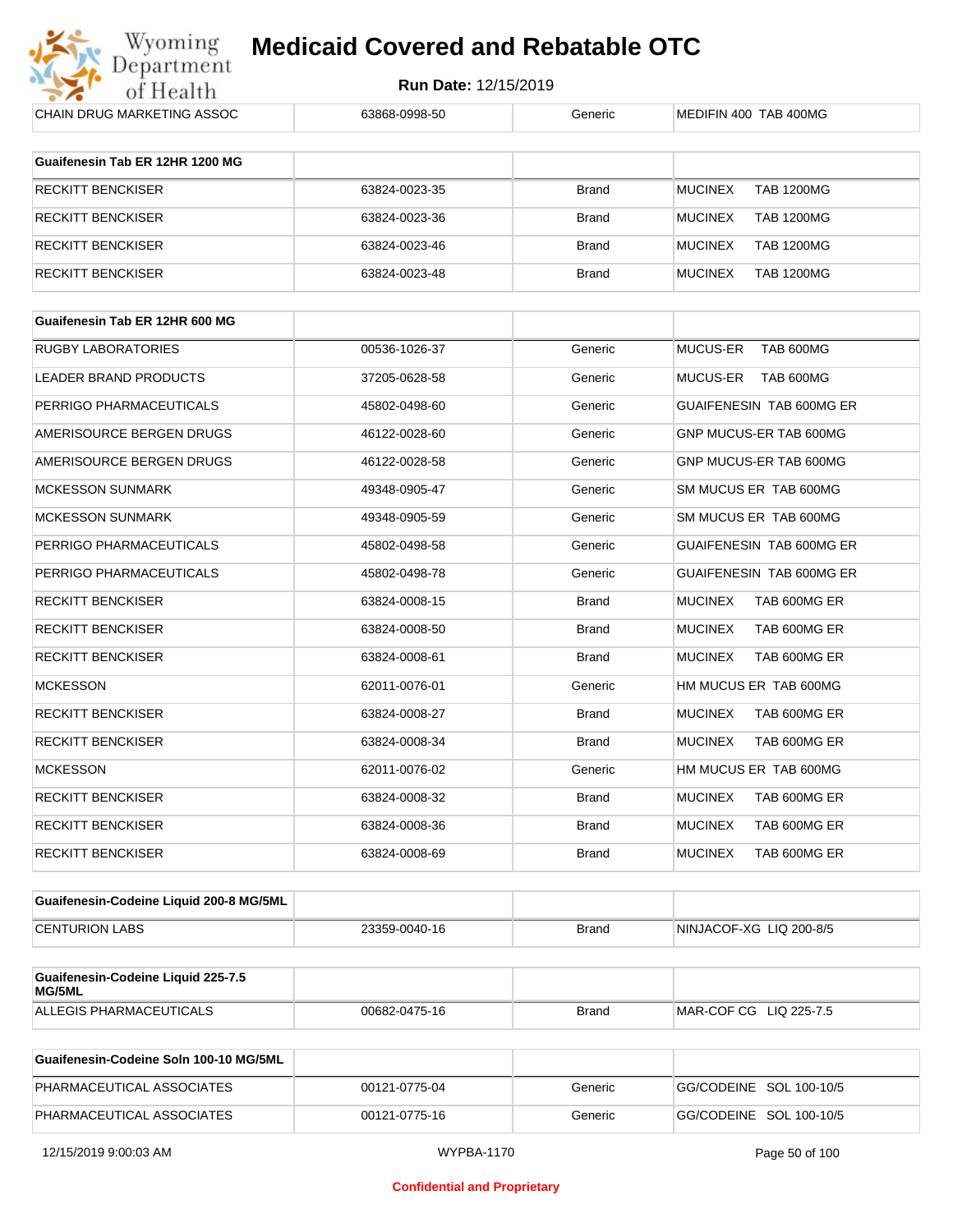

| Wyoming<br>Department              | <b>Medicaid Covered and Rebatable OTC</b> |         |                                 |
|------------------------------------|-------------------------------------------|---------|---------------------------------|
| of Health                          | <b>Run Date: 12/15/2019</b>               |         |                                 |
| PHARMACEUTICAL ASSOCIATES          | 00121-1775-05                             | Generic | GG/CODEINE SOL 100-10/5         |
| PHARMACEUTICAL ASSOCIATES          | 00121-1775-10                             | Generic | GG/CODEINE SOL 100-10/5         |
| <b>PAR PHARMACEUTICALS</b>         | 00603-1075-58                             | Generic | CHERATUSSIN SYP AC              |
| <b>PAR PHARMACEUTICALS</b>         | 00603-1075-56                             | Generic | CHERATUSSIN SYP AC              |
| <b>PAR PHARMACEUTICALS</b>         | 00603-1075-54                             | Generic | CHERATUSSIN SYP AC              |
| <b>PAR PHARMACEUTICALS</b>         | 00603-1329-58                             | Generic | <b>IOPHEN C-NR LIQ 100-10/5</b> |
| PACK PHARMACEUTICALS, LLC          | 16571-0302-16                             | Generic | GUAIFENESIN SYP 100-10/5        |
| <b>HI-TECH</b>                     | 50383-0087-12                             | Generic | GUAIATUSS AC SYP 100-10/5       |
| HI-TECH                            | 50383-0087-10                             | Generic | GUAIATUSS AC SYP 100-10/5       |
| HI-TECH                            | 50383-0087-16                             | Generic | GUAIATUSS AC SYP 100-10/5       |
| <b>METHOD PHARMACEUTICALS</b>      | 58657-0500-04                             | Generic | CODEINE/GG SOL 10-100/5         |
| <b>METHOD PHARMACEUTICALS</b>      | 58657-0500-16                             | Generic | CODEINE/GG SOL 10-100/5         |
| HI-TECH                            | 50383-0087-04                             | Generic | GUAIATUSS AC SYP 100-10/5       |
| HI-TECH                            | 50383-0087-05                             | Generic | GUAIATUSS AC SYP 100-10/5       |
| HI-TECH                            | 50383-0087-07                             | Generic | GUAIATUSS AC SYP 100-10/5       |
| <b>VIRTUS PHARMACEUTICALS OPCO</b> | 76439-0252-04                             | Generic | VIRTUSSIN AC SOL 100-10/5       |
| <b>VIRTUS PHARMACEUTICALS OPCO</b> | 76439-0252-16                             | Generic | VIRTUSSIN AC SOL 100-10/5       |

| Guaifenesin-Codeine Soln 100-6.3 MG/5ML |               |         |                        |
|-----------------------------------------|---------------|---------|------------------------|
| <b>RAMCNEIL</b>                         | 12830-0717-16 | Brand   | M-CLEAR WC LIQ 100-6.3 |
| BUREL PHARMACEUTICALS                   | 35573-0006-16 | Generic | RELCOFC SOL 100-6.3    |

| Loratadine & Pseudoephedrine Tab ER<br>12HR 5-120 MG |               |         |                          |
|------------------------------------------------------|---------------|---------|--------------------------|
| <b>PERRIGO</b>                                       | 00113-2013-60 | Generic | ALLERGY/CONG TAB 5-120MG |
| <b>PERRIGO</b>                                       | 00113-2013-39 | Generic | ALLERGY/CONG TAB 5-120MG |
| <b>PERRIGO</b>                                       | 00113-2013-52 | Generic | ALLERGY/CONG TAB 5-120MG |
| PERRIGO PHARMACEUTICALS                              | 45802-0106-39 | Generic | LORATADINE-D TAB 5-120MG |
| PERRIGO PHARMACEUTICALS                              | 45802-0106-52 | Generic | LORATADINE-D TAB 5-120MG |
| PERRIGO PHARMACEUTICALS                              | 45802-0106-60 | Generic | LORATADINE-D TAB 5-120MG |
| AMERISOURCE BERGEN DRUGS                             | 46122-0109-52 | Generic | LORATADINE-D TAB 5-120MG |
| <b>MCKESSON SUNMARK</b>                              | 49348-0183-47 | Generic | LORATADINE D TAB 5-120MG |
| <b>MCKESSON</b>                                      | 62011-0120-01 | Generic | ALLERGY/CONG TAB 5-120MG |

| Loratadine & Pseudoephedrine Tab ER<br>24HR 10-240 MG |               |         |                           |
|-------------------------------------------------------|---------------|---------|---------------------------|
| PERRIGO                                               | 00113-0165-22 | Generic | ALLERGY/CONG TAB RELIEF   |
| PERRIGO                                               | 00113-0165-52 | Generic | ALLERGY/CONG TAB RELIEF   |
| IMAJOR PHARMACEUTICALS                                | 00904-5833-15 | Generic | LORATADINE-D TAB 10-240MG |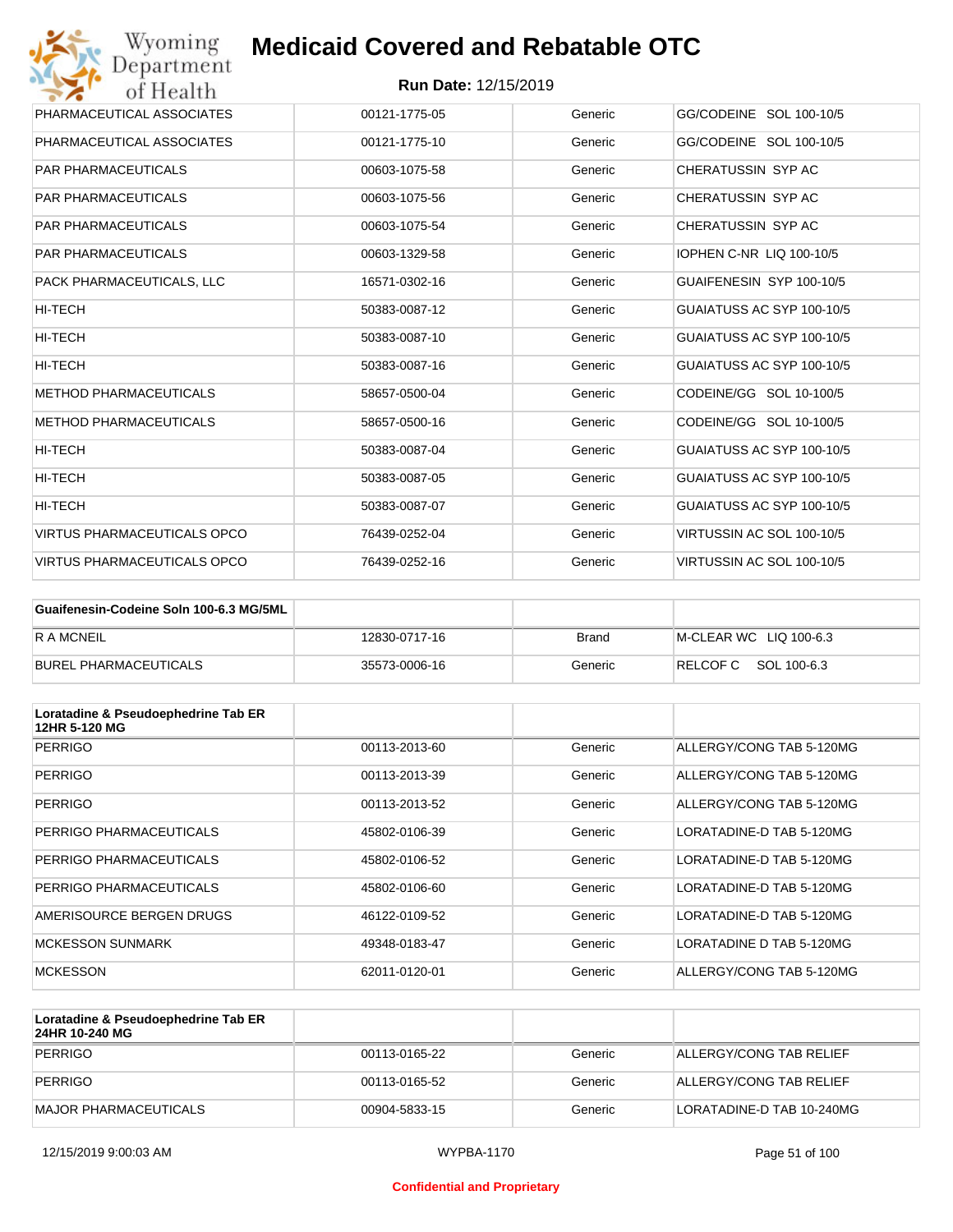| Wyoming<br>Department        | <b>Medicaid Covered and Rebatable OTC</b> |         |                           |  |  |  |
|------------------------------|-------------------------------------------|---------|---------------------------|--|--|--|
| of Health                    | <b>Run Date: 12/15/2019</b>               |         |                           |  |  |  |
| <b>MAJOR PHARMACEUTICALS</b> | 00904-5833-48                             | Generic | LORATADINE-D TAB 10-240MG |  |  |  |
| <b>LEADER BRAND PRODUCTS</b> | 37205-0348-88                             | Generic | ALLERGY RELF TAB D-24     |  |  |  |
| <b>LEADER BRAND PRODUCTS</b> | 37205-0348-52                             | Generic | ALLERGY RELF TAB D-24     |  |  |  |
| PERRIGO PHARMACEUTICALS      | 45802-0008-22                             | Generic | LORATADINE-D TAB 10-240MG |  |  |  |
| PERRIGO PHARMACEUTICALS      | 45802-0008-52                             | Generic | LORATADINE-D TAB 10-240MG |  |  |  |
| AMERISOURCE BERGEN DRUGS     | 46122-0167-52                             | Generic | ALLER/CONGES TAB 10-240MG |  |  |  |
| AMERISOURCE BERGEN DRUGS     | 46122-0206-22                             | Generic | LORATADINE-D TAB 10-240MG |  |  |  |
| <b>MCKESSON SUNMARK</b>      | 49348-0543-01                             | Generic | LORATA-DINE TAB D 24HR    |  |  |  |
| <b>MCKESSON SUNMARK</b>      | 49348-0543-57                             | Generic | LORATA-DINE TAB D 24HR    |  |  |  |
| <b>OHM LABS</b>              | 51660-0724-15                             | Generic | ALLERGY RELF TAB DECONGES |  |  |  |
| <b>OHM LABS</b>              | 51660-0724-69                             | Generic | ALLERGY RELF TAB DECONGES |  |  |  |
| <b>MCKESSON</b>              | 62011-0071-01                             | Generic | ALLERGY REL/TAB DECONGES  |  |  |  |
| CHAIN DRUG MARKETING ASSOC   | 63868-0154-10                             | Generic | LORATADINE-D TAB 10-240MG |  |  |  |

| PE-DM-APAP & PE-CPM-DM-APAP Tab<br>Day/Night Therapy Pack |               |         |                                  |
|-----------------------------------------------------------|---------------|---------|----------------------------------|
| BERGEN BRUNSWIG                                           | 24385-0963-60 | Generic | COLD HEAD PAK DAY/NGHT           |
| ISELECT BRAND                                             | 15127-0927-24 | Generic | <b>SB COLD MULT PAK DAY/NGHT</b> |

| <b>PE-GG-APAP Tab 5-200-325MG &amp;PE-</b><br>Diphenhyd-APAP Tab 5-25-325MG |               |         |                           |
|-----------------------------------------------------------------------------|---------------|---------|---------------------------|
| <b>RECKITT BENCKISER</b>                                                    | 63824-0202-20 | Generic | MIS DAY/NGHT<br>SINUS-MAX |

| Pheniramine-Phenylephrine w/ APAP<br>Powd Pack 20-10-650 MG |               |       |                                  |
|-------------------------------------------------------------|---------------|-------|----------------------------------|
| GLAXO CONSUMER HEALTHCARE L.P.                              | 00067-7916-06 | Brand | 'THERAFLU FLU PAK SORE THR       |
| <b>TOPCO</b>                                                | 36800-0133-91 | Brand | <b>FLU &amp; SORE POW THROAT</b> |

| Phenyleph-Chlorphen-DM w/APAP Susp<br>2.5-1-5-160 MG/5ML |               |         |                                     |
|----------------------------------------------------------|---------------|---------|-------------------------------------|
| <b>GLAXO CONSUMER HEALTHCARE L.P.</b>                    | 00067-8116-04 | Generic | TRIAMINIC<br><b>SUS FEV&amp;CLD</b> |
| <b>BERGEN BRUNSWIG</b>                                   | 24385-0984-26 | Generic | PAIN RELIEF SUS PLS COLD            |
| <b>TOPCO</b>                                             | 36800-0903-26 | Generic | PAIN RELIEF SUS PLS COLD            |
| AMERISOURCE BERGEN DRUGS                                 | 46122-0036-26 | Generic | MULTI-SYMPT SUS PLS COLD            |
| MCKESSON SUNMARK                                         | 49348-0879-34 | Generic | SM CHILDRENS SUS MS COLD            |
| CHAIN DRUG MARKETING ASSOC                               | 63868-0063-04 | Generic | OC COLD RELF SUS PLUS MS            |

| Phenyleph-Chlorphen-DM w/APAP Tab 5-2-<br>10-325 MG |               |         |                            |
|-----------------------------------------------------|---------------|---------|----------------------------|
| BERGEN BRUNSWIG                                     | 24385-0195-62 | Generic | ICLD HEAD CNG TAB NIGHTTIM |
| <b>TOPCO</b>                                        | 36800-0014-62 | Generic | COLD MULTI-S TAB NIGHTTIM  |
| <b>TOPCO</b>                                        | 36800-0393-62 | Generic | CLD HEAD CNG TAB NIGHTTIM  |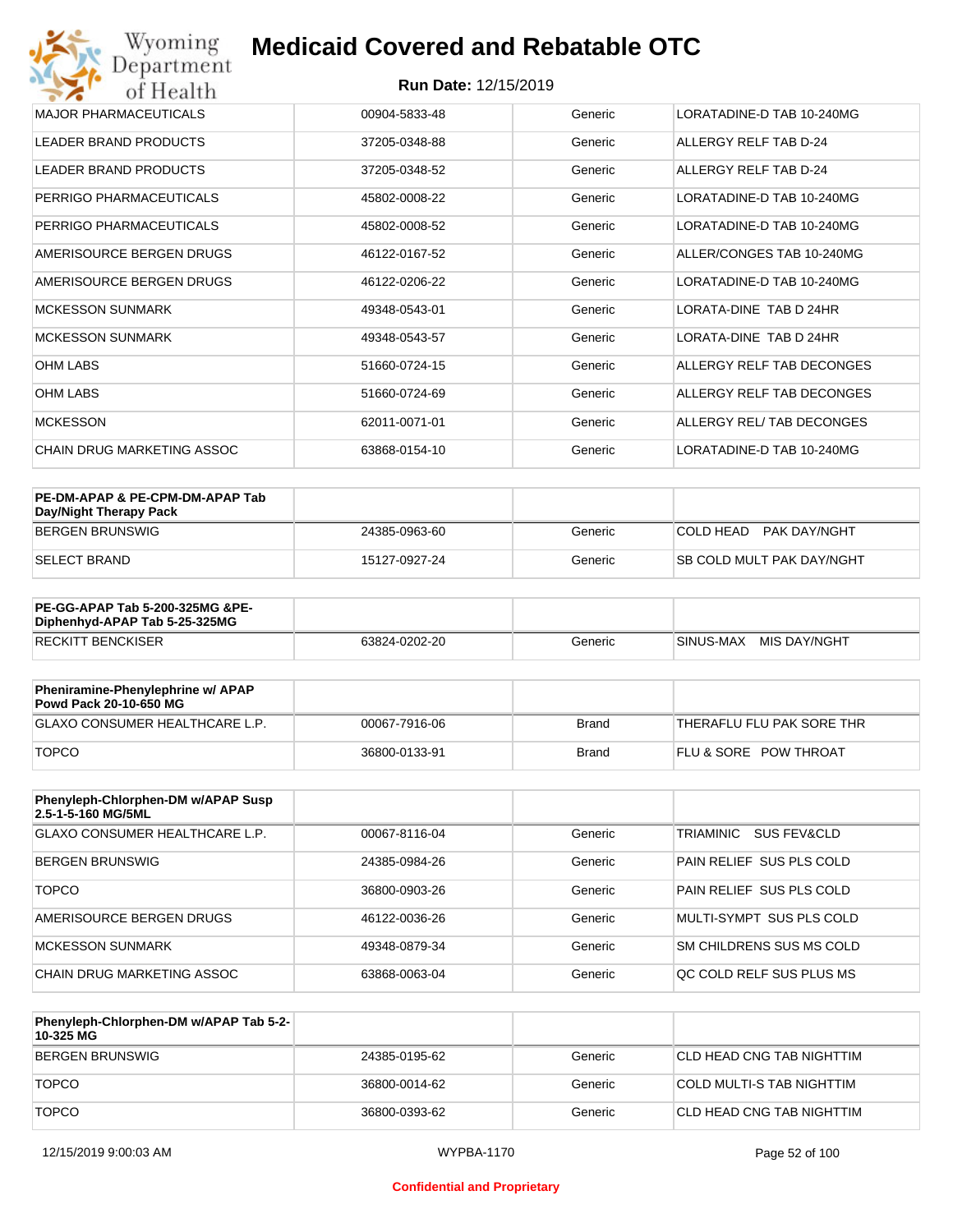#### **Run Date:** 12/15/2019

| Wyoming<br><b>Medicaid Covered and Rebatable OTC</b><br>Department |                             |         |                           |  |
|--------------------------------------------------------------------|-----------------------------|---------|---------------------------|--|
| of Health                                                          | <b>Run Date: 12/15/2019</b> |         |                           |  |
| CHAIN DRUG MARKETING ASSOC                                         | 63868-0072-24               | Generic | MULTI-SYMPTM TAB NIGHTTIM |  |
| CHAIN DRUG MARKETING ASSOC                                         | 63868-0074-24               | Generic | QC COLD/HEAD TAB NIGHTTIM |  |

| Phenylephrine w/ Acetaminophen Tab 5-<br>325 MG |               |         |                                         |
|-------------------------------------------------|---------------|---------|-----------------------------------------|
| <b>PERRIGO</b>                                  | 00113-0272-62 | Generic | SINUS CONGST TAB / PAIN DT              |
| MAJOR PHARMACEUTICALS                           | 00904-5783-24 | Generic | MAPAP SINUS TAB MAX ST                  |
| <b>BERGEN BRUNSWIG</b>                          | 24385-0169-62 | Generic | <b>GNP SINUS</b><br><b>TAB CNG/PAIN</b> |
| <b>SELECT BRAND</b>                             | 15127-0965-24 | Generic | SB SINUS CNG TAB / PAIN DT              |
| <b>TOPCO</b>                                    | 36800-0272-62 | Generic | SINUS CONGST TAB /PAIN DT               |
| LEADER BRAND PRODUCTS                           | 37205-0571-62 | Generic | PAIN RLF SIN TAB PE DAY                 |
| CHAIN DRUG MARKETING ASSOC                      | 63868-0984-24 | Generic | OC SINUS PAI TAB RELIEF                 |

| Phenylephrine w/ DM-GG Ligd 10-18-200<br>MG/15ML |               |              |                   |
|--------------------------------------------------|---------------|--------------|-------------------|
| <b>GM PHARMACEUTICALS</b>                        | 58809-0555-08 | <b>Brand</b> | VANACOF DM<br>LIQ |

| Phenylephrine w/ DM-GG Ligd 2.5-5-100<br>MG/5ML |               |              |                           |
|-------------------------------------------------|---------------|--------------|---------------------------|
| <b>MCKESSON SUNMARK</b>                         | 49348-0083-36 | Generic      | SEVERE CONG LIQ COUGH     |
| <b>RECKITT BENCKISER</b>                        | 63824-0014-69 | <b>Brand</b> | MUCINEX CONG LIO COUGH    |
| <b>RECKITT BENCKISER</b>                        | 63824-0014-66 | <b>Brand</b> | MUCINEX CONG LIO COUGH    |
| <b>RECKITT BENCKISER</b>                        | 63824-0282-67 | <b>Brand</b> | MUCINEX COLD LIQ CHILDREN |
| <b>RECKITT BENCKISER</b>                        | 63824-0283-67 | <b>Brand</b> | MUCINEX CONG LIO & COUGH  |
| RECKITT BENCKISER                               | 63824-0282-64 | <b>Brand</b> | MUCINEX COLD LIQ CHILDREN |

| Phenylephrine w/ DM-GG Ligd 5-10-100<br><b>MG/5ML</b> |               |         |                                  |
|-------------------------------------------------------|---------------|---------|----------------------------------|
| PERRIGO PHARMACEUTICALS                               | 00113-0516-26 | Generic | LIQ CGH/COLD<br>TUSSIN CF        |
| PERRIGO PHARMACEUTICALS                               | 00113-0516-34 | Generic | LIQ CGH/COLD<br><b>TUSSIN CF</b> |
| <b>SELECT BRAND</b>                                   | 15127-0943-04 | Generic | SB CGH CONTR LIQ CF              |
| <b>SELECT BRAND</b>                                   | 15127-0943-08 | Generic | SB CGH CONTR LIQ CF              |
| <b>TOPCO</b>                                          | 36800-0516-34 | Generic | TUSSIN CF LIQ                    |
| <b>LEADER BRAND PRODUCTS</b>                          | 37205-0709-34 | Generic | <b>TUSSIN CF</b><br>LIQ.         |
| <b>TOPCO</b>                                          | 36800-0516-26 | Generic | <b>TUSSIN CF</b><br>LIQ.         |
| <b>LEADER BRAND PRODUCTS</b>                          | 37205-0709-26 | Generic | TUSSIN CF LIQ                    |
| <b>MCKESSON SUNMARK</b>                               | 49348-0737-37 | Generic | <b>SM TUSSIN CF LIQ</b>          |
| <b>MCKESSON SUNMARK</b>                               | 49348-0737-34 | Generic | <b>SM TUSSIN CF LIQ</b>          |
| <b>MCKESSON</b>                                       | 62011-0090-01 | Generic | TUSSIN ADULT LIQ COLD            |
| CHAIN DRUG MARKETING ASSOC                            | 63868-0244-04 | Generic | TUSSIN CF<br>LIQ.                |
| CHAIN DRUG MARKETING ASSOC                            | 63868-0244-08 | Generic | <b>TUSSIN CF</b><br>LIQ.         |

#### **Confidential and Proprietary**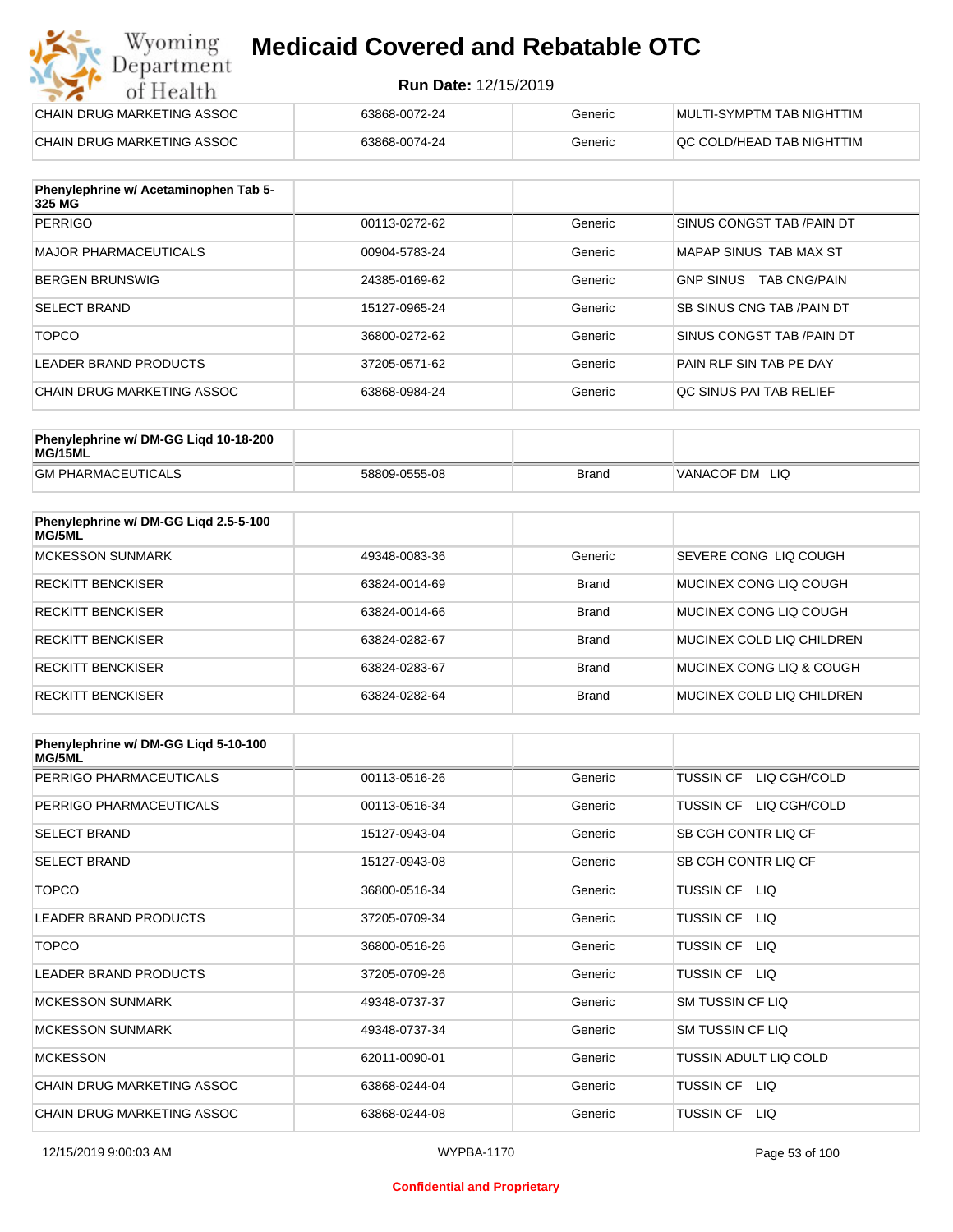

| Phenylephrine w/ DM-GG Ligd 5-10-200<br><b>MG/5ML</b> |               |         |                                 |
|-------------------------------------------------------|---------------|---------|---------------------------------|
| AMERISOURCE BERGEN DRUGS                              | 46122-0138-26 | Generic | LIO MAX/M-S<br><b>TUSSIN CF</b> |
| AMERISOURCE BERGEN DRUGS                              | 46122-0138-34 | Generic | LIO MAX/M-S<br><b>TUSSIN CF</b> |
|                                                       |               |         |                                 |

| Phenylephrine w/ DM-GG Syrup 5-10-100<br>MG/5ML |               |         |                          |
|-------------------------------------------------|---------------|---------|--------------------------|
| MAJOR PHARMACEUTICALS                           | 00904-6309-20 | Generic | ROBAFEN CF SYP CGH/CLD   |
| BERGEN BRUNSWIG                                 | 24385-0904-26 | Generic | <b>GNP TUSSIN SYP CF</b> |
| BERGEN BRUNSWIG                                 | 24385-0904-34 | Generic | GNP TUSSIN SYP CF        |

| Phenylephrine w/ DM-GG Tab 10-15-380<br>MG |               |              |                 |
|--------------------------------------------|---------------|--------------|-----------------|
| POLY PHARMACEUTICALS                       | 50991-0730-60 | <b>Brand</b> | DECONEX DMX TAB |
| NIVAGEN PHARMACEUTICALS                    | 75834-0040-60 | Brand        | NIVANEX DMX TAB |

| Phenylephrine w/ DM-GG Tab 10-15-395<br>MG |               |       |                 |
|--------------------------------------------|---------------|-------|-----------------|
| ALLEGIS PHARMACEUTICALS                    | 28595-0906-60 | Brand | DURAVENT DM TAB |

| Phenylephrine w/ DM-GG Tab 5-10-200 MG |               |       |                           |
|----------------------------------------|---------------|-------|---------------------------|
| RECKITT BENCKISER                      | 63824-0193-20 | Brand | MUCINEX FAST TAB 5-10-200 |
| RECKITT BENCKISER                      | 63824-0193-30 | Brand | MUCINEX FAST TAB 5-10-200 |

| Phenylephrine-APAP-GG Ligd 10-650-400<br>MG/20ML |               |              |                        |
|--------------------------------------------------|---------------|--------------|------------------------|
| RECKITT BENCKISER                                | 63824-0016-66 | <b>Brand</b> | MUCINEX COLD LIQ SINUS |
| RECKITT BENCKISER                                | 63824-0261-66 | Generic      | <b>MUCINEX</b><br>LIQ  |
| RECKITT BENCKISER                                | 63824-0260-66 | Generic      | LIQ<br><b>MUCINEX</b>  |

| Phenylephrine-APAP-GG Tab 5-325-200<br>MG |               |         |                                    |
|-------------------------------------------|---------------|---------|------------------------------------|
| <b>SELECT BRAND</b>                       | 15127-0963-24 | Generic | SB SINUS CNG TAB /PAIN             |
| AMERISOURCE BERGEN DRUGS                  | 46122-0194-60 | Generic | MUCUS RELIEF TAB CLD/SINU          |
| <b>RECKITT BENCKISER</b>                  | 63824-0190-20 | Generic | MUCINEX COLD TAB SINUS             |
| <b>RECKITT BENCKISER</b>                  | 63824-0190-30 | Generic | MUCINEX COLD TAB SINUS             |
| <b>RECKITT BENCKISER</b>                  | 63824-0200-20 | Generic | <b>TAB SINUS</b><br><b>MUCINEX</b> |
| <b>RECKITT BENCKISER</b>                  | 63824-0201-20 | Generic | <b>TAB SINUS</b><br><b>MUCINEX</b> |
| <b>CHAIN DRUG MARKETING ASSOC</b>         | 63868-0071-24 | Generic | SINUS CONGST TAB /PAIN             |
| <b>RECKITT BENCKISER</b>                  | 63824-0200-30 | Generic | <b>MUCINEX</b><br><b>TAB SINUS</b> |
| <b>RECKITT BENCKISER</b>                  | 63824-0201-30 | Generic | <b>MUCINEX</b><br><b>TAB SINUS</b> |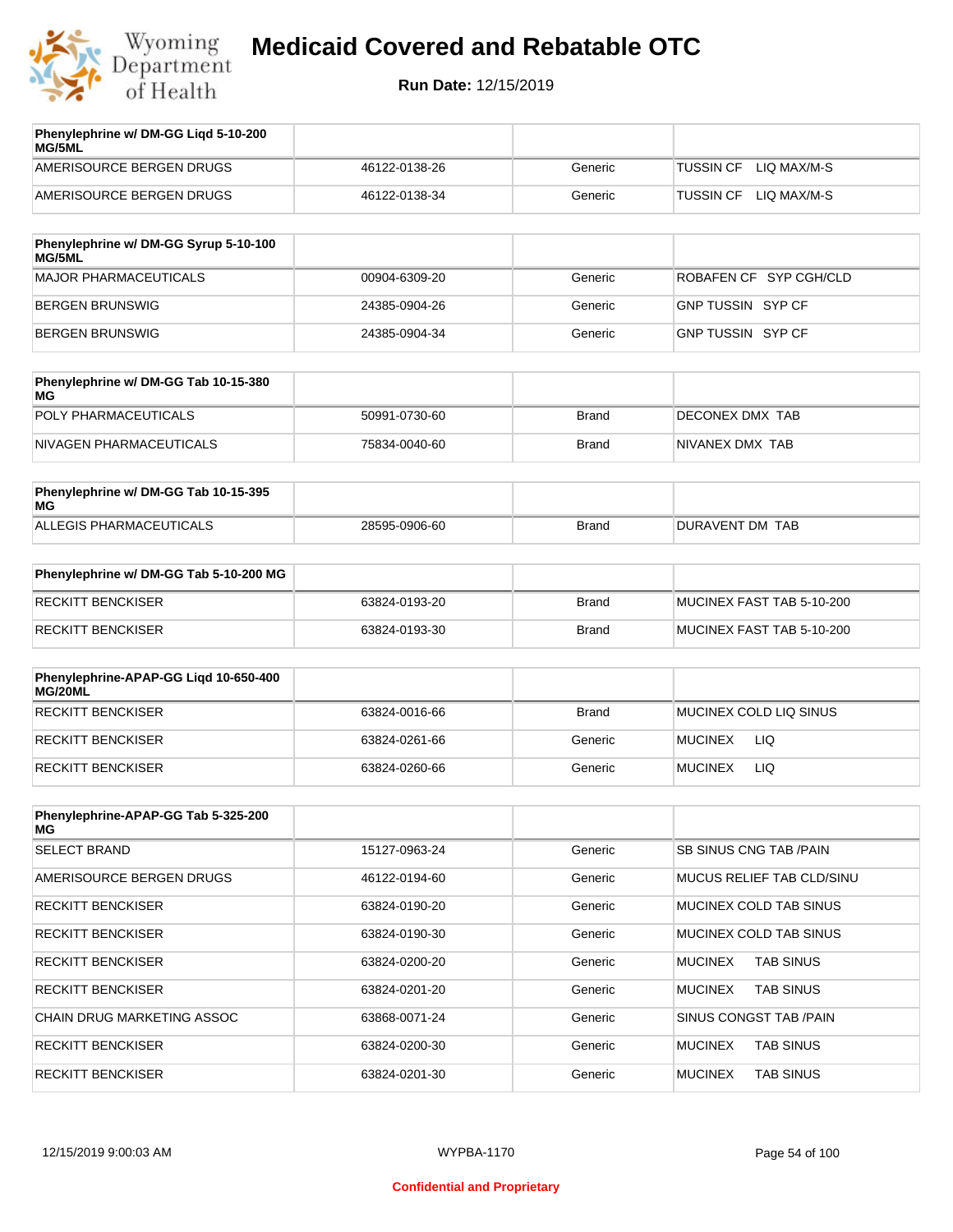

**3.33-1.33-6.33 MG/5ML**

**Phenylephrine-Bromphen w/ Codeine Liqd** 

## **Medicaid Covered and Rebatable OTC**

| <b>RAMCNEIL</b>                                                   | 12830-0754-12 | <b>Brand</b> | M-END PE<br>LIQ.              |
|-------------------------------------------------------------------|---------------|--------------|-------------------------------|
|                                                                   |               |              |                               |
| Phenylephrine-Bromphen w/ Codeine<br><b>Liquid 10-4-10 MG/5ML</b> |               |              |                               |
| POLY PHARMACEUTICALS                                              | 50991-0723-16 | <b>Brand</b> | POLY-TUSSIN LIQ 10-4-10       |
|                                                                   |               |              |                               |
| Phenylephrine-Brompheniramine-DM Elixir<br>2.5-1-5 MG/5ML         |               |              |                               |
| <b>PERRIGO</b>                                                    | 00113-0987-26 | Generic      | COLD/COUGH ELX CHILD          |
| <b>MAJOR PHARMACEUTICALS</b>                                      | 00904-5782-20 | Generic      | DIMAPHEN DM ELX COLD/CGH      |
| <b>BERGEN BRUNSWIG</b>                                            | 24385-0519-26 | Generic      | <b>GNP COLD/CGH ELX CHILD</b> |
| <b>TOPCO</b>                                                      | 36800-0987-26 | Generic      | COLD/COUGH ELX CHILD          |
| <b>MCKESSON SUNMARK</b>                                           | 49348-0775-34 | Generic      | SM COLD/CGH ELX DM CHILD      |
| LEADER BRAND PRODUCTS                                             | 37205-0969-26 | Generic      | COLD/COUGH ELX DM CHILD       |
| <b>MCKESSON</b>                                                   | 62011-0063-01 | Generic      | HM COLD/CGH ELX CHILDREN      |
|                                                                   |               |              |                               |
| Phenylephrine-Brompheniramine-DM<br>Liquid 2.5-1-5 MG/5ML         |               |              |                               |
| WOMEN'S CHOICE PHARMACEUTICALS                                    | 00485-0204-04 | Generic      | <b>LIQ</b><br><b>RYNEX DM</b> |
| WOMEN'S CHOICE PHARMACEUTICALS                                    | 00485-0204-16 | Generic      | <b>RYNEX DM</b><br>LIQ.       |
| LARKEN LABORATORIES, INC.                                         | 68047-0143-16 | Generic      | ENDACOF-DM LIQ 2.5-1-5        |
| Phenylephrine-Brompheniramine-DM                                  |               |              |                               |
| Liquid 7.5-4-15 MG/5ML                                            |               |              |                               |
| ALLEGIS PHARMACEUTICALS                                           | 28595-0800-16 | <b>Brand</b> | AP-HIST DM LIQ 7.5-4-15       |
| POLY PHARMACEUTICALS                                              | 50991-0814-16 | <b>Brand</b> | ALAHIST DM LIQ 7.5-4-15       |
| NIVAGEN PHARMACEUTICALS                                           | 75834-0060-16 | Generic      | NIVA-HIST DM LIQ 7.5-4-15     |
| Phenylephrine-Brompheniramine-DM                                  |               |              |                               |
| <b>Syrup 5-2-10 MG/5ML</b>                                        |               |              |                               |
| LARKEN LABORATORIES, INC.                                         | 68047-0129-16 | <b>Brand</b> | LOHIST-DM<br>SYP 5-2-10MG     |
|                                                                   |               |              |                               |
| Phenylephrine-Chlorphen w/ Codeine<br>Syrup 5-2-10 MG/5ML         |               |              |                               |
| CAPITAL PHARMACEUTICAL                                            | 29978-0420-16 | <b>Brand</b> | <b>CAPCOF</b><br>SYP 5-2-10MG |
| Phenylephrine-Chlorphen-DM Liquid 10-4-                           |               |              |                               |
| <b>15 MG/5ML</b>                                                  |               |              |                               |
| WOMEN'S CHOICE PHARMACEUTICALS                                    | 00485-0171-16 | Generic      | ED A-HIST DM LIQ              |
| LARKEN LABORATORIES, INC.                                         | 68047-0186-16 | Generic      | NOHIST-DM LIQ                 |
|                                                                   |               |              |                               |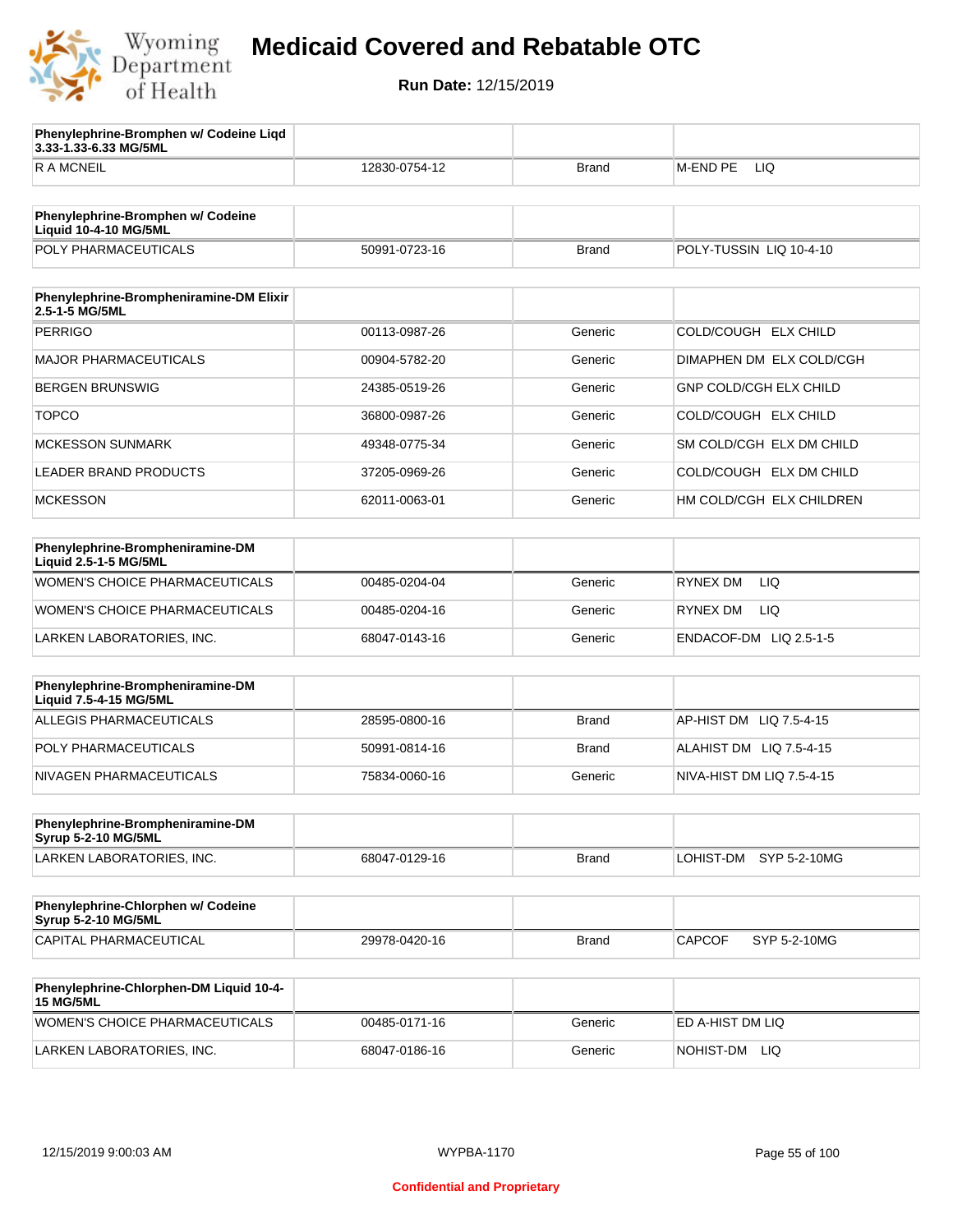

**Run Date:** 12/15/2019

| Phenylephrine-Chlorphen-DM Liquid 3.5-1-<br>3 MG/ML              |               |              |                           |
|------------------------------------------------------------------|---------------|--------------|---------------------------|
| <b>VIRTUS PHARMACEUTICALS OPCO</b>                               | 76439-0320-30 | Generic      | VIRDEC DM DRO 3.5-1-3     |
|                                                                  |               |              |                           |
| Phenylephrine-Chlorphen-DM Syrup 10-4-<br><b>20 MG/5ML</b>       |               |              |                           |
| LASER PHARMACEUTICALS                                            | 16477-0186-01 | <b>Brand</b> | DONATUSSIN SYP            |
|                                                                  |               |              |                           |
| Phenylephrine-Chlorphen-DM Tab 10-4-10<br>МG                     |               |              |                           |
| WOMEN'S CHOICE PHARMACEUTICALS                                   | 00485-0240-01 | <b>Brand</b> | ED A-HIST DM TAB 10-4-10  |
| Phenylephrine-Dexbromphen-<br>Chlophedianol Liqd 5-1-12.5 MG/5ML |               |              |                           |
| R A MCNEIL                                                       | 12830-0760-16 | <b>Brand</b> | CHLO TUSS<br>LIQ          |
| Phenylephrine-Dexchlorphenir-Codeine                             |               |              |                           |
| Syrup 5-1-9 MG/5ML                                               |               |              |                           |
| PRO-PHARMA LLC                                                   | 66594-0499-16 | <b>Brand</b> | PRO-RED AC SYP 5-1-9/5    |
| Phenylephrine-DM Soln 2.5-5 MG/5ML                               |               |              |                           |
| <b>BERGEN BRUNSWIG</b>                                           | 24385-0981-26 | Generic      | TRIACTING DT LIQ COLD/CGH |
| <b>TOPCO</b>                                                     | 36800-0444-26 | Generic      | TRIACTING DT LIQ COLD/CGH |
|                                                                  |               |              |                           |
| Phenylephrine-DM Syrup 2.5-5 MG/5ML                              |               |              |                           |
| GLAXO CONSUMER HEALTHCARE L.P.                                   | 00067-8105-04 | <b>Brand</b> | SOL COLD/CGH<br>TRIAMINIC |
| Phenylephrine-DM-GG w/ APAP Liq 5-10-<br>200-325 MG/10ML         |               |              |                           |
| <b>RECKITT BENCKISER</b>                                         | 63824-0015-66 | <b>Brand</b> | MUCINEX COLD LIQ FLU&SORE |
| <b>RECKITT BENCKISER</b>                                         | 63824-0015-69 | Brand        | MUCINEX COLD LIQ FLU&SORE |
| RECKITT BENCKISER                                                | 63824-0017-64 | <b>Brand</b> | MUCINEX CHLD LIQ MULTISYM |
| <b>RECKITT BENCKISER</b>                                         | 63824-0215-66 | Generic      | CGH/COLD DAY LIQ DELSYM   |
| <b>RECKITT BENCKISER</b>                                         | 63824-0020-66 | <b>Brand</b> | MUCINEX FAST LIQ SEV COLD |
| RECKITT BENCKISER                                                | 63824-0278-64 | Brand        | MUCINEX COLD LIQ CHILD    |
| Phenylephrine-DM-GG w/ APAP Liq 5-10-                            |               |              |                           |
| 200-325 MG/15ML<br><b>PERRIGO</b>                                |               |              |                           |
|                                                                  | 00113-0603-34 | Generic      | COLD & FLU LIQ DAY TIME   |
| <b>PERRIGO</b>                                                   | 00113-0603-40 | Generic      | COLD & FLU LIQ DAY TIME   |
| Phenylephrine-DM-GG w/ APAP Packet 10-<br>20-400-650 MG          |               |              |                           |

RECKITT BENCKISER **EXAMPLE 1999** 63824-0232-08 Brand Brand MUCINEX PAK FAST-MAX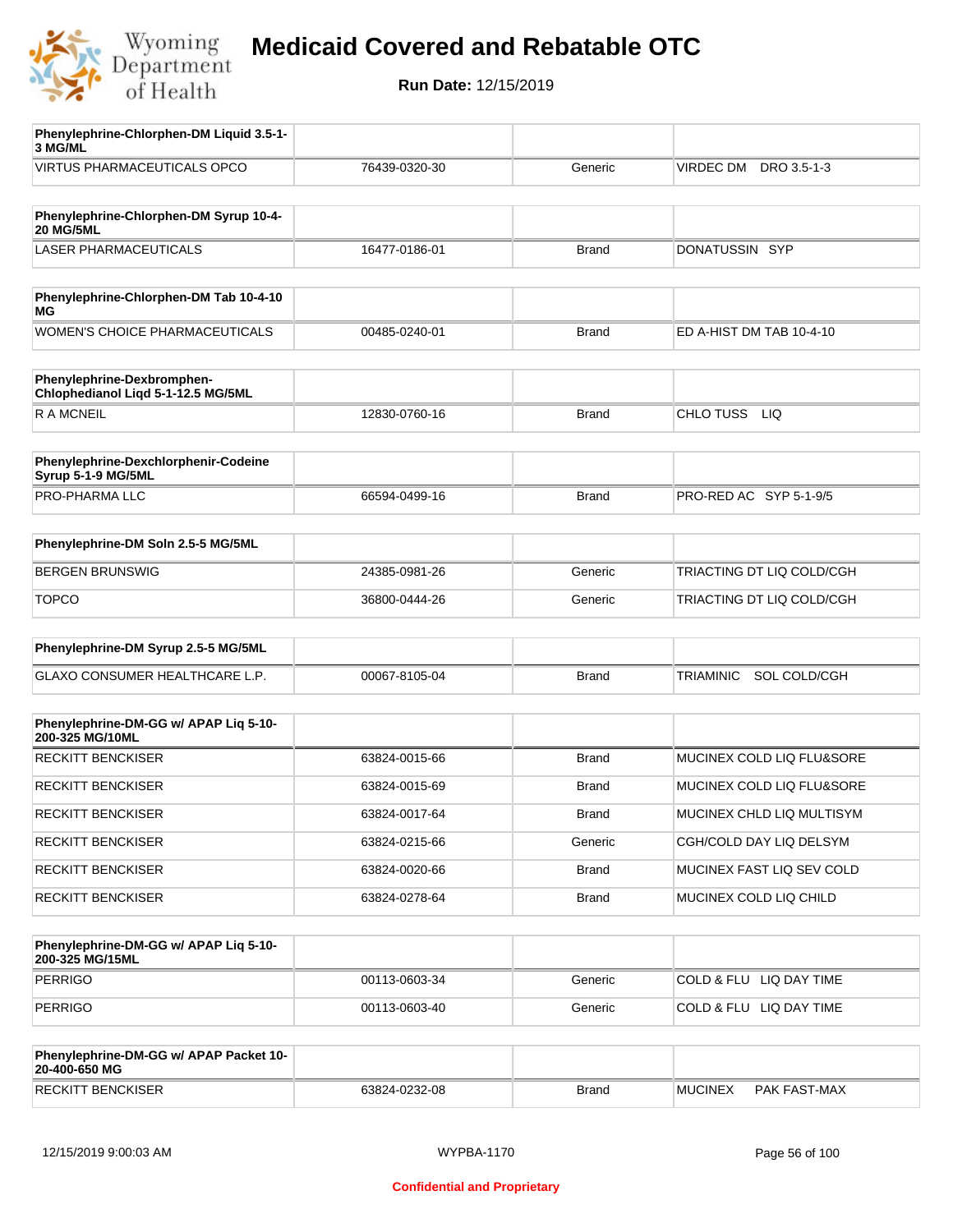

| NLVNI I DLIVVNJEN                                   | UJ024-02J I-04 | pialiu  | <b>IVIUUIIVLA</b><br><b>FAN FAO FIVIAA</b> |
|-----------------------------------------------------|----------------|---------|--------------------------------------------|
| Phenylephrine-DM-GG w/ APAP Tab 5-10-<br>200-325 MG |                |         |                                            |
| PERRIGO PHARMACEUTICALS                             | 00113-0234-62  | Generic | COLD HEAD TAB CONG DT                      |
| PERRIGO PHARMACEUTICALS                             | 00113-0308-62  | Generic | COLD MULT-SY TAB SEVR DAY                  |
| <b>PERRIGO</b>                                      | 00113-0548-53  | Generic | COLD & FLU TAB DAYTIME                     |
| <b>PERRIGO</b>                                      | 00113-0548-62  | Generic | COLD & FLU TAB DAYTIME                     |
| <b>SELECT BRAND</b>                                 | 15127-0962-24  | Generic | SB COLD MULT TAB SYMP SEV                  |
| <b>SELECT BRAND</b>                                 | 15127-0964-24  | Generic | SB COLD HEAD TAB CONGEST                   |
| <b>TOPCO</b>                                        | 36800-0234-62  | Generic | COLD HEAD TAB CONG DT                      |
| <b>TOPCO</b>                                        | 36800-0308-62  | Generic | COLD MULT-SY TAB SEVR DAY                  |
| <b>MCKESSON SUNMARK</b>                             | 49348-0104-04  | Generic | SM COLD&FLU TAB SEVERE                     |
| AMERISOURCE BERGEN DRUGS                            | 46122-0072-62  | Generic | COLD RELIEF TAB MULTI-SY                   |
| <b>MCKESSON SUNMARK</b>                             | 49348-0118-04  | Generic | SM COLD&FLU TAB SEVERE                     |
| AMERISOURCE BERGEN DRUGS                            | 46122-0192-60  | Generic | MUCUS RELIEF TAB COLD/FLU                  |
| AMERISOURCE BERGEN DRUGS                            | 46122-0126-62  | Generic | <b>GNP COLD RLF TAB DAYTIME</b>            |
| AMERISOURCE BERGEN DRUGS                            | 46122-0193-60  | Generic | MUCUS RELIEF TAB CONG/CLD                  |
| <b>MCKESSON</b>                                     | 62011-0241-01  | Generic | HM SEVERE TAB COLD/FLU                     |
| <b>RECKITT BENCKISER</b>                            | 63824-0196-20  | Generic | MUCINEX FAST TAB SEV COLD                  |
| <b>RECKITT BENCKISER</b>                            | 63824-0196-30  | Generic | MUCINEX FAST TAB SEV COLD                  |
| <b>RECKITT BENCKISER</b>                            | 63824-0191-30  | Generic | MUCINEX COLD TAB FLU&SORE                  |
| <b>RECKITT BENCKISER</b>                            | 63824-0192-30  | Generic | MUCINEX FAST TAB CONGEST                   |
| <b>CHAIN DRUG MARKETING ASSOC</b>                   | 63868-0073-24  | Generic | MULTI-SYMPTM TAB DAYTIME                   |
| <b>RECKITT BENCKISER</b>                            | 63824-0191-20  | Generic | MUCINEX COLD TAB FLU&SORE                  |
| <b>RECKITT BENCKISER</b>                            | 63824-0192-20  | Generic | MUCINEX FAST TAB CONGEST                   |

| Phenylephrine-Doxylamine-DM-APAP Liq 5<br>-6.25-10-325 MG/15ML |               |         |                          |
|----------------------------------------------------------------|---------------|---------|--------------------------|
| PERRIGO                                                        | 00113-0763-40 | Generic | COLD & FLU LIQ NIGHTTIM  |
| PERRIGO                                                        | 00113-0763-34 | Generic | COLD & FLU LIQ NIGHTTIM  |
| AMERISOURCE BERGEN DRUGS                                       | 46122-0034-34 | Generic | MULTI-SYMPT LIQ CLD NGHT |

| Phenylephrine-Guaifenesin Ligd 2.5-100<br>MG/5ML |               |              |                          |
|--------------------------------------------------|---------------|--------------|--------------------------|
| RECKITT BENCKISER                                | 63824-0284-64 | <b>Brand</b> | MUCINEX COLD LIQ 2.5-100 |

| <b>Phenylephrine-Guaifenesin Ligd 5-100</b><br><b>MG/5ML</b> |               |       |                    |
|--------------------------------------------------------------|---------------|-------|--------------------|
| WOMEN'S CHOICE PHARMACEUTICALS                               | 00485-0208-16 | Brand | ED BRON GP<br>-LIQ |
| CAPELLON PHARMACEUTICALS                                     | 64543-0044-16 | Brand | RESCON-GG<br>LIQ   |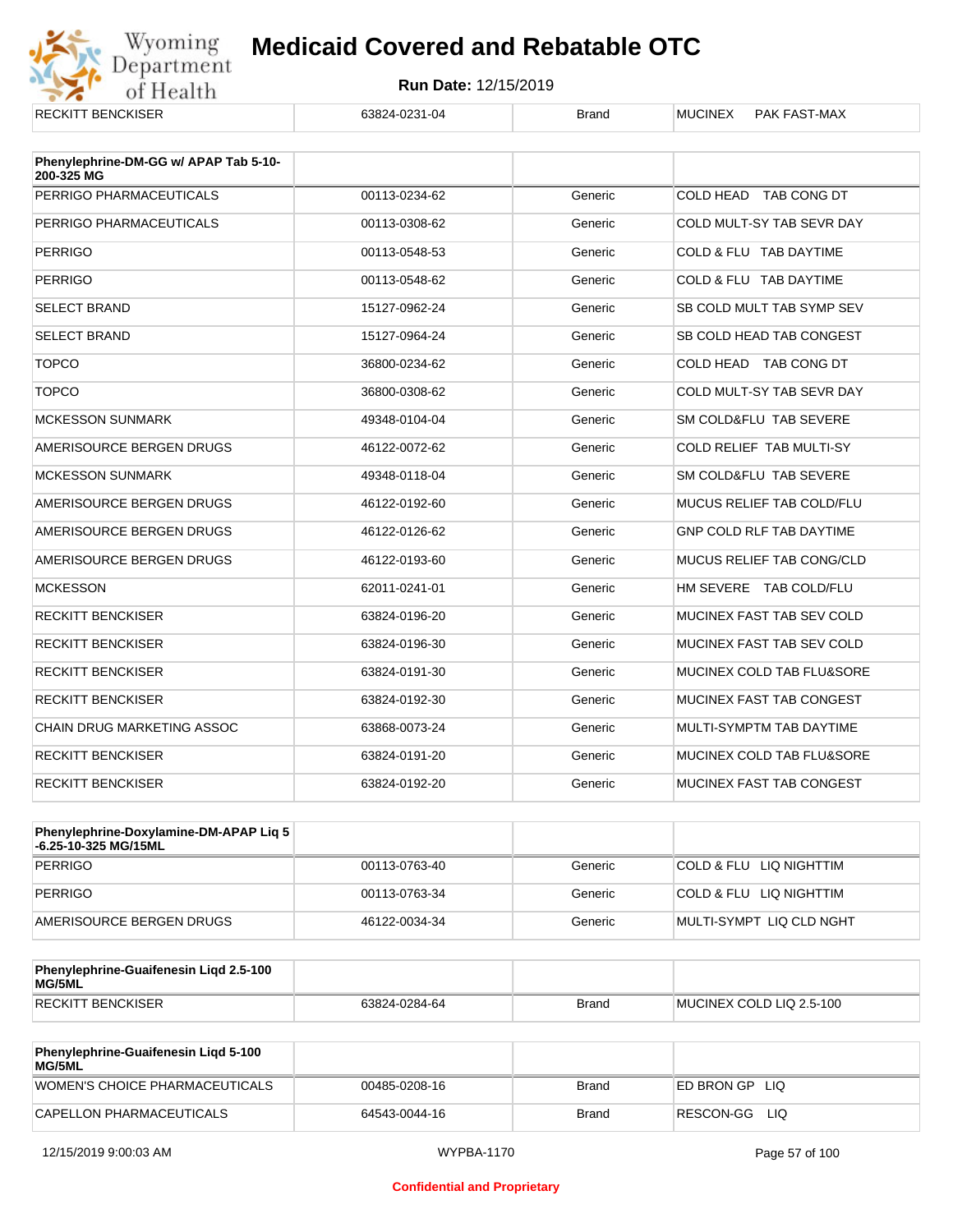

Wyoming

| Phenylephrine-Guaifenesin Tab 10-400 MG |               |              |                          |
|-----------------------------------------|---------------|--------------|--------------------------|
| WOMEN'S CHOICE PHARMACEUTICALS          | 00485-0250-01 | Generic      | TAB 10-400MG<br>MUCAPHED |
|                                         |               |              |                          |
| MAJOR PHARMACEUTICALS                   | 00904-5792-46 | Generic      | MUCUSRELIEF TAB SINUS    |
| <b>MAJOR PHARMACEUTICALS</b>            | 00904-5792-52 | Generic      | MUCUSRELIEF TAB SINUS    |
| LEADER BRAND PRODUCTS                   | 37205-0874-71 | Generic      | CHEST CONGST TAB RLF PE  |
| <b>BERGEN BRUNSWIG</b>                  | 24385-0925-71 | Generic      | MUCUS RELIEF TAB PE      |
| <b>MCKESSON SUNMARK</b>                 | 49348-0774-09 | Generic      | CHEST CONGST TAB RLF PE  |
| CHAIN DRUG MARKETING ASSOC              | 63868-0752-50 | <b>Brand</b> | MEDIFIN PE TAB 10-400MG  |

| Phenylephrine-Ibuprofen Tab 10-200 MG |               |         |                         |
|---------------------------------------|---------------|---------|-------------------------|
| RUGBY LABORATORIES                    | 00536-1044-19 | Generic | CONGESTION TAB 10-200MG |
| RUGBY LABORATORIES                    | 00536-1044-34 | Generic | CONGESTION TAB 10-200MG |

| Phenylephrine-Pyrilamine-DM Syrup 5-8.33<br>-10 MG/5ML |               |       |                  |
|--------------------------------------------------------|---------------|-------|------------------|
| PAR PHARMACEUTICALS                                    | 00603-0728-54 | Brand | CODITUSS DM_SYP_ |

| <b>Phenylephrine-Thonzylamine-DM Liquid 5-</b><br><b>25-10 MG/5ML</b> |               |       |                          |
|-----------------------------------------------------------------------|---------------|-------|--------------------------|
| <b>POLY PHARMACEUTICALS</b>                                           | 50991-0220-16 | Brand | POLY-HIST DM LIQ 5-25-10 |

| Phenyleph-Triprolidine-DM Syrup 10-2.5-20<br>MG/5ML |               |       |               |  |
|-----------------------------------------------------|---------------|-------|---------------|--|
| ALLEGIS PHARMACEUTICALS                             | 28595-0804-16 | Brand | HISTEX-DM SYP |  |

| <b>Pseudoephed-Bromphen-DM Elixir 15-1-5</b><br>MG/5ML |               |              |                         |
|--------------------------------------------------------|---------------|--------------|-------------------------|
| <b>PAR PHARMACEUTICALS</b>                             | 00603-0852-94 | Generic      | <b>Q-TAPP DM ELX</b>    |
| SILARX                                                 | 54838-0136-70 | Brand        | BROTAPP DM LIQ 15-1-5/5 |
| SILARX                                                 | 54838-0136-40 | <b>Brand</b> | BROTAPP DM LIQ 15-1-5/5 |

| Pseudoephed-Chlorphen-DM Lig 15-1-5<br><b>MG/5ML</b> |               |         |                           |
|------------------------------------------------------|---------------|---------|---------------------------|
| RUGBY LABORATORIES                                   | 00536-2310-97 | Generic | KIDKARE<br>LIQ CGH/COLD   |
| MAJOR PHARMACEUTICALS                                | 00904-5050-20 | Generic | PEDIA RELIEF LIQ CGH/COLD |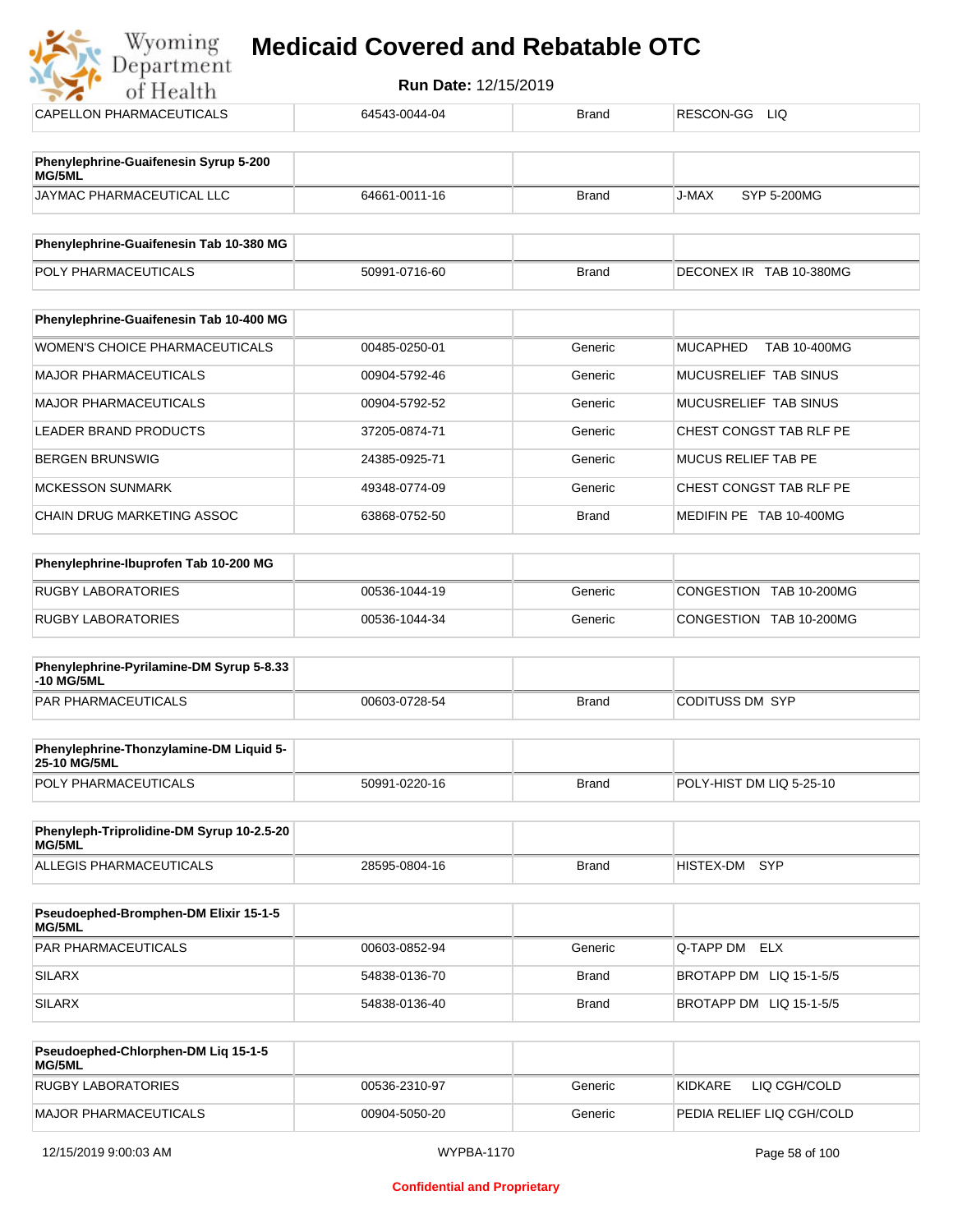

| <b>SILARX</b>                                                    | 54838-0115-40 | <b>Brand</b> | <b>PEDIATRIC</b><br>LIQ CGH/COLD |
|------------------------------------------------------------------|---------------|--------------|----------------------------------|
|                                                                  |               |              |                                  |
| Pseudoephed-Chlorphen-DM Liq 15-2-15<br>MG/5ML                   |               |              |                                  |
| <b>RAMCNEIL</b>                                                  | 12830-0810-16 | Generic      | <b>LIQ</b><br>M-END DM           |
| Pseudoephed-Chlorphen-DM Syrup 30-2-                             |               |              |                                  |
| <b>10 MG/5ML</b>                                                 |               |              |                                  |
| <b>CAPELLON PHARMACEUTICALS</b>                                  | 64543-0105-16 | <b>Brand</b> | <b>SYP</b><br>RESCON-DM          |
| CAPELLON PHARMACEUTICALS                                         | 64543-0105-04 | <b>Brand</b> | RESCON-DM<br><b>SYP</b>          |
| Pseudoephed-Dexbromphen-<br>Chlophedianol Liqd 30-1-12.5 MG/5ML  |               |              |                                  |
| <b>RAMCNEIL</b>                                                  | 12830-0762-16 | <b>Brand</b> | CHLO TUSS<br><b>LIQ</b>          |
| Pseudoephed-Dexbrompheniramine-DM<br>Liqd 20-0.667-10 MG/5ML     |               |              |                                  |
| <b>RAMCNEIL</b>                                                  | 12830-0816-16 | <b>Brand</b> | M-END DMX LIQ                    |
| Pseudoephed-Dexchlorphen-<br>Chlophedianol Liqd 30-1-12.5 MG/5ML |               |              |                                  |
| <b>GM PHARMACEUTICALS</b>                                        | 58809-0999-01 | <b>Brand</b> | <b>VANACOF</b><br>LIQ            |
| Pseudoephed-Doxylamine-DM Liquid 30-<br>6.25-15 MG/5ML           |               |              |                                  |
| <b>SALLUS LABORATORIES</b>                                       | 69036-0120-16 | <b>Brand</b> | LORTUSS DM LIQ                   |
| Pseudoephedrine w/ COD-GG Liquid 30-10                           |               |              |                                  |
| -100 MG/5ML                                                      |               |              |                                  |
| <b>SALLUS LABORATORIES</b>                                       | 69036-0130-16 | <b>Brand</b> | LORTUSS EX LIQ                   |
| Pseudoephedrine w/ COD-GG Soln 30-10-<br><b>100 MG/5ML</b>       |               |              |                                  |
| PAR PHARMACEUTICALS                                              | 00603-1078-58 | Generic      | CHERATUSSIN SOL DAC              |
| VIRTUS PHARMACEUTICALS OPCO                                      | 76439-0253-16 | Generic      | VIRTUSSIN SOL DAC                |
| Pseudoephedrine w/ COD-GG Syrup 30-10-                           |               |              |                                  |
| <b>100 MG/5ML</b>                                                |               |              |                                  |
| LLORENS PHARMACEUTICAL                                           | 54859-0520-16 | <b>Brand</b> | <b>SYP</b><br><b>TUSNEL C</b>    |
| Pseudoephedrine w/ DM-GG Liquid 15-5-50<br>MG/5ML                |               |              |                                  |
| LLORENS PHARMACEUTICAL                                           | 54859-0544-04 | Brand        | TUSNEL PEDI LIQ 15-5-50          |
| Pseudoephedrine w/ DM-GG Liquid 30-15-<br><b>200 MG/5ML</b>      |               |              |                                  |
| LLORENS PHARMACEUTICAL                                           | 54859-0502-06 | Brand        | <b>TUSNEL</b><br>LIQ             |
| LLORENS PHARMACEUTICAL                                           | 54859-0502-10 | <b>Brand</b> | <b>TUSNEL</b><br>LIQ             |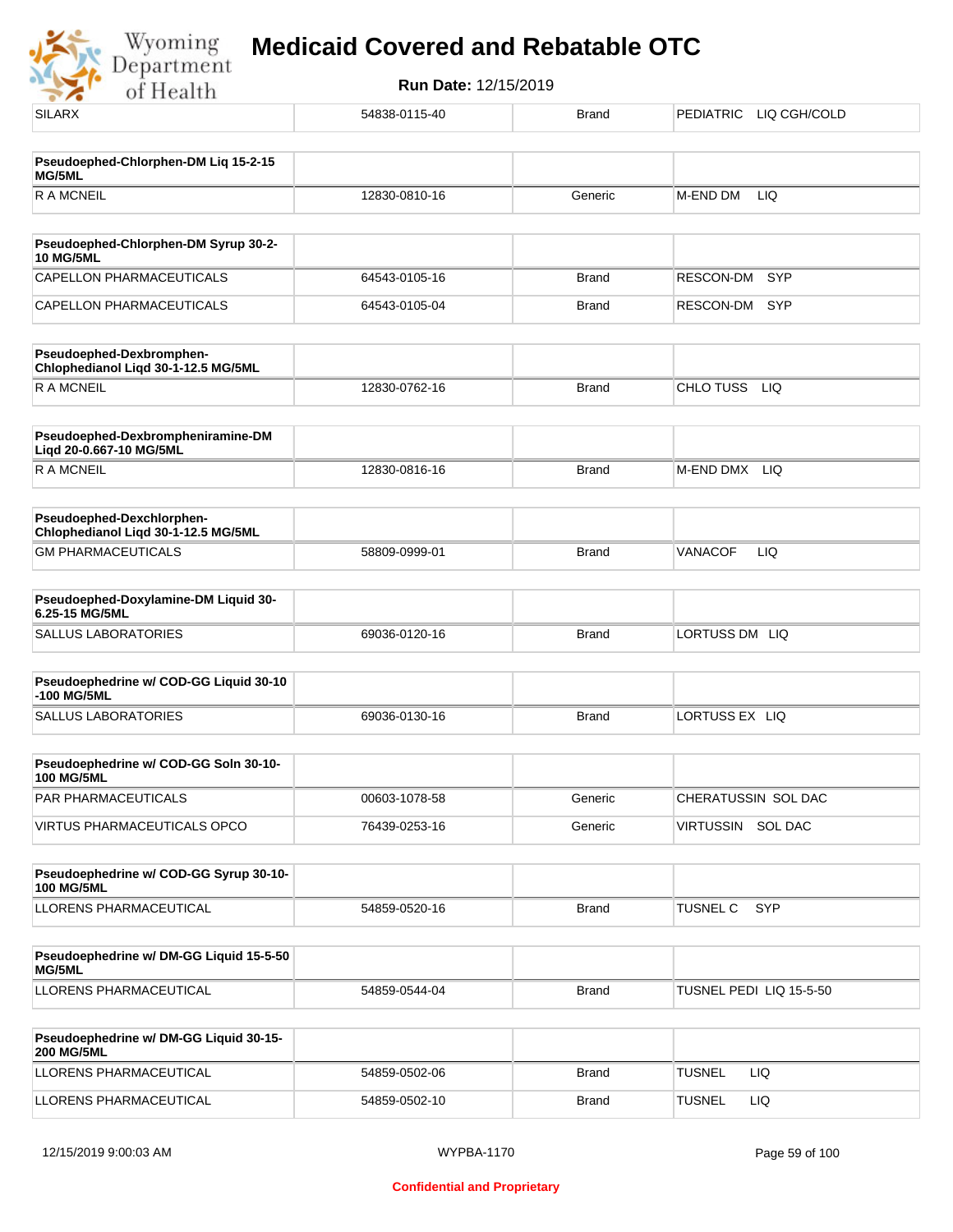

| Pseudoephedrine w/ DM-GG Tab 60-15-400<br>MG |               |       |                |
|----------------------------------------------|---------------|-------|----------------|
| CAPITAL PHARMACEUTICAL                       | 29978-0601-90 | Brand | CAPMIST DM TAB |

| <b>Pseudoephedrine w/ DM-GG Tab 60-20-380</b><br>MG |               |       |                  |
|-----------------------------------------------------|---------------|-------|------------------|
| <b>POLY PHARMACEUTICALS</b>                         | 50991-0214-01 | Brand | POLY-VENT DM TAB |

| Pseudoephedrine-Bromphen-Codeine Lig<br>10-1.33-6.33 MG/5ML |               |         |                     |
|-------------------------------------------------------------|---------------|---------|---------------------|
| <b>CENTURION LABS</b>                                       | 23359-0023-16 | Brand   | <b>RYDEX</b><br>LIQ |
| R A MCNEIL                                                  | 12830-0735-16 | Generic | M-END WC<br>LIQ     |

| <b>Pseudoephedrine-Bromphen-Codeine Ligd</b><br>30-2-7.5 MG/5ML |               |              |                         |
|-----------------------------------------------------------------|---------------|--------------|-------------------------|
| ALLEGIS PHARMACEUTICALS                                         | 00682-0480-16 | <b>Brand</b> | MAR-COF BP LIQ 30-2-7.5 |

| <b>Pseudoephedrine-Chlorphen w/ Codeine</b><br>Lig 30-2-10 MG/5ML |               |              |                         |
|-------------------------------------------------------------------|---------------|--------------|-------------------------|
| PAR PHARMACEUTICALS                                               | 00603-1520-54 | <b>Brand</b> | PHENHIST DH LIQ 30-2-10 |
| PAR PHARMACEUTICALS                                               | 00603-1520-58 | <b>Brand</b> | PHENHIST DH LIQ 30-2-10 |

| Pseudoephedrine-Dexbromphen-Codeine<br>Ligd 20-0.667-6 MG/5ML |               |       |                  |
|---------------------------------------------------------------|---------------|-------|------------------|
| R A MCNEIL                                                    | 12830-0739-16 | Brand | IM-END MAX D LIQ |

| Pseudoephedrine-DM-GG w/ APAP Tab 60-<br>20-200-500 MG |               |       |                |     |
|--------------------------------------------------------|---------------|-------|----------------|-----|
| <b>POLY PHARMACEUTICALS</b>                            | 50991-0510-01 | Brand | <b>DURAFLU</b> | TAB |

| Pseudoephedrine-Guaifenesin Cap 30-150<br>MG |               |              |                 |
|----------------------------------------------|---------------|--------------|-----------------|
| LASER PHARMACEUTICALS                        | 16477-0306-01 | <b>Brand</b> | RESPAIRE-30 CAP |

| Pseudoephedrine-Guaifenesin Ligd 7.5-50<br><b>MG/ML</b> |               |              |                          |
|---------------------------------------------------------|---------------|--------------|--------------------------|
| LLORENS PHARMACEUTICAL                                  | 54859-0602-02 | <b>Brand</b> | TUSNEL PED<br>DRO 7.5-50 |

| Pseudoephedrine-Guaifenesin Tab 60-380<br>MG |               |       |                           |
|----------------------------------------------|---------------|-------|---------------------------|
| <b>POLY PHARMACEUTICALS</b>                  | 50991-0212-01 | Brand | POLY-VENT IR TAB 60-380MG |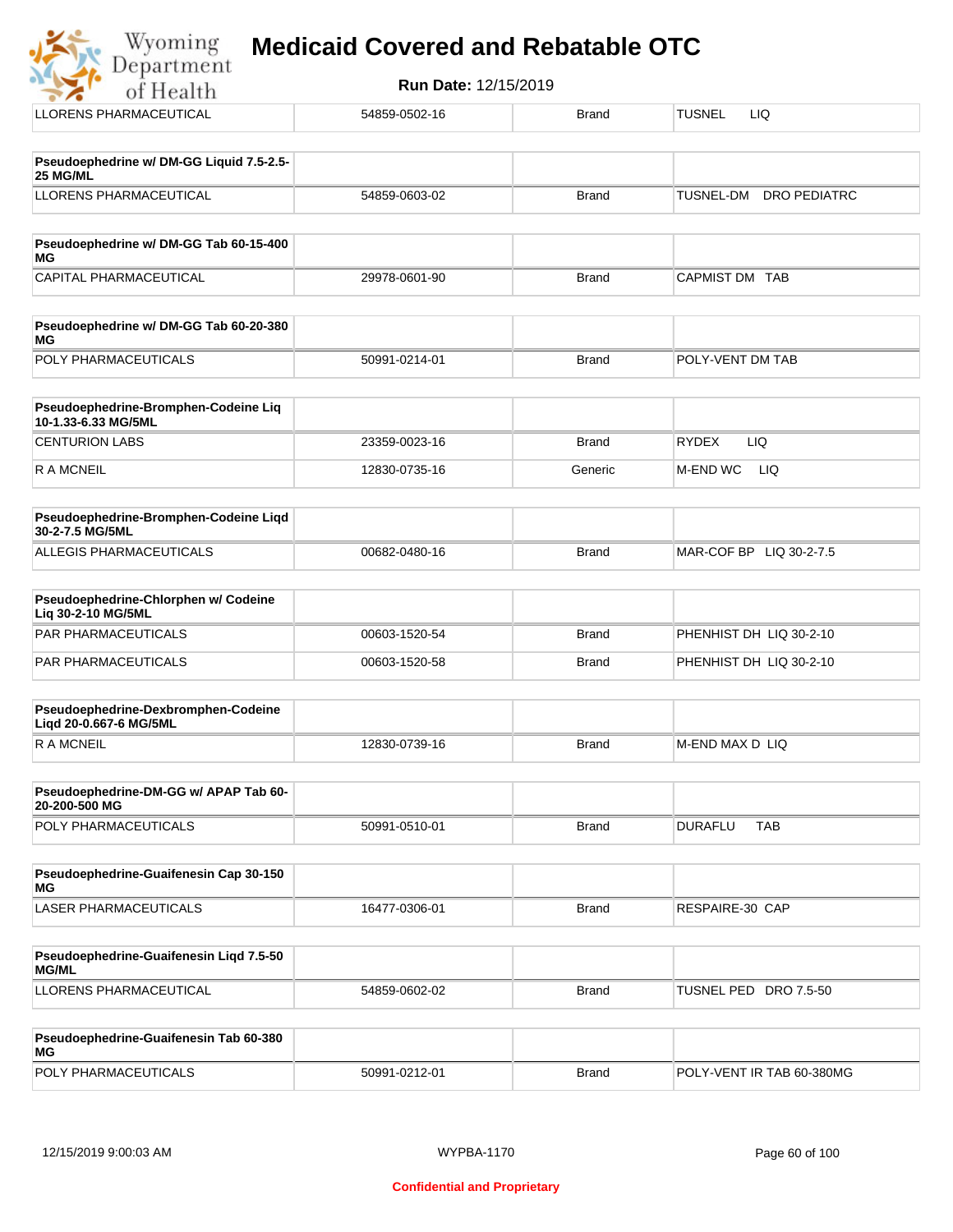

**Run Date:** 12/15/2019

| Pseudoephedrine-Guaifenesin Tab 60-400<br>МG              |               |              |                                    |
|-----------------------------------------------------------|---------------|--------------|------------------------------------|
| <b>B.F. ASCHER</b>                                        | 00225-0580-08 | <b>Brand</b> | CONGESTAC<br>TAB 60-400MG          |
| <b>B.F. ASCHER</b>                                        | 00225-0580-06 | <b>Brand</b> | CONGESTAC<br>TAB 60-400MG          |
| Pseudoephedrine-Guaifenesin Tab ER<br>12HR 120-1200 MG    |               |              |                                    |
| <b>RECKITT BENCKISER</b>                                  | 63824-0041-24 | <b>Brand</b> | <b>MUCINEX D</b><br>TAB 120-1200   |
| RECKITT BENCKISER                                         | 63824-0041-36 | <b>Brand</b> | MUCINEX D TAB 120-1200             |
| Pseudoephedrine-Guaifenesin Tab ER<br>12HR 60-600 MG      |               |              |                                    |
| <b>RECKITT BENCKISER</b>                                  | 63824-0057-18 | <b>Brand</b> | <b>MUCINEX D</b><br>TAB 60-600MG   |
| <b>RECKITT BENCKISER</b>                                  | 63824-0057-36 | <b>Brand</b> | MUCINEX D TAB 60-600MG             |
| Pseudoephedrine-Ibuprofen Tab 30-200<br><b>MG</b>         |               |              |                                    |
| <b>BERGEN BRUNSWIG</b>                                    | 24385-0465-60 | Generic      | <b>GNP IBUPROFN TAB COLD/SIN</b>   |
| <b>TOPCO</b>                                              | 36800-0083-60 | Generic      | IBUPROFEN TAB COLD/SIN             |
| <b>MCKESSON</b>                                           | 62011-0070-01 | Generic      | <b>COLD &amp; SINUS TAB RELIEF</b> |
| CHAIN DRUG MARKETING ASSOC                                | 63868-0453-20 | Generic      | QC IBUPROFEN TAB COLD/SIN          |
| Pseudoephedrine-Naproxen Sodium Tab<br>ER 12HR 120-220 MG |               |              |                                    |
| <b>PERRIGO</b>                                            | 00113-2417-01 | Generic      | SINUS&COLD-D TAB NON-DRSY          |
| AMERISOURCE BERGEN DRUGS                                  | 46122-0197-52 | Generic      | SINUS/COLD-D TAB 120-220           |
| <b>MCKESSON</b>                                           | 62011-0204-01 | Generic      | SINUS/COLD-D TAB 120-220           |
| Pyrilamine-Phenylephrine Tab 25-10 MG                     |               |              |                                    |
| <b>XSPIRE PHARMA</b>                                      | 42195-0210-10 | Generic      | PYRILAMIN/PE TAB 25-10MG           |
| Pyrilamine-Phenylephrine Tab 30-10 MG                     |               |              |                                    |
| <b>CARWIN ASSOCIATES</b>                                  | 15370-0031-10 | <b>Brand</b> | RU-HIST-D<br><b>TAB 30-10MG</b>    |
| Thonzylamine-Chlophedianol Liquid 6.25-<br>6.25 MG/ML     |               |              |                                    |
| POLY PHARMACEUTICALS                                      | 50991-0222-45 | <b>Brand</b> | POLY-HIST PD LIQ                   |
| Thonzylamine-Phenylephrine Liquid 50-10<br>MG/15ML        |               |              |                                    |
| <b>GM PHARMACEUTICALS</b>                                 | 58809-0729-04 | <b>Brand</b> | NASOPEN PE LIQ                     |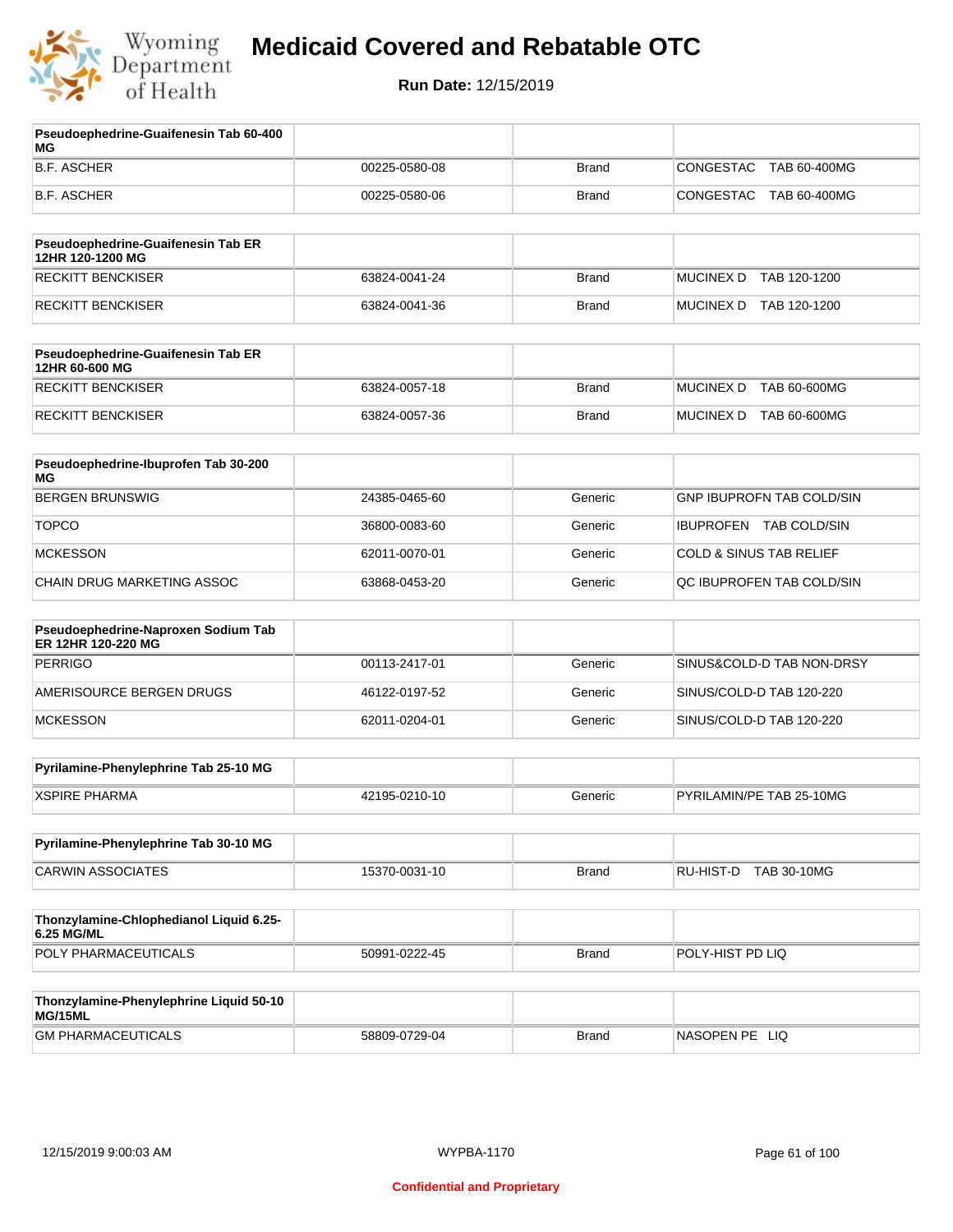

| Triprolidine & Pseudoephedrine Tab 2.5-60<br>МG    |               |              |                                 |
|----------------------------------------------------|---------------|--------------|---------------------------------|
| WOMEN'S CHOICE PHARMACEUTICALS                     | 00485-0210-01 | Generic      | ED A-HIST<br>TAB 2.5-60MG       |
| <b>MAJOR PHARMACEUTICALS</b>                       | 00904-0250-24 | Generic      | <b>APRODINE</b><br>TAB 2.5-60MG |
| <b>MAJOR PHARMACEUTICALS</b>                       | 00904-0250-59 | Generic      | <b>APRODINE</b><br>TAB 2.5-60MG |
|                                                    |               |              |                                 |
| Triprolidine-Phenylephrine Liquid 2.5-10<br>MG/5ML |               |              |                                 |
| ALLEGIS PHARMACEUTICALS                            | 28595-0803-16 | <b>Brand</b> | HISTEX-PE<br>SYP 2.5-10/5       |
| <b>DERMATOLOGICALS</b>                             |               |              |                                 |
|                                                    |               |              |                                 |
| *Bacitracin-Polymyxin B Oint***                    |               |              |                                 |
| <b>FOUGERA</b>                                     | 00168-0021-31 | Generic      | DOUBLE ANTIB OIN                |
| <b>FOUGERA</b>                                     | 00168-0021-09 | Generic      | DOUBLE ANTIB OIN                |

| FOUGERA          | 00168-0021-09 | Generic | <b>DOUBLE ANTIB OIN</b> |
|------------------|---------------|---------|-------------------------|
| FOUGERA          | 00168-0021-35 | Generic | DOUBLE ANTIB OIN        |
| MCKESSON SUNMARK | 49348-0274-72 | Generic | DOUBLE ANTIB OIN        |
| <b>MCKESSON</b>  | 62011-0097-01 | Generic | DOUBLE ANTIB OIN        |

| *Neomycin-Bacitracin-Polymyxin Oint*** |               |         |                         |
|----------------------------------------|---------------|---------|-------------------------|
| PERRIGO PHARMACEUTICALS                | 00113-0067-64 | Generic | TRIPLE ANTIB OIN        |
| <b>ACTAVIS MID ATLANTIC</b>            | 00472-0179-34 | Generic | <b>TRIPLE ANTIB OIN</b> |
| <b>ACTAVIS MID ATLANTIC</b>            | 00472-0179-56 | Generic | TRIPLE ANTIB OIN        |
| <b>PAR PHARMACEUTICAL</b>              | 00603-0644-50 | Generic | TRIPLE ANTIB OIN        |
| <b>FOUGERA</b>                         | 00168-0012-31 | Generic | <b>BAC/NEO/POLY OIN</b> |
| <b>MAJOR PHARMACEUTICALS</b>           | 00904-0734-31 | Generic | TRIPLE ANTIB OIN        |
| <b>MAJOR PHARMACEUTICALS</b>           | 00904-0734-36 | Generic | <b>TRIPLE ANTIB OIN</b> |
| <b>FOUGERA</b>                         | 00168-0012-09 | Generic | <b>BAC/NEO/POLY OIN</b> |
| <b>FOUGERA</b>                         | 00168-0012-35 | Generic | <b>BAC/NEO/POLY OIN</b> |
| <b>COSETTE PHARMACEUTICALS</b>         | 00713-0268-31 | Generic | <b>TRIPLE ANTIB OIN</b> |
| <b>BERGEN BRUNSWIG</b>                 | 24385-0061-01 | Generic | GNP TRIPLE OIN ANTIBIOT |
| <b>BERGEN BRUNSWIG</b>                 | 24385-0061-03 | Generic | GNP TRIPLE OIN ANTIBIOT |
| <b>LEADER BRAND PRODUCTS</b>           | 37205-0273-10 | Generic | TRIPLE ANTIB OIN        |
| PERRIGO PHARMACEUTICALS                | 45802-0143-01 | Generic | TRIPLE ANTIB OIN        |
| PERRIGO PHARMACEUTICALS                | 45802-0143-03 | Generic | <b>TRIPLE ANTIB OIN</b> |
| PERRIGO PHARMACEUTICALS                | 45802-0143-70 | Generic | <b>TRIPLE ANTIB OIN</b> |
| <b>PERRIGO</b>                         | 45802-0061-01 | Generic | <b>TRIPLE ANTIB OIN</b> |
| <b>PERRIGO</b>                         | 45802-0061-70 | Generic | TRIPLE ANTIB OIN        |
| <b>MCKESSON SUNMARK</b>                | 49348-0029-72 | Generic | SM TRIPLE OIN ANTIBIOT  |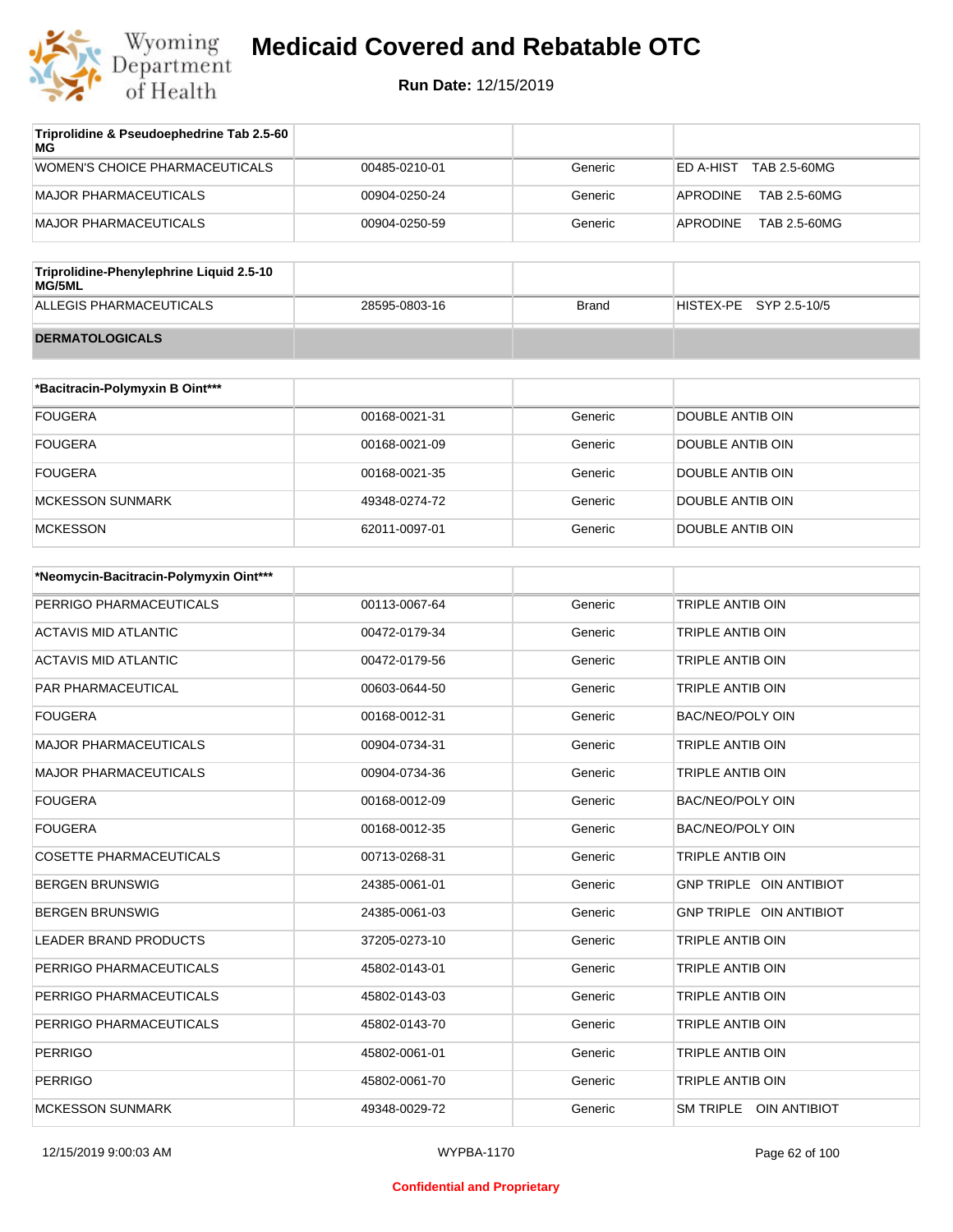

# Wyoming<br>Department<br>of Health

## **Medicaid Covered and Rebatable OTC**

**Run Date:** 12/15/2019

| PERRIGO     | 45802-0061-03 | Generic | 'TRIPLE ANTIB OIN         |
|-------------|---------------|---------|---------------------------|
| <b>TARO</b> | 51672-2016-01 | Generic | 'TRIPLE ANTIB OIN         |
| <b>TARO</b> | 51672-2016-02 | Generic | 'TRIPLE ANTIB OIN         |
| MCKESSON    | 62011-0098-01 | Generic | OIN ANTIBIOT<br>HM TRIPLE |

| Bacitracin Oint 500 Unit/GM |               |         |                       |
|-----------------------------|---------------|---------|-----------------------|
| COSETTE PHARMACEUTICALS     | 00713-0280-31 | Generic | BACITRACIN OIN 500/GM |
| LEADER BRAND PRODUCTS       | 37205-0275-10 | Generic | BACITRACIN OIN 500/GM |
| PERRIGO PHARMACEUTICALS     | 45802-0060-01 | Generic | BACITRACIN OIN 500/GM |
| PERRIGO PHARMACEUTICALS     | 45802-0060-03 | Generic | BACITRACIN OIN 500/GM |
| PERRIGO PHARMACEUTICALS     | 45802-0060-70 | Generic | BACITRACIN OIN 500/GM |

| Bacitracin Zinc Oint 500 Unit/GM |               |         |                         |
|----------------------------------|---------------|---------|-------------------------|
| <b>ACTAVIS MID ATLANTIC</b>      | 00472-1105-34 | Generic | BACITR ZINC OIN 500/GM  |
| <b>ACTAVIS MID ATLANTIC</b>      | 00472-1105-56 | Generic | BACITR ZINC OIN 500/GM  |
| <b>FOUGERA</b>                   | 00168-0111-09 | Generic | BACITR ZINC OIN 500/GM  |
| <b>PAR PHARMACEUTICAL</b>        | 00603-0441-50 | Generic | BACITR ZINC OIN 500/GM  |
| <b>FOUGERA</b>                   | 00168-0011-04 | Generic | BACITR ZINC OIN 500/GM  |
| <b>FOUGERA</b>                   | 00168-0011-16 | Generic | BACITR ZINC OIN 500/GM  |
| <b>FOUGERA</b>                   | 00168-0011-31 | Generic | BACITR ZINC OIN 500/GM  |
| <b>FOUGERA</b>                   | 00168-0011-35 | Generic | BACITR ZINC OIN 500/GM  |
| <b>BERGEN BRUNSWIG</b>           | 24385-0060-03 | Generic | BACITR ZINC OIN 500/GM  |
| <b>MCKESSON SUNMARK</b>          | 49348-0154-72 | Generic | SM ANTIBIOTI OIN 500/GM |
| <b>TARO</b>                      | 51672-2075-02 | Generic | BACITR ZINC OIN 500/GM  |
| <b>TARO</b>                      | 51672-2075-01 | Generic | BACITR ZINC OIN 500/GM  |
| <b>MCKESSON</b>                  | 62011-0094-01 | Generic | BACITRACIN OIN 500/GM   |

| ∣Castellani Paint    |               |         |                         |
|----------------------|---------------|---------|-------------------------|
| <b>BAUSCH HEALTH</b> | 00884-2993-01 | Generic | CASTELLANI LIQ PAINT/CL |
| <b>BAUSCH HEALTH</b> | 00884-2893-01 | Generic | CASTELLANI LIQ PAINT    |

| <b>Clotrimazole Cream 1%</b> |               |         |                            |
|------------------------------|---------------|---------|----------------------------|
| <b>MAJOR PHARMACEUTICALS</b> | 00904-7822-36 | Generic | CLOTRIMAZOLE CRE 1%        |
| <b>BERGEN BRUNSWIG</b>       | 24385-0205-01 | Generic | ATHLETE FOOT CRE 1%        |
| <b>BERGEN BRUNSWIG</b>       | 24385-0205-03 | Generic | ATHLETE FOOT CRE 1%        |
| <b>MAJOR PHARMACEUTICALS</b> | 00904-7822-31 | Generic | CLOTRIMAZOLE CRE 1%        |
| <b>PERRIGO</b>               | 45802-0434-11 | Generic | CLOTRIMAZOLE CRE 1%        |
| MCKESSON SUNMARK             | 49348-0279-72 | Generic | <b>CLOTRIMAZOLE CRE 1%</b> |

12/15/2019 9:00:03 AM WYPBA-1170 Page 63 of 100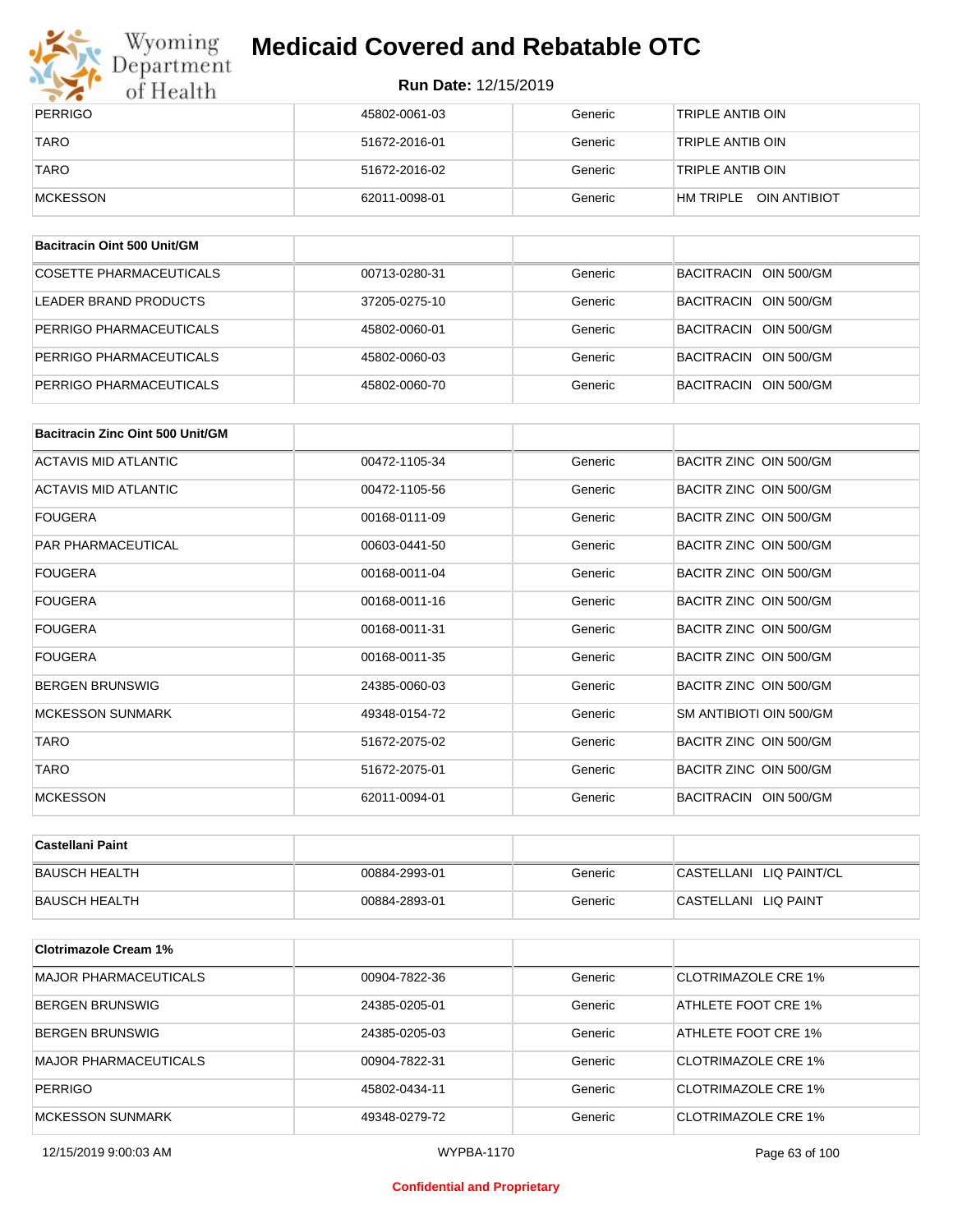

# Wyoming<br>Department<br>of Health

## **Medicaid Covered and Rebatable OTC**

| PERRIGO     | 45802-0434-01 | Generic | CLOTRIMAZOLE CRE 1%         |
|-------------|---------------|---------|-----------------------------|
| <b>TARO</b> | 51672-2002-01 | Generic | CLOTRIMAZOLE CRE 1%         |
| <b>TARO</b> | 51672-2002-02 | Generic | <b>ICLOTRIMAZOLE CRE 1%</b> |

| <b>Clotrimazole Ointment 1%</b> |               |              |                    |
|---------------------------------|---------------|--------------|--------------------|
| <b>CAPITAL PHARMACEUTICAL</b>   | 29978-0918-60 | <b>Brand</b> | OIN 1%<br>ALEVAZOL |

| <b>Clotrimazole Soln 1%</b> |               |         |                            |
|-----------------------------|---------------|---------|----------------------------|
| <b>TARO</b>                 | 51672-2037-01 | Generic | <b>CLOTRIMAZOLE SOL 1%</b> |

| Hydrocortisone Cream 0.5% |               |         |                              |
|---------------------------|---------------|---------|------------------------------|
| FOUGERA                   | 00168-0014-31 | Generic | CRE 0.5%<br><b>HYDROCORT</b> |
| BERGEN BRUNSWIG           | 24385-0190-03 | Generic | CRE 0.5%<br><b>HYDROCORT</b> |

| <b>Hydrocortisone Cream 1%</b> |               |         |                                   |
|--------------------------------|---------------|---------|-----------------------------------|
| PERRIGO PHARMACEUTICALS        | 00113-0541-64 | Generic | ANTI-ITCH CRE 1%                  |
| PERRIGO PHARMACEUTICALS        | 00113-0973-64 | Generic | ANTI-ITCH CRE 1%                  |
| <b>FOUGERA</b>                 | 00168-0154-08 | Generic | HYDROCORT CRE 1%                  |
| <b>FOUGERA</b>                 | 00168-0154-31 | Generic | HYDROCORT CRE 1%                  |
| <b>RUGBY LABORATORIES</b>      | 00536-5108-95 | Generic | HYDROSKIN CRE 1%                  |
| <b>ACTAVIS MID ATLANTIC</b>    | 00472-0343-56 | Generic | HYDROCORT CRE 1%                  |
| PAR PHARMACEUTICAL             | 00603-0535-50 | Generic | HYDROCORT CRE 1%                  |
| <b>BERGEN BRUNSWIG</b>         | 24385-0021-03 | Generic | <b>GNP HYDROCOR CRE 1% PLUS</b>   |
| <b>LEADER BRAND PRODUCTS</b>   | 37205-0162-10 | Generic | HYDROCORT CRE 1%                  |
| <b>MAJOR PHARMACEUTICALS</b>   | 00904-7623-31 | Generic | HYDROCORT CRE 1%                  |
| <b>SELECT BRAND</b>            | 15127-0127-01 | Generic | SB HYDROCORT CRE 1%               |
| <b>MCKESSON SUNMARK</b>        | 49348-0521-72 | Generic | SM HYDROCORT CRE 1%               |
| <b>PERRIGO</b>                 | 45802-0438-03 | Generic | HYDROCORT CRE 1%                  |
| <b>PERRIGO</b>                 | 45802-0438-05 | Generic | HYDROCORT CRE 1%                  |
| <b>TARO</b>                    | 51672-2013-02 | Generic | HYDROCORT CRE 1%                  |
| <b>TARO</b>                    | 51672-2013-01 | Generic | <b>HYDROCORT</b><br><b>CRE 1%</b> |
| <b>TARO</b>                    | 51672-2063-02 | Generic | HYDROCORT CRE 1%                  |
| <b>TARO</b>                    | 51672-2069-02 | Generic | HYDROCORT CRE 1%                  |

| <b>Hydrocortisone Lotion 1%</b> |               |         |                            |
|---------------------------------|---------------|---------|----------------------------|
| RUGBY LABORATORIES              | 00536-5105-97 | Generic | HYDRO SKIN LOT 1%          |
| BERGEN BRUNSWIG                 | 24385-0283-06 | Generic | <b>HYDRO-LOTION LOT 1%</b> |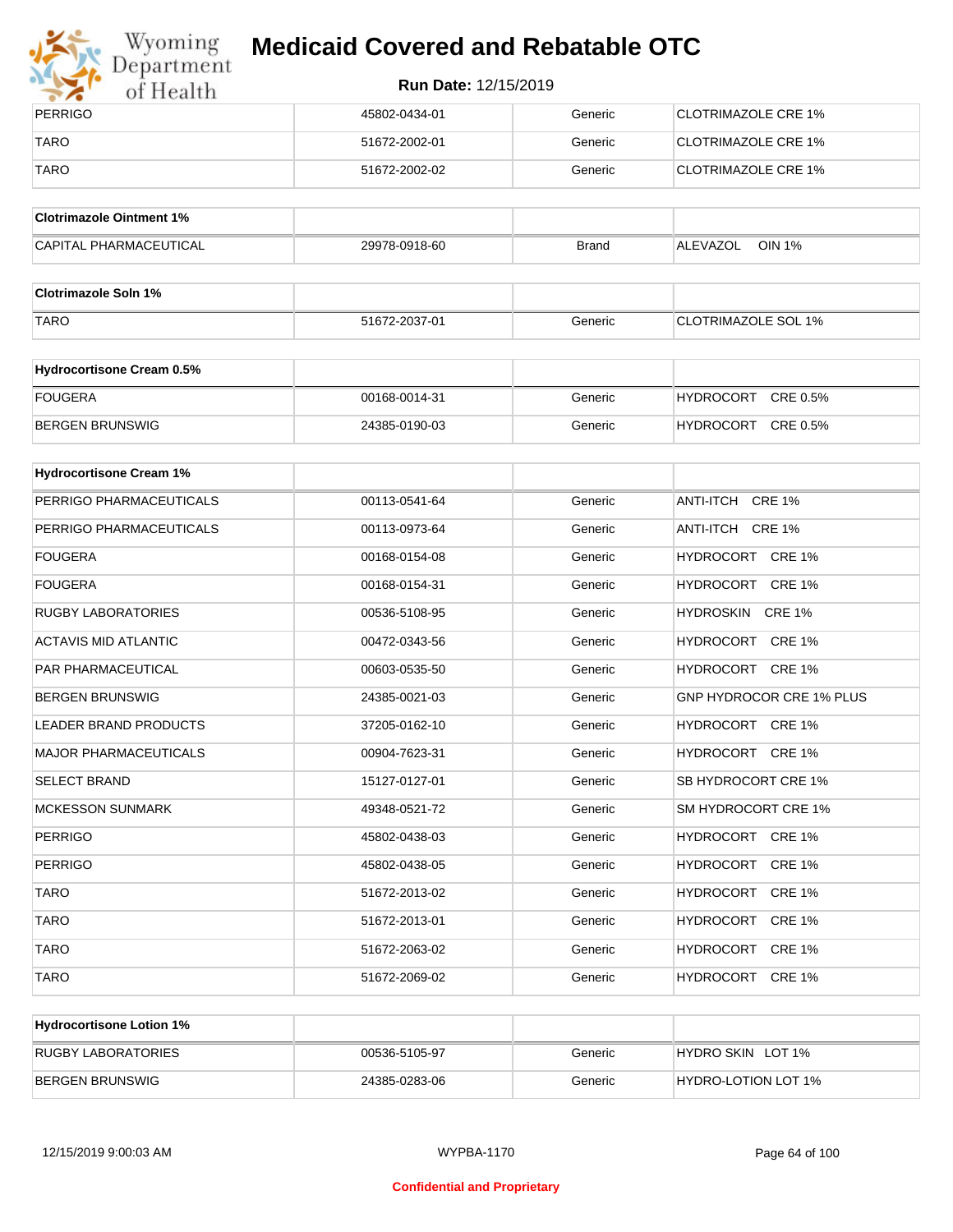

| Hydrocortisone Oint 0.5%                 |                   |         |                                   |
|------------------------------------------|-------------------|---------|-----------------------------------|
| <b>FOUGERA</b>                           | 00168-0016-31     | Generic | <b>HYDROCORT</b><br>OIN 0.5%      |
|                                          |                   |         |                                   |
| <b>Hydrocortisone Oint 1%</b>            |                   |         |                                   |
| <b>FOUGERA</b>                           | 00168-0181-31     | Generic | <b>HYDROCORT</b><br><b>OIN 1%</b> |
| <b>ACTAVIS MID ATLANTIC</b>              | 00472-0345-56     | Generic | HYDROCORT OIN 1%                  |
| <b>SELECT BRAND</b>                      | 15127-0128-01     | Generic | SB HYDROCORT OIN 1%               |
| <b>BERGEN BRUNSWIG</b>                   | 24385-0276-03     | Generic | HYDROCORT OIN 1%                  |
| <b>MCKESSON SUNMARK</b>                  | 49348-0522-72     | Generic | SM HYDROCORT OIN 1%               |
| PERRIGO PHARMACEUTICALS                  | 45802-0276-03     | Generic | HYDROCORT OIN 1%                  |
| <b>TARO</b>                              | 51672-2018-02     | Generic | HYDROCORT OIN 1%                  |
| <b>Hydrocortisone Soln 1%</b>            |                   |         |                                   |
| <b>RECKITT BENCKISER</b>                 | 63824-0850-15     | Generic | SCALPICIN SOL 1%                  |
| Hydrocortisone-Aloe Vera Cream 0.5%      |                   |         |                                   |
| <b>TARO</b>                              | 51672-2010-02     | Generic | CRE 0.5%<br><b>HC/ALOE</b>        |
|                                          |                   |         |                                   |
| Hydrocortisone-Aloe Vera Cream 1%        |                   |         |                                   |
| <b>ACTAVIS MID ATLANTIC</b>              | 00472-0339-56     | Generic | HYDROCORT/ CRE ALOE 1%            |
| <b>BERGEN BRUNSWIG</b>                   | 24385-0274-03     | Generic | HYDROCORT/ CRE ALOE 1%            |
| LEADER BRAND PRODUCTS                    | 37205-0272-10     | Generic | HYDROCORT/ CRE ALOE 1%            |
| <b>MCKESSON SUNMARK</b>                  | 49348-0441-72     | Generic | SM HYDROCORT CRE 1% PLUS          |
| <b>MCKESSON</b>                          | 62011-0095-01     | Generic | HYDROCORT/ CRE ALOE 1%            |
| <b>MCKESSON</b>                          | 62011-0096-01     | Generic | HM HYDROCORT CRE 1% PLUS          |
| Miconazole Nitrate Aerosol 2%            |                   |         |                                   |
| GLAXO CONSUMER HEALTHCARE L.P.           | 00067-0969-46     | Generic | <b>DESENEX SPRY AER LIQUID</b>    |
| <b>Miconazole Nitrate Aerosol Pow 2%</b> |                   |         |                                   |
| GLAXO CONSUMER HEALTHCARE L.P.           | 00067-0959-40     | Generic | <b>DESENEX</b><br><b>AER 2%</b>   |
| LEADER BRAND PRODUCTS                    | 37205-0998-66     | Generic | <b>MICATIN</b><br>AER 2%          |
|                                          |                   |         |                                   |
| <b>Miconazole Nitrate Cream 2%</b>       |                   |         |                                   |
| <b>ACTAVIS MID ATLANTIC</b>              | 00472-0735-14     | Generic | ANTIFUNGAL CRE 2%                 |
| PAR PHARMACEUTICAL                       | 00603-7805-50     | Generic | MICONAZOLE CRE 2%                 |
| <b>ACTAVIS MID ATLANTIC</b>              | 00472-0735-56     | Generic | ANTIFUNGAL CRE 2%                 |
| <b>ACTAVIS MID ATLANTIC</b>              | 00472-0735-42     | Generic | ANTIFUNGAL CRE 2%                 |
| 12/15/2019 9:00:03 AM                    | <b>WYPBA-1170</b> |         | Page 65 of 100                    |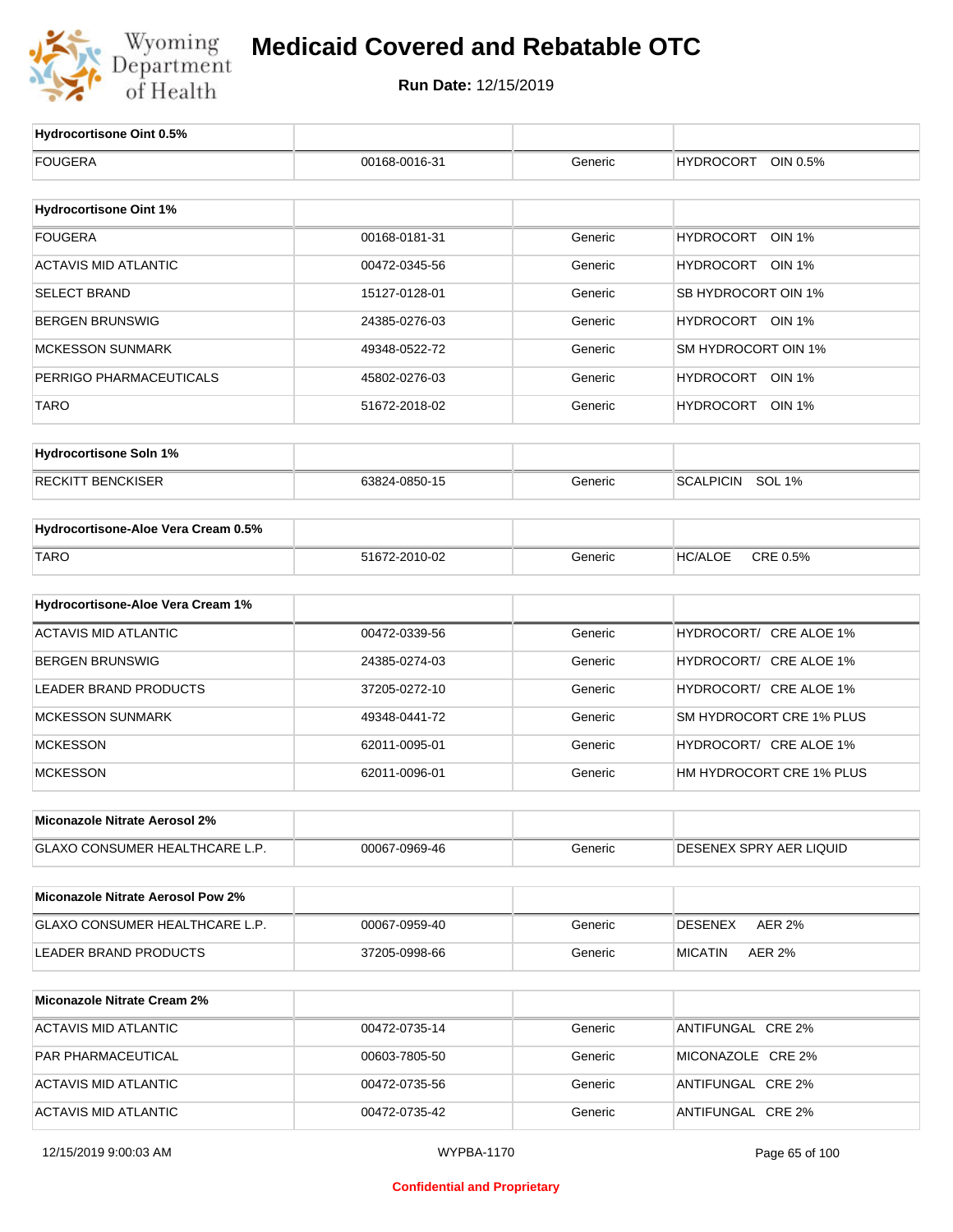

| <b>COLOPLAST</b>          | 11701-0045-22 | Generic | <b>BAZA ANTIFUN CRE 2%</b>    |
|---------------------------|---------------|---------|-------------------------------|
| <b>COLOPLAST</b>          | 11701-0045-23 | Generic | <b>BAZA ANTIFUN CRE 2%</b>    |
| <b>COLOPLAST</b>          | 11701-0045-14 | Generic | <b>BAZA ANTIFUN CRE 2%</b>    |
| <b>MCKESSON SUNMARK</b>   | 49348-0689-72 | Generic | SM ANTIFUNGL CRE 2%           |
| SMITH & NEPHEW UNITED     | 50484-0328-00 | Generic | ANTIFUNGAL CRE 2%             |
| <b>TARO</b>               | 51672-2001-01 | Generic | MICONAZOLE CRE 2%             |
| MEDLINE/DERMAL MANAGEMENT | 53329-0162-04 | Generic | <b>CRE ANTIFUNG</b><br>REMEDY |
| SMITH & NEPHEW UNITED     | 50484-0329-00 | Generic | ANTIFUNGAL CRE 2%             |
| <b>TARO</b>               | 51672-2001-02 | Generic | MICONAZOLE CRE 2%             |
| MEDLINE/DERMAL MANAGEMENT | 53329-0079-64 | Generic | ANTIFUNGAL CRE 2%             |
| MEDLINE/DERMAL MANAGEMENT | 53329-0080-57 | Generic | SOOTHE&COOL CRE INZO 2%       |
| MEDLINE/DERMAL MANAGEMENT | 53329-0080-58 | Generic | SOOTHE&COOL CRE INZO 2%       |

| Miconazole Nitrate Kit 2% |               |              |                  |
|---------------------------|---------------|--------------|------------------|
| BAUSCH HEALTH             | 00884-5493-01 | <b>Brand</b> | FUNGOID TINC KIT |

| Miconazole Nitrate Ointment 2% |               |         |                   |
|--------------------------------|---------------|---------|-------------------|
| <b>COLOPLAST</b>               | 11701-0067-14 | Generic | CRITIC-AID OIN 2% |
| <b>COLOPLAST</b>               | 11701-0067-23 | Generic | CRITIC-AID OIN 2% |
| <b>COLOPLAST</b>               | 11701-0067-22 | Generic | CRITIC-AID OIN 2% |

| Miconazole Nitrate Powder 2%   |               |         |                            |
|--------------------------------|---------------|---------|----------------------------|
| GLAXO CONSUMER HEALTHCARE L.P. | 00067-0949-15 | Generic | DESENEX SHAK POW 2%        |
| GLAXO CONSUMER HEALTHCARE L.P. | 00145-1501-03 | Generic | ZEASORB-AF POW 2%          |
| GLAXO CONSUMER HEALTHCARE L.P. | 00145-1506-05 | Generic | ZEASORB-AF POW 2%          |
| GLAXO CONSUMER HEALTHCARE L.P. | 00067-0949-30 | Generic | <b>DESENEX SHAK POW 2%</b> |
| COLOPLAST                      | 11701-0038-16 | Generic | MICRO GUARD POW 2%         |
| LEADER BRAND PRODUCTS          | 37205-0653-18 | Generic | MICONAZORB POW AF 2%       |
| AMERISOURCE BERGEN DRUGS       | 46122-0039-27 | Generic | MICONAZORB POW AF 2%       |

| Miconazole Nitrate Soln 2% |               |       |                     |
|----------------------------|---------------|-------|---------------------|
| BAUSCH HEALTH              | 00884-0293-01 | Brand | FUNGOID TINC SOL 2% |

| Neomycin-Bacitracin-Polymyxin-<br><b>Pramoxine Oint 1%</b> |               |         |                         |
|------------------------------------------------------------|---------------|---------|-------------------------|
| COSETTE PHARMACEUTICALS                                    | 00713-0622-31 | Generic | TRIPLE ANTIB OIN PLUS   |
| BERGEN BRUNSWIG                                            | 24385-0143-03 | Generic | TRIPLE ANTIB OIN PLUS   |
| LEADER BRAND PRODUCTS                                      | 37205-0266-10 | Generic | TRIPLE ANTIB OIN PLUS   |
| MCKESSON SUNMARK                                           | 49348-0600-72 | Generic | TRIPLE ANTIB OIN MAX ST |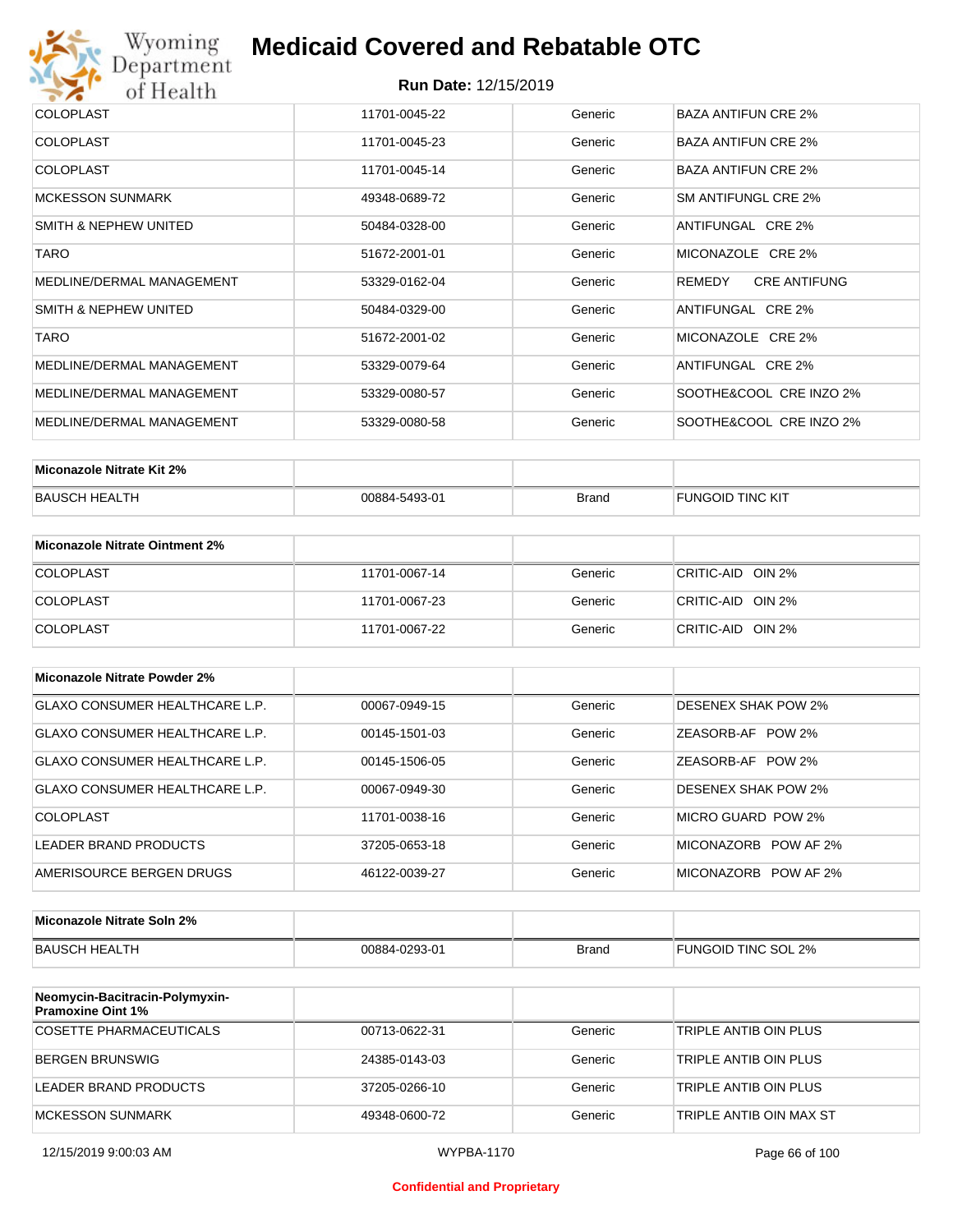| Wyoming<br>Department | <b>Medicaid Covered and Rebatable OTC</b> |         |                         |  |
|-----------------------|-------------------------------------------|---------|-------------------------|--|
| of Health             | <b>Run Date: 12/15/2019</b>               |         |                         |  |
| <b>TARO</b>           | 51672-2027-01                             | Generic | TRIPLE ANTIB OIN PLUS   |  |
| <b>TARO</b>           | 51672-2027-02                             | Generic | TRIPLE ANTIB OIN PLUS   |  |
| <b>MCKESSON</b>       | 62011-0099-01                             | Generic | TRIPLE ANTIB OIN MAX ST |  |

| Neomycin-Polymyxin w/ Pramoxine Cream<br>1% |               |         |                       |
|---------------------------------------------|---------------|---------|-----------------------|
| MCKESSON SUNMARK                            | 49348-0690-69 | Generic | SM ANTIBIOTI CRE PLUS |
|                                             |               |         |                       |
| <b>Permethrin Creme Rinse 1%</b>            |               |         |                       |

| Permethrin Greine Rinse 176 |               |         |                         |
|-----------------------------|---------------|---------|-------------------------|
| AMERISOURCE BERGEN DRUGS    | 46122-0108-46 | Beneric | ∵ LIQ 1%<br>LICE TRTMNT |

| <b>Permethrin Lotion 1%</b> |               |         |                                       |
|-----------------------------|---------------|---------|---------------------------------------|
| ACTAVIS MID ATLANTIC        | 00472-5242-67 | Generic | PERMETHRIN LOT 1%                     |
| ACTAVIS MID ATLANTIC        | 00472-5242-69 | Generic | PERMETHRIN LOT 1%                     |
| <b>MCKESSON SUNMARK</b>     | 49348-0460-30 | Generic | <b>LOT TREATMNT</b><br><b>SM LICE</b> |
| <b>MCKESSON SUNMARK</b>     | 49348-0460-34 | Generic | <b>SM LICE</b><br><b>LOT TREATMNT</b> |
| <b>MCKESSON</b>             | 62011-0112-01 | Generic | LICE TREATME LOT 1%                   |

| <b>Pyreth-Piperonyl Butox Sham-Permeth</b><br>Aero-Nit Remover Gel Kit |               |         |                        |
|------------------------------------------------------------------------|---------------|---------|------------------------|
| BERGEN BRUNSWIG                                                        | 24385-0634-23 | Generic | <b>GNP LICE</b><br>KIT |
| LEADER BRAND PRODUCTS                                                  | 37205-0519-02 | Generic | LICE SOLN<br>KIT       |

| Pyrethrins-Piperonyl Butoxide Lig 0.33-4% |               |         |                          |
|-------------------------------------------|---------------|---------|--------------------------|
| LEADER BRAND PRODUCTS                     | 37205-0285-16 | Generic | LICE TRTMNT LIQ CRM RNSE |

| <b>Pyrethrins-Piperonyl Butoxide Shampoo</b><br>$0.33 - 4%$ |               |         |                          |
|-------------------------------------------------------------|---------------|---------|--------------------------|
| PERRIGO PHARMACEUTICALS                                     | 00113-0866-26 | Generic | LICE KILLING SHA 0.33-4% |
| MAJOR PHARMACEUTICALS                                       | 00904-2528-20 | Generic | LICE KILLING SHA 0.33-4% |
| BERGEN BRUNSWIG                                             | 24385-0116-03 | Generic | LICE TREATMT SHA 0.33-4% |
| LEADER BRAND PRODUCTS                                       | 37205-0165-26 | Generic | LICE KILLING SHA 0.33-4% |
| <b>MCKESSON SUNMARK</b>                                     | 49348-0443-34 | Generic | LICE KILLING SHA 0.33-4% |
| <b>MCKESSON</b>                                             | 62011-0119-02 | Generic | LICE KILLING SHA 0.33-4% |

| Terbinafine Gel 1%                    |               |              |                    |
|---------------------------------------|---------------|--------------|--------------------|
| <b>GLAXO CONSUMER HEALTHCARE L.P.</b> | 00067-6239-42 | <b>Brand</b> | LAMISIL ADV GEL 1% |

| Terbinafine HCI Cream 1%              |               |       |                   |
|---------------------------------------|---------------|-------|-------------------|
| <b>GLAXO CONSUMER HEALTHCARE L.P.</b> | 00067-3998-42 | Brand | LAMISIL AT CRE 1% |
| <b>GLAXO CONSUMER HEALTHCARE L.P.</b> | 00067-8114-12 | Brand | LAMISIL AT CRE 1% |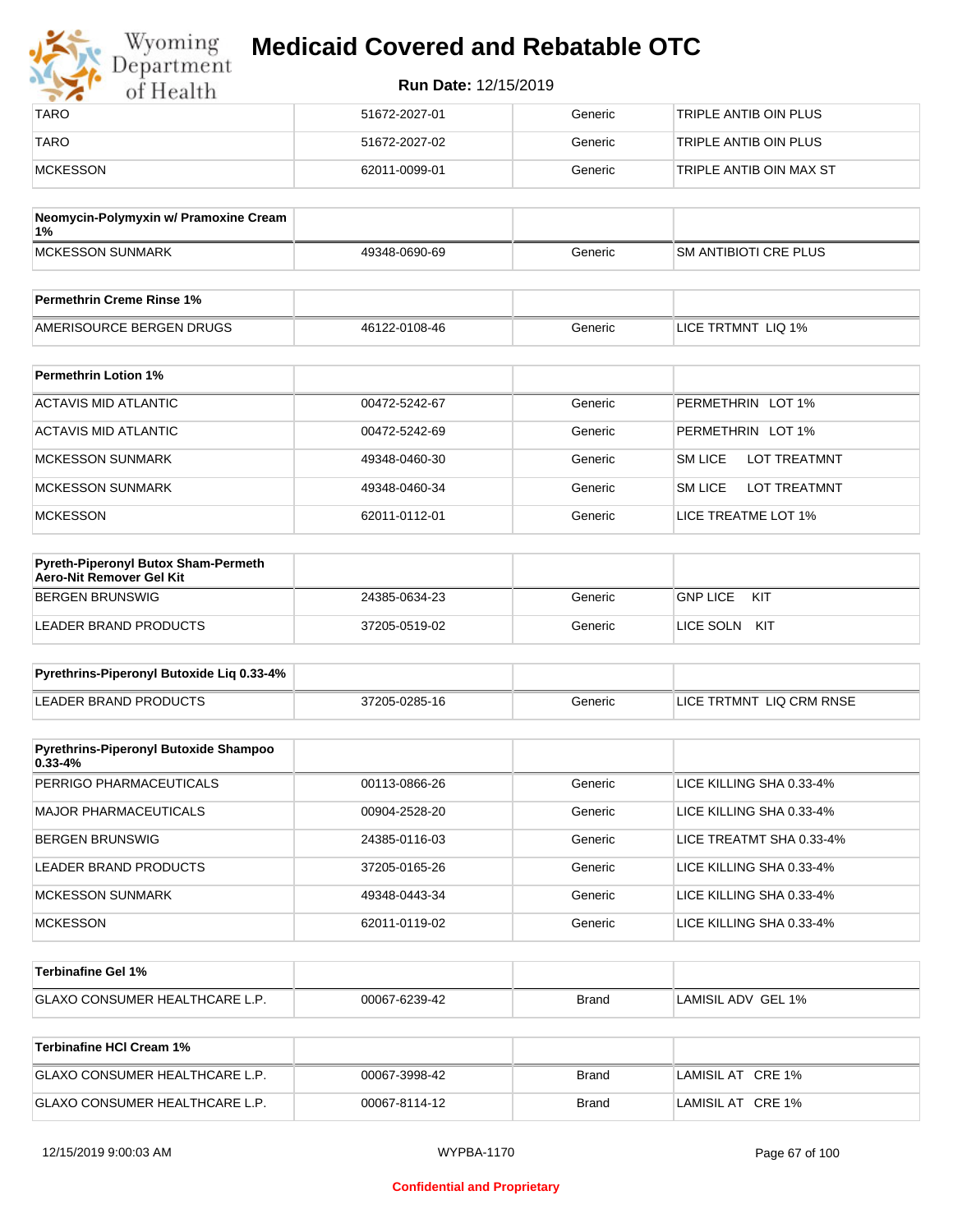| Wyoming<br><b>Medicaid Covered and Rebatable OTC</b><br>Department |                             |              |                           |  |
|--------------------------------------------------------------------|-----------------------------|--------------|---------------------------|--|
| of Health                                                          | <b>Run Date: 12/15/2019</b> |              |                           |  |
| <b>GLAXO CONSUMER HEALTHCARE L.P.</b>                              | 00067-8100-30               | <b>Brand</b> | LAMISIL AT CRE 1%         |  |
| <b>GLAXO CONSUMER HEALTHCARE L.P.</b>                              | 00067-8100-12               | Brand        | LAMISIL AT CRE 1%         |  |
| <b>BERGEN BRUNSWIG</b>                                             | 24385-0524-03               | Generic      | <b>TERBINAFINE CRE 1%</b> |  |
| <b>BERGEN BRUNSWIG</b>                                             | 24385-0524-05               | Generic      | <b>TERBINAFINE CRE 1%</b> |  |
| LEADER BRAND PRODUCTS                                              | 37205-0941-99               | Generic      | ATHLETE FOOT CRE AF       |  |
| <b>MCKESSON SUNMARK</b>                                            | 49348-0790-72               | Generic      | ATHLETE FOOT CRE 1%       |  |
| <b>TARO</b>                                                        | 51672-2080-01               | Generic      | <b>TERBINAFINE CRE 1%</b> |  |
| <b>TARO</b>                                                        | 51672-2080-02               | Generic      | <b>TERBINAFINE CRE 1%</b> |  |

| Terbinafine HCI Soln 1%               |               |       |                   |
|---------------------------------------|---------------|-------|-------------------|
| <b>GLAXO CONSUMER HEALTHCARE L.P.</b> | 00067-6292-83 | Brand | LAMISIL AT SPR 1% |
| GLAXO CONSUMER HEALTHCARE L.P.        | 00067-6293-83 | Brand | LAMISIL AT SPR 1% |

| Tolnaftate Aerosol 1%   |               |         |                     |
|-------------------------|---------------|---------|---------------------|
| PERRIGO PHARMACEUTICALS | 00113-0154-73 | Generic | ATH FOOT SPR AER 1% |
| LEADER BRAND PRODUCTS   | 37205-0344-66 | Generic | ANTIFUNGAL AER 1%   |

| Tolnaftate Aerosol Pow 1%      |               |         |                   |
|--------------------------------|---------------|---------|-------------------|
| GLAXO CONSUMER HEALTHCARE L.P. | 00067-6114-46 | Generic | LAMISIL AF AER 1% |
| PERRIGO PHARMACEUTICALS        | 00113-0695-90 | Generic | JOCK ITCH AER 1%  |

| <b>Tolnaftate Cream 1%</b>   |               |         |                     |
|------------------------------|---------------|---------|---------------------|
| <b>MAJOR PHARMACEUTICALS</b> | 00904-0722-36 | Generic | ANTIFUNGAL CRE 1%   |
| <b>BERGEN BRUNSWIG</b>       | 24385-0032-03 | Generic | TOLNAFTATE CRE 1%   |
| <b>LEADER BRAND PRODUCTS</b> | 37205-0197-10 | Generic | ANTIFUNGAL CRE 1%   |
| <b>PERRIGO</b>               | 45802-0032-01 | Generic | TOLNAFTATE CRE 1%   |
| <b>PERRIGO</b>               | 45802-0032-03 | Generic | TOLNAFTATE CRE 1%   |
| <b>MCKESSON SUNMARK</b>      | 49348-0155-29 | Generic | SM ANTIFUNGL CRE 1% |
| <b>TARO</b>                  | 51672-2020-02 | Generic | TOLNAFTATE CRE 1%   |
| <b>TARO</b>                  | 51672-2020-01 | Generic | TOLNAFTATE CRE 1%   |
| CHAIN DRUG MARKETING ASSOC   | 63868-0104-46 | Generic | TOLNAFTATE CRE 1%   |

| Tolnaftate Powder 1%  |               |         |                     |
|-----------------------|---------------|---------|---------------------|
| RUGBY LABORATORIES    | 00536-5150-26 | Generic | IANTI-FUNGAL POW 1% |
| MAJOR PHARMACEUTICALS | 00904-0726-45 | Generic | TOLNAFTATE POW 1%   |

| <b>Tolnaftate Soln 1%</b>      |               |         |                   |
|--------------------------------|---------------|---------|-------------------|
| <b>PERRIGO PHARMACEUTICALS</b> | 45802-0701-11 | Generic | TOLNAFTATE SOL 1% |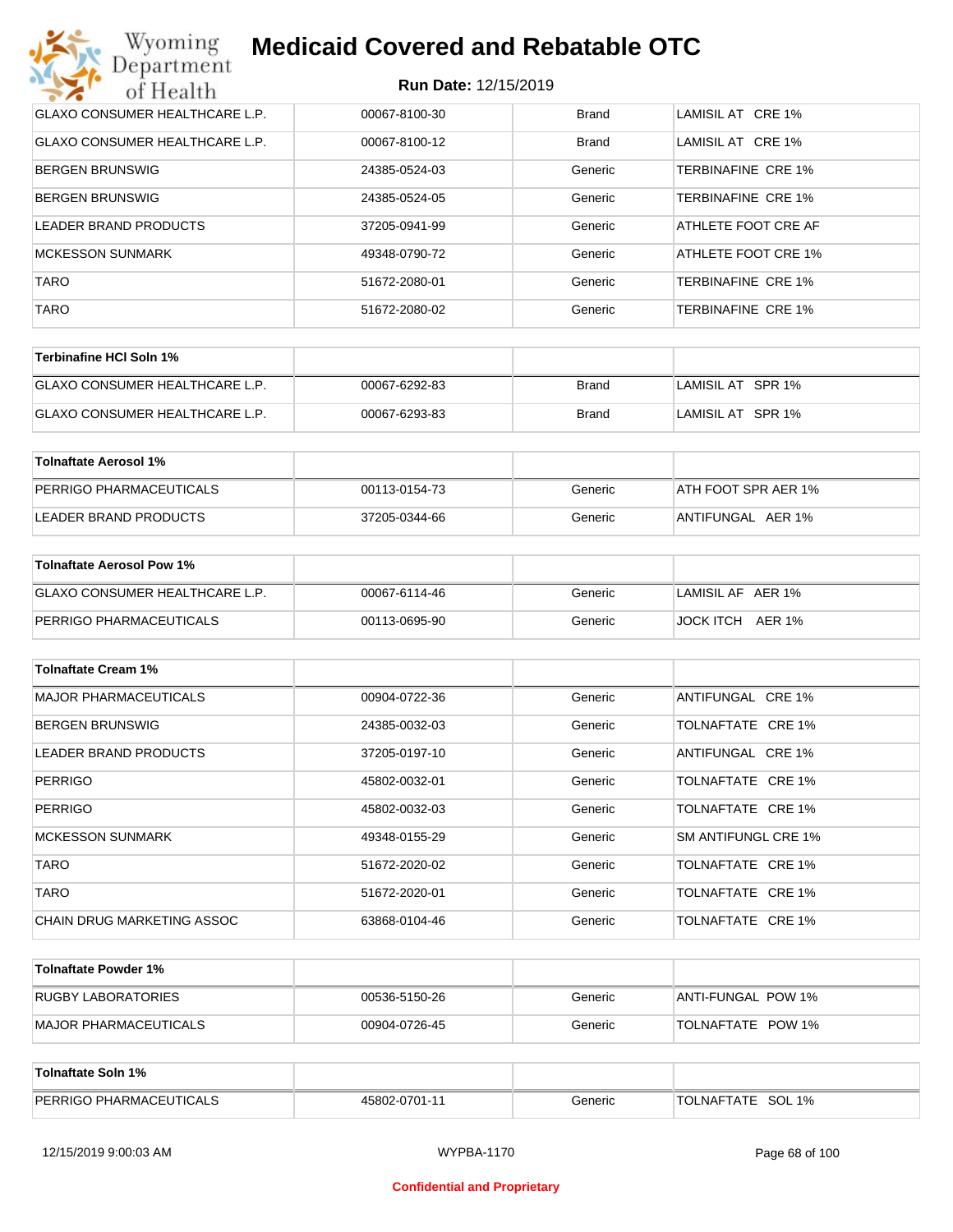## Wyoming<br>Department<br>of Health **Medicaid Covered and Rebatable OTC**



**GASTROINTESTINAL AGENTS - MISC.**

| Calcium Acetate (Phosphate Binder) Tab<br>667 MG |               |         |                                     |
|--------------------------------------------------|---------------|---------|-------------------------------------|
| NEPHRO-TECH                                      | 59528-0331-02 | Generic | <b>CALPHRON</b><br><b>TAB 667MG</b> |
|                                                  |               |         |                                     |
| Simethicone Cap 125 MG                           |               |         |                                     |
| <b>GLAXO CONSUMER HEALTHCARE L.P.</b>            | 00067-6275-50 | Generic | GAS-X<br><b>CAP 125MG</b>           |
| <b>GLAXO CONSUMER HEALTHCARE L.P.</b>            | 00067-6275-72 | Generic | GAS-X<br><b>CAP 125MG</b>           |
| GLAXO CONSUMER HEALTHCARE L.P.                   | 00067-6275-82 | Generic | GAS-X<br><b>CAP 125MG</b>           |
| <b>PERRIGO</b>                                   | 00113-0428-60 | Generic | GAS RELIEF CAP 125MG                |
| <b>GLAXO CONSUMER HEALTHCARE L.P.</b>            | 00067-6275-20 | Generic | GAS-X<br>CAP 125MG                  |
| <b>MAJOR PHARMACEUTICALS</b>                     | 00904-5458-46 | Generic | <b>GAS FREE</b><br><b>CAP 125MG</b> |
| <b>GLAXO CONSUMER HEALTHCARE L.P.</b>            | 00067-6275-10 | Generic | GAS-X<br><b>CAP 125MG</b>           |
| <b>BERGEN BRUNSWIG</b>                           | 24385-0428-65 | Generic | GAS RELIEF CAP 125MG                |
| <b>TOPCO</b>                                     | 36800-0428-71 | Generic | GAS RELIEF CAP 125MG                |
| <b>TOPCO</b>                                     | 36800-0428-60 | Generic | GAS RELIEF CAP 125MG                |
| <b>LEADER BRAND PRODUCTS</b>                     | 37205-0295-65 | Generic | GAS RELIEF CAP 125MG                |
| <b>MCKESSON</b>                                  | 62011-0160-01 | Generic | GAS RELIEF CAP 125MG                |
|                                                  |               |         |                                     |
| Simethicone Cap 180 MG                           |               |         |                                     |
| PERRIGO PHARMACEUTICALS                          | 00113-0657-72 | Generic | GAS RELIEF CAP 180MG                |
| <b>GLAXO CONSUMER HEALTHCARE L.P.</b>            | 00067-6274-50 | Generic | GAS-X<br>CAP 180MG                  |
| <b>RUGBY LABORATORIES</b>                        | 00536-3604-08 | Generic | SIMETHICONE CAP 180MG               |
| <b>GLAXO CONSUMER HEALTHCARE L.P.</b>            | 00067-6274-18 | Generic | GAS-X<br>CAP 180MG                  |
| <b>MAJOR PHARMACEUTICALS</b>                     | 00904-5572-52 | Generic | GAS RELIEF CAP 180MG                |
| <b>BERGEN BRUNSWIG</b>                           | 24385-0460-72 | Generic | <b>ANTI-GAS</b><br>CAP 180MG        |
| LEADER BRAND PRODUCTS                            | 37205-0292-72 | Generic | GAS RELIEF CAP 180MG                |
| <b>MCKESSON SUNMARK</b>                          | 49348-0489-12 | Generic | GAS RELIEF CAP 180MG                |

| Simethicone Chew Tab 125 MG           |               |              |                                |
|---------------------------------------|---------------|--------------|--------------------------------|
| <b>GLAXO CONSUMER HEALTHCARE L.P.</b> | 00067-0117-18 | <b>Brand</b> | GAS-X EX-STR CHW 125MG         |
| <b>GLAXO CONSUMER HEALTHCARE L.P.</b> | 00067-0129-18 | <b>Brand</b> | GAS-X EX-STR CHW 125MG         |
| <b>GLAXO CONSUMER HEALTHCARE L.P.</b> | 00067-0117-48 | <b>Brand</b> | GAS-X EX-STR CHW 125MG         |
| <b>PAR PHARMACEUTICAL</b>             | 00603-0211-20 | Generic      | CHW 125MG<br>MYTAB GAS         |
| <b>RUGBY LABORATORIES</b>             | 00536-1020-08 | Generic      | <b>GAS RELIEF</b><br>CHW 125MG |
| <b>SELECT BRAND</b>                   | 15127-0157-08 | Generic      | SB GAS RELF CHW 125MG          |
| <b>BERGEN BRUNSWIG</b>                | 24385-0307-89 | Generic      | GNP GAS RELF CHW 125MG         |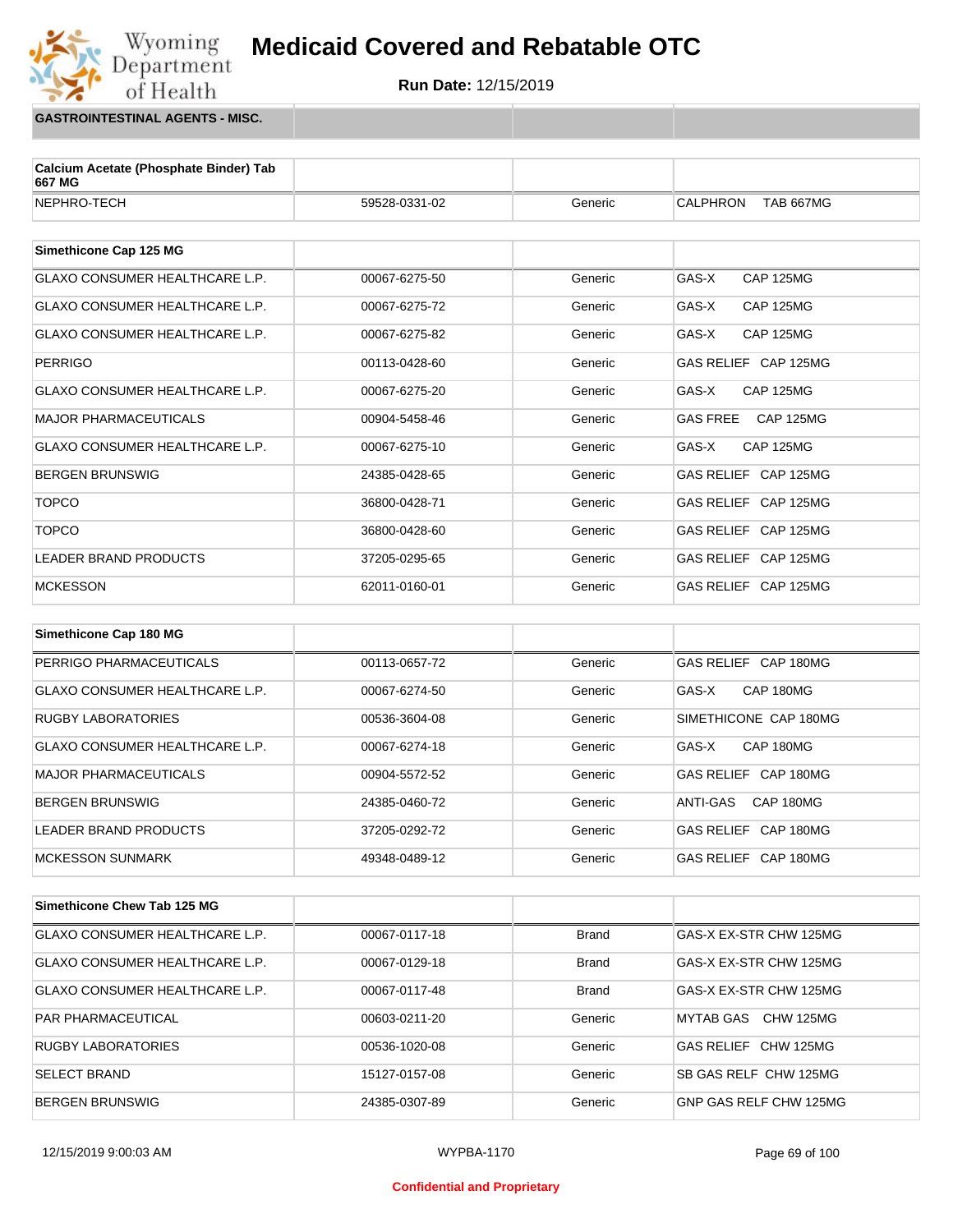| Wyoming                  | <b>Medicaid Covered and Rebatable OTC</b><br>Department<br><b>Run Date: 12/15/2019</b><br>of Health |         |                       |  |
|--------------------------|-----------------------------------------------------------------------------------------------------|---------|-----------------------|--|
|                          |                                                                                                     |         |                       |  |
| <b>IMCKESSON SUNMARK</b> | 49348-0863-48                                                                                       | Generic | SM GAS REL CHW 125MG  |  |
| <b>IMCKESSON</b>         | 62011-0189-01                                                                                       | Generic | HM GAS RELF CHW 125MG |  |

| Simethicone Chew Tab 80 MG            |               |              |                       |
|---------------------------------------|---------------|--------------|-----------------------|
| GLAXO CONSUMER HEALTHCARE L.P.        | 00067-0113-36 | <b>Brand</b> | GAS-X<br>CHW 80MG     |
| <b>GLAXO CONSUMER HEALTHCARE L.P.</b> | 00067-0116-36 | <b>Brand</b> | GAS-X<br>CHW 80MG     |
| <b>PAR PHARMACEUTICAL</b>             | 00603-0210-21 | Generic      | CHW 80MG<br>MYTAB GAS |
| RUGBY LABORATORIES                    | 00536-1019-01 | Generic      | GAS RELIEF CHW 80MG   |
| <b>MAJOR PHARMACEUTICALS</b>          | 00904-5068-60 | Generic      | MI-ACID GAS CHW 80MG  |
| <b>BERGEN BRUNSWIG</b>                | 24385-0118-78 | Generic      | GNP GAS RELF CHW 80MG |
| <b>LEADER BRAND PRODUCTS</b>          | 37205-0112-78 | Generic      | GAS RELIEF CHW 80MG   |
| <b>MCKESSON SUNMARK</b>               | 49348-0509-07 | Generic      | SM GAS RELF CHW 80MG  |
| <b>MCKESSON</b>                       | 62011-0138-01 | Generic      | HM GAS RELF CHW 80MG  |

| Simethicone Susp 40 MG/0.6ML |               |         |                            |
|------------------------------|---------------|---------|----------------------------|
| PERRIGO PHARMACEUTICALS      | 00113-0882-10 | Generic | SIMETHICONE DRO 20/0.3ML   |
| <b>RUGBY LABORATORIES</b>    | 00536-2220-75 | Generic | GAS RELIEF DRO 20/0.3ML    |
| <b>PAR PHARMACEUTICALS</b>   | 00603-0894-50 | Generic | SIMETHICONE DRO 40/0.6ML   |
| <b>MAJOR PHARMACEUTICALS</b> | 00904-5894-30 | Generic | GAS RELIEF DRO 20/0.3ML    |
| <b>SELECT BRAND</b>          | 15127-0042-17 | Generic | GAS RELIEF DRO 40/0.6ML    |
| <b>TOPCO</b>                 | 36800-0882-10 | Generic | GAS RELIEF DRO 40/0.6ML    |
| LEADER BRAND PRODUCTS        | 37205-0119-10 | Generic | SIMETHICONE DRO 40/0.6ML   |
| <b>MCKESSON SUNMARK</b>      | 49348-0740-27 | Generic | GAS RELIEF DRO 20/0.3ML    |
| AMERISOURCE BERGEN DRUGS     | 46122-0051-03 | Generic | GAS RELIEF<br>DRO 20/0.3ML |
| <b>MCKESSON</b>              | 62011-0139-01 | Generic | GAS RELIEF DRO 40/0.6ML    |
| <b>MCKESSON</b>              | 62011-0187-01 | Generic | GAS RELIEF<br>DRO 20/0.3ML |
| <b>HEMATOPOIETIC AGENTS</b>  |               |         |                            |

| Carbonyl Iron Susp 15 MG/1.25ML<br>(Elemental Iron) |               |         |                 |             |
|-----------------------------------------------------|---------------|---------|-----------------|-------------|
| <b>CENTURION LABS</b>                               | 23359-0012-04 | Generic | <b>WEE CARE</b> | SUS 15/1.25 |

| Polysaccharide Iron Complex Cap 150 MG<br>(Iron Equivalent) |               |         |                |
|-------------------------------------------------------------|---------------|---------|----------------|
| NNODUM CORPORATION                                          | 63044-0203-61 | Generic | IFEREX 150 CAP |
| NNODUM CORPORATION                                          | 63044-0203-01 | Generic | IFEREX 150 CAP |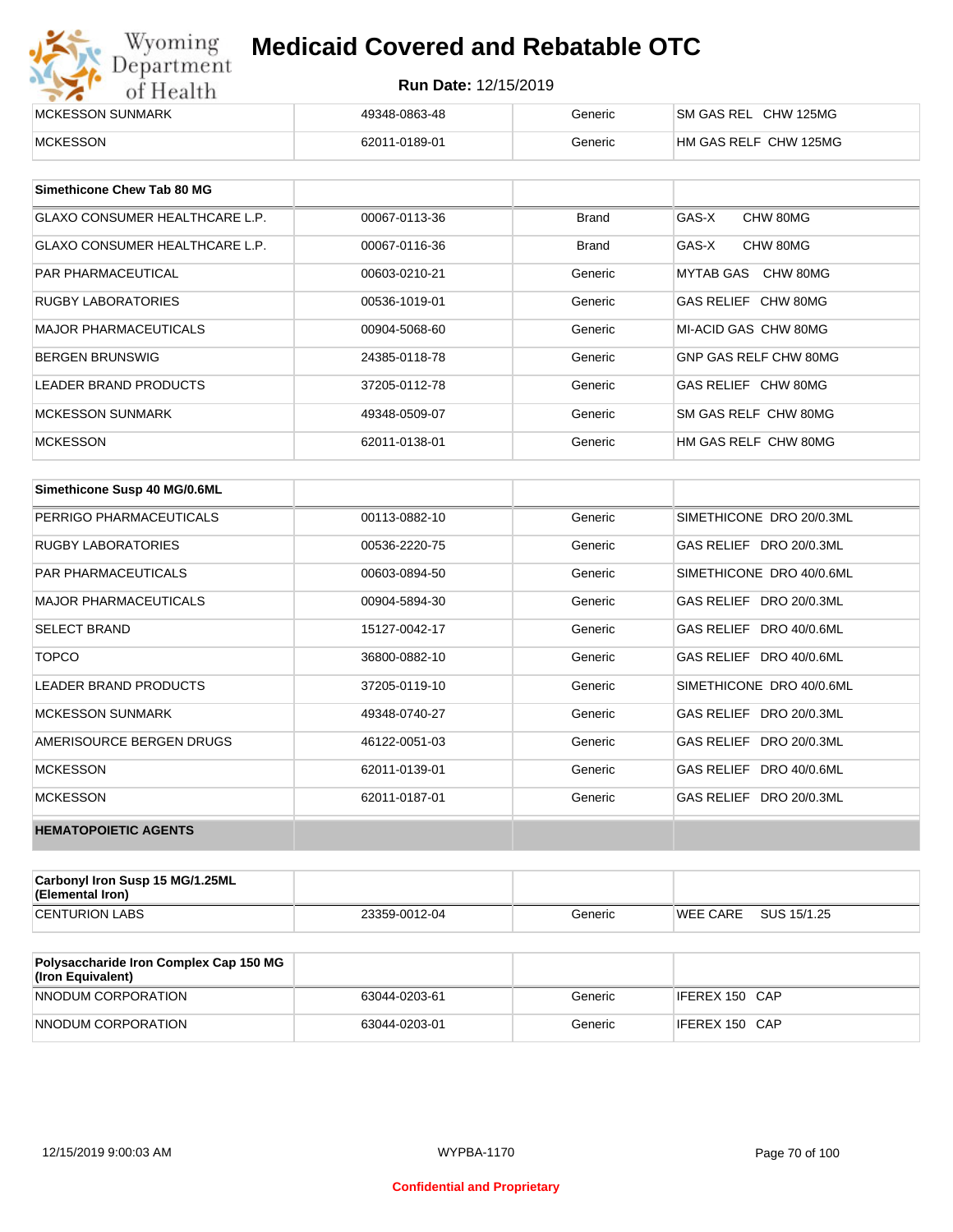

**\*Sodium Phosphates - Enema (Pediatric)\*\*\***

| FLEET PHARMACEUTICALS                                       | 00132-0202-20 | <b>Brand</b> | <b>FLEET</b><br><b>ENE PED</b>    |
|-------------------------------------------------------------|---------------|--------------|-----------------------------------|
|                                                             |               |              |                                   |
| *Sodium Phosphates - Enema***                               |               |              |                                   |
| FLEET PHARMACEUTICALS                                       | 00132-0201-40 | <b>Brand</b> | <b>FLEET</b><br><b>ENE</b>        |
| <b>FLEET PHARMACEUTICALS</b>                                | 00132-0201-45 | <b>Brand</b> | <b>FLEET</b><br><b>ENE</b>        |
| <b>RUGBY LABORATORIES</b>                                   | 00536-7415-51 | Generic      | ENEMA READY- ENE -TO-USE          |
| FLEET PHARMACEUTICALS                                       | 00132-0201-42 | <b>Brand</b> | <b>FLEET</b><br><b>ENE</b>        |
| <b>MAJOR PHARMACEUTICALS</b>                                | 00904-6320-78 | Generic      | ENEMA READY- ENE -TO-USE          |
| <b>BERGEN BRUNSWIG</b>                                      | 24385-0039-36 | Generic      | GNP ENEMA ENE                     |
| <b>TOPCO</b>                                                | 36800-0002-36 | Generic      | <b>ENEMA</b><br><b>ENE SINGLE</b> |
| <b>TOPCO</b>                                                | 36800-0002-02 | Generic      | <b>ENEMA</b><br><b>ENE SINGLE</b> |
| AMERISOURCE BERGEN DRUGS                                    | 46122-0161-28 | Generic      | <b>GNP ENEMA ENE</b>              |
| AMERISOURCE BERGEN DRUGS                                    | 46122-0161-36 | Generic      | GNP ENEMA ENE                     |
| <b>MCKESSON SUNMARK</b>                                     | 49348-0864-20 | Generic      | <b>SM ENEMA</b><br>ENE            |
| <b>MCKESSON</b>                                             | 62011-0154-01 | Generic      | HM ENEMA<br><b>ENE</b>            |
| <b>MCKESSON</b>                                             | 62011-0191-02 | Generic      | HM ENEMA<br>ENE R-T-U             |
| <b>MCKESSON</b>                                             | 62011-0191-01 | Generic      | HM ENEMA<br>ENE R-T-U             |
|                                                             |               |              |                                   |
| Benzocaine-Docusate Sodium Rectal<br><b>Enema 20-283 MG</b> |               |              |                                   |
| <b>ENEMEEZ</b>                                              | 17433-9877-03 | <b>Brand</b> | ENEMEEZ PLUS ENE 20-283           |
| <b>ENEMEEZ</b>                                              | 17433-9883-05 | <b>Brand</b> | DOCUSOL PLUS ENE 20-283           |
|                                                             |               |              |                                   |
| <b>Bisacodyl Enema 10 MG/30ML</b>                           |               |              |                                   |
| FLEET PHARMACEUTICALS                                       | 00132-0703-36 | <b>Brand</b> | FLEET BISACO ENE 10/30ML          |
| <b>Bisacodyl Suppos 10 MG</b>                               |               |              |                                   |
| <b>PERRIGO</b>                                              | 00574-7050-12 | Generic      | BISACODYL SUP 10MG                |
| <b>PERRIGO</b>                                              | 00574-7050-50 | Generic      | BISACODYL SUP 10MG                |
| COSETTE PHARMACEUTICALS                                     | 00713-0109-01 | Generic      | BISAC-EVAC SUP 10MG               |
| RUGBY LABORATORIES                                          | 00536-1355-01 | Generic      | LAXATIVE<br>SUP 10MG              |
| COSETTE PHARMACEUTICALS                                     | 00713-0109-12 | Generic      | BISAC-EVAC SUP 10MG               |
| COSETTE PHARMACEUTICALS                                     | 00713-0109-50 | Generic      | BISAC-EVAC SUP 10MG               |
| <b>MAJOR PHARMACEUTICALS</b>                                | 00904-5058-12 | Generic      | <b>BISCOLAX</b><br>SUP 10MG       |
| <b>MAJOR PHARMACEUTICALS</b>                                | 00904-5058-60 | Generic      | <b>BISCOLAX</b><br>SUP 10MG       |
|                                                             |               |              |                                   |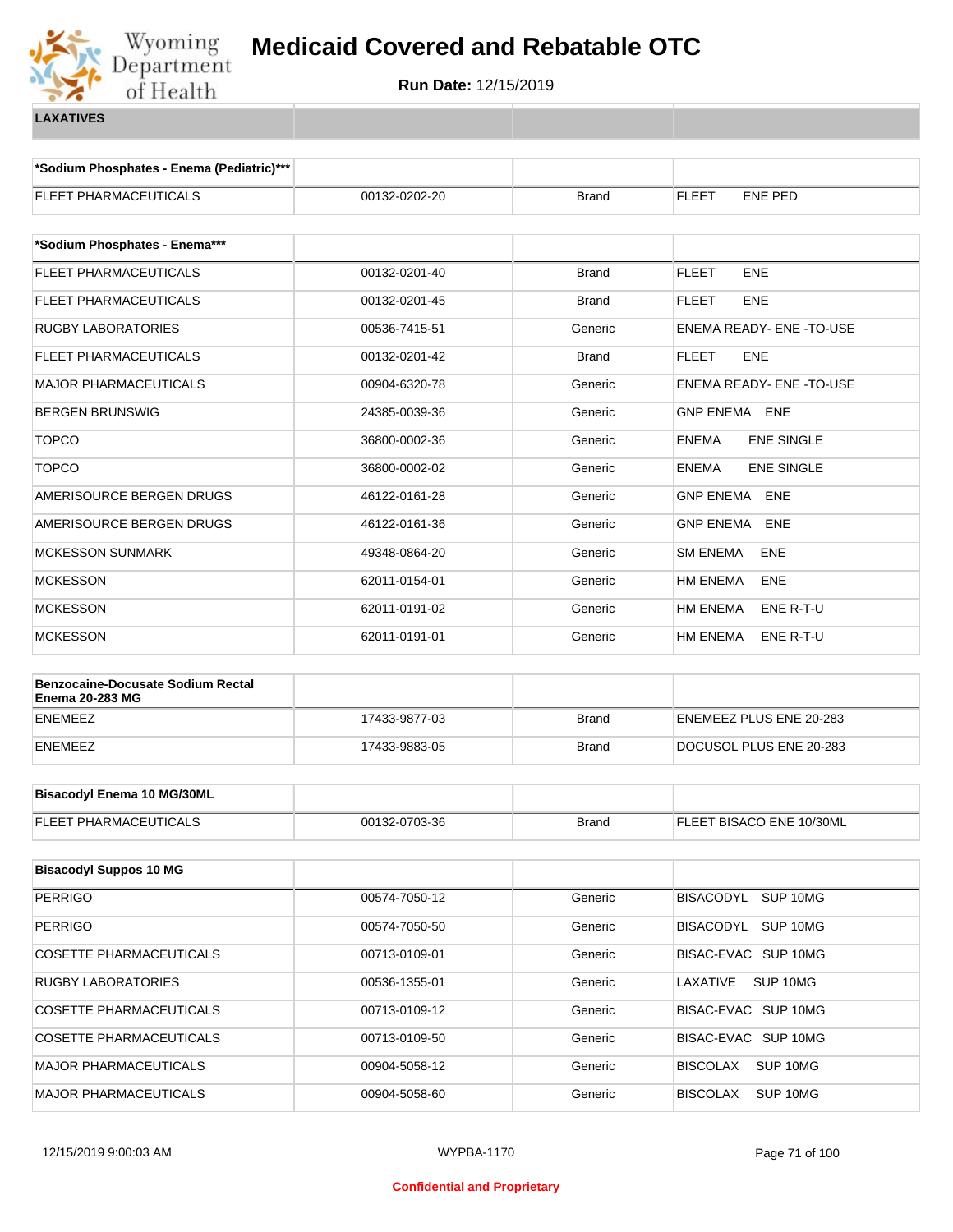#### Wyoming<br>Department **Medicaid Covered and Rebatable OTC**

| of Health                                 | <b>Run Date: 12/15/2019</b> |         |                                |  |
|-------------------------------------------|-----------------------------|---------|--------------------------------|--|
| <b>COSETTE PHARMACEUTICALS</b>            | 00713-0109-10               | Generic | BISAC-EVAC SUP 10MG            |  |
| <b>RUGBY LABORATORIES</b>                 | 00536-1355-12               | Generic | LAXATIVE<br>SUP 10MG           |  |
| COSETTE PHARMACEUTICALS                   | 00713-0109-05               | Generic | BISAC-EVAC SUP 10MG            |  |
| COSETTE PHARMACEUTICALS                   | 00713-0109-08               | Generic | BISAC-EVAC SUP 10MG            |  |
| <b>CHAIN DRUG MARKETING ASSOC</b>         | 63868-0328-08               | Generic | QC LAXATIVE SUP 10MG           |  |
|                                           |                             |         |                                |  |
| <b>Bisacodyl Tab Delayed Release 5 MG</b> |                             |         |                                |  |
| FLEET PHARMACEUTICALS                     | 00132-0704-02               | Generic | FLEET LAXATI TAB 5MG EC        |  |
| <b>RUGBY LABORATORIES</b>                 | 00536-3381-10               | Generic | STIM LAXAT TAB 5MG EC          |  |
| <b>RUGBY LABORATORIES</b>                 | 00536-3381-01               | Generic | STIM LAXAT TAB 5MG EC          |  |
| PAR PHARMACEUTICALS                       | 00603-2483-21               | Generic | BISACODYL TAB 5MG EC           |  |
| <b>SELECT BRAND</b>                       | 15127-0178-07               | Generic | SB BISACODYL TAB 5MG EC        |  |
| <b>MAJOR PHARMACEUTICALS</b>              | 00904-7927-17               | Generic | BISACODYL TAB 5MG EC           |  |
| <b>MAJOR PHARMACEUTICALS</b>              | 00904-7927-60               | Generic | BISACODYL TAB 5MG EC           |  |
| <b>MAJOR PHARMACEUTICALS</b>              | 00904-7927-80               | Generic | BISACODYL TAB 5MG EC           |  |
| <b>MAJOR PHARMACEUTICALS</b>              | 00904-6407-61               | Generic | BISACODYL TAB 5MG EC           |  |
| <b>BERGEN BRUNSWIG</b>                    | 24385-0903-63               | Generic | <b>GNP LAXATIVE TAB 5MG EC</b> |  |
| <b>TOPCO</b>                              | 36800-0174-65               | Generic | WOMANS LAXAT TAB 5MG EC        |  |
| <b>LEADER BRAND PRODUCTS</b>              | 37205-0128-63               | Generic | BISACODYL TAB 5MG EC           |  |
| <b>BERGEN BRUNSWIG</b>                    | 24385-0193-65               | Generic | <b>GNP LAXATIVE TAB 5MG EC</b> |  |
| <b>BERGEN BRUNSWIG</b>                    | 24385-0903-78               | Generic | GNP BISA-LAX TAB 5MG EC        |  |
| <b>TOPCO</b>                              | 36800-0086-63               | Generic | LAXATIVE TAB 5MG EC            |  |
| <b>LEADER BRAND PRODUCTS</b>              | 37205-0298-65               | Generic | FEMININE LAX TAB 5MG EC        |  |
| <b>MCKESSON SUNMARK</b>                   | 49348-0920-44               | Generic | WOMENS LAXAT TAB 5MG EC        |  |
| TIME-CAP LABS                             | 49483-0003-10               | Generic | BISACODYL TAB 5MG EC           |  |
| <b>MCKESSON SUNMARK</b>                   | 49348-0599-05               | Generic | SM LAXATIVE TAB 5MG EC         |  |
| TIME-CAP LABS                             | 49483-0003-01               | Generic | BISACODYL TAB 5MG EC           |  |
| <b>MCKESSON</b>                           | 62011-0159-01               | Generic | HM LAXATIVE TAB 5MG EC         |  |
| AUBURN PHARMACEUTICAL                     | 62107-0030-01               | Generic | <b>DUCODYL</b><br>TAB 5MG EC   |  |
| AUBURN PHARMACEUTICAL                     | 62107-0030-10               | Generic | <b>DUCODYL</b><br>TAB 5MG EC   |  |
|                                           |                             |         |                                |  |

| Calcium Polycarbophil Tab 625 MG |               |         |                               |
|----------------------------------|---------------|---------|-------------------------------|
| RUGBY LABORATORIES               | 00536-4306-05 | Generic | FIBER-LAX<br>TAB 625MG        |
| RUGBY LABORATORIES               | 00536-4306-08 | Generic | <b>TAB 625MG</b><br>FIBER-LAX |
| RUGBY LABORATORIES               | 00536-4306-11 | Generic | TAB 625MG<br>FIBER-LAX        |
| KONSYL PHARMACEUTICAL            | 00224-0500-80 | Generic | KONSYL FIBER TAB 625MG        |
| PERRIGO PHARMACEUTICALS          | 00113-0477-75 | Generic | FIBER LAXATV TAB 625MG        |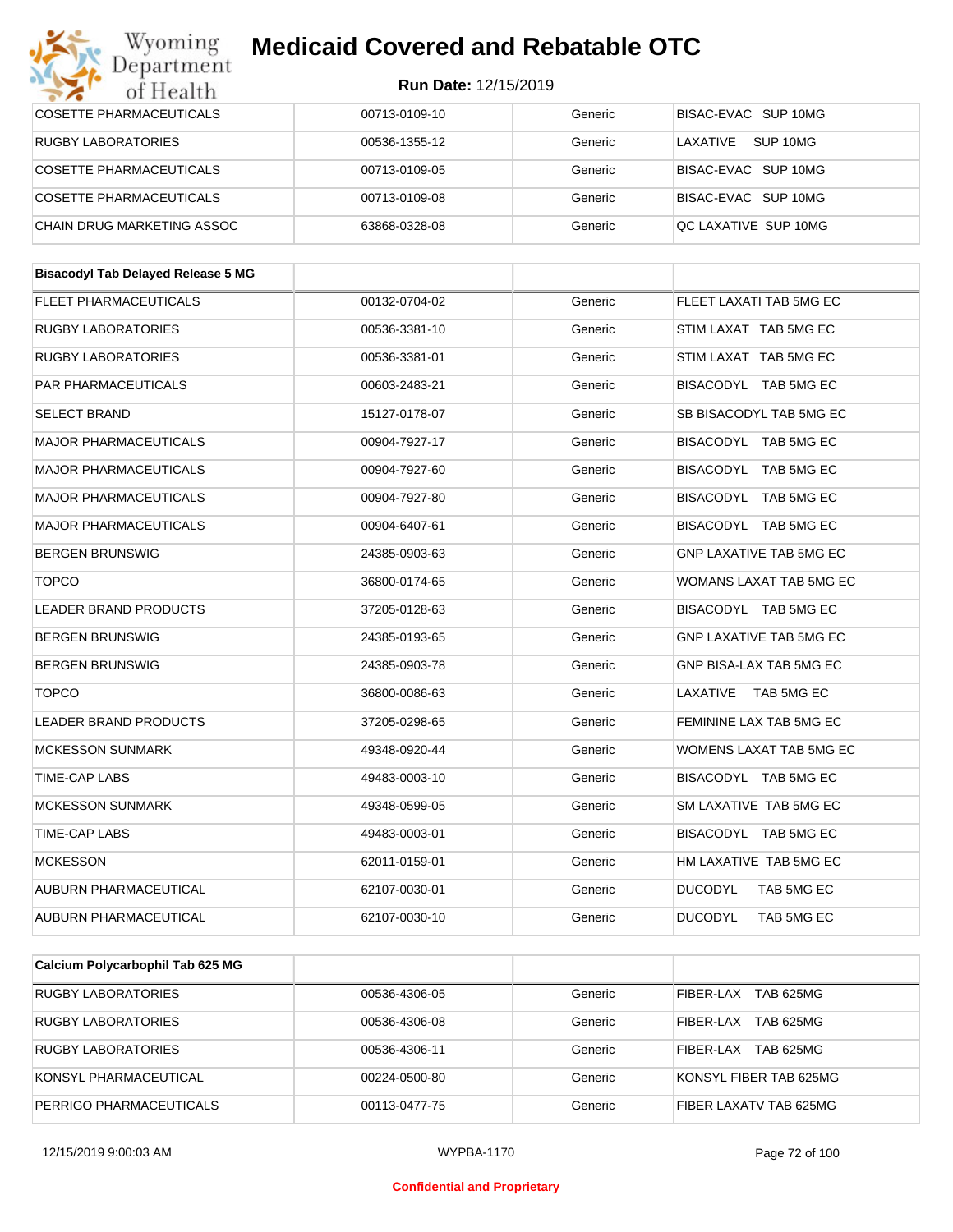| Wyoming<br><b>Medicaid Covered and Rebatable OTC</b><br>Department |                             |         |                                  |  |
|--------------------------------------------------------------------|-----------------------------|---------|----------------------------------|--|
| of Health                                                          | <b>Run Date: 12/15/2019</b> |         |                                  |  |
| <b>MAJOR PHARMACEUTICALS</b>                                       | 00904-2500-91               | Generic | <b>FIBER</b><br><b>TAB 625MG</b> |  |
| KONSYL PHARMACEUTICAL                                              | 00224-0500-90               | Generic | KONSYL FIBER TAB 625MG           |  |
| <b>BERGEN BRUNSWIG</b>                                             | 24385-0125-76               | Generic | FIBER-CAPS<br>TAB 625MG          |  |
| <b>TOPCO</b>                                                       | 36800-0477-92               | Generic | FIBER LAXATV TAB 625MG           |  |
| LEADER BRAND PRODUCTS                                              | 37205-0213-75               | Generic | FIBER LAXATV TAB 625MG           |  |
| <b>TOPCO</b>                                                       | 36800-0477-75               | Generic | FIBER LAXATV TAB 625MG           |  |
| <b>MCKESSON SUNMARK</b>                                            | 49348-0759-13               | Generic | FIBER LAXATV TAB 625MG           |  |

| Castor Oil 100%         |               |         |                                 |
|-------------------------|---------------|---------|---------------------------------|
| <b>MCKESSON SUNMARK</b> | 49348-0016-36 | Beneric | OIL<br><b>SM CASTOR</b><br>100% |

| Docusate Calcium Cap 240 MG  |               |         |                             |
|------------------------------|---------------|---------|-----------------------------|
| <b>RUGBY LABORATORIES</b>    | 00536-1065-01 | Generic | STOOL SOFTNR CAP 240MG      |
| RUGBY LABORATORIES           | 00536-1065-05 | Generic | STOOL SOFTNR CAP 240MG      |
| RUGBY LABORATORIES           | 00536-3755-01 | Generic | STOOL SOFTNR CAP 240MG      |
| RUGBY LABORATORIES           | 00536-3755-05 | Generic | STOOL SOFTNR CAP 240MG      |
| RUGBY LABORATORIES           | 00536-3755-10 | Generic | STOOL SOFTNR CAP 240MG      |
| <b>MAJOR PHARMACEUTICALS</b> | 00904-5779-40 | Generic | CAP 240MG<br>KAO-TIN        |
| <b>MAJOR PHARMACEUTICALS</b> | 00904-6459-59 | Generic | KAO-TIN<br><b>CAP 240MG</b> |
| <b>MAJOR PHARMACEUTICALS</b> | 00904-5779-60 | Generic | KAO-TIN<br><b>CAP 240MG</b> |
| <b>BERGEN BRUNSWIG</b>       | 24385-0435-78 | Generic | DOCUSATE CAL CAP 240MG      |
| <b>MCKESSON SUNMARK</b>      | 49348-0280-10 | Generic | DOCUSATE CAL CAP 240MG      |

| Docusate Sodium Cap 100 MG   |               |         |                              |
|------------------------------|---------------|---------|------------------------------|
| PERRIGO PHARMACEUTICALS      | 00113-0486-72 | Generic | STOOL SOFTNR CAP 100MG       |
| FLEET PHARMACEUTICALS        | 00132-0751-60 | Generic | CAP 100MG<br>SOF-LAX         |
| <b>PAR PHARMACEUTICALS</b>   | 00603-0150-21 | Generic | CAP 100MG<br><b>DOCQLACE</b> |
| <b>PAR PHARMACEUTICALS</b>   | 00603-0150-32 | Generic | <b>DOCQLACE</b><br>CAP 100MG |
| <b>RUGBY LABORATORIES</b>    | 00536-1062-10 | Generic | STOOL SOFTNR CAP 100MG       |
| <b>RUGBY LABORATORIES</b>    | 00536-3756-10 | Generic | STOOL SOFTNR CAP 100MG       |
| <b>RUGBY LABORATORIES</b>    | 00536-3756-01 | Generic | STOOL SOFTNR CAP 100MG       |
| <b>MAJOR PHARMACEUTICALS</b> | 00904-6457-80 | Generic | CAP 100MG<br>DOK.            |
| <b>RUGBY LABORATORIES</b>    | 00536-1062-29 | Generic | STOOL SOFTNR CAP 100MG       |
| <b>MAJOR PHARMACEUTICALS</b> | 00904-6457-60 | Generic | DOK.<br>CAP 100MG            |
| <b>MAJOR PHARMACEUTICALS</b> | 00904-7889-59 | Generic | DOK.<br>CAP 100MG            |
| <b>MAJOR PHARMACEUTICALS</b> | 00904-7889-80 | Generic | DOK.<br>CAP 100MG            |
| PHARBEST PHARMACEUTICALS     | 16103-0384-11 | Generic | DOCUSATE SOD CAP 100MG       |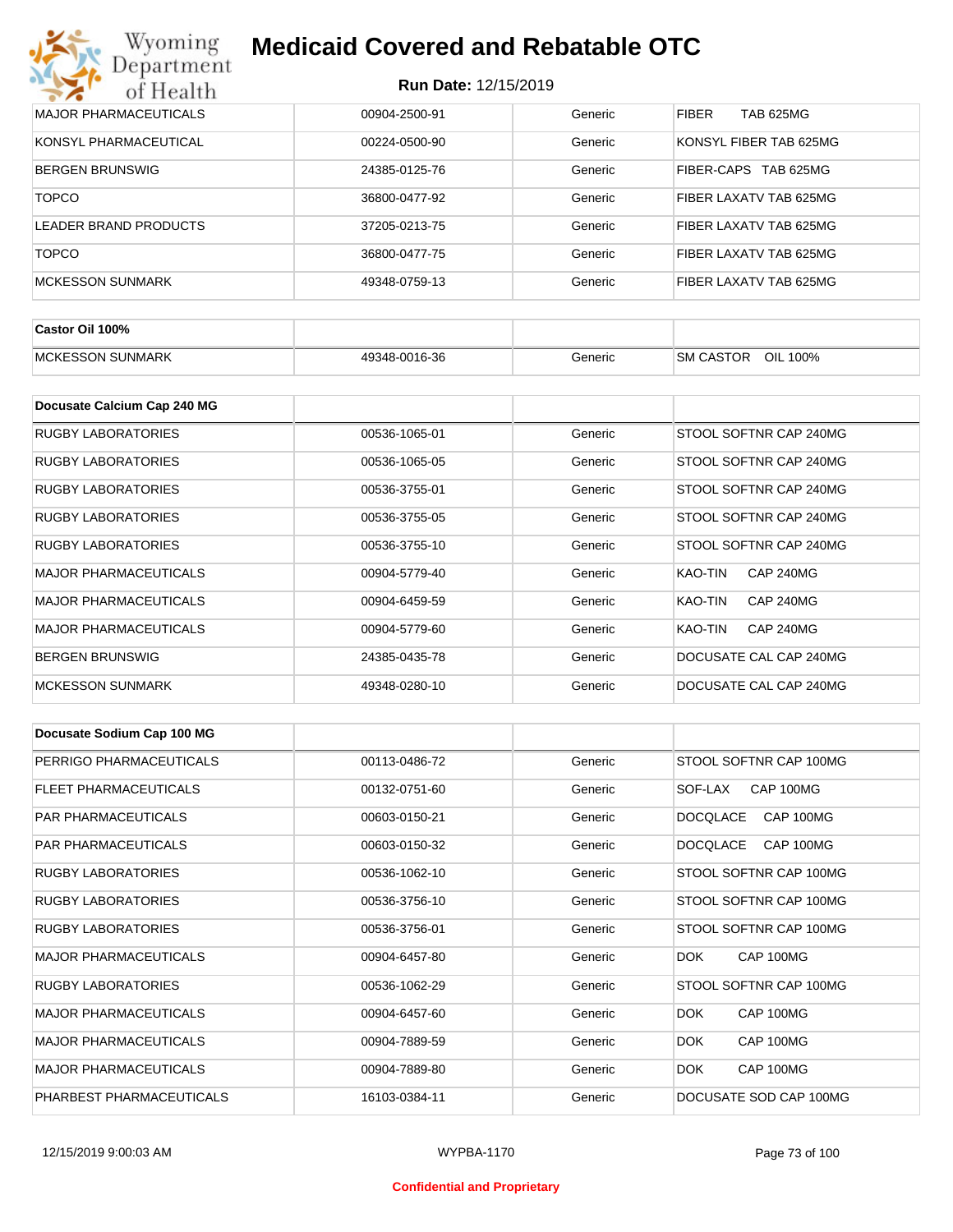# Wyoming<br>Department<br>of Health

### **Medicaid Covered and Rebatable OTC**

| <b>MAJOR PHARMACEUTICALS</b>       | 00904-2244-61 | Generic      | DOK.<br>CAP 100MG           |
|------------------------------------|---------------|--------------|-----------------------------|
| <b>SELECT BRAND</b>                | 15127-0288-10 | Generic      | DOCUSATE SOD CAP 100MG      |
| <b>TOPCO</b>                       | 36800-0486-72 | Generic      | STOOL SOFTNR CAP 100MG      |
| <b>TOPCO</b>                       | 36800-0486-78 | Generic      | STOOL SOFTNR CAP 100MG      |
| <b>MAJOR PHARMACEUTICALS</b>       | 00904-7889-60 | Generic      | DOK.<br>CAP 100MG           |
| PHARBEST PHARMACEUTICALS           | 16103-0384-08 | Generic      | DOCUSATE SOD CAP 100MG      |
| <b>BERGEN BRUNSWIG</b>             | 24385-0436-78 | Generic      | STOOL SOFTNR CAP 100MG      |
| <b>MCKESSON SUNMARK</b>            | 49348-0616-90 | Generic      | STOOL SOFTNR CAP 100MG      |
| PERRIGO PHARMACEUTICALS            | 45802-0486-78 | Generic      | DOCUSATE SOD CAP 100MG      |
| AMERISOURCE BERGEN DRUGS           | 46122-0231-72 | Generic      | STOOL SOFTNR CAP 100MG      |
| AMERISOURCE BERGEN DRUGS           | 46122-0231-78 | Generic      | STOOL SOFTNR CAP 100MG      |
| <b>MCKESSON SUNMARK</b>            | 49348-0483-10 | Generic      | STOOL SOFTNR CAP 100MG      |
| <b>MCKESSON SUNMARK</b>            | 49348-0058-19 | Generic      | STOOL SOFTNR CAP 100MG      |
| <b>MCKESSON SUNMARK</b>            | 49348-0483-90 | Generic      | STOOL SOFTNR CAP 100MG      |
| <b>MCKESSON SUNMARK</b>            | 49348-0917-05 | Generic      | STOOL SOFTNR CAP 100MG      |
| <b>MCKESSON SUNMARK</b>            | 49348-0483-19 | Generic      | STOOL SOFTNR CAP 100MG      |
| AUBURN PHARMACEUTICAL              | 62107-0033-01 | Generic      | <b>DOCUSIL</b><br>CAP 100MG |
| AUBURN PHARMACEUTICAL              | 62107-0033-10 | Generic      | <b>DOCUSIL</b><br>CAP 100MG |
| AMERICAN HEALTH PACKAGING          | 62584-0683-01 | Generic      | DOCUSATE SOD CAP 100MG      |
| AMERICAN HEALTH PACKAGING          | 62584-0683-11 | Generic      | DOCUSATE SOD CAP 100MG      |
| SDA LABORATORIES INC               | 66424-0030-10 | Generic      | STOOL SOFTNR CAP 100MG      |
| PURDUE PRODUCTS LP                 | 67618-0101-10 | Brand        | <b>COLACE</b><br>CAP 100MG  |
| PURDUE PRODUCTS LP                 | 67618-0101-52 | Brand        | CAP 100MG<br><b>COLACE</b>  |
| <b>MCKESSON</b>                    | 62011-0163-03 | Generic      | STOOL SOFTNR CAP 100MG      |
| <b>MCKESSON</b>                    | 62011-0224-01 | Generic      | STOOL SOFTNR CAP 100MG      |
| <b>MCKESSON PACKAGING SERVICES</b> | 63739-0478-01 | Generic      | DOCUSATE SOD CAP 100MG      |
| <b>MCKESSON PACKAGING SERVICES</b> | 63739-0478-10 | Generic      | DOCUSATE SOD CAP 100MG      |
| PURDUE PRODUCTS LP                 | 67618-0101-30 | <b>Brand</b> | <b>COLACE</b><br>CAP 100MG  |
| PURDUE PRODUCTS LP                 | 67618-0101-60 | <b>Brand</b> | <b>COLACE</b><br>CAP 100MG  |

| Docusate Sodium Cap 250 MG   |               |         |                                |
|------------------------------|---------------|---------|--------------------------------|
| <b>RUGBY LABORATORIES</b>    | 00536-1064-01 | Generic | STOOL SOFTNR CAP 250MG         |
| <b>RUGBY LABORATORIES</b>    | 00536-3757-10 | Generic | STOOL SOFTNR CAP 250MG         |
| <b>MAJOR PHARMACEUTICALS</b> | 00904-6458-59 | Generic | <b>DOK</b><br><b>CAP 250MG</b> |
| <b>RUGBY LABORATORIES</b>    | 00536-1064-10 | Generic | STOOL SOFTNR CAP 250MG         |
| <b>RUGBY LABORATORIES</b>    | 00536-3757-01 | Generic | STOOL SOFTNR CAP 250MG         |
| <b>BERGEN BRUNSWIG</b>       | 24385-0443-78 | Generic | STOOL SOFTNR CAP 250MG         |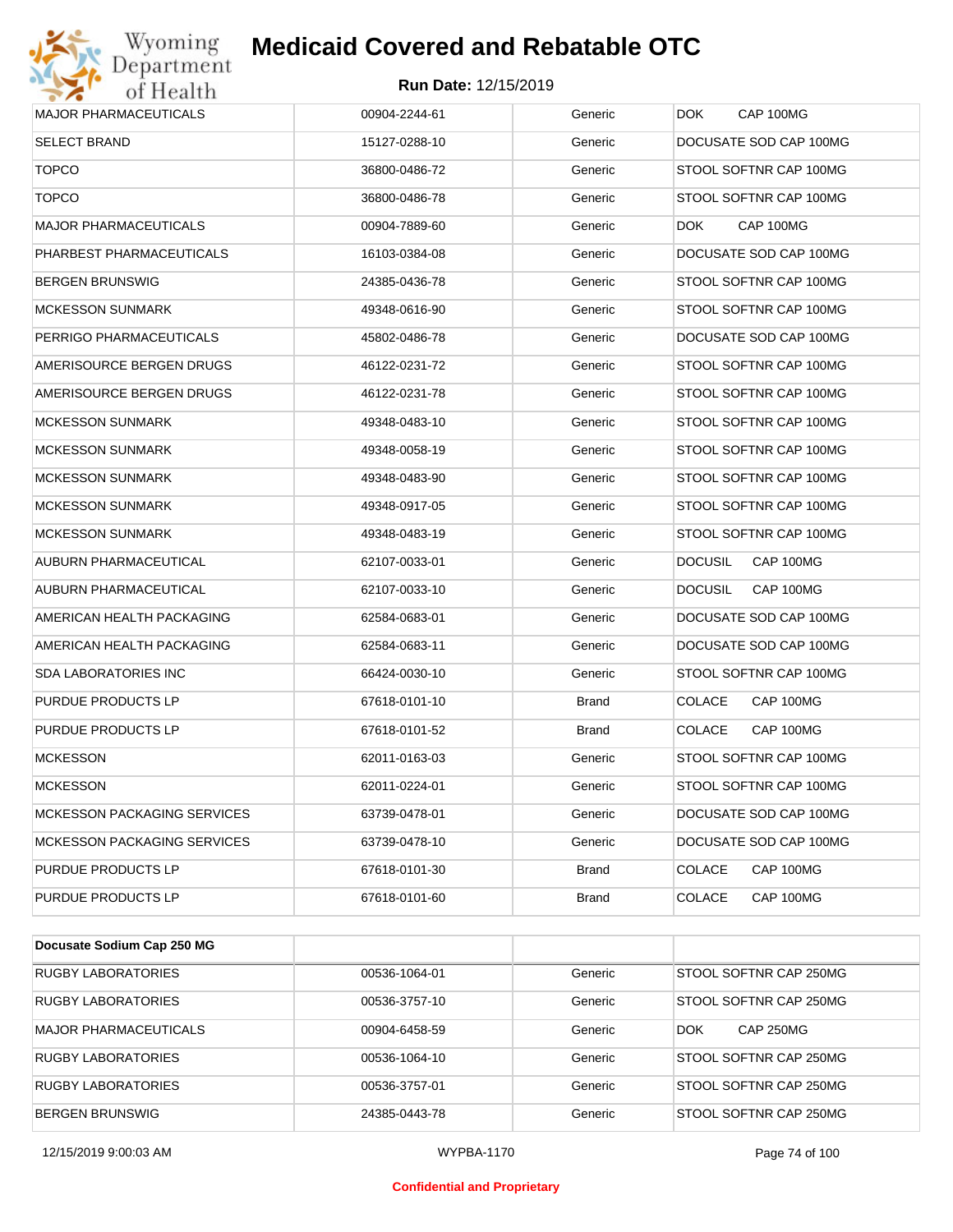|  | Run Date: 12/15/2019 |
|--|----------------------|
|--|----------------------|

| Wyoming<br>Department                                        | <b>Medicaid Covered and Rebatable OTC</b> |              |                                |
|--------------------------------------------------------------|-------------------------------------------|--------------|--------------------------------|
| of Health                                                    | Run Date: 12/15/2019                      |              |                                |
| MAJOR PHARMACEUTICALS                                        | 00904-7891-59                             | Generic      | CAP 250MG<br>DOK.              |
| AMERISOURCE BERGEN DRUGS                                     | 46122-0263-78                             | Generic      | STOOL SOFTNR CAP 250MG         |
| <b>MCKESSON SUNMARK</b>                                      | 49348-0714-10                             | Generic      | STOOL SOFTNR CAP 250MG         |
| <b>MCKESSON</b>                                              | 62011-0244-01                             | Generic      | STOOL SOFTNR CAP 250MG         |
| <b>MCKESSON</b>                                              | 62011-0164-01                             | Generic      | STOOL SOFTNR CAP 250MG         |
| Docusate Sodium Cap 50 MG                                    |                                           |              |                                |
| PURDUE PRODUCTS LP                                           | 67618-0100-30                             | <b>Brand</b> | <b>COLACE</b><br>CAP 50MG      |
| PURDUE PRODUCTS LP                                           | 67618-0100-60                             | <b>Brand</b> | <b>COLACE</b><br>CAP 50MG      |
| <b>PURDUE PRODUCTS LP</b>                                    | 67618-0109-28                             | <b>Brand</b> | COLACE CLEAR CAP 50 MG         |
| Docusate Sodium Enema 100 MG/5ML                             |                                           |              |                                |
| ENEMEEZ                                                      | 17433-9884-05                             | <b>Brand</b> | DOCUSOL KIDS ENE 100MG/5M      |
|                                                              |                                           |              |                                |
| Docusate Sodium Enema 283 MG                                 |                                           |              |                                |
| ENEMEEZ                                                      | 17433-9876-03                             | Generic      | <b>ENEMEEZ MINI ENE</b>        |
| ENEMEEZ                                                      | 17433-9878-05                             | Generic      | DOCUSOL MINI ENE               |
| Docusate Sodium Liquid 150 MG/15ML                           |                                           |              |                                |
| PHARMACEUTICAL ASSOCIATES                                    | 00121-0544-10                             | Generic      | DOCUSATE SOD LIQ 50MG/5ML      |
| RUGBY LABORATORIES                                           | 00536-0590-85                             | Generic      | <b>DIOCTO</b><br>LIQ 50MG/5ML  |
| HI-TECH                                                      | 50383-0771-10                             | Generic      | <b>DOCU</b><br>LIQ 50MG/5ML    |
| HI-TECH                                                      | 50383-0771-11                             | Generic      | LIQ 50MG/5ML<br><b>DOCU</b>    |
| HI-TECH                                                      | 50383-0771-16                             | Generic      | <b>DOCU</b><br>LIQ 50MG/5ML    |
| <b>SILARX</b>                                                | 54838-0116-80                             | Generic      | <b>SILACE</b><br>LIQ 10MG/ML   |
| Docusate Sodium Liquid 50 MG/15ML                            |                                           |              |                                |
| FLEET PHARMACEUTICALS                                        | 00132-0106-24                             | <b>Brand</b> | PEDIA-LAX LIQ 50MG             |
| Docusate Sodium Syrup 60 MG/15ML                             |                                           |              |                                |
| RUGBY LABORATORIES                                           | 00536-1001-85                             | Generic      | <b>DIOCTO</b><br>SYP 60/15ML   |
| <b>SILARX</b>                                                | 54838-0107-80                             | Generic      | <b>SILACE</b><br>SYP 60/15ML   |
| Docusate Sodium Tab 100 MG                                   |                                           |              |                                |
| MAJOR PHARMACEUTICALS                                        | 00904-5869-60                             | Generic      | <b>TAB 100MG</b><br><b>DOK</b> |
|                                                              |                                           |              |                                |
| Glycerin Enema Adult 5.4 GM/Average<br><b>Delivered Dose</b> |                                           |              |                                |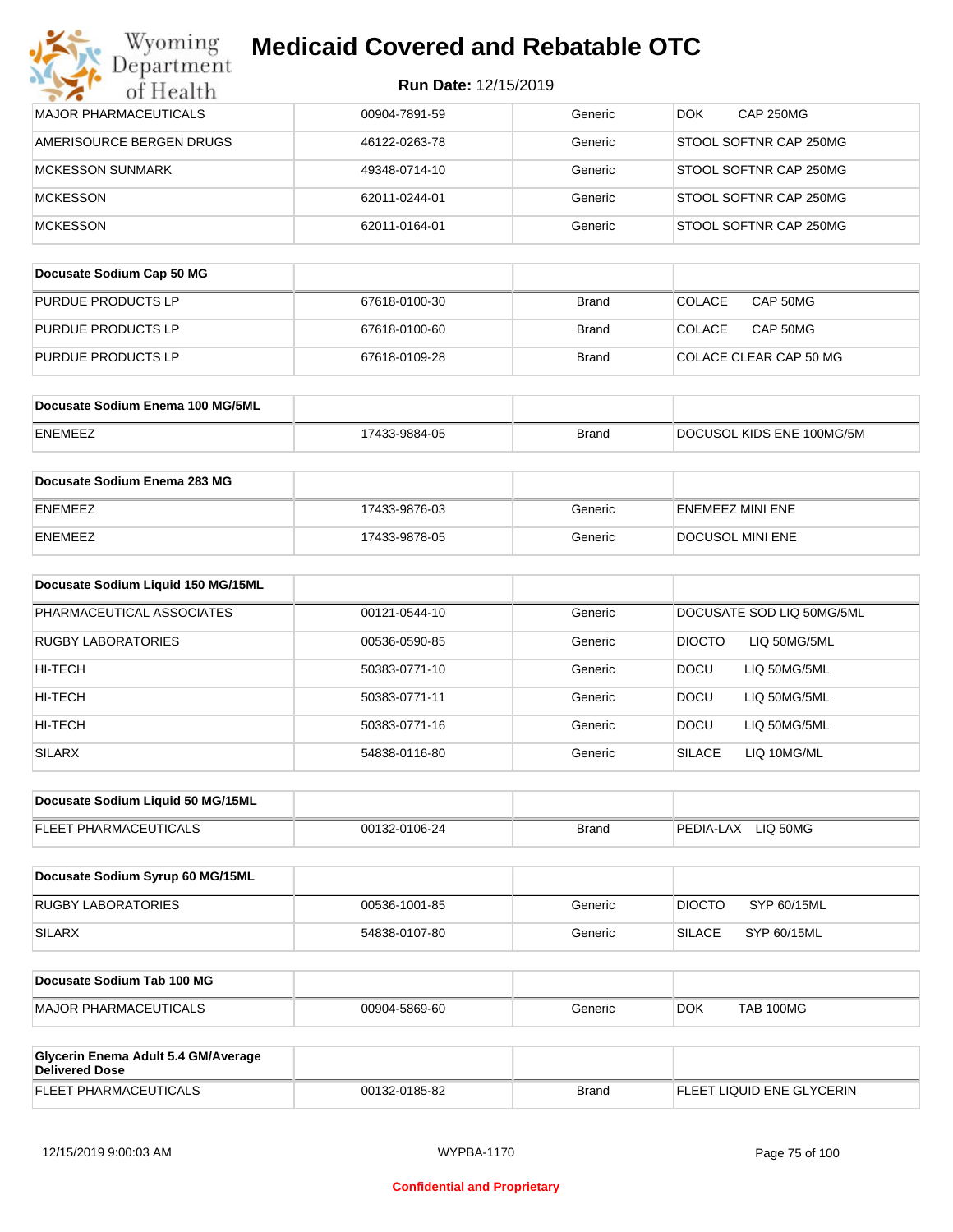

### **Medicaid Covered and Rebatable OTC**

| Glycerin Liquid Suppos 2.8 GM (2.7 ML) |               |              |                                       |
|----------------------------------------|---------------|--------------|---------------------------------------|
| <b>FLEET PHARMACEUTICALS</b>           | 00132-0190-12 | <b>Brand</b> | PEDIA-LAX SUP 2.8GM                   |
|                                        |               |              |                                       |
| <b>Glycerin Suppos 1 GM</b>            |               |              |                                       |
| FLEET PHARMACEUTICALS                  | 00132-0081-12 | <b>Brand</b> | PEDIA-LAX SUP 1GM                     |
| <b>Glycerin Suppos 1.2 GM</b>          |               |              |                                       |
| G & W LABS                             | 00713-0102-26 | Generic      | <b>GLYCERIN PED SUP 1.2GM</b>         |
| <b>COSETTE PHARMACEUTICALS</b>         | 00713-0102-09 | Generic      | SANI-SUPP SUP PEDIATRI                |
| <b>COSETTE PHARMACEUTICALS</b>         | 00713-0102-25 | Generic      | SANI-SUPP SUP PEDIATRI                |
| G & W LABS                             | 00713-0102-13 | Generic      | <b>GLYCERIN PED SUP 1.2GM</b>         |
|                                        |               |              |                                       |
| <b>Glycerin Suppos 2 GM</b>            |               |              |                                       |
| FLEET PHARMACEUTICALS                  | 00132-0079-12 | Generic      | SUP <sub>2GM</sub><br><b>GLYCERIN</b> |
| <b>FLEET PHARMACEUTICALS</b>           | 00132-0079-24 | Generic      | <b>GLYCERIN</b><br>SUP <sub>2GM</sub> |
| FLEET PHARMACEUTICALS                  | 00132-0079-50 | Generic      | <b>GLYCERIN</b><br>SUP <sub>2GM</sub> |
| <b>COSETTE PHARMACEUTICALS</b>         | 00713-0101-25 | Generic      | SANI-SUPP<br><b>SUP ADULT</b>         |
| <b>COSETTE PHARMACEUTICALS</b>         | 00713-0101-09 | Generic      | SANI-SUPP<br><b>SUP ADULT</b>         |
|                                        |               |              |                                       |
| <b>Glycerin Suppos 2.1 GM</b>          |               |              |                                       |
| G & W LABS                             | 00713-0101-13 | Generic      | <b>GLYCERIN</b><br><b>SUP 2.1GM</b>   |
| G & W LABS                             | 00713-0101-26 | Generic      | <b>GLYCERIN</b><br><b>SUP 2.1GM</b>   |
| G & W LABS                             | 00713-0101-02 | Generic      | <b>GLYCERIN</b><br><b>SUP 2.1GM</b>   |
| G & W LABS                             | 00713-0101-51 | Generic      | <b>GLYCERIN</b><br><b>SUP 2.1GM</b>   |
|                                        |               |              |                                       |
| <b>Magnesium Citrate Soln</b>          |               |              |                                       |
| <b>MAJOR PHARMACEUTICALS</b>           | 00904-6304-77 | Generic      | MAG CITRATE SOL LEMON                 |
| <b>BERGEN BRUNSWIG</b>                 | 24385-0675-10 | Generic      | MAG CITRATE SOL LEMON                 |
| <b>BERGEN BRUNSWIG</b>                 | 24385-0910-10 | Generic      | MAG CITRATE SOL CHERRY                |
| <b>MCKESSON SUNMARK</b>                | 49348-0696-49 | Generic      | MAG CITRATE SOL LEMON                 |
| <b>MCKESSON SUNMARK</b>                | 49348-0504-49 | Generic      | MAG CITRATE SOL CHERRY                |
| <b>MCKESSON</b>                        | 62011-0166-01 | Generic      | MAG CITRATE SOL LEMON                 |
| CHAIN DRUG MARKETING ASSOC             | 63868-0934-10 | Generic      | MAG CITRATE SOL CHERRY                |
| CHAIN DRUG MARKETING ASSOC             | 63868-0935-10 | Generic      | MAG CITRATE SOL LEMON                 |
|                                        |               |              |                                       |
| Magnesium Hydroxide Chew Tab 400 MG    |               |              |                                       |

| EL EET<br>'TICALC<br><b>PHARMA</b><br>-- | OCHC<br>32-0655-01<br>,,,, | Brand | 400MG<br>$\sim$<br>ÞЕ<br>CUIA-LAX<br>∵∨⊓ب |
|------------------------------------------|----------------------------|-------|-------------------------------------------|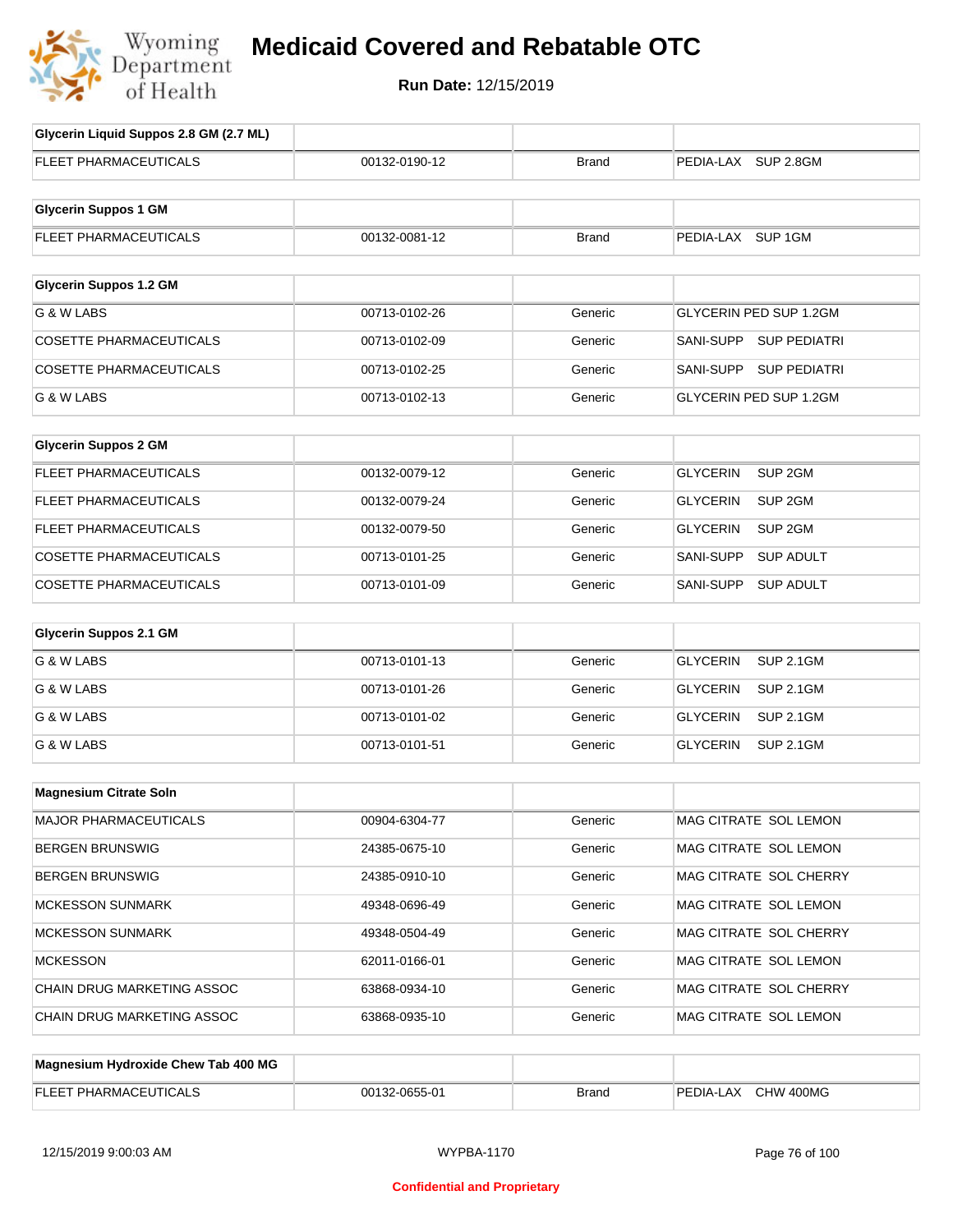

| Magnesium Hydroxide Susp 400 MG/5ML |               |         |                              |
|-------------------------------------|---------------|---------|------------------------------|
| <b>PERRIGO</b>                      | 00113-0396-40 | Generic | MILK OF MAGN SUS             |
| PHARMACEUTICAL ASSOCIATES           | 00121-0431-30 | Generic | MILK OF MAGN SUS             |
| <b>PERRIGO</b>                      | 00113-0332-40 | Generic | MILK OF MAGN SUS FRSH MNT    |
| <b>RUGBY LABORATORIES</b>           | 00536-2470-85 | Generic | MILK OF MAGN SUS             |
| <b>MAJOR PHARMACEUTICALS</b>        | 00904-0789-14 | Generic | MILK OF MAGN SUS MINT        |
| <b>MAJOR PHARMACEUTICALS</b>        | 00904-0788-14 | Generic | MILK OF MAGN SUS 1200/15     |
| <b>MAJOR PHARMACEUTICALS</b>        | 00904-0788-16 | Generic | MILK OF MAGN SUS 1200/15     |
| <b>RUGBY LABORATORIES</b>           | 00536-2470-83 | Generic | MILK OF MAGN SUS             |
| <b>SELECT BRAND</b>                 | 15127-0835-73 | Generic | <b>SB MILK MAGN SUS MINT</b> |
| <b>SELECT BRAND</b>                 | 15127-0833-73 | Generic | <b>SB MILK MAGN SUS</b>      |
| <b>BERGEN BRUNSWIG</b>              | 24385-0332-40 | Generic | <b>GNP MILK MAG SUS</b>      |
| <b>TOPCO</b>                        | 36800-0332-40 | Generic | MILK OF MAGN SUS 1200/15     |
| <b>BERGEN BRUNSWIG</b>              | 24385-0396-40 | Generic | <b>GNP MILK MAG SUS</b>      |
| <b>BERGEN BRUNSWIG</b>              | 24385-0608-40 | Generic | GNP MILK MAG SUS             |
| <b>TOPCO</b>                        | 36800-0396-40 | Generic | MILK OF MAGN SUS             |
| LEADER BRAND PRODUCTS               | 37205-0834-40 | Generic | MILK OF MAGN SUS MINT        |
| <b>TOPCO</b>                        | 36800-0949-40 | Generic | MILK OF MAGN SUS CHERRY      |
| LEADER BRAND PRODUCTS               | 37205-0833-40 | Generic | MILK OF MAGN SUS 400/5ML     |
| <b>MCKESSON SUNMARK</b>             | 49348-0307-39 | Generic | MILK OF MAGN SUS 1200/15     |
| <b>MCKESSON</b>                     | 62011-0124-01 | Generic | MILK OF MAGN SUS 400/5ML     |
| CHAIN DRUG MARKETING ASSOC          | 63868-0310-12 | Generic | MILK OF MAGN SUS 400/5ML     |
| CHAIN DRUG MARKETING ASSOC          | 63868-0788-57 | Generic | MILK OF MAGN SUS 400/5ML     |
| CHAIN DRUG MARKETING ASSOC          | 63868-0787-57 | Generic | MILK OF MAGN SUS 400/5ML     |
| <b>MCKESSON</b>                     | 62011-0123-01 | Generic | MILK OF MAGN SUS 400/5ML     |
|                                     |               |         |                              |

| <b>Magnesium Hydroxide Susp Concentrate</b><br>2400 MG/10ML |               |         |                         |
|-------------------------------------------------------------|---------------|---------|-------------------------|
| <b>HIKMA</b>                                                | 00054-3567-49 | Generic | MILK OF MAGN SUS 2400MG |
| <b>HIKMA</b>                                                | 00054-3567-61 | Generic | MILK OF MAGN SUS 2400MG |
| PHARMACEUTICAL ASSOCIATES                                   | 00121-0527-10 | Generic | MILK OF MAGN SUS 2400MG |

| Magnesium Sulfate Oral Granules |               |         |                                    |
|---------------------------------|---------------|---------|------------------------------------|
| <b>BERGEN BRUNSWIG</b>          | 24385-0807-01 | Generic | GNP EPSOM<br>GRA SALT              |
| BERGEN BRUNSWIG                 | 24385-0807-04 | Generic | GRA SALT<br><b>GNP EPSOM</b>       |
| <b>IMCKESSON SUNMARK</b>        | 49348-0018-75 | Generic | <b>SM EPSOM</b><br>GRA SALT        |
| MCKESSON SUNMARK                | 49348-0018-63 | Generic | <b>SM EPSOM</b><br><b>GRA SALT</b> |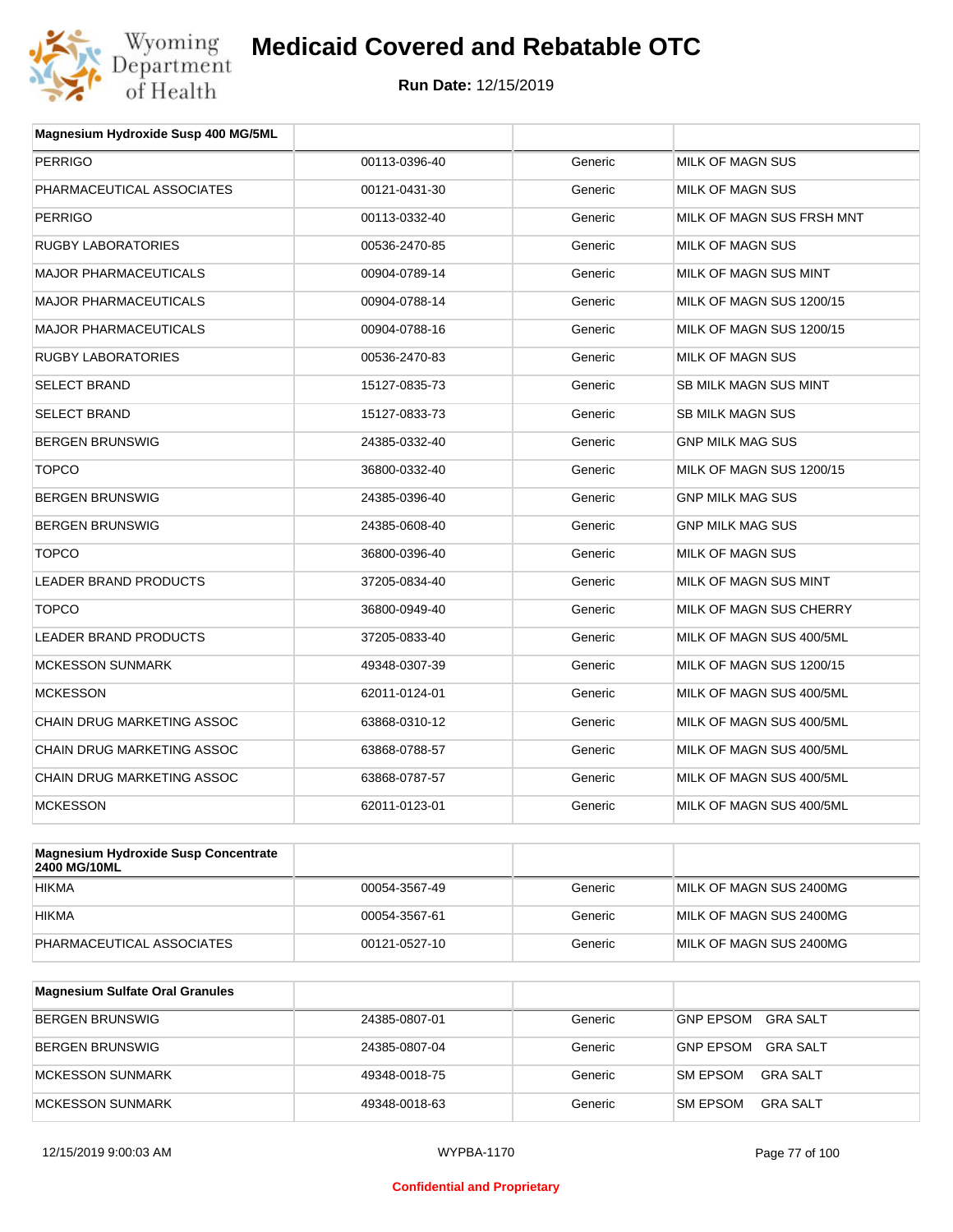

### **Medicaid Covered and Rebatable OTC**

**Run Date:** 12/15/2019

| <b>Methylcellulose Powder Laxative</b> |               |              |                                      |  |
|----------------------------------------|---------------|--------------|--------------------------------------|--|
| <b>GLAXO CONSUMER HEALTHCARE L.P.</b>  | 00135-0090-70 | <b>Brand</b> | <b>CITRUCEL</b><br>POW SF ORANG      |  |
| GLAXO CONSUMER HEALTHCARE L.P.         | 00135-0090-74 | <b>Brand</b> | <b>CITRUCEL</b><br>POW SF ORANG      |  |
| GLAXO CONSUMER HEALTHCARE L.P.         | 00135-0090-75 | <b>Brand</b> | <b>CITRUCEL</b><br>POW SF ORANG      |  |
| GLAXO CONSUMER HEALTHCARE L.P.         | 00135-0089-69 | <b>Brand</b> | <b>CITRUCEL</b><br><b>POW ORANGE</b> |  |
| GLAXO CONSUMER HEALTHCARE L.P.         | 00135-0089-71 | <b>Brand</b> | <b>CITRUCEL</b><br><b>POW ORANGE</b> |  |
| <b>MAJOR PHARMACEUTICALS</b>           | 00904-5675-16 | Generic      | SOLUBLE FIB POW THERAPY              |  |
|                                        |               |              |                                      |  |
| Methylcellulose Tab 500 MG             |               |              |                                      |  |
| GLAXO CONSUMER HEALTHCARE L.P.         | 00135-0199-02 | <b>Brand</b> | <b>CITRUCEL</b><br><b>TAB 500MG</b>  |  |
| GLAXO CONSUMER HEALTHCARE L.P.         | 00135-0199-07 | <b>Brand</b> | <b>CITRUCEL</b><br><b>TAB 500MG</b>  |  |
| GLAXO CONSUMER HEALTHCARE L.P.         | 00135-0199-01 | Brand        | <b>CITRUCEL</b><br>TAB 500MG         |  |
| <b>BERGEN BRUNSWIG</b>                 | 24385-0466-78 | Generic      | FIBER THERAP TAB 500MG               |  |
| <b>MCKESSON SUNMARK</b>                | 49348-0541-10 | Generic      | SM FIBER LAX TAB 500MG               |  |
| <b>MCKESSON</b>                        | 62011-0134-01 | Generic      | HM FIBER<br><b>TAB 500MG</b>         |  |
|                                        |               |              |                                      |  |
| <b>Mineral Oil</b>                     |               |              |                                      |  |
| <b>PERRIGO</b>                         | 00574-0618-16 | Generic      | <b>MINERAL</b><br>OIL                |  |
| <b>BERGEN BRUNSWIG</b>                 | 24385-0685-16 | Generic      | GNP MINERAL OIL HEAVY                |  |
| <b>MCKESSON SUNMARK</b>                | 49348-0804-38 | Generic      | SM MINERAL OIL                       |  |
| CHAIN DRUG MARKETING ASSOC             | 63868-0938-16 | Generic      | QC MINERAL OIL HEAVY                 |  |
|                                        |               |              |                                      |  |
| <b>Mineral Oil Enema</b>               |               |              |                                      |  |
| <b>FLEET PHARMACEUTICALS</b>           | 00132-0301-40 | <b>Brand</b> | FLEET OIL ENE                        |  |
| <b>MCKESSON</b>                        | 62011-0190-01 | Generic      | MINERAL OIL ENE                      |  |
|                                        |               |              |                                      |  |
| Polyethylene Glycol 3350 Oral Packet   |               |              |                                      |  |
| <b>MAJOR PHARMACEUTICALS</b>           | 00904-6422-86 | Generic      | PEG 3350<br><b>POW</b>               |  |
| <b>MAJOR PHARMACEUTICALS</b>           | 00904-6025-61 | Generic      | PEG 3350<br><b>POW</b>               |  |
| <b>MAJOR PHARMACEUTICALS</b>           | 00904-6422-81 | Generic      | PEG 3350<br><b>POW</b>               |  |
| <b>TOPCO</b>                           | 36800-0306-52 | Generic      | <b>CLEARLAX</b><br><b>POW</b>        |  |
| <b>MYLAN INSTITUTIONAL</b>             | 51079-0306-01 | Generic      | POLYETH GLYC POW 3350 NF             |  |
| <b>MYLAN INSTITUTIONAL</b>             | 51079-0306-30 | Generic      | POLYETH GLYC POW 3350 NF             |  |
| AMERICAN HEALTH PACKAGING              | 68084-0430-98 | Generic      | HEALTHYLAX POW                       |  |
| AMERICAN HEALTH PACKAGING              | 68084-0430-99 | Generic      | HEALTHYLAX POW                       |  |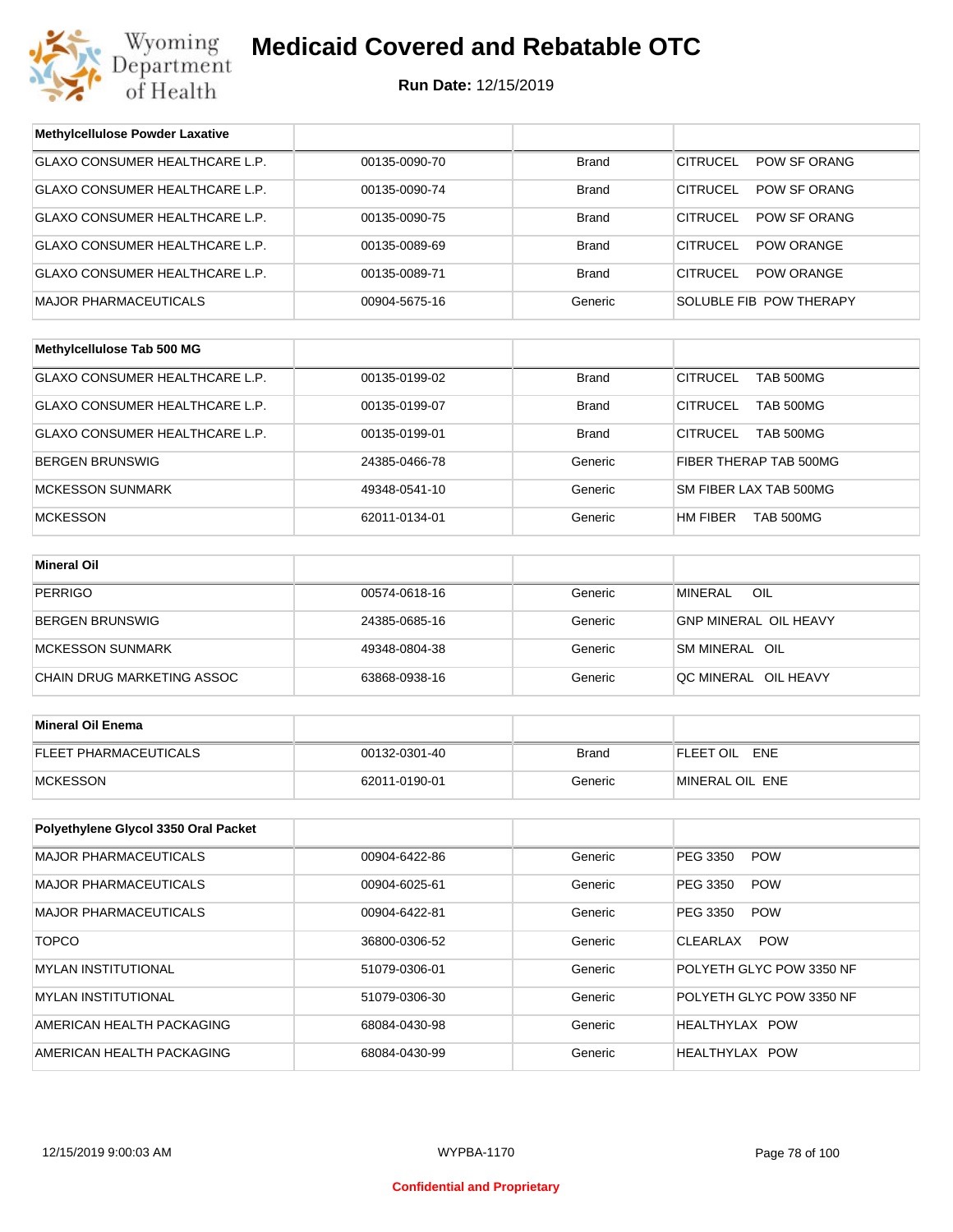

| Polyethylene Glycol 3350 Oral Powder |               |         |                               |
|--------------------------------------|---------------|---------|-------------------------------|
| RUGBY LABORATORIES                   | 00536-1052-24 | Generic | PEG3350<br><b>POW</b>         |
| RUGBY LABORATORIES                   | 00536-1052-27 | Generic | PEG3350<br><b>POW</b>         |
| RUGBY LABORATORIES                   | 00536-1052-84 | Generic | PEG3350<br><b>POW</b>         |
| <b>MAJOR PHARMACEUTICALS</b>         | 00904-6025-76 | Generic | <b>POW</b><br>PEG 3350        |
| <b>MAJOR PHARMACEUTICALS</b>         | 00904-6025-84 | Generic | PEG 3350<br><b>POW</b>        |
| <b>MAJOR PHARMACEUTICALS</b>         | 00904-6025-77 | Generic | PEG 3350<br><b>POW</b>        |
| <b>TOPCO</b>                         | 36800-0181-04 | Generic | <b>POW</b><br>CLEARLAX        |
| <b>TOPCO</b>                         | 36800-0306-01 | Generic | <b>CLEARLAX</b><br><b>POW</b> |
| <b>TOPCO</b>                         | 36800-0306-02 | Generic | <b>CLEARLAX</b><br><b>POW</b> |
| <b>TOPCO</b>                         | 36800-0306-03 | Generic | <b>CLEARLAX</b><br><b>POW</b> |
| LEADER BRAND PRODUCTS                | 37205-0612-71 | Generic | <b>CLEARLAX</b><br><b>POW</b> |
| LEADER BRAND PRODUCTS                | 37205-0612-72 | Generic | CLEARLAX<br><b>POW</b>        |
| <b>LEADER BRAND PRODUCTS</b>         | 37205-0612-73 | Generic | CLEARLAX<br><b>POW</b>        |
| LUPIN PHARMACEUTICALS                | 43386-0312-08 | Generic | <b>GAVILAX</b><br><b>POW</b>  |
| LUPIN PHARMACEUTICALS                | 43386-0312-14 | Generic | <b>GAVILAX</b><br><b>POW</b>  |
| PERRIGO PHARMACEUTICALS              | 45802-0868-03 | Generic | POLYETH GLYC POW 3350 NF      |
| PERRIGO PHARMACEUTICALS              | 45802-0868-01 | Generic | POLYETH GLYC POW 3350 NF      |
| AMERISOURCE BERGEN DRUGS             | 46122-0014-31 | Generic | <b>GNP CLEARLAX POW</b>       |
| AMERISOURCE BERGEN DRUGS             | 46122-0014-71 | Generic | <b>GNP CLEARLAX POW</b>       |
| PERRIGO PHARMACEUTICALS              | 45802-0868-02 | Generic | POLYETH GLYC POW 3350 NF      |
| AMERISOURCE BERGEN DRUGS             | 46122-0014-33 | Generic | <b>GNP CLEARLAX POW</b>       |
| <b>MCKESSON SUNMARK</b>              | 49348-0893-70 | Generic | SM CLEARLAX POW               |
| <b>MCKESSON SUNMARK</b>              | 49348-0893-50 | Generic | SM CLEARLAX POW               |
| MCKESSON SUNMARK                     | 49348-0893-92 | Generic | SM CLEARLAX POW               |
| MCKESSON                             | 62011-0153-01 | Generic | HM CLEARLAX POW               |
| <b>MCKESSON</b>                      | 62011-0153-02 | Generic | HM CLEARLAX POW               |
| KREMERS URBAN                        | 62175-0190-15 | Generic | GLYCOLAX POW 3350 NF          |
| KREMERS URBAN                        | 62175-0195-07 | Generic | POLYETH GLYC POW 3350 NF      |
| KREMERS URBAN                        | 62175-0195-31 | Generic | POLYETH GLYC POW 3350 NF      |
| KREMERS URBAN                        | 62175-0190-31 | Generic | GLYCOLAX POW 3350 NF          |
| KREMERS URBAN                        | 62175-0195-15 | Generic | POLYETH GLYC POW 3350 NF      |
| CHAIN DRUG MARKETING ASSOC           | 63868-0002-14 | Generic | NATURA-LAX POW 3350 NF        |

| Psyllium Cap 0.52 GM  |               |         |               |           |
|-----------------------|---------------|---------|---------------|-----------|
| KONSYL PHARMACEUTICAL | 00224-1847-80 | Generic | <b>KONSYL</b> | CAP 520MG |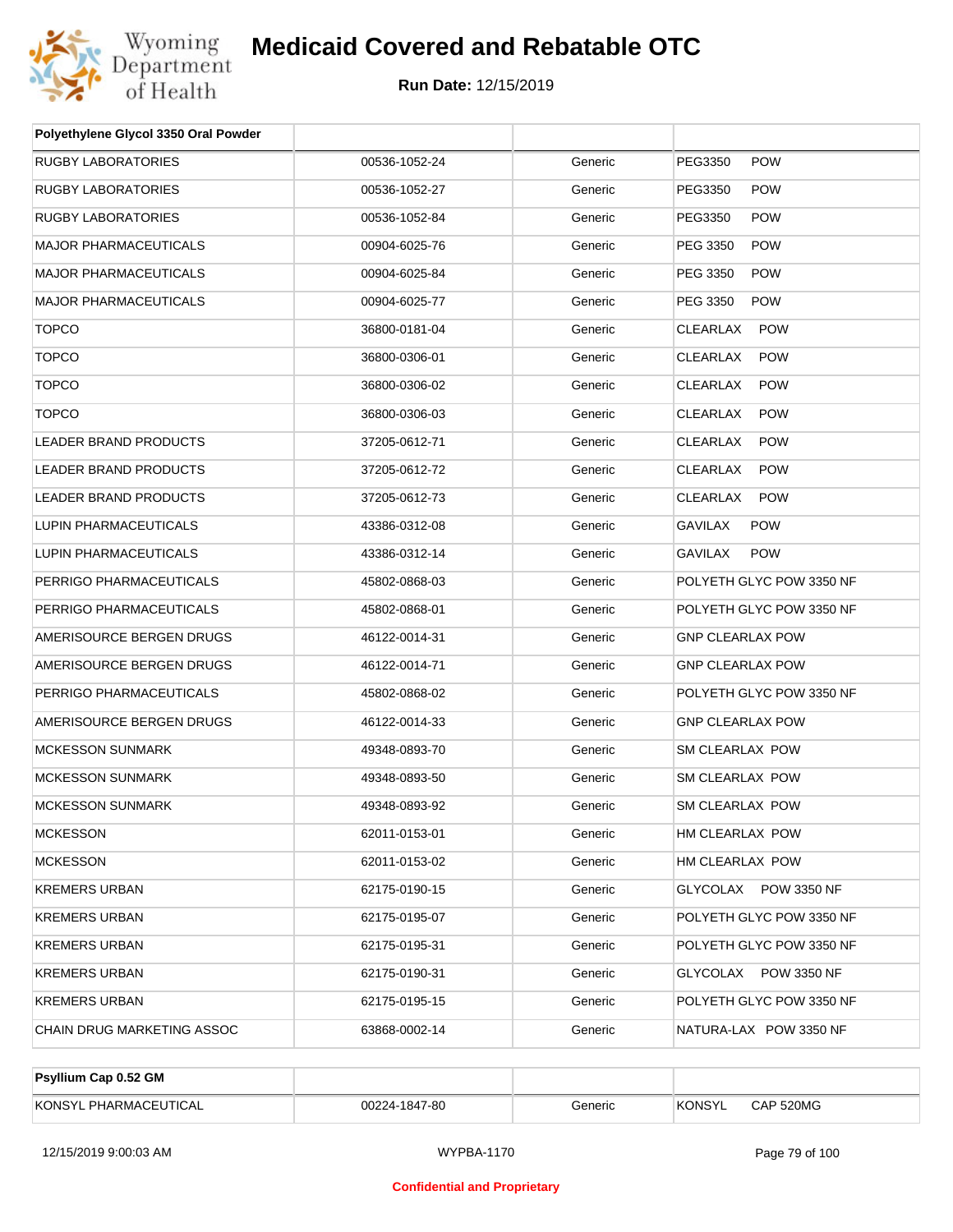| KONSYL PHARMACEUTICAL<br><b>RUGBY LABORATORIES</b><br><b>REGULOID</b><br>00536-1500-60<br>Generic<br>LEADER BRAND PRODUCTS<br>Generic<br>37205-0372-78<br>MCKESSON SUNMARK<br>49348-0633-49<br>Generic<br>HM FIBER<br><b>MCKESSON</b><br>62011-0053-01<br>Generic | Bardthouse Barriston 4000/ |         |                                   |
|-------------------------------------------------------------------------------------------------------------------------------------------------------------------------------------------------------------------------------------------------------------------|----------------------------|---------|-----------------------------------|
|                                                                                                                                                                                                                                                                   |                            |         |                                   |
|                                                                                                                                                                                                                                                                   |                            |         | CAP 0.52GM                        |
|                                                                                                                                                                                                                                                                   |                            |         | SM FIBER LAX CAP 0.52GM           |
|                                                                                                                                                                                                                                                                   |                            |         | FIBER LAXTIV CAP 0.52GM           |
|                                                                                                                                                                                                                                                                   |                            |         | CAP 0.52GM                        |
|                                                                                                                                                                                                                                                                   | 00224-1847-10              | Generic | <b>KONSYL</b><br><b>CAP 520MG</b> |

| <b>Psyllium Powder 100%</b> |               |              |                       |
|-----------------------------|---------------|--------------|-----------------------|
| KONSYL PHARMACEUTICAL       | 00224-1801-80 | <b>Brand</b> | KONSYL DAILY POW 100% |
| KONSYL PHARMACEUTICAL       | 00224-1801-06 | <b>Brand</b> | KONSYL DAILY POW 100% |
| KONSYL PHARMACEUTICAL       | 00224-1801-07 | <b>Brand</b> | KONSYL DAILY POW 100% |
| KONSYL PHARMACEUTICAL       | 00224-1801-81 | <b>Brand</b> | KONSYL DAILY POW 100% |

| <b>Psyllium Powder 28.3%</b> |               |         |                        |
|------------------------------|---------------|---------|------------------------|
| KONSYL PHARMACEUTICAL        | 00224-1852-06 | Generic | KONSYL DAILY POW 28.3% |
| KONSYL PHARMACEUTICAL        | 00224-1852-80 | Generic | KONSYL DAILY POW 28.3% |
| <b>RUGBY LABORATORIES</b>    | 00536-4445-54 | Generic | POW 28.3%<br>REGULOID  |
| <b>RUGBY LABORATORIES</b>    | 00536-4445-89 | Generic | POW 28.3%<br>REGULOID  |
| <b>MAJOR PHARMACEUTICALS</b> | 00904-5200-65 | Generic | NATURL FIBER POW 28.3% |
| <b>MAJOR PHARMACEUTICALS</b> | 00904-5200-66 | Generic | NATURL FIBER POW 28.3% |
| <b>MCKESSON SUNMARK</b>      | 49348-0047-65 | Generic | SM FIBER<br>POW 28.3%  |
| <b>MCKESSON SUNMARK</b>      | 49348-0091-68 | Generic | SM FIBER<br>POW 28.3%  |
| <b>MCKESSON</b>              | 62011-0133-01 | Generic | HM FIBER<br>POW 28.3%  |

| <b>Psyllium Powder 30.9%</b> |               |         |                            |
|------------------------------|---------------|---------|----------------------------|
| KONSYL PHARMACEUTICAL        | 00224-1841-80 | Generic | <b>KONSYL</b><br>POW 30.9% |
| KONSYL PHARMACEUTICAL        | 00224-1841-03 | Generic | KONSYL<br>POW 30.9%        |
| MCKESSON                     | 62011-0135-01 | Generic | HM FIBER<br>POW 30.9%      |

| Psyllium Powder 48.57%    |               |         |                                 |
|---------------------------|---------------|---------|---------------------------------|
| <b>RUGBY LABORATORIES</b> | 00536-4444-54 | Generic | <b>REGULOID</b><br>POW 48.57%   |
| <b>RUGBY LABORATORIES</b> | 00536-4444-89 | Generic | <b>REGULOID</b><br>POW 48.57%   |
| MAJOR PHARMACEUTICALS     | 00904-5199-65 | Generic | NAT FIBER<br><b>POW THERAPY</b> |
| MAJOR PHARMACEUTICALS     | 00904-5199-66 | Generic | NAT FIBER<br><b>POW THERAPY</b> |
| BERGEN BRUNSWIG           | 24385-0301-27 | Generic | <b>NAT FIBER</b><br>POW 48.57%  |
| MCKESSON SUNMARK          | 49348-0166-93 | Generic | SM FIBER<br>POW 48.57%          |
| MCKESSON SUNMARK          | 49348-0166-65 | Generic | SM FIBER<br>POW 48.57%          |
| <b>MCKESSON</b>           | 62011-0136-01 | Generic | HM FIBER<br>POW 48.57%          |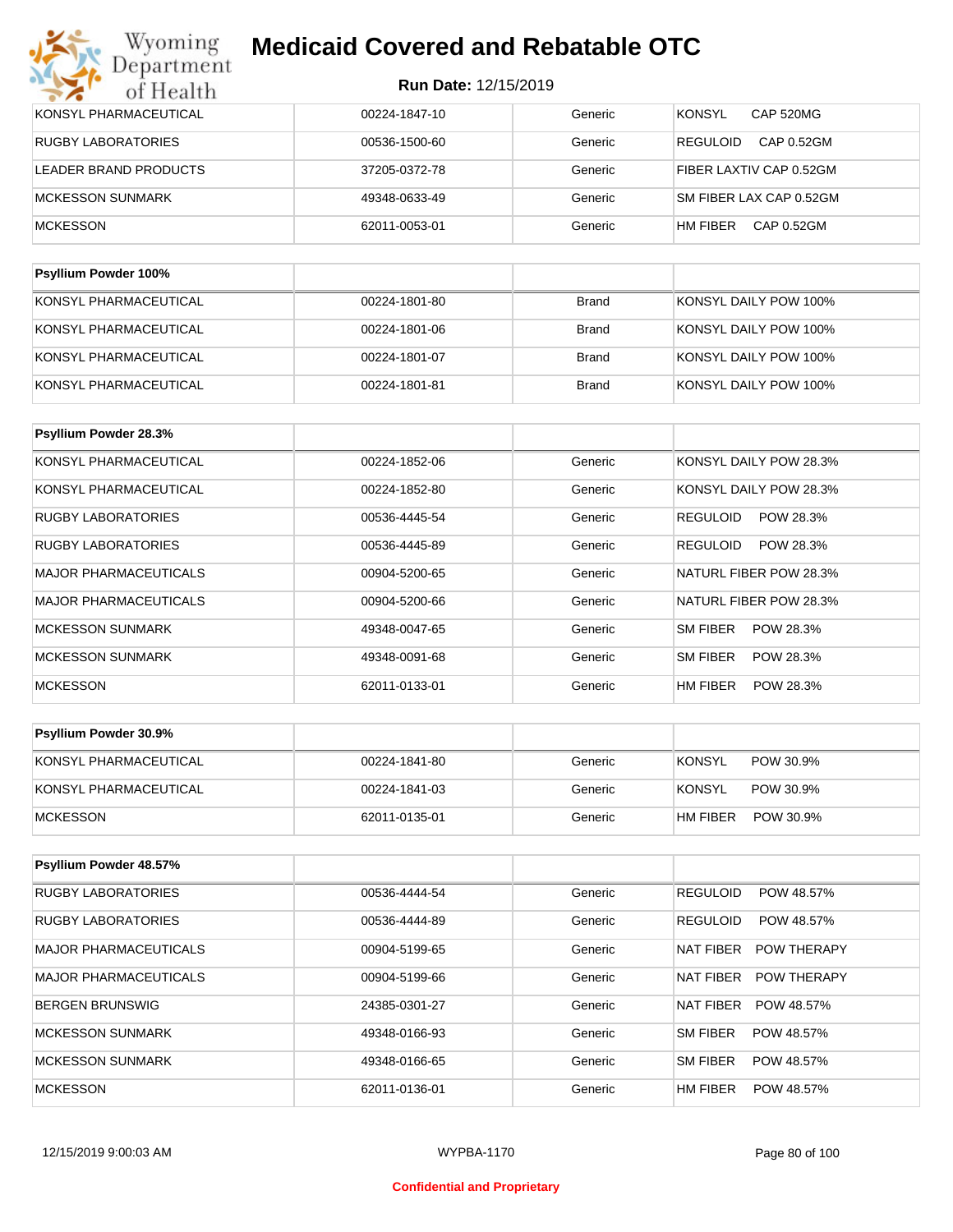

| GLAXO CONSUMER HEALTHCARE L.P.                         | 00067-0005-12                  | <b>Brand</b>                 | EX-LAX<br>CHW 15MG                               |
|--------------------------------------------------------|--------------------------------|------------------------------|--------------------------------------------------|
| Sennosides Chew Tab 15 MG                              |                                |                              |                                                  |
| KONSYL PHARMACEUTICAL                                  | 00224-1855-82                  | <b>Brand</b>                 | <b>KONSYL</b><br>POW 60.3%                       |
| KONSYL PHARMACEUTICAL                                  | 00224-1855-30                  | <b>Brand</b>                 | <b>KONSYL</b><br>POW 60.3%                       |
| Psyllium Powder Packet 60.3%                           |                                |                              |                                                  |
|                                                        |                                |                              |                                                  |
| KONSYL PHARMACEUTICAL<br>KONSYL PHARMACEUTICAL         | 00224-1852-13<br>00224-1852-81 | <b>Brand</b><br><b>Brand</b> | KONSYL DAILY POW 28.3%<br>KONSYL DAILY POW 28.3% |
|                                                        |                                |                              |                                                  |
| Psyllium Powder Packet 28.3%                           |                                |                              |                                                  |
| KONSYL PHARMACEUTICAL                                  | 00224-1801-35                  | Brand                        | KONSYL DAILY POW 100%                            |
| KONSYL PHARMACEUTICAL                                  | 00224-1801-24                  | <b>Brand</b>                 | KONSYL DAILY POW 100%                            |
| KONSYL PHARMACEUTICAL                                  | 00224-1801-84                  | <b>Brand</b>                 | KONSYL DAILY POW 100%                            |
| Psyllium Powder Packet 100%                            |                                |                              |                                                  |
|                                                        |                                |                              |                                                  |
| KONSYL PHARMACEUTICAL                                  | 00224-1856-80                  | <b>Brand</b>                 | <b>KONSYL</b><br>POW 71.67%                      |
| Psyllium Powder 71.67%<br>KONSYL PHARMACEUTICAL        | 00224-1856-06                  | <b>Brand</b>                 | <b>KONSYL</b><br>POW 71.67%                      |
|                                                        |                                |                              |                                                  |
| KONSYL PHARMACEUTICAL                                  | 00224-1855-07                  | <b>Brand</b>                 | <b>KONSYL</b><br>POW 60.3%                       |
| KONSYL PHARMACEUTICAL                                  | 00224-1855-81                  | <b>Brand</b>                 | <b>KONSYL</b><br>POW 60.3%                       |
| KONSYL PHARMACEUTICAL                                  | 00224-1866-80                  | <b>Brand</b>                 | <b>KONSYL</b><br>POW 60.3%                       |
| KONSYL PHARMACEUTICAL                                  | 00224-1866-28                  | <b>Brand</b>                 | <b>KONSYL</b><br>POW 60.3%                       |
| Psyllium Powder 60.3%                                  |                                |                              |                                                  |
|                                                        |                                |                              |                                                  |
| <b>MCKESSON</b>                                        | 62011-0137-01                  | Generic                      | <b>HM FIBER</b><br>POW 58.6%                     |
| <b>MCKESSON SUNMARK</b>                                | 49348-0090-92                  | Generic                      | SM FIBER<br>POW 58.6%                            |
| <b>RUGBY LABORATORIES</b>                              | 00536-1881-79                  | Generic                      | <b>REGULOID</b><br>POW 58.6%                     |
| <b>MAJOR PHARMACEUTICALS</b>                           | 00536-1881-16<br>00904-5788-77 | Generic                      | FIBER THERAP POW 58.6%                           |
| <b>RUGBY LABORATORIES</b><br><b>RUGBY LABORATORIES</b> | 00536-1875-79                  | Generic<br>Generic           | POW 58.6%<br><b>REGULOID</b><br>POW 58.6%        |
| <b>RUGBY LABORATORIES</b>                              | 00536-1875-16                  | Generic                      | <b>REGULOID</b><br>POW 58.6%<br><b>REGULOID</b>  |
| Psyllium Powder 58.6%                                  |                                |                              |                                                  |
|                                                        |                                |                              |                                                  |
| KONSYL PHARMACEUTICAL                                  | 00224-1822-80                  | <b>Brand</b>                 | KONSYL-D<br>POW 52.3%                            |
| KONSYL PHARMACEUTICAL                                  | 00224-1822-03                  | <b>Brand</b>                 | KONSYL-D<br>POW 52.3%                            |
| Psyllium Powder 52.3%                                  |                                |                              |                                                  |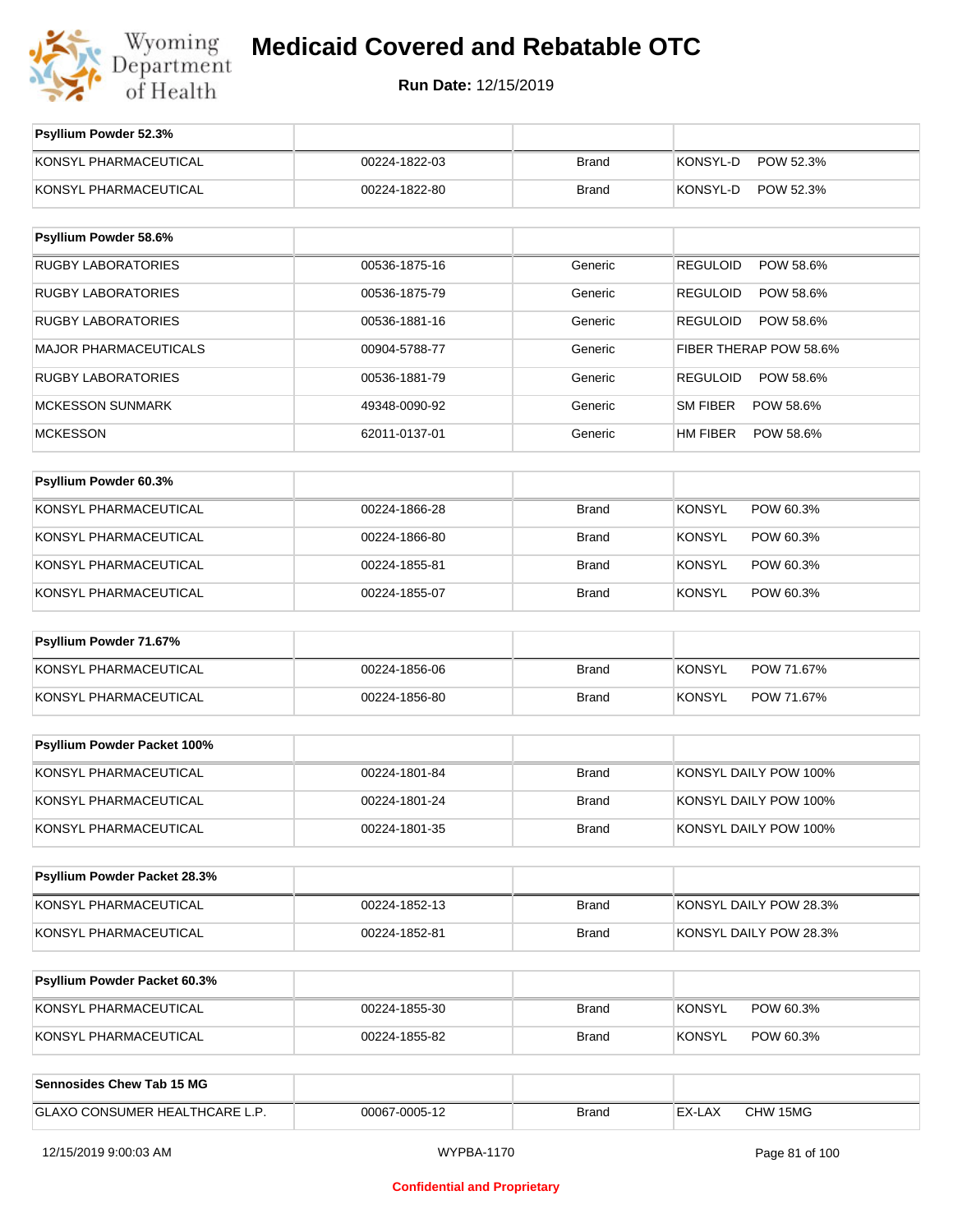| Wyoming<br><b>Medicaid Covered and Rebatable OTC</b><br>Department |                             |              |        |          |  |
|--------------------------------------------------------------------|-----------------------------|--------------|--------|----------|--|
| of Health                                                          | <b>Run Date: 12/15/2019</b> |              |        |          |  |
| <b>GLAXO CONSUMER HEALTHCARE L.P.</b>                              | 00067-0005-24               | <b>Brand</b> | EX-LAX | CHW 15MG |  |
| <b>GLAXO CONSUMER HEALTHCARE L.P.</b>                              | 00067-0005-48               | <b>Brand</b> | EX-LAX | CHW 15MG |  |

| Sennosides Syrup 8.8 MG/5ML |               |         |                        |
|-----------------------------|---------------|---------|------------------------|
| <b>RUGBY LABORATORIES</b>   | 00536-1000-59 | Generic | SENEXON<br>LIQ 8.8MG/5 |
| MAJOR PHARMACEUTICALS       | 00904-6289-09 | Generic | SYP 8.8MG/5<br>SENNA   |

| <b>Sennosides Tab 15 MG</b>    |               |         |                       |
|--------------------------------|---------------|---------|-----------------------|
| GLAXO CONSUMER HEALTHCARE L.P. | 00067-0003-30 | Brand   | TAB 15MG<br>EX-LAX    |
| GLAXO CONSUMER HEALTHCARE L.P. | 00067-6025-60 | Generic | PERDIEM OVER TAB 15MG |
| GLAXO CONSUMER HEALTHCARE L.P. | 00067-0003-08 | Brand   | TAB 15MG<br>EX-LAX    |

| Sennosides Tab 17.2 MG    |               |              |                         |
|---------------------------|---------------|--------------|-------------------------|
| <b>PURDUE PRODUCTS LP</b> | 67618-0315-12 | <b>Brand</b> | SENOKOT XTRA TAB 17.2MG |

| Sennosides Tab 25 MG           |               |              |                                |
|--------------------------------|---------------|--------------|--------------------------------|
| GLAXO CONSUMER HEALTHCARE L.P. | 00067-0016-90 | <b>Brand</b> | EX-LAX<br>TAB MAX ST           |
| GLAXO CONSUMER HEALTHCARE L.P. | 00067-0016-48 | <b>Brand</b> | TAB MAX ST<br>EX-LAX           |
| GLAXO CONSUMER HEALTHCARE L.P. | 00067-0016-24 | <b>Brand</b> | TAB MAX ST<br>EX-LAX           |
| <b>BERGEN BRUNSWIG</b>         | 24385-0369-62 | Generic      | <b>GNP LAXATIVE TAB 25MG</b>   |
| LEADER BRAND PRODUCTS          | 37205-0294-62 | Generic      | TAB 25MG<br>LAXATIVE           |
| <b>MCKESSON SUNMARK</b>        | 49348-0224-04 | Generic      | SM SENNA LAX TAB MAX STR       |
| CHAIN DRUG MARKETING ASSOC     | 63868-0549-24 | Generic      | LAXATIVE<br><b>TAB MAX-STR</b> |

| Sennosides Tab 8.6 MG        |               |         |                             |
|------------------------------|---------------|---------|-----------------------------|
| <b>PAR PHARMACEUTICAL</b>    | 00603-0282-32 | Generic | SENNA LAX TAB 8.6MG         |
| <b>RUGBY LABORATORIES</b>    | 00536-5904-10 | Generic | SENEXON<br>TAB 8.6MG        |
| <b>MAJOR PHARMACEUTICALS</b> | 00904-5165-61 | Generic | TAB 8.6MG<br><b>SENNA</b>   |
| <b>MAJOR PHARMACEUTICALS</b> | 00904-5165-80 | Generic | TAB 8.6MG<br><b>SENNA</b>   |
| <b>MAJOR PHARMACEUTICALS</b> | 00904-5165-59 | Generic | <b>SENNA</b><br>TAB 8.6MG   |
| <b>MAJOR PHARMACEUTICALS</b> | 00904-6434-59 | Generic | TAB 8.6MG<br><b>SENNA</b>   |
| <b>MAJOR PHARMACEUTICALS</b> | 00904-6434-80 | Generic | TAB 8.6MG<br><b>SENNA</b>   |
| <b>RUGBY LABORATORIES</b>    | 00536-5904-01 | Generic | <b>SENEXON</b><br>TAB 8.6MG |
| <b>PAR PHARMACEUTICAL</b>    | 00603-0282-21 | Generic | SENNA LAX TAB 8.6MG         |
| PHARBEST PHARMACEUTICALS     | 16103-0363-08 | Generic | SENNA-TABS TAB 8.6MG        |
| PHARBEST PHARMACEUTICALS     | 16103-0363-11 | Generic | SENNA-TABS TAB 8.6MG        |
| <b>SELECT BRAND</b>          | 15127-0105-01 | Generic | SB SENNA-LAX TAB 8.6MG      |
| <b>BERGEN BRUNSWIG</b>       | 24385-0404-78 | Generic | SENNA-LAX TAB 8.6MG         |

#### **Confidential and Proprietary**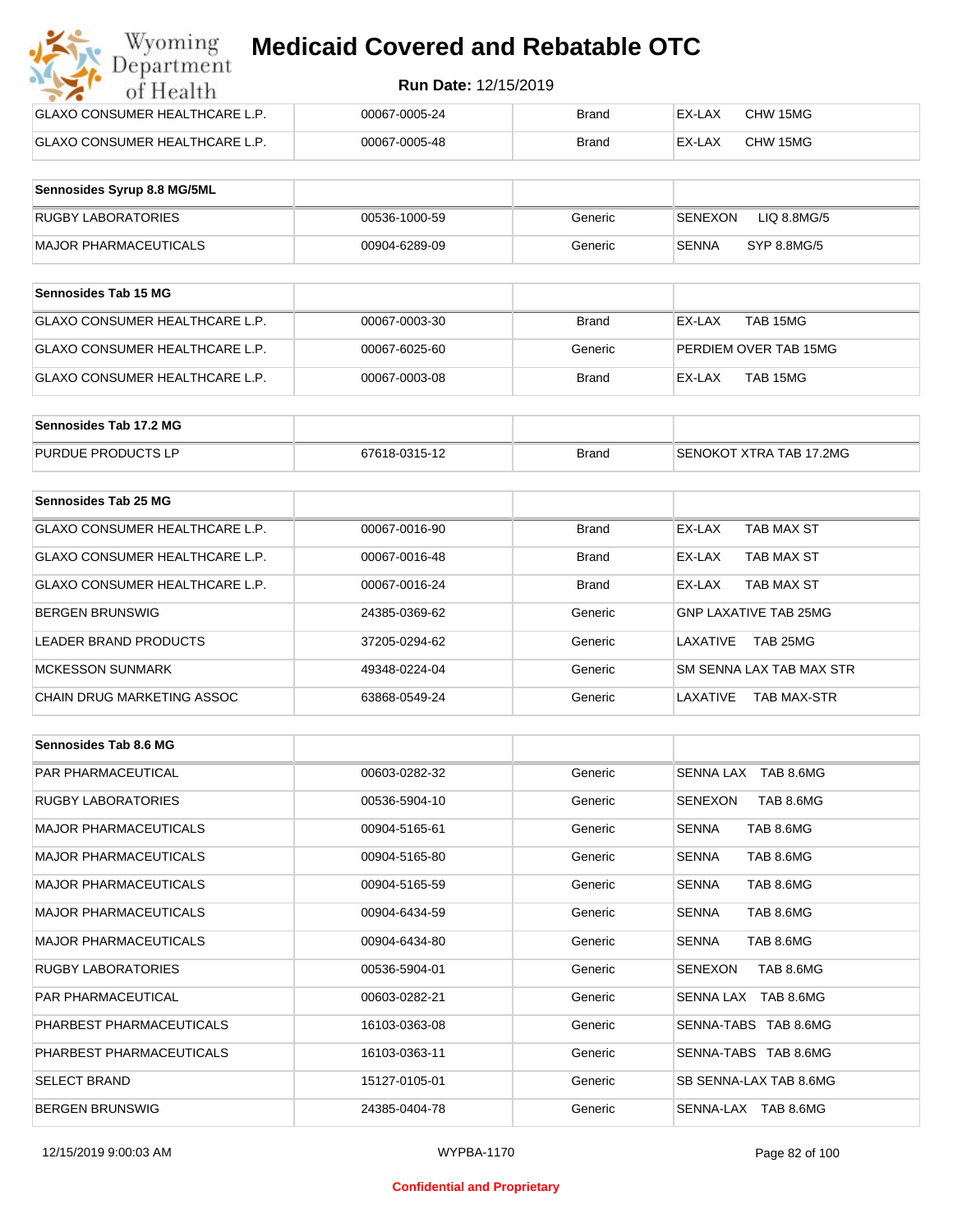

| LEADER BRAND PRODUCTS      | 37205-0241-78 | Generic      | <b>SENNA</b><br>TAB 8.6MG   |
|----------------------------|---------------|--------------|-----------------------------|
| TIME-CAP LABS              | 49483-0080-01 | Generic      | SENNA-TIME<br>TAB 8.6MG     |
| TIME-CAP LABS              | 49483-0080-10 | Generic      | TAB 8.6MG<br>SENNA-TIME     |
| AUBURN PHARMACEUTICAL      | 62107-0031-01 | Generic      | <b>SENNO</b><br>TAB 8.6MG   |
| PURDUE PRODUCTS LP         | 67618-0300-50 | <b>Brand</b> | TAB 8.6MG<br><b>SENOKOT</b> |
| CHAIN DRUG MARKETING ASSOC | 63868-0257-10 | Generic      | NAT VEG LAX TAB 8.6MG       |
| PURDUE PRODUCTS LP         | 67618-0300-10 | <b>Brand</b> | TAB 8.6MG<br><b>SENOKOT</b> |
| PURDUE PRODUCTS LP         | 67618-0300-20 | <b>Brand</b> | TAB 8.6MG<br><b>SENOKOT</b> |
| <b>MCKESSON</b>            | 62011-0192-01 | Generic      | HM SENNA<br>TAB 8.6MG       |
| PURDUE PRODUCTS LP         | 67618-0300-11 | <b>Brand</b> | <b>SENOKOT</b><br>TAB 8.6MG |

| Sennosides-Docusate Sodium Tab 8.6-50<br>МG |               |         |                           |
|---------------------------------------------|---------------|---------|---------------------------|
| PAR PHARMACEUTICAL                          | 00603-0149-32 | Generic | DOC-Q-LAX TAB 8.6-50MG    |
| <b>RUGBY LABORATORIES</b>                   | 00536-0355-10 | Generic | DSS/SENNA TAB 8.6-50MG    |
| RUGBY LABORATORIES                          | 00536-4086-10 | Generic | SENEXON-S TAB 8.6-50MG    |
| PAR PHARMACEUTICAL                          | 00603-0283-21 | Generic | SENNALAX-S TAB 8.6-50MG   |
| PAR PHARMACEUTICAL                          | 00603-0283-32 | Generic | SENNALAX-S TAB 8.6-50MG   |
| MAJOR PHARMACEUTICALS                       | 00904-5643-60 | Generic | DOK PLUS<br>TAB 8.6-50MG  |
| <b>RUGBY LABORATORIES</b>                   | 00536-0355-01 | Generic | DSS/SENNA TAB 8.6-50MG    |
| RUGBY LABORATORIES                          | 00536-4086-01 | Generic | SENEXON-S TAB 8.6-50MG    |
| PAR PHARMACEUTICAL                          | 00603-0149-21 | Generic | DOC-Q-LAX TAB 8.6-50MG    |
| MAJOR PHARMACEUTICALS                       | 00904-6339-61 | Generic | SENNA PLUS TAB 8.6-50MG   |
| MAJOR PHARMACEUTICALS                       | 00904-5643-61 | Generic | DOK PLUS<br>TAB 8.6-50MG  |
| BERGEN BRUNSWIG                             | 24385-0495-78 | Generic | STOOL SOFTNR TAB 8.6-50MG |
| BERGEN BRUNSWIG                             | 24385-0495-72 | Generic | STOOL SOFTNR TAB 8.6-50MG |
| BERGEN BRUNSWIG                             | 24385-0505-72 | Generic | SENNA PLUS TAB 8.6-50MG   |
| LEADER BRAND PRODUCTS                       | 37205-0251-72 | Generic | SENNA PLUS TAB 8.6-50MG   |
| <b>MCKESSON SUNMARK</b>                     | 49348-0532-12 | Generic | LAX/STL SOFT TAB 8.6-50MG |
| <b>MCKESSON SUNMARK</b>                     | 49348-0544-19 | Generic | STOOL SOFTNR TAB 8.6-50MG |
| TIME-CAP LABS                               | 49483-0081-01 | Generic | SENNA-TIME S TAB 8.6-50MG |
| <b>MCKESSON SUNMARK</b>                     | 49348-0544-10 | Generic | STOOL SOFTNR TAB 8.6-50MG |
| TIME-CAP LABS                               | 49483-0081-10 | Generic | SENNA-TIME S TAB 8.6-50MG |
| <b>CYPRESS PHARMACEUTICAL</b>               | 60258-0951-06 | Generic | SENNA-S<br>TAB 8.6-50MG   |
| <b>MCKESSON PACKAGING SERVICES</b>          | 63739-0432-01 | Generic | SENNA/DSS TAB 8.6-50MG    |
| <b>MCKESSON</b>                             | 62011-0161-01 | Generic | SENNA-S<br>TAB 8.6-50MG   |
| <b>MCKESSON PACKAGING SERVICES</b>          | 63739-0432-10 | Generic | SENNA/DSS TAB 8.6-50MG    |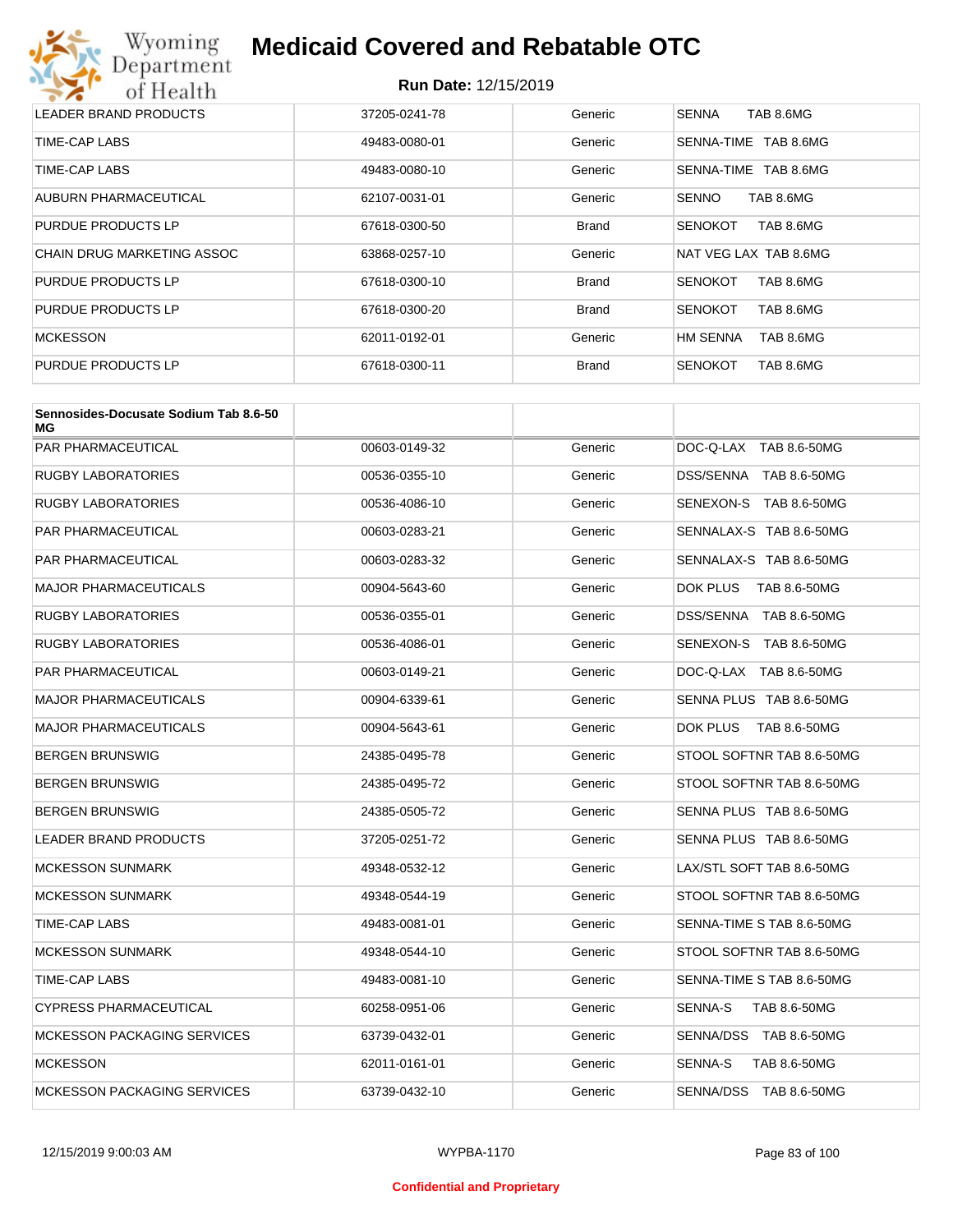#### **Run Date:** 12/15/2019

| Wyoming<br><b>Medicaid Covered and Rebatable OTC</b><br>Department |                             |              |                                  |  |
|--------------------------------------------------------------------|-----------------------------|--------------|----------------------------------|--|
| of Health                                                          | <b>Run Date: 12/15/2019</b> |              |                                  |  |
| CHAIN DRUG MARKETING ASSOC                                         | 63868-0131-01               | Generic      | STOOL SOFTNR TAB 8.6-50MG        |  |
| <b>PURDUE PRODUCTS LP</b>                                          | 67618-0106-10               | Generic      | PERI-COLACE TAB 8.6-50MG         |  |
| <b>PURDUE PRODUCTS LP</b>                                          | 67618-0106-30               | Generic      | PERI-COLACE TAB 8.6-50MG         |  |
| <b>PURDUE PRODUCTS LP</b>                                          | 67618-0106-60               | Generic      | PERI-COLACE TAB 8.6-50MG         |  |
| <b>PURDUE PRODUCTS LP</b>                                          | 67618-0310-01               | <b>Brand</b> | SENOKOT S<br>TAB 8.6-50MG        |  |
| PURDUE PRODUCTS LP                                                 | 67618-0310-11               | <b>Brand</b> | SENOKOT S<br>TAB 8.6-50MG        |  |
| PURDUE PRODUCTS LP                                                 | 67618-0310-60               | <b>Brand</b> | <b>SENOKOT S</b><br>TAB 8.6-50MG |  |
| <b>MCKESSON</b>                                                    | 62011-0165-01               | Generic      | STOOL SOFTNR TAB 8.6-50MG        |  |
| <b>PURDUE PRODUCTS LP</b>                                          | 67618-0310-30               | <b>Brand</b> | <b>SENOKOT S</b><br>TAB 8.6-50MG |  |

| Sennosides-Psyllium Cap 9-500 MG   |               |              |                          |
|------------------------------------|---------------|--------------|--------------------------|
| KONSYL PHARMACEUTICAL              | 00224-1860-60 | <b>Brand</b> | SENNA PROMPT CAP 9-500MG |
| KONSYL PHARMACEUTICAL              | 00224-1860-81 | <b>Brand</b> | SENNA PROMPT CAP 9-500MG |
| <b>MINERALS &amp; ELECTROLYTES</b> |               |              |                          |

| Calcium Carbonate Tab 1250 MG (500 MG<br>Elemental Ca) |               |         |                         |
|--------------------------------------------------------|---------------|---------|-------------------------|
| <b>HIKMA</b>                                           | 00054-8120-25 | Generic | CALCIUM CARB TAB 1250MG |
| <b>HIKMA</b>                                           | 00054-4120-25 | Generic | CALCIUM CARB TAB 1250MG |

| <b>Calcium Carbonate-Magnesium Carbonate</b><br>Tab 250-300 MG |               |              |                                    |
|----------------------------------------------------------------|---------------|--------------|------------------------------------|
| NEPHRO-TECH                                                    | 59528-0508-05 | <b>Brand</b> | <b>TAB 300</b><br><b>MAGNEBIND</b> |

| Calcium Gluconate Tab 500 MG                         |               |         |                        |
|------------------------------------------------------|---------------|---------|------------------------|
| <b>HIKMA</b>                                         | 00054-0262-20 | Generic | CALCIUM GLUC TAB 500MG |
| <b>HIKMA</b>                                         | 00054-0262-25 | Generic | CALCIUM GLUC TAB 500MG |
| <b>NASAL AGENTS - SYSTEMIC AND</b><br><b>TOPICAL</b> |               |         |                        |

| Cromolyn Sodium Nasal Aerosol Soln 5.2<br><b>MG/ACT (4%)</b> |               |         |                          |
|--------------------------------------------------------------|---------------|---------|--------------------------|
| MAJOR PHARMACEUTICALS                                        | 00904-5532-67 | Generic | CROMOLYN SOD SPR 5.2/ACT |
| BAUSCH HEALTH                                                | 57782-0397-26 | Generic | CROMOLYN SOD SPR 5.2/ACT |

| Oxymetazoline HCI Nasal Soln 0.05% |               |         |                        |
|------------------------------------|---------------|---------|------------------------|
| <b>GEISS DESTIN &amp; DUNN</b>     | 00113-0304-10 | Generic | NASAL 12 HR SPR 0.05%  |
| <b>GEISS DESTIN &amp; DUNN</b>     | 00113-0388-10 | Generic | 12 HR NASAL SPR 0.05%  |
| <b>PERRIGO</b>                     | 00113-0065-10 | Generic | NASAL<br>SPR 0.05%     |
| IGEISS DESTIN & DUNN               | 00113-0817-10 | Generic | SINUS NASAL SPR 0.05%  |
| <b>MAJOR PHARMACEUTICALS</b>       | 00904-5711-30 | Generic | NASAL DECONG SPR 0.05% |

#### **Confidential and Proprietary**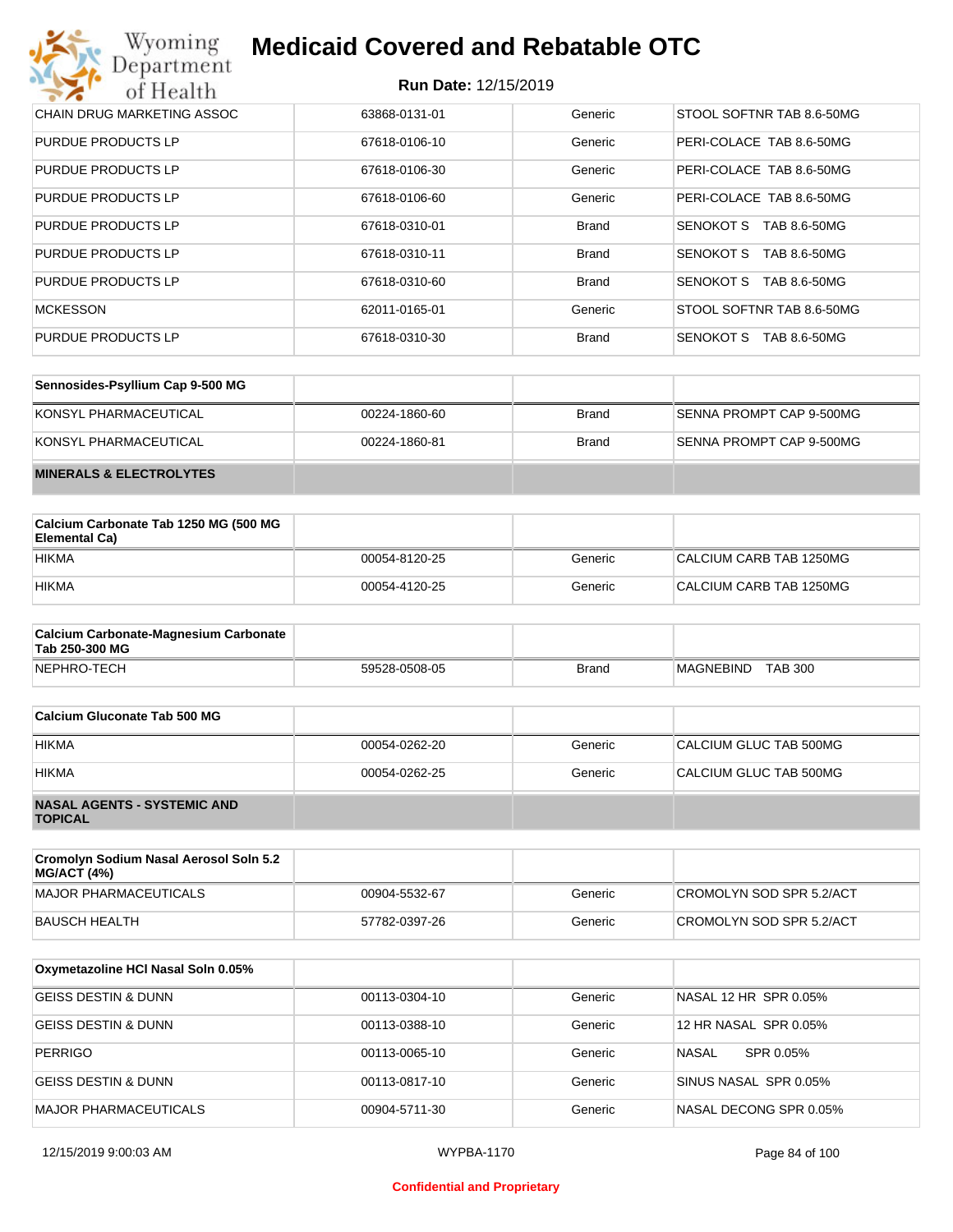

| <b>MAJOR PHARMACEUTICALS</b> | 00904-5711-35 | Generic | NASAL DECONG SPR 0.05% |
|------------------------------|---------------|---------|------------------------|
| <b>RUGBY LABORATORIES</b>    | 00536-1013-94 | Generic | NRS NASAL SPR 0.05%    |
| SELECT BRAND                 | 15127-0304-05 | Generic | 12 HR NASAL SPR 0.05%  |
| <b>SELECT BRAND</b>          | 15127-0304-10 | Generic | 12 HR NASAL SPR 0.05%  |
| <b>BERGEN BRUNSWIG</b>       | 24385-0304-10 | Generic | 12 HR NASAL SPR 0.05%  |
| <b>BERGEN BRUNSWIG</b>       | 24385-0304-11 | Generic | 12 HR NASAL SPR 0.05%  |
| <b>BERGEN BRUNSWIG</b>       | 24385-0352-10 | Generic | GNP NASAL SPR 0.05%    |
| <b>BERGEN BRUNSWIG</b>       | 24385-0498-10 | Generic | 12 HR NASAL SPR 0.05%  |
| <b>TOPCO</b>                 | 36800-0388-10 | Generic | NO DRIP NASL SPR 0.05% |
| <b>TOPCO</b>                 | 36800-0817-10 | Generic | NASAL 12 HR SPR 0.05%  |
| <b>TOPCO</b>                 | 36800-0688-05 | Generic | SINUS RELIEF SPR 0.05% |
| <b>BERGEN BRUNSWIG</b>       | 24385-0067-10 | Generic | GNP NASAL SPR 0.05%    |
| <b>TOPCO</b>                 | 36800-0065-10 | Generic | NASAL 12 HR SPR 0.05%  |
| <b>TOPCO</b>                 | 36800-0304-10 | Generic | NASAL 12 HR SPR 0.05%  |
| <b>PERRIGO</b>               | 45802-0410-59 | Generic | NASAL RELIEF SPR 0.05% |
| <b>MCKESSON SUNMARK</b>      | 49348-0472-27 | Generic | SM 12-HOUR SPR 0.05%   |
| AMERISOURCE BERGEN DRUGS     | 46122-0165-10 | Generic | GNP NASAL SPR 0.05%    |
| AMERISOURCE BERGEN DRUGS     | 46122-0165-11 | Generic | GNP NASAL SPR 0.05%    |
| <b>MCKESSON SUNMARK</b>      | 49348-0028-27 | Generic | SM NASAL 12H SPR 0.05% |
| <b>MCKESSON SUNMARK</b>      | 49348-0230-27 | Generic | SM NASAL SPR 0.05%     |
| <b>MCKESSON SUNMARK</b>      | 49348-0231-27 | Generic | SM NASAL<br>SPR 0.05%  |
| <b>MCKESSON SUNMARK</b>      | 49348-0130-27 | Generic | SM NASAL SPR 0.05%     |
| <b>TARO</b>                  | 51672-2030-03 | Generic | NASAL DECONG SPR 0.05% |
| TARO                         | 51672-2030-05 | Generic | NASAL DECONG SPR 0.05% |
| <b>MCKESSON</b>              | 62011-0080-01 | Generic | HM NASAL SPR 0.05%     |
| <b>RECKITT BENCKISER</b>     | 63824-0127-75 | Generic | MUCINEX FF SPR 0.05%   |
| MCKESSON                     | 62011-0079-01 | Generic | SINUS NASAL SPR 0.05%  |
| <b>MCKESSON</b>              | 62011-0081-01 | Generic | HM NASAL SPR 0.05%     |
| <b>RECKITT BENCKISER</b>     | 63824-0126-75 | Generic | MUCINEX MS SPR 0.05%   |
|                              |               |         |                        |

| <b>Phenylephrine HCI Nasal Soln 1%</b> |               |         |                                  |
|----------------------------------------|---------------|---------|----------------------------------|
| <b>GLAXO CONSUMER HEALTHCARE L.P.</b>  | 00067-2086-01 | Generic | 4-WAY FAST SPR 1%                |
| <b>GEISS DESTIN &amp; DUNN</b>         | 00113-0648-10 | Generic | NASAL FOUR SOL 1%                |
| <b>BERGEN BRUNSWIG</b>                 | 24385-0390-10 | Generic | <b>GNP NOSE</b><br><b>DRO 1%</b> |
| <b>TOPCO</b>                           | 36800-0648-10 | Generic | NASAL FOUR SOL 1%                |
| <b>TOPCO</b>                           | 36800-0390-10 | Generic | <b>NOSE</b><br><b>DRO 1%</b>     |
| LEADER BRAND PRODUCTS                  | 37205-0483-10 | Generic | DECONGESTANT SOL 1%              |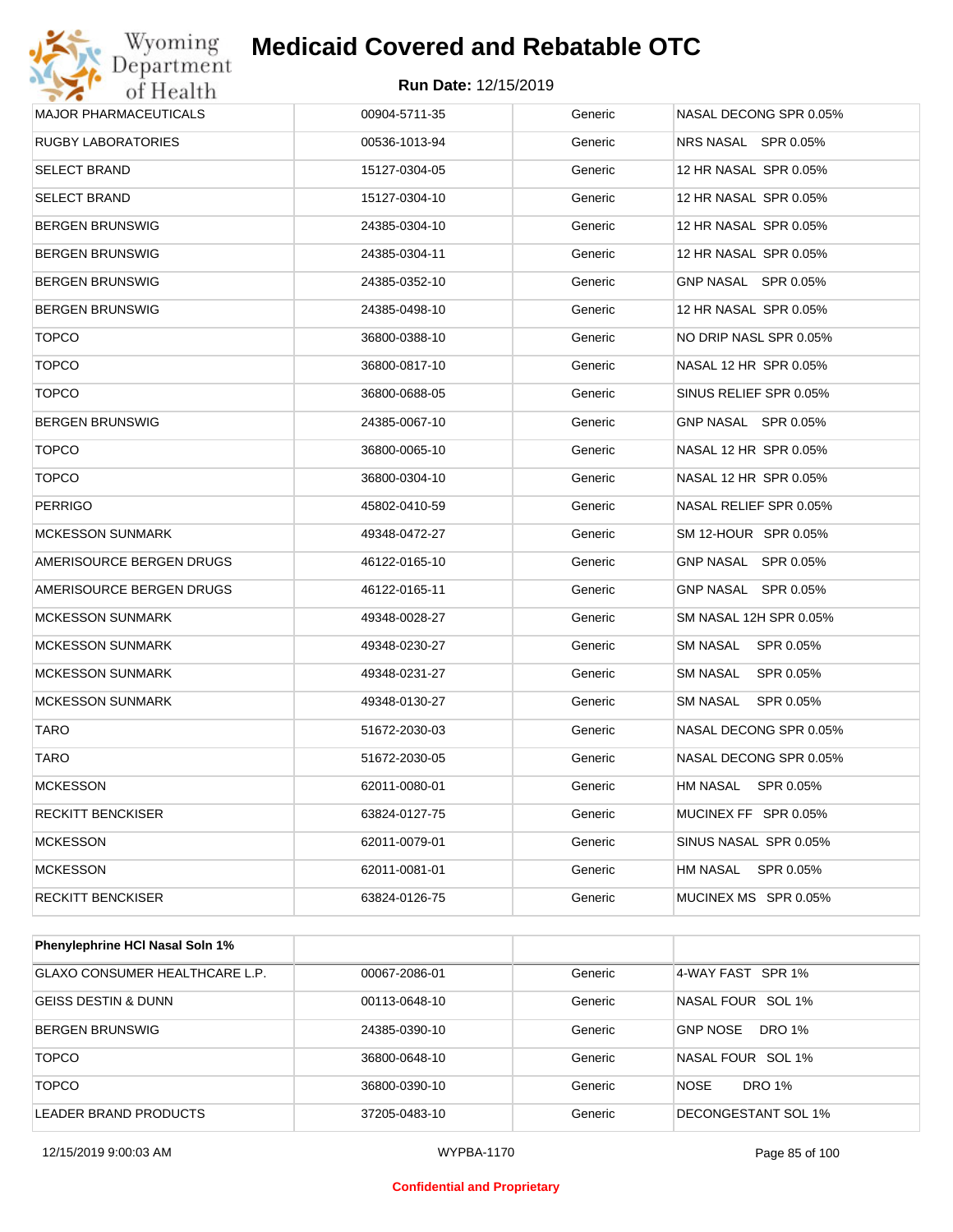| Wyoming<br>Department    | <b>Medicaid Covered and Rebatable OTC</b><br><b>Run Date: 12/15/2019</b> |         |                          |  |
|--------------------------|--------------------------------------------------------------------------|---------|--------------------------|--|
| of Health                |                                                                          |         |                          |  |
| <b>MCKESSON SUNMARK</b>  | 49348-0197-27                                                            | Generic | DRO 1%<br>SM NOSE        |  |
| AMERISOURCE BERGEN DRUGS | 46122-0149-03                                                            | Generic | GNP NASAL SPR 1%         |  |
| <b>MCKESSON</b>          | 62011-0085-01                                                            | Generic | <b>DRO 1%</b><br>HM NOSE |  |

| Phenylephrine HCI Tab 10 MG  |               |         |                       |
|------------------------------|---------------|---------|-----------------------|
| <b>PERRIGO</b>               | 00113-0094-23 | Generic | NASAL DECONG TAB 10MG |
| <b>PERRIGO</b>               | 00113-0094-68 | Generic | NASAL DECONG TAB 10MG |
| <b>MAJOR PHARMACEUTICALS</b> | 00904-5733-73 | Generic | SUDOGEST PE TAB 10MG  |
| <b>PERRIGO</b>               | 00113-0094-89 | Generic | NASAL DECONG TAB 10MG |
| <b>MAJOR PHARMACEUTICALS</b> | 00904-5733-49 | Generic | SUDOGEST PE TAB 10MG  |
| <b>BERGEN BRUNSWIG</b>       | 24385-0603-89 | Generic | NASAL DECONG TAB 10MG |
| <b>TOPCO</b>                 | 36800-0094-89 | Generic | NASAL DECONG TAB 10MG |
| <b>TOPCO</b>                 | 36800-0094-47 | Generic | NASAL DECONG TAB 10MG |
| <b>BERGEN BRUNSWIG</b>       | 24385-0603-68 | Generic | NASAL DECONG TAB 10MG |
| <b>TOPCO</b>                 | 36800-0094-23 | Generic | NASAL DECONG TAB 10MG |
| <b>TOPCO</b>                 | 36800-0094-68 | Generic | NASAL DECONG TAB 10MG |
| <b>LEADER BRAND PRODUCTS</b> | 37205-0473-89 | Generic | NASAL DECONG TAB 10MG |
| LEADER BRAND PRODUCTS        | 37205-0473-69 | Generic | NASAL DECONG TAB 10MG |
| <b>MCKESSON SUNMARK</b>      | 49348-0700-07 | Generic | NASAL DECONG TAB 10MG |
| <b>MCKESSON SUNMARK</b>      | 49348-0700-48 | Generic | NASAL DECONG TAB 10MG |
| <b>MCKESSON</b>              | 62011-0077-01 | Generic | NASAL DECONG TAB 10MG |
| <b>MCKESSON</b>              | 62011-0077-02 | Generic | NASAL DECONG TAB 10MG |

| <b>Pseudoephedrine HCI Lig 15 MG/5ML</b> |               |         |                           |
|------------------------------------------|---------------|---------|---------------------------|
| <b>SILARX</b>                            | 54838-0104-40 | Generic | CHILD SILFED LIQ 15MG/5ML |
| <b>SILARX</b>                            | 54838-0104-70 | Generic | CHILD SILFED LIQ 15MG/5ML |

| <b>Pseudoephedrine HCI Lig 30 MG/5ML</b> |               |       |                            |
|------------------------------------------|---------------|-------|----------------------------|
| <b>RUGBY LABORATORIES</b>                | 00536-1850-97 | Brand | INASAL DECONG LIQ 30MG/5ML |

| Pseudoephedrine HCI Syrup 30 MG/5ML |               |       |                           |
|-------------------------------------|---------------|-------|---------------------------|
| LABORATORIES<br>RUGBY               | 00536-1850-85 | Brand | INASAL DECON SYP 30MG/5ML |

| <b>Pseudoephedrine HCI Tab 30 MG</b> |               |         |                       |
|--------------------------------------|---------------|---------|-----------------------|
| GEISS DESTIN & DUNN                  | 00113-0432-62 | Generic | NASAL DECONG TAB 30MG |
| PERRIGO                              | 00113-2432-62 | Generic | NASAL DECONG TAB 30MG |
| PERRIGO                              | 00113-2432-80 | Generic | NASAL DECONG TAB 30MG |
| RUGBY LABORATORIES                   | 00536-3607-35 | Generic | NASAL DECONG TAB 30MG |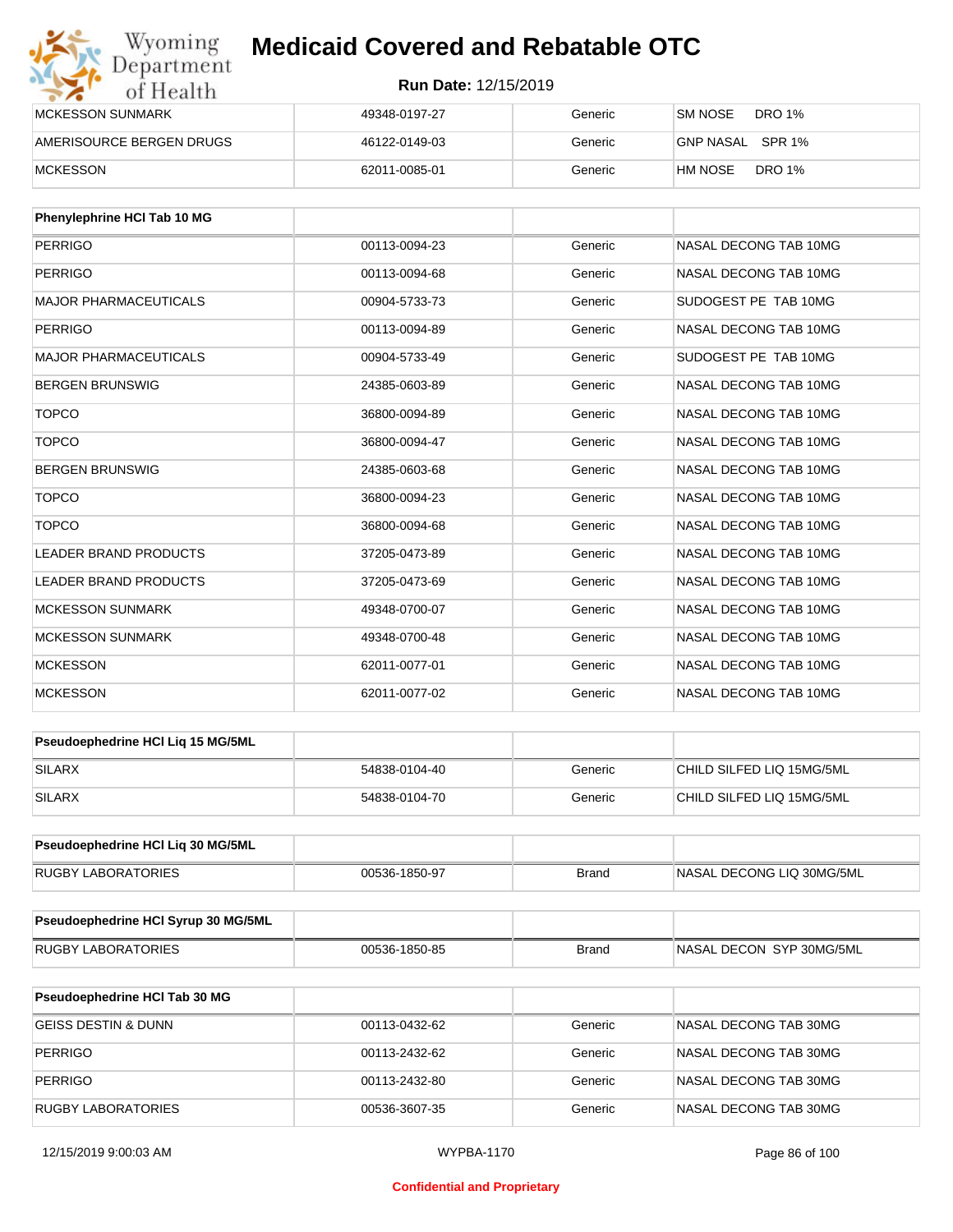

#### **Run Date:** 12/15/2019

| <b>MAJOR PHARMACEUTICALS</b>      | 00904-5053-60 | Generic | <b>SUDOGEST</b><br>TAB 30MG |
|-----------------------------------|---------------|---------|-----------------------------|
| <b>PERRIGO</b>                    | 00113-2432-67 | Generic | NASAL DECONG TAB 30MG       |
| <b>MAJOR PHARMACEUTICALS</b>      | 00904-5053-24 | Generic | <b>SUDOGEST</b><br>TAB 30MG |
| <b>MAJOR PHARMACEUTICALS</b>      | 00904-6338-60 | Generic | <b>SUDOGEST</b><br>TAB 30MG |
| <b>MAJOR PHARMACEUTICALS</b>      | 00904-5053-59 | Generic | <b>SUDOGEST</b><br>TAB 30MG |
| <b>BERGEN BRUNSWIG</b>            | 24385-0432-80 | Generic | NASAL DECONG TAB 30MG       |
| <b>TOPCO</b>                      | 36800-0432-62 | Generic | NASAL DECONG TAB 30MG       |
| <b>TOPCO</b>                      | 36800-0432-67 | Generic | NASAL DECONG TAB 30MG       |
| <b>BERGEN BRUNSWIG</b>            | 24385-0432-62 | Generic | NASAL DECONG TAB 30MG       |
| <b>LEADER BRAND PRODUCTS</b>      | 37205-0445-80 | Generic | PSEUDOEPHEDR TAB 30MG       |
| PERRIGO PHARMACEUTICALS           | 45802-0432-62 | Generic | PSEUDOEPHEDR TAB 30MG       |
| <b>MCKESSON SUNMARK</b>           | 49348-0024-04 | Generic | SM NASAL DEC TAB 30MG       |
| <b>MCKESSON SUNMARK</b>           | 49348-0024-08 | Generic | SM NASAL DEC TAB 30MG       |
| <b>MCKESSON SUNMARK</b>           | 49348-0024-34 | Generic | SM NASAL DEC TAB 30MG       |
| <b>MCKESSON</b>                   | 62011-0078-01 | Generic | NASAL DECONG TAB 30MG       |
| <b>MCKESSON</b>                   | 62011-0078-02 | Generic | NASAL DECONG TAB 30MG       |
| <b>CHAIN DRUG MARKETING ASSOC</b> | 63868-0146-48 | Generic | SUPHEDRINE TAB 30MG         |
| <b>CHAIN DRUG MARKETING ASSOC</b> | 63868-0146-24 | Generic | SUPHEDRINE TAB 30MG         |

| <b>Pseudoephedrine HCI Tab 60 MG</b> |               |         |                             |
|--------------------------------------|---------------|---------|-----------------------------|
| MAJOR PHARMACEUTICALS                | 00904-5125-59 | Generic | TAB 60MG<br><b>SUDOGEST</b> |
| MAJOR PHARMACEUTICALS                | 00904-5125-46 | Generic | TAB 60MG<br><b>SUDOGEST</b> |

| Pseudoephedrine HCI Tab ER 12HR 120<br>МG |               |         |                                 |
|-------------------------------------------|---------------|---------|---------------------------------|
| <b>PERRIGO</b>                            | 00113-2054-60 | Generic | DECONGESTANT TAB 120MG ER       |
| <b>GEISS DESTIN &amp; DUNN</b>            | 00113-0054-52 | Generic | DECONGESTANT TAB 120MG ER       |
| <b>MAJOR PHARMACEUTICALS</b>              | 00904-5803-15 | Generic | <b>SUDOGEST</b><br>TAB 120MG ER |
| <b>TOPCO</b>                              | 36800-0054-52 | Generic | DECONGESTANT TAB 120MG ER       |
| <b>TOPCO</b>                              | 36800-0054-60 | Generic | DECONGESTANT TAB 120MG ER       |
| <b>LEADER BRAND PRODUCTS</b>              | 37205-0446-52 | Generic | DECONGESTANT TAB 120MG ER       |
| <b>BERGEN BRUNSWIG</b>                    | 24385-0054-52 | Generic | PSEUDOEPHEDR TAB 120MG ER       |
| AMERISOURCE BERGEN DRUGS                  | 46122-0166-60 | Generic | PSEUDOEPHEDR TAB 120MG ER       |
| <b>MCKESSON SUNMARK</b>                   | 49348-0361-01 | Generic | DECONGESTANT TAB 120MG ER       |
| PERRIGO PHARMACEUTICALS                   | 45802-0107-52 | Generic | PSEUDOEPHEDR TAB 120MG ER       |
| <b>OHM LABS</b>                           | 51660-0204-69 | Generic | PSEUDOEPHEDR TAB 120MG ER       |
| <b>MCKESSON</b>                           | 62011-0087-01 | Generic | NASAL DECONG TAB 120MG ER       |
| <b>CHAIN DRUG MARKETING ASSOC</b>         | 63868-0143-10 | Generic | OC SUPHEDRIN TAB 120MG SR       |

#### **Confidential and Proprietary**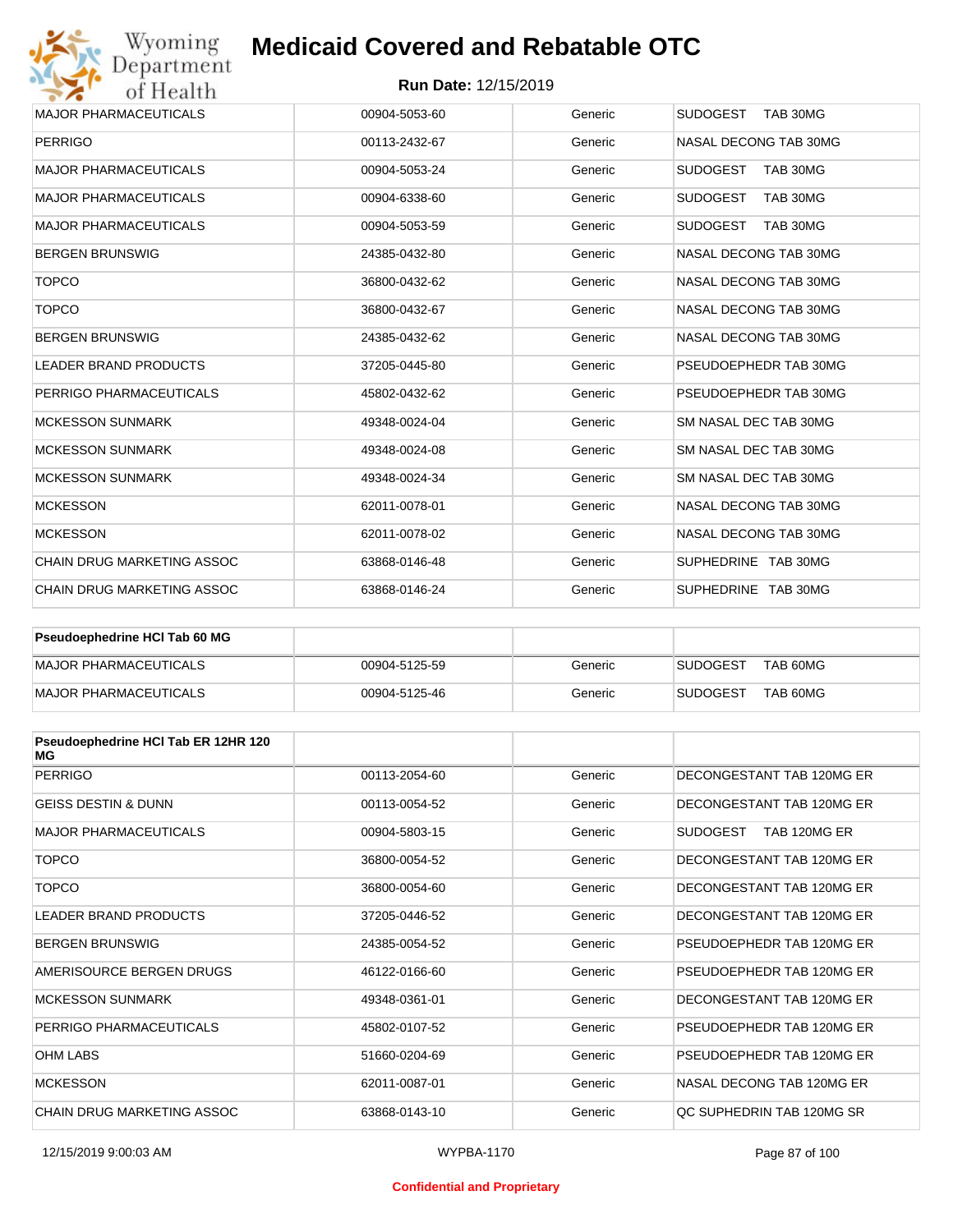

**Run Date:** 12/15/2019

**OPHTHALMIC AGENTS**

| Sodium Chloride Hypertonic Ophth Oint<br>5% |               |              |                              |
|---------------------------------------------|---------------|--------------|------------------------------|
| <b>MAJOR PHARMACEUTICALS</b>                | 00904-5315-38 | Generic      | SOD CHLORIDE OIN 5% OP       |
| <b>BAUSCH HEALTH</b>                        | 24208-0385-55 | <b>Brand</b> | <b>MURO 128</b><br>OIN 5% OP |
| <b>BAUSCH HEALTH</b>                        | 24208-0385-56 | <b>Brand</b> | <b>MURO 128</b><br>OIN 5% OP |
| <b>AKORN</b>                                | 17478-0622-35 | Generic      | SOD CHLORIDE OIN 5% OP       |

| Sodium Chloride Hypertonic Ophth Soln<br>2% |               |              |          |           |
|---------------------------------------------|---------------|--------------|----------|-----------|
| <b>BAUSCH HEALTH</b>                        | 24208-0276-15 | <b>Brand</b> | MURO 128 | SOL 2% OP |

| Sodium Chloride Hypertonic Ophth Soln<br>5%                 |               |              |                              |
|-------------------------------------------------------------|---------------|--------------|------------------------------|
| <b>MAJOR PHARMACEUTICALS</b>                                | 00904-5314-35 | Generic      | SOD CHLORIDE SOL 5% OP       |
| <b>AKORN</b>                                                | 17478-0623-12 | Generic      | SOD CHLORIDE SOL 5% OP       |
| <b>BAUSCH HEALTH</b>                                        | 24208-0277-15 | <b>Brand</b> | <b>MURO 128</b><br>SOL 5% OP |
| <b>BAUSCH HEALTH</b>                                        | 24208-0277-30 | <b>Brand</b> | <b>MURO 128</b><br>SOL 5% OP |
| <b>PSYCHOTHERAPEUTIC AND</b><br>NEUROLOGICAL AGENTS - MISC. |               |              |                              |

| <b>Nicotine Polacrilex Gum 2 MG</b>   |               |              |                                         |
|---------------------------------------|---------------|--------------|-----------------------------------------|
| <b>PERRIGO</b>                        | 00113-0206-25 | Generic      | NICOTINE POL GUM 2MG MINT               |
| <b>GLAXO CONSUMER HEALTHCARE L.P.</b> | 00135-0157-07 | <b>Brand</b> | NICORETTE ST GUM 2MG ORIG               |
| <b>GLAXO CONSUMER HEALTHCARE L.P.</b> | 00135-0474-01 | <b>Brand</b> | NICORETTE GUM 2MG MINT                  |
| <b>GLAXO CONSUMER HEALTHCARE L.P.</b> | 00135-0474-02 | <b>Brand</b> | NICORETTE GUM 2MG MINT                  |
| <b>GLAXO CONSUMER HEALTHCARE L.P.</b> | 00135-0157-11 | <b>Brand</b> | NICORETTE GUM 2MG ORIG                  |
| <b>GLAXO CONSUMER HEALTHCARE L.P.</b> | 00135-0225-02 | <b>Brand</b> | NICORETTE ST GUM 2MG MINT               |
| <b>GLAXO CONSUMER HEALTHCARE L.P.</b> | 00135-0229-05 | <b>Brand</b> | <b>NICORETTE</b><br><b>GUM 2MG MINT</b> |
| <b>GLAXO CONSUMER HEALTHCARE L.P.</b> | 00135-0241-03 | <b>Brand</b> | <b>NICORETTE</b><br><b>GUM 2MGFRUIT</b> |
| <b>GLAXO CONSUMER HEALTHCARE L.P.</b> | 00135-0241-06 | <b>Brand</b> | <b>NICORETTE</b><br><b>GUM 2MGFRUIT</b> |
| <b>GLAXO CONSUMER HEALTHCARE L.P.</b> | 00135-0466-03 | <b>Brand</b> | <b>NICORETTE</b><br><b>GUM 2MG CINN</b> |
| <b>GLAXO CONSUMER HEALTHCARE L.P.</b> | 00135-0474-03 | <b>Brand</b> | <b>NICORETTE</b><br><b>GUM 2MG MINT</b> |
| <b>GLAXO CONSUMER HEALTHCARE L.P.</b> | 00135-0241-02 | <b>Brand</b> | <b>NICORETTE</b><br><b>GUM 2MGFRUIT</b> |
| <b>GLAXO CONSUMER HEALTHCARE L.P.</b> | 00135-0466-01 | <b>Brand</b> | <b>NICORETTE</b><br><b>GUM 2MG CINN</b> |
| <b>GLAXO CONSUMER HEALTHCARE L.P.</b> | 00135-0466-02 | <b>Brand</b> | NICORETTE GUM 2MG CINN                  |
| <b>RUGBY LABORATORIES</b>             | 00536-1362-06 | Generic      | NICOTINE POL GUM 2MG                    |
| <b>RUGBY LABORATORIES</b>             | 00536-1362-23 | Generic      | NICOTINE POL GUM 2MG                    |
| <b>RUGBY LABORATORIES</b>             | 00536-1362-34 | Generic      | NICOTINE POL GUM 2MG                    |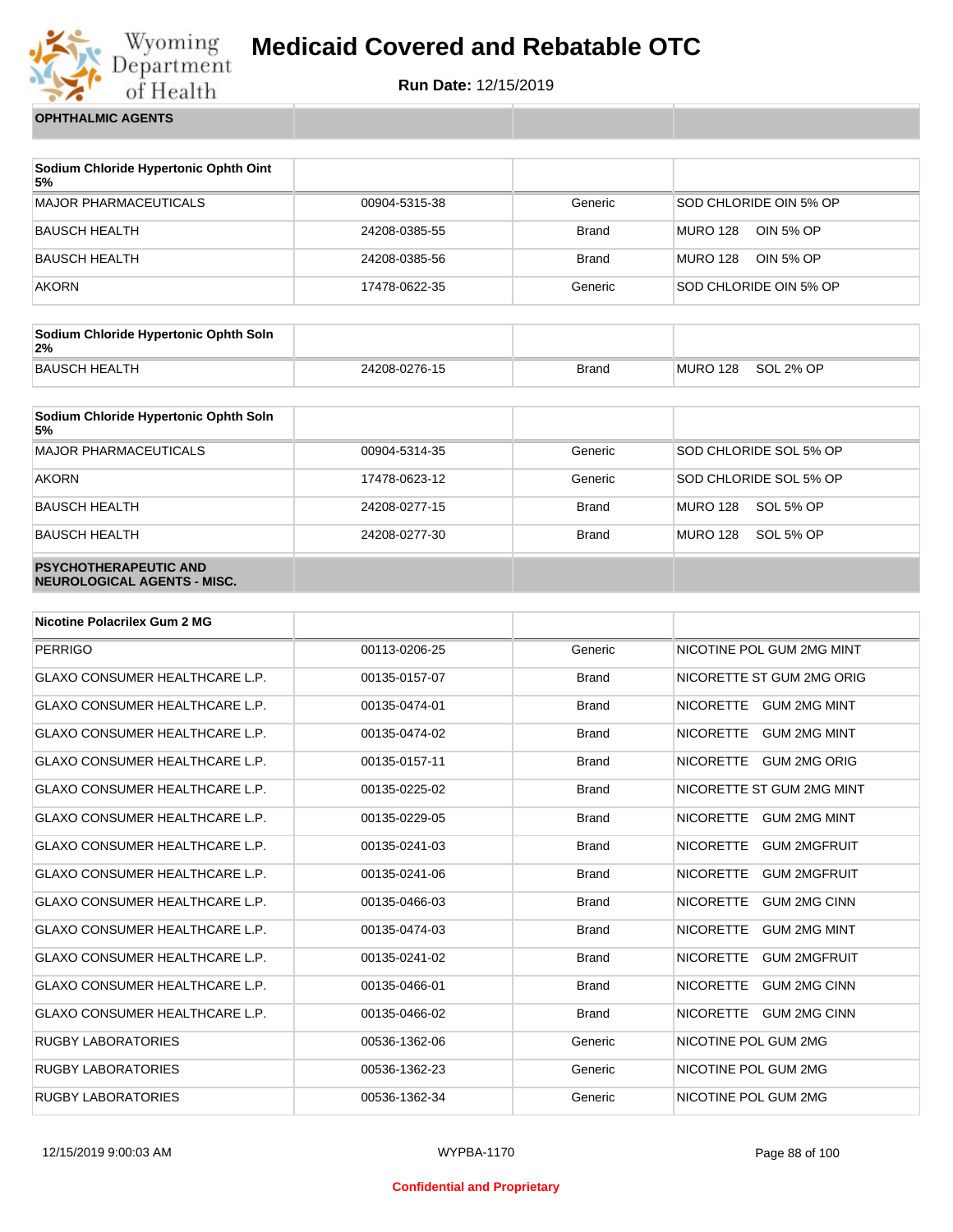

| <b>RUGBY LABORATORIES</b>      | 00536-3029-06 | Generic      | NICOTINE POL GUM 2MG ORIG        |
|--------------------------------|---------------|--------------|----------------------------------|
| <b>RUGBY LABORATORIES</b>      | 00536-3029-23 | Generic      | NICOTINE POL GUM 2MG ORIG        |
| <b>RUGBY LABORATORIES</b>      | 00536-3029-34 | Generic      | NICOTINE POL GUM 2MG ORIG        |
| <b>RUGBY LABORATORIES</b>      | 00536-3386-01 | Generic      | NICOTINE POL GUM 2MGFRUIT        |
| <b>RUGBY LABORATORIES</b>      | 00536-3112-37 | Generic      | NICOTINE POL GUM 2MG MINT        |
| <b>MAJOR PHARMACEUTICALS</b>   | 00904-5734-11 | Generic      | NICORELIEF GUM 2MG ORIG          |
| <b>MAJOR PHARMACEUTICALS</b>   | 00904-5734-51 | Generic      | NICORELIEF GUM 2MG ORIG          |
| GLAXO CONSUMER HEALTHCARE L.P. | 00135-0157-10 | <b>Brand</b> | NICORETTE GUM 2MG ORIG           |
| GLAXO CONSUMER HEALTHCARE L.P. | 00135-0225-03 | Brand        | NICORETTE GUM 2MG MINT           |
| GLAXO CONSUMER HEALTHCARE L.P. | 00135-0229-04 | <b>Brand</b> | NICORETTE GUM 2MG MINT           |
| GLAXO CONSUMER HEALTHCARE L.P. | 00135-0241-05 | Brand        | NICORETTE GUM 2MGFRUIT           |
| GLAXO CONSUMER HEALTHCARE L.P. | 00135-0241-08 | <b>Brand</b> | NICORETTE GUM 2MGFRUIT           |
| GLAXO CONSUMER HEALTHCARE L.P. | 00135-0466-05 | Brand        | NICORETTE GUM 2MG CINN           |
| GLAXO CONSUMER HEALTHCARE L.P. | 00135-0474-05 | <b>Brand</b> | NICORETTE GUM 2MG MINT           |
| GLAXO CONSUMER HEALTHCARE L.P. | 00135-0474-08 | <b>Brand</b> | NICORETTE GUM 2MG MINT           |
| <b>MAJOR PHARMACEUTICALS</b>   | 00904-5736-11 | Generic      | NICORELIEF GUM 2MG MINT          |
| <b>RUGBY LABORATORIES</b>      | 00536-3112-01 | Generic      | NICOTINE POL GUM 2MG MINT        |
| <b>RUGBY LABORATORIES</b>      | 00536-3404-01 | Generic      | NICOTINE POL GUM 2MG CINN        |
| <b>MAJOR PHARMACEUTICALS</b>   | 00904-5736-51 | Generic      | NICORELIEF GUM 2MG MINT          |
| <b>BERGEN BRUNSWIG</b>         | 24385-0594-71 | Generic      | GNP NICOTINE GUM 2MG MINT        |
| <b>TOPCO</b>                   | 36800-0456-78 | Generic      | NICOTINE POL GUM 2MG MINT        |
| <b>TOPCO</b>                   | 36800-0029-25 | Generic      | NICOTINE POL GUM 2MG ORIG        |
| <b>TOPCO</b>                   | 36800-0206-25 | Generic      | NICOTINE POL GUM 2MG MINT        |
| <b>LEADER BRAND PRODUCTS</b>   | 37205-0203-71 | Generic      | NICOTINE POL GUM 2MG             |
| <b>LEADER BRAND PRODUCTS</b>   | 37205-0967-78 | Generic      | NICOTINE POL GUM 2MG MINT        |
| <b>BERGEN BRUNSWIG</b>         | 24385-0170-58 | Generic      | GNP NICOTINE GUM 2MG MINT        |
| <b>TOPCO</b>                   | 36800-0352-78 | Generic      | NICOTINE POL GUM 2MGFRUIT        |
| AMERISOURCE BERGEN DRUGS       | 46122-0173-20 | Generic      | <b>GNP NICOTINE GUM 2MG ORIG</b> |
| <b>MCKESSON SUNMARK</b>        | 49348-0573-08 | Generic      | SM NICOTINE GUM 2MG              |
| <b>MCKESSON SUNMARK</b>        | 49348-0573-36 | Generic      | SM NICOTINE GUM 2MG              |
| <b>PERRIGO</b>                 | 45802-0206-25 | Generic      | NICOTINE POL GUM 2MG MINT        |
| <b>MCKESSON SUNMARK</b>        | 49348-0691-36 | Generic      | SM NICOTINE GUM 2MG MINT         |
| <b>MCKESSON SUNMARK</b>        | 49348-0787-10 | Generic      | SM NICOTINE GUM 2MG MINT         |
| LEADER BRAND PRODUCTS          | 37205-0967-58 | Generic      | NICOTINE POL GUM 2MG MINT        |
| <b>MCKESSON</b>                | 62011-0047-02 | Generic      | HM NICOTINE GUM 2MG MINT         |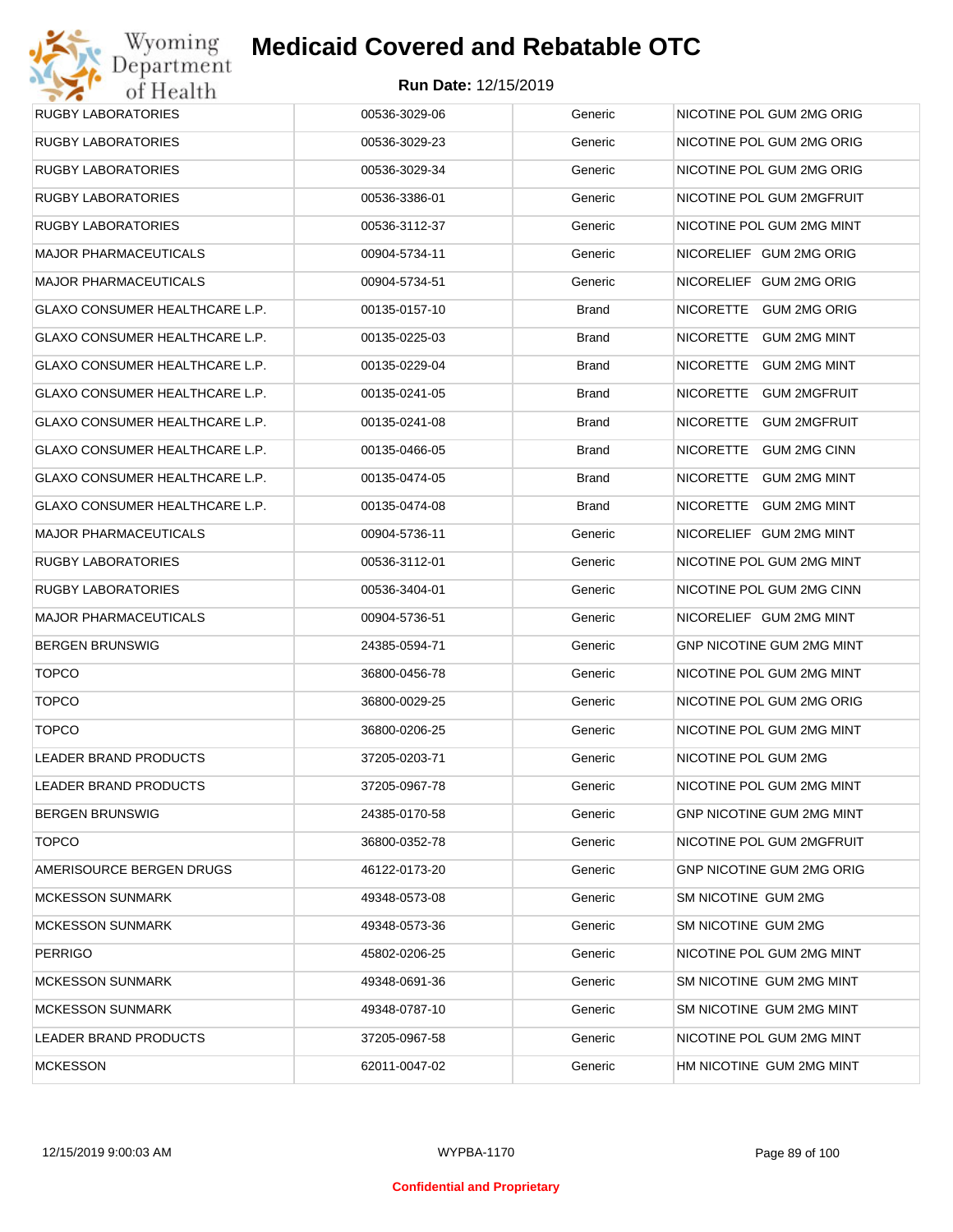

| <b>Nicotine Polacrilex Gum 4 MG</b>   |               |              |                           |
|---------------------------------------|---------------|--------------|---------------------------|
| GLAXO CONSUMER HEALTHCARE L.P.        | 00135-0158-07 | <b>Brand</b> | NICORETTE ST GUM 4MG ORIG |
| GLAXO CONSUMER HEALTHCARE L.P.        | 00135-0226-02 | <b>Brand</b> | NICORETTE GUM 4MG MINT    |
| GLAXO CONSUMER HEALTHCARE L.P.        | 00135-0226-03 | <b>Brand</b> | NICORETTE GUM 4MG MINT    |
| GLAXO CONSUMER HEALTHCARE L.P.        | 00135-0242-01 | <b>Brand</b> | NICORETTE GUM 4MGFRUIT    |
| GLAXO CONSUMER HEALTHCARE L.P.        | 00135-0242-02 | <b>Brand</b> | NICORETTE GUM 4MGFRUIT    |
| GLAXO CONSUMER HEALTHCARE L.P.        | 00135-0242-03 | <b>Brand</b> | NICORETTE GUM 4MGFRUIT    |
| GLAXO CONSUMER HEALTHCARE L.P.        | 00135-0242-05 | <b>Brand</b> | NICORETTE GUM 4MGFRUIT    |
| GLAXO CONSUMER HEALTHCARE L.P.        | 00135-0242-06 | <b>Brand</b> | NICORETTE GUM 4MGFRUIT    |
| GLAXO CONSUMER HEALTHCARE L.P.        | 00135-0158-11 | <b>Brand</b> | NICORETTE GUM 4MG ORIG    |
| GLAXO CONSUMER HEALTHCARE L.P.        | 00135-0230-05 | <b>Brand</b> | NICORETTE GUM 4MG MINT    |
| <b>GLAXO CONSUMER HEALTHCARE L.P.</b> | 00135-0242-08 | <b>Brand</b> | NICORETTE GUM 4MGFRUIT    |
| GLAXO CONSUMER HEALTHCARE L.P.        | 00135-0467-02 | <b>Brand</b> | NICORETTE GUM 4MG CINN    |
| GLAXO CONSUMER HEALTHCARE L.P.        | 00135-0467-05 | <b>Brand</b> | NICORETTE GUM 4MG CINN    |
| GLAXO CONSUMER HEALTHCARE L.P.        | 00135-0475-01 | <b>Brand</b> | NICORETTE GUM 4MG MINT    |
| GLAXO CONSUMER HEALTHCARE L.P.        | 00135-0475-02 | <b>Brand</b> | NICORETTE GUM 4MG MINT    |
| GLAXO CONSUMER HEALTHCARE L.P.        | 00135-0475-03 | <b>Brand</b> | NICORETTE GUM 4MG MINT    |
| GLAXO CONSUMER HEALTHCARE L.P.        | 00135-0475-05 | <b>Brand</b> | NICORETTE GUM 4MG MINT    |
| RUGBY LABORATORIES                    | 00536-3387-01 | Generic      | NICOTINE POL GUM 4MG      |
| GLAXO CONSUMER HEALTHCARE L.P.        | 00135-0475-08 | <b>Brand</b> | NICORETTE GUM 4MG MINT    |
| RUGBY LABORATORIES                    | 00536-1372-06 | Generic      | NICOTINE POL GUM 4MG MINT |
| <b>RUGBY LABORATORIES</b>             | 00536-1372-34 | Generic      | NICOTINE POL GUM 4MG MINT |
| RUGBY LABORATORIES                    | 00536-3030-06 | Generic      | NICOTINE POL GUM 4MG ORIG |
| <b>RUGBY LABORATORIES</b>             | 00536-3113-37 | Generic      | NICOTINE POL GUM 4MG MINT |
| <b>PERRIGO</b>                        | 00113-0422-25 | Generic      | NICOTINE POL GUM 4MG MINT |
| PERRIGO PHARMACEUTICALS               | 00113-0532-78 | Generic      | NICOTINE POL GUM 4MG MINT |
| GLAXO CONSUMER HEALTHCARE L.P.        | 00135-0158-10 | <b>Brand</b> | NICORETTE GUM 4MG ORIG    |
| <b>GLAXO CONSUMER HEALTHCARE L.P.</b> | 00135-0230-04 | <b>Brand</b> | NICORETTE GUM 4MG MINT    |
| GLAXO CONSUMER HEALTHCARE L.P.        | 00135-0467-03 | <b>Brand</b> | NICORETTE GUM 4MG CINN    |
| <b>MAJOR PHARMACEUTICALS</b>          | 00904-5735-51 | Generic      | NICORELIEF GUM 4MG ORIG   |
| <b>MAJOR PHARMACEUTICALS</b>          | 00904-5737-11 | Generic      | NICORELIEF GUM 4MG MINT   |
| <b>MAJOR PHARMACEUTICALS</b>          | 00904-5737-51 | Generic      | NICORELIEF GUM 4MG MINT   |
| RUGBY LABORATORIES                    | 00536-1372-23 | Generic      | NICOTINE POL GUM 4MG MINT |
| RUGBY LABORATORIES                    | 00536-3030-23 | Generic      | NICOTINE POL GUM 4MG ORIG |
| RUGBY LABORATORIES                    | 00536-3113-01 | Generic      | NICOTINE POL GUM 4MG MINT |
| RUGBY LABORATORIES                    | 00536-3405-01 | Generic      | NICOTINE POL GUM 4MG      |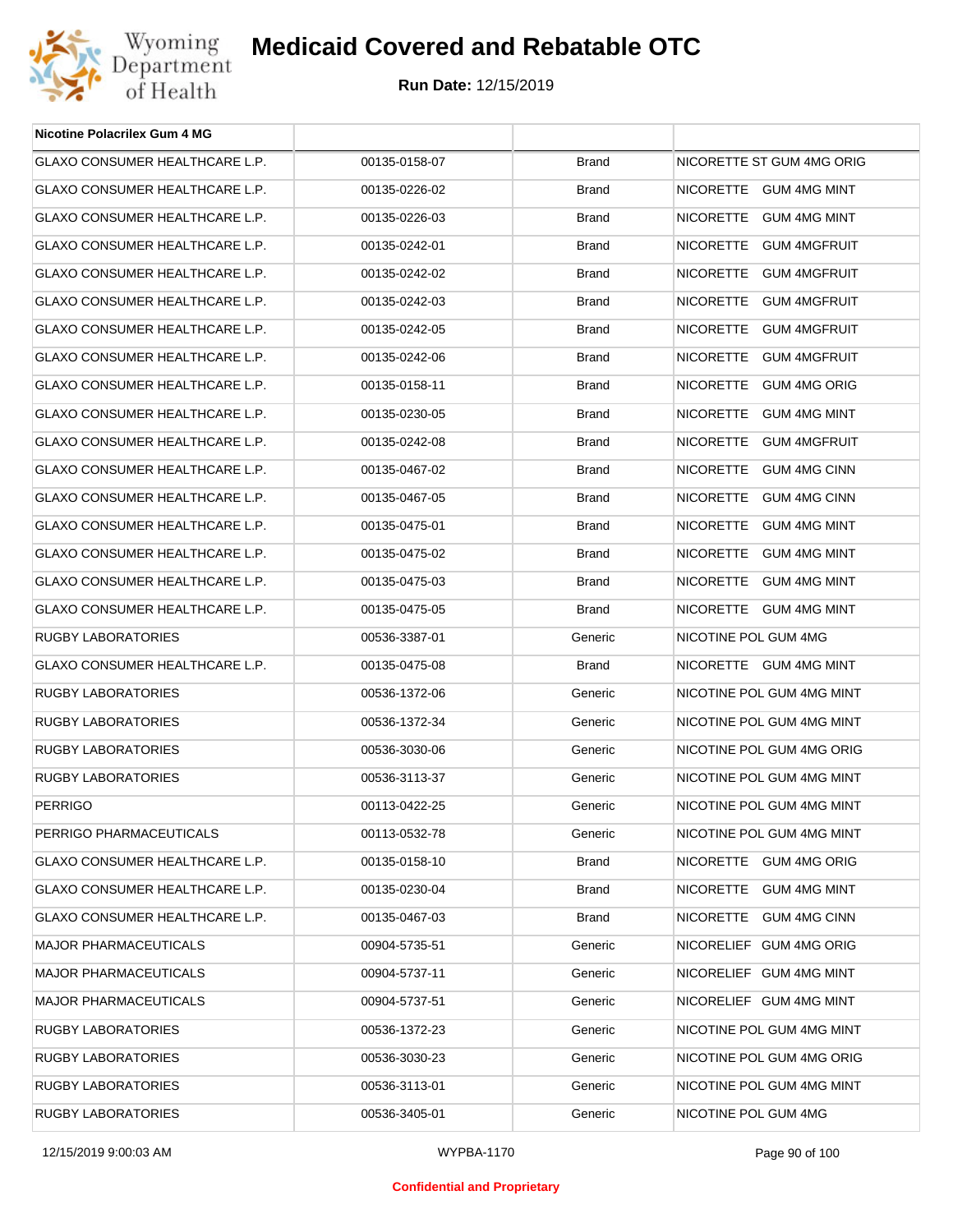

| <b>MAJOR PHARMACEUTICALS</b>      | 00904-5735-11 | Generic | NICORELIEF GUM 4MG ORIG          |
|-----------------------------------|---------------|---------|----------------------------------|
| <b>TOPCO</b>                      | 36800-0422-71 | Generic | NICOTINE POL GUM 4MG MINT        |
| <b>TOPCO</b>                      | 36800-0532-78 | Generic | NICOTINE POL GUM 4MG MINT        |
| <b>LEADER BRAND PRODUCTS</b>      | 37205-0204-71 | Generic | NICOTINE POL GUM 4MG             |
| <b>BERGEN BRUNSWIG</b>            | 24385-0598-71 | Generic | <b>GNP NICOTINE GUM 4MG MINT</b> |
| <b>TOPCO</b>                      | 36800-0170-25 | Generic | NICOTINE POL GUM 4MG ORIG        |
| <b>TOPCO</b>                      | 36800-0170-71 | Generic | NICOTINE POL GUM 4MG ORIG        |
| <b>TOPCO</b>                      | 36800-0854-78 | Generic | NICOTINE POL GUM 4MGFRUIT        |
| <b>PERRIGO</b>                    | 45802-0001-25 | Generic | NICOTINE POL GUM 4MG MINT        |
| <b>LEADER BRAND PRODUCTS</b>      | 37205-0968-78 | Generic | NICOTINE POL GUM 4MG MINT        |
| <b>MCKESSON SUNMARK</b>           | 49348-0572-08 | Generic | SM NICOTINE GUM 4MG              |
| <b>MCKESSON SUNMARK</b>           | 49348-0572-36 | Generic | SM NICOTINE GUM 4MG              |
| <b>LEADER BRAND PRODUCTS</b>      | 37205-0968-58 | Generic | NICOTINE POL GUM 4MG MINT        |
| <b>PERRIGO</b>                    | 45802-0110-78 | Generic | NICOTINE POL GUM 4MG MINT        |
| AMERISOURCE BERGEN DRUGS          | 46122-0286-60 | Generic | <b>GNP NICOTINE GUM 4MG MINT</b> |
| <b>MCKESSON SUNMARK</b>           | 49348-0692-36 | Generic | SM NICOTINE GUM 4MG MINT         |
| <b>MCKESSON SUNMARK</b>           | 49348-0788-10 | Generic | SM NICOTINE GUM 4MG MINT         |
| <b>MCKESSON</b>                   | 62011-0170-01 | Generic | HM NICOTINE GUM 4MG MINT         |
|                                   |               |         |                                  |
| Alisatina Delessilev Legense O MO |               |         |                                  |

| Nicotine Polacrilex Lozenge 2 MG      |               |              |                                  |
|---------------------------------------|---------------|--------------|----------------------------------|
| <b>GLAXO CONSUMER HEALTHCARE L.P.</b> | 00135-0508-03 | <b>Brand</b> | <b>NICORETTE</b><br>LOZ 2MG MINT |
| <b>GLAXO CONSUMER HEALTHCARE L.P.</b> | 00135-0510-01 | <b>Brand</b> | <b>NICORETTE</b><br>LOZ 2MG MINT |
| <b>GLAXO CONSUMER HEALTHCARE L.P.</b> | 00135-0510-02 | <b>Brand</b> | <b>NICORETTE</b><br>LOZ 2MG MINT |
| <b>GLAXO CONSUMER HEALTHCARE L.P.</b> | 00135-0508-02 | <b>Brand</b> | <b>NICORETTE</b><br>LOZ 2MG MINT |
| <b>GLAXO CONSUMER HEALTHCARE L.P.</b> | 00135-0510-05 | <b>Brand</b> | LOZ 2MG MINT<br><b>NICORETTE</b> |
| <b>RUGBY LABORATORIES</b>             | 00536-1038-81 | Generic      | NICOTINE POL LOZ 2MG MINT        |
| <b>GLAXO CONSUMER HEALTHCARE L.P.</b> | 00135-0512-01 | <b>Brand</b> | LOZ 2MG CHRY<br><b>NICORETTE</b> |
| <b>GLAXO CONSUMER HEALTHCARE L.P.</b> | 00135-0512-05 | <b>Brand</b> | <b>NICORETTE</b><br>LOZ 2MG CHRY |
| PERRIGO PHARMACEUTICALS               | 00113-0344-05 | Generic      | NICOTINE POL LOZ 2MG MINT        |
| <b>GLAXO CONSUMER HEALTHCARE L.P.</b> | 00135-0510-03 | <b>Brand</b> | <b>NICORETTE</b><br>LOZ 2MG MINT |
| <b>GLAXO CONSUMER HEALTHCARE L.P.</b> | 00135-0514-03 | <b>Brand</b> | <b>NICORETTE</b><br>LOZ 2MG ORIG |
| <b>TOPCO</b>                          | 36800-0344-05 | Generic      | NICOTINE POL LOZ 2MG MINT        |
| <b>LEADER BRAND PRODUCTS</b>          | 37205-0987-69 | Generic      | NICOTINE POL LOZ 2MG MINT        |
| PERRIGO PHARMACEUTICALS               | 45802-0344-05 | Generic      | NICOTINE POL LOZ 2MG MINT        |
| AMERISOURCE BERGEN DRUGS              | 46122-0176-08 | Generic      | <b>GNP NICOTINE LOZ 2MG MINT</b> |
| AMERISOURCE BERGEN DRUGS              | 46122-0254-15 | Generic      | <b>GNP NICOTINE LOZ MINI 2MG</b> |
| <b>MCKESSON SUNMARK</b>               | 49348-0852-16 | Generic      | SM NICOTINE LOZ 2MG MINT         |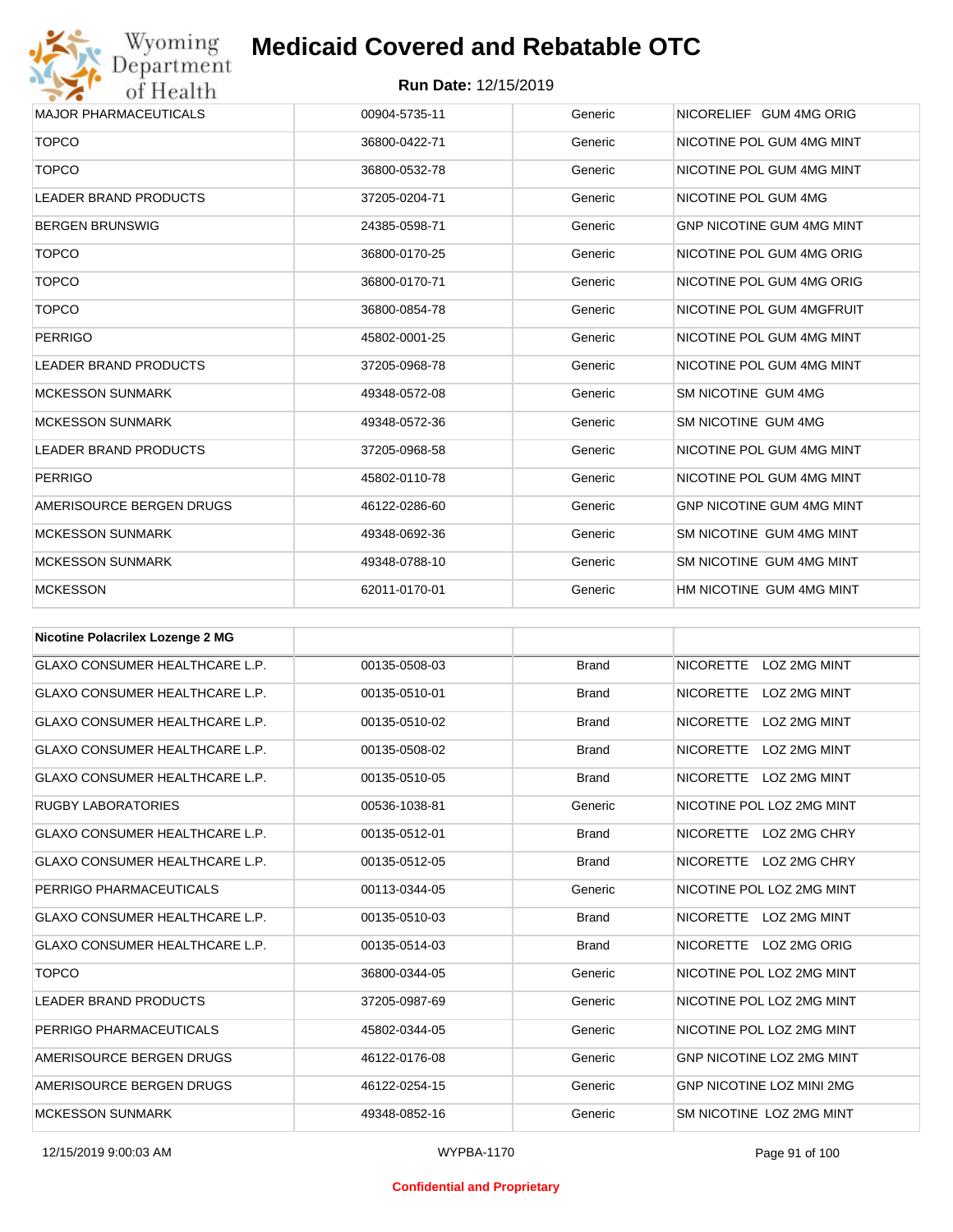

| _________<br><b>MCKESSON</b> | 62011-0048-01 | Generic | HM NICOTINE LOZ 2MG MINT |  |
|------------------------------|---------------|---------|--------------------------|--|
| <b>MCKESSON</b>              | 62011-0199-01 | Generic | HM NICOTINE LOZ 2MG MINT |  |

| <b>Nicotine Polacrilex Lozenge 4 MG</b> |               |              |                                         |
|-----------------------------------------|---------------|--------------|-----------------------------------------|
| <b>GEISS DESTIN &amp; DUNN</b>          | 00113-0873-05 | Generic      | NICOTINE POL LOZ 4MG MINT               |
| <b>GLAXO CONSUMER HEALTHCARE L.P.</b>   | 00135-0511-05 | <b>Brand</b> | NICORETTE LOZ 4MG MINT                  |
| <b>GLAXO CONSUMER HEALTHCARE L.P.</b>   | 00135-0509-02 | <b>Brand</b> | <b>NICORETTE</b><br>LOZ 4MG MINT        |
| <b>GLAXO CONSUMER HEALTHCARE L.P.</b>   | 00135-0509-03 | <b>Brand</b> | <b>NICORETTE</b><br><b>LOZ 4MG MINT</b> |
| <b>GLAXO CONSUMER HEALTHCARE L.P.</b>   | 00135-0511-02 | <b>Brand</b> | <b>NICORETTE</b><br>LOZ 4MG MINT        |
| <b>GLAXO CONSUMER HEALTHCARE L.P.</b>   | 00135-0513-05 | <b>Brand</b> | <b>NICORETTE</b><br>LOZ 4MG CHRY        |
| <b>GLAXO CONSUMER HEALTHCARE L.P.</b>   | 00135-0515-03 | <b>Brand</b> | NICORETTE LOZ 4MG ORIG                  |
| <b>GLAXO CONSUMER HEALTHCARE L.P.</b>   | 00135-0513-01 | <b>Brand</b> | <b>NICORETTE</b><br>LOZ 4MG CHRY        |
| <b>GLAXO CONSUMER HEALTHCARE L.P.</b>   | 00135-0511-01 | <b>Brand</b> | NICORETTE LOZ 4MG MINT                  |
| <b>RUGBY LABORATORIES</b>               | 00536-1039-81 | Generic      | NICOTINE POL LOZ 4MG MINT               |
| <b>TOPCO</b>                            | 36800-0873-05 | Generic      | NICOTINE POL LOZ 4MG MINT               |
| <b>LEADER BRAND PRODUCTS</b>            | 37205-0988-69 | Generic      | NICOTINE POL LOZ 4MG MINT               |
| PERRIGO PHARMACEUTICALS                 | 45802-0873-05 | Generic      | NICOTINE POL LOZ 4MG MINT               |
| AMERISOURCE BERGEN DRUGS                | 46122-0177-08 | Generic      | GNP NICOTINE LOZ 4MG MINT               |
| AMERISOURCE BERGEN DRUGS                | 46122-0255-15 | Generic      | <b>GNP NICOTINE LOZ 4MG MINT</b>        |
| <b>MCKESSON SUNMARK</b>                 | 49348-0853-16 | Generic      | SM NICOTINE LOZ 4MG MINT                |
| <b>MCKESSON</b>                         | 62011-0171-02 | Generic      | HM NICOTINE LOZ 4MG MINT                |
| <b>MCKESSON</b>                         | 62011-0171-01 | Generic      | HM NICOTINE LOZ 4MG MINT                |
| <b>MCKESSON</b>                         | 62011-0200-01 | Generic      | HM NICOTINE LOZ 4MG MINT                |

| Nicotine TD Patch 24 HR Kit 21-14-7<br>MG/24HR |               |         |                           |
|------------------------------------------------|---------------|---------|---------------------------|
| DR.REDDY'S LABORATORIES                        | 00067-6045-56 | Generic | NICOTINE SYS KIT TRANSDER |
| DR.REDDY'S LABORATORIES. INC.                  | 43598-0445-56 | Generic | NICOTINE SYS KIT TRANSDER |

| Nicotine TD Patch 24HR 14 MG/24HR     |               |              |                                 |
|---------------------------------------|---------------|--------------|---------------------------------|
| DR. REDDY'S LABORATORIES              | 00067-5125-14 | Generic      | NICOTINE<br><b>DIS 14MG/24H</b> |
| <b>GLAXO CONSUMER HEALTHCARE L.P.</b> | 00135-0195-02 | <b>Brand</b> | NICODERM CO DIS 14MG/24H        |
| <b>GLAXO CONSUMER HEALTHCARE L.P.</b> | 00135-0195-03 | <b>Brand</b> | NICODERM CO DIS 14MG/24H        |
| <b>RUGBY LABORATORIES</b>             | 00536-5895-88 | Generic      | NICOTINE TD DIS 14MG/24H        |
| DR.REDDY'S LABORATORIES               | 00067-5125-07 | Generic      | NICOTINE<br><b>DIS 14MG/24H</b> |
| <b>MCKESSON SUNMARK</b>               | 00067-6129-14 | Generic      | SM NICOTINE DIS 14MG/24H        |
| <b>GLAXO CONSUMER HEALTHCARE L.P.</b> | 00135-0195-05 | <b>Brand</b> | NICODERM CQ DIS 14MG/24H        |
| <b>LEADER BRAND PRODUCTS</b>          | 37205-0361-74 | Generic      | NICOTINE TD DIS 14MG/24H        |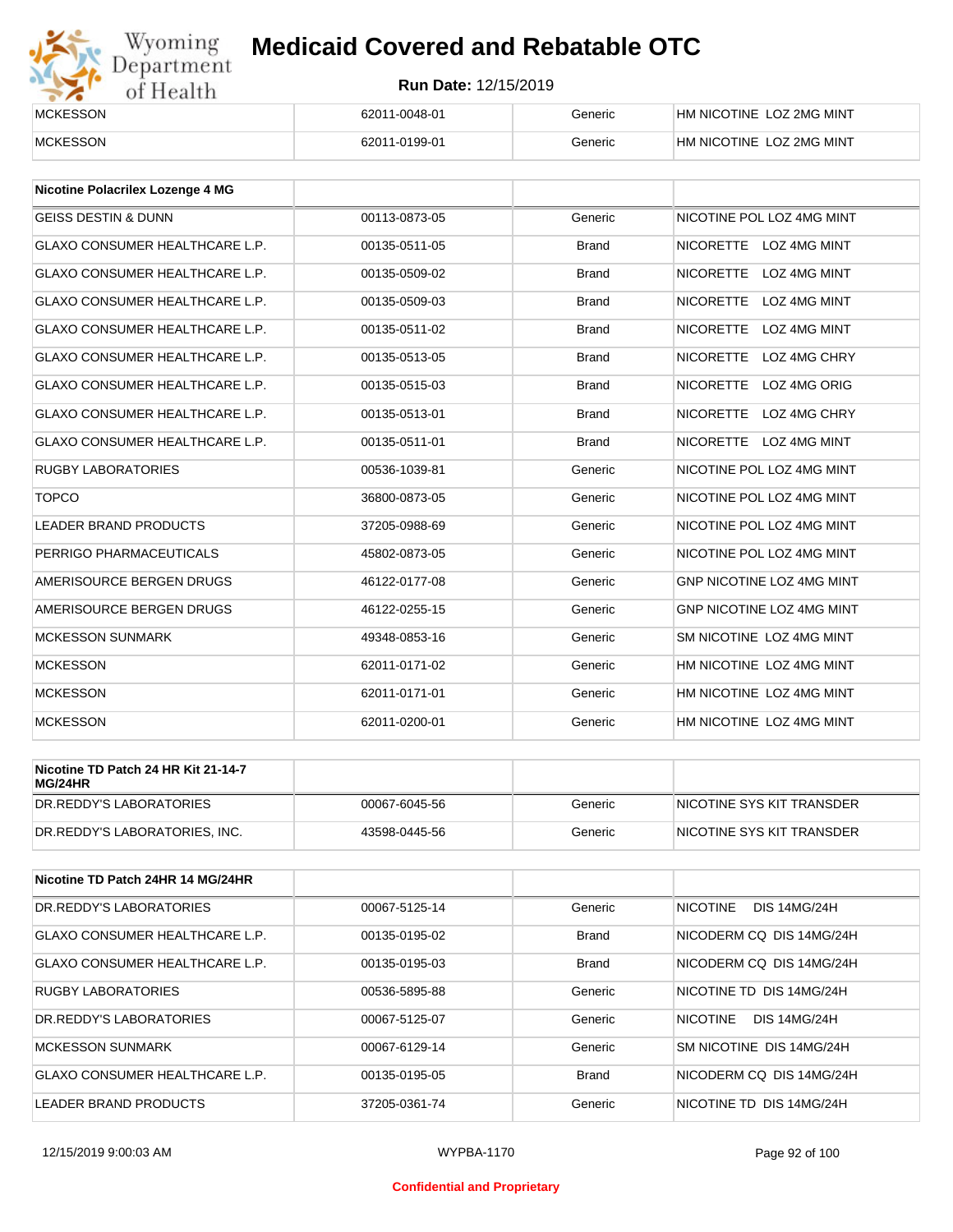| Wyoming<br>Department         | <b>Medicaid Covered and Rebatable OTC</b> |         |                          |  |  |
|-------------------------------|-------------------------------------------|---------|--------------------------|--|--|
| of Health                     | <b>Run Date: 12/15/2019</b>               |         |                          |  |  |
| DR.REDDY'S LABORATORIES, INC. | 43598-0447-70                             | Generic | NICOTINE TD DIS 14MG/24H |  |  |
| DR.REDDY'S LABORATORIES, INC. | 43598-0447-74                             | Generic | NICOTINE TD DIS 14MG/24H |  |  |
| <b>MCKESSON</b>               | 62011-0172-01                             | Generic | HM NICOTINE DIS 14MG/24H |  |  |

| Nicotine TD Patch 24HR 21 MG/24HR     |               |              |                                        |
|---------------------------------------|---------------|--------------|----------------------------------------|
| DR. REDDY'S LABORATORIES              | 00067-5126-14 | Generic      | <b>NICOTINE</b><br><b>DIS 21MG/24H</b> |
| DR. REDDY'S LABORATORIES              | 00067-5126-28 | Generic      | <b>NICOTINE</b><br><b>DIS 21MG/24H</b> |
| <b>GLAXO CONSUMER HEALTHCARE L.P.</b> | 00135-0145-02 | <b>Brand</b> | NICODERM CO DIS 21MG/24H               |
| <b>MCKESSON SUNMARK</b>               | 00067-6130-14 | Generic      | SM NICOTINE DIS 21MG                   |
| GLAXO CONSUMER HEALTHCARE L.P.        | 00135-0194-01 | <b>Brand</b> | NICODERM CO DIS 21MG/24H               |
| GLAXO CONSUMER HEALTHCARE L.P.        | 00135-0194-03 | <b>Brand</b> | NICODERM CO DIS 21MG/24H               |
| <b>GLAXO CONSUMER HEALTHCARE L.P.</b> | 00135-0194-05 | <b>Brand</b> | NICODERM CO DIS 21MG/24H               |
| <b>RUGBY LABORATORIES</b>             | 00536-5896-88 | Generic      | NICOTINE TD DIS 21MG/24H               |
| DR. REDDY'S LABORATORIES              | 00067-5126-07 | Generic      | <b>NICOTINE</b><br>DIS 21MG/24H        |
| <b>GLAXO CONSUMER HEALTHCARE L.P.</b> | 00135-0194-02 | <b>Brand</b> | NICODERM CO DIS 21MG/24H               |
| LEADER BRAND PRODUCTS                 | 37205-0358-74 | Generic      | NICOTINE TD DIS 21MG/24H               |
| DR.REDDY'S LABORATORIES, INC.         | 43598-0448-28 | Generic      | NICOTINE TD DIS 21MG/24H               |
| DR.REDDY'S LABORATORIES, INC.         | 43598-0448-70 | Generic      | NICOTINE TD DIS 21MG/24H               |
| DR. REDDY'S LABORATORIES. INC.        | 43598-0448-74 | Generic      | NICOTINE TD DIS 21MG/24H               |
| <b>MCKESSON</b>                       | 62011-0173-01 | Generic      | HM NICOTINE DIS 21MG/24H               |

| Nicotine TD Patch 24HR 7 MG/24HR                                 |               |              |                                 |
|------------------------------------------------------------------|---------------|--------------|---------------------------------|
| DR. REDDY'S LABORATORIES                                         | 00067-5124-07 | Generic      | <b>NICOTINE</b><br>DIS 7MG/24HR |
| DR. REDDY'S LABORATORIES                                         | 00067-5124-14 | Generic      | <b>NICOTINE</b><br>DIS 7MG/24HR |
| <b>MCKESSON SUNMARK</b>                                          | 00067-6128-14 | Generic      | SM NICOTINE DIS 7MG/24HR        |
| <b>GLAXO CONSUMER HEALTHCARE L.P.</b>                            | 00135-0196-02 | <b>Brand</b> | NICODERM CQ DIS 7MG/24HR        |
| <b>RUGBY LABORATORIES</b>                                        | 00536-5894-88 | Generic      | NICOTINE TD DIS 7MG/24HR        |
| <b>GLAXO CONSUMER HEALTHCARE L.P.</b>                            | 00135-0196-05 | <b>Brand</b> | NICODERM CQ DIS 7MG/24HR        |
| LEADER BRAND PRODUCTS                                            | 37205-0363-74 | Generic      | NICOTINE TD DIS 7MG/24HR        |
| DR.REDDY'S LABORATORIES, INC.                                    | 43598-0446-74 | Generic      | NICOTINE TD DIS 7MG/24HR        |
| DR.REDDY'S LABORATORIES, INC.                                    | 43598-0446-70 | Generic      | NICOTINE TD DIS 7MG/24HR        |
| <b>MCKESSON</b>                                                  | 62011-0050-01 | Generic      | NICOTINE TD DIS 7MG/24HR        |
| <b>ULCER</b><br>DRUGS/ANTISPASMODICS/ANTICHOLINE<br><b>RGICS</b> |               |              |                                 |

| <b>Cimetidine Tab 200 MG</b> |               |         |                                      |  |
|------------------------------|---------------|---------|--------------------------------------|--|
| <b>BERGEN BRUNSWIG</b>       | 24385-0111-65 | Generic | <b>TAB 200MG</b><br><b>HEARTBURN</b> |  |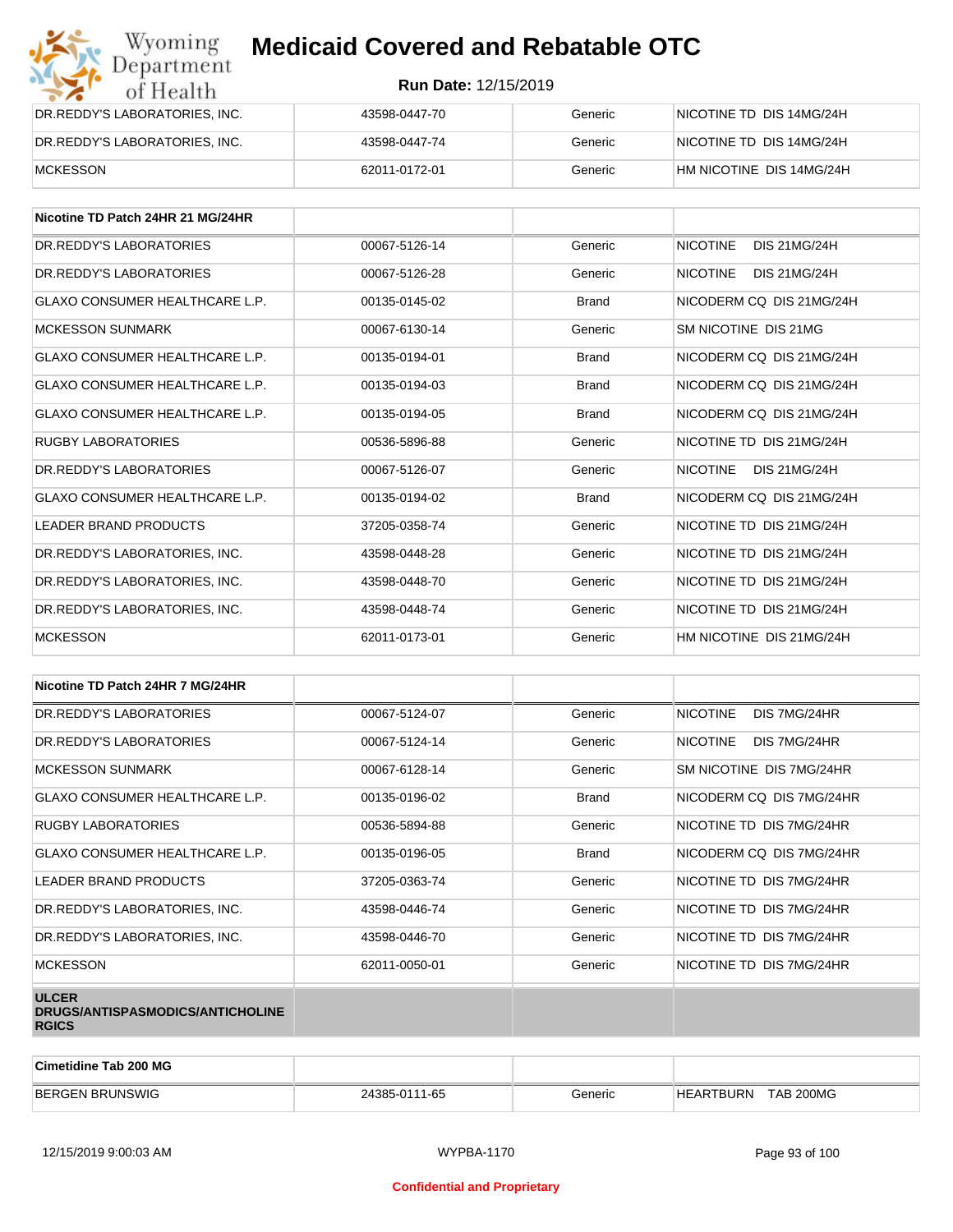

| ______<br><b>TOPCO</b>   | 36800-0022-39 | Beneric | <b>HEARTBURN</b><br><b>TAB RELIEF</b> |
|--------------------------|---------------|---------|---------------------------------------|
| <b>IMCKESSON SUNMARK</b> | 49348-0246-44 | 3eneric | SM ACID REDU TAB 200MG                |

| <b>Famotidine Tab 10 MG</b>  |               |         |                             |
|------------------------------|---------------|---------|-----------------------------|
| TEVA PHARMACEUTICALS USA     | 00093-2748-65 | Generic | FAMOTIDINE TAB 10MG         |
| TEVA PHARMACEUTICALS USA     | 00093-2748-92 | Generic | FAMOTIDINE TAB 10MG         |
| TEVA PHARMACEUTICALS USA     | 00093-2748-94 | Generic | FAMOTIDINE TAB 10MG         |
| PERRIGO PHARMACEUTICALS      | 00113-0141-65 | Generic | ACID REDUCER TAB 10MG       |
| <b>MAJOR PHARMACEUTICALS</b> | 00904-5529-87 | Generic | <b>HEARTBURN TAB RELIEF</b> |
| <b>MAJOR PHARMACEUTICALS</b> | 00904-5529-52 | Generic | <b>HEARTBURN TAB RELIEF</b> |
| <b>SELECT BRAND</b>          | 15127-0370-30 | Generic | ACID REDUCER TAB 10MG       |
| <b>TOPCO</b>                 | 36800-0141-65 | Generic | ACID REDUCER TAB 10MG       |
| LEADER BRAND PRODUCTS        | 37205-0614-65 | Generic | ACID REDUCER TAB 10MG       |
| <b>BERGEN BRUNSWIG</b>       | 24385-0255-72 | Generic | ACID REDUCER TAB 10MG       |
| <b>TOPCO</b>                 | 36800-0141-72 | Generic | ACID REDUCER TAB 10MG       |
| <b>MCKESSON SUNMARK</b>      | 49348-0442-13 | Generic | ACID REDUCER TAB 10MG       |
| <b>MCKESSON</b>              | 62011-0142-01 | Generic | FAMOTIDINE TAB 10MG         |
| CHAIN DRUG MARKETING ASSOC   | 63868-0714-30 | Generic | ACID CONTROL TAB 10MG       |

| <b>Famotidine Tab 20 MG</b>       |               |         |                              |
|-----------------------------------|---------------|---------|------------------------------|
| PERRIGO PHARMACEUTICALS           | 00113-0194-02 | Generic | ACID REDUCER TAB 20MG        |
| <b>MAJOR PHARMACEUTICALS</b>      | 00904-5780-17 | Generic | HEARTBURN TAB 20MG           |
| <b>MAJOR PHARMACEUTICALS</b>      | 00904-5780-51 | Generic | <b>HEARTBURN</b><br>TAB 20MG |
| <b>BERGEN BRUNSWIG</b>            | 24385-0385-63 | Generic | ACID REDUCER TAB 20MG        |
| <b>BERGEN BRUNSWIG</b>            | 24385-0385-71 | Generic | ACID REDUCER TAB 20MG        |
| <b>TOPCO</b>                      | 36800-0194-02 | Generic | ACID REDUCER TAB 20MG        |
| <b>TOPCO</b>                      | 36800-0194-71 | Generic | ACID REDUCER TAB 20MG        |
| <b>BERGEN BRUNSWIG</b>            | 24385-0385-51 | Generic | ACID REDUCER TAB 20MG        |
| <b>TOPCO</b>                      | 36800-0194-51 | Generic | ACID REDUCER TAB 20MG        |
| <b>LEADER BRAND PRODUCTS</b>      | 37205-0861-63 | Generic | ACID REDUCER TAB 20MG        |
| <b>MCKESSON SUNMARK</b>           | 49348-0817-09 | Generic | ACID REDUCER TAB 20MG        |
| AMERISOURCE BERGEN DRUGS          | 46122-0168-78 | Generic | ACID REDUCER TAB 20MG        |
| <b>MCKESSON SUNMARK</b>           | 49348-0817-05 | Generic | ACID REDUCER TAB 20MG        |
| <b>MCKESSON</b>                   | 62011-0143-01 | Generic | FAMOTIDINE TAB 20MG          |
| <b>CHAIN DRUG MARKETING ASSOC</b> | 63868-0486-25 | Generic | ACID CONTROL TAB 20MG        |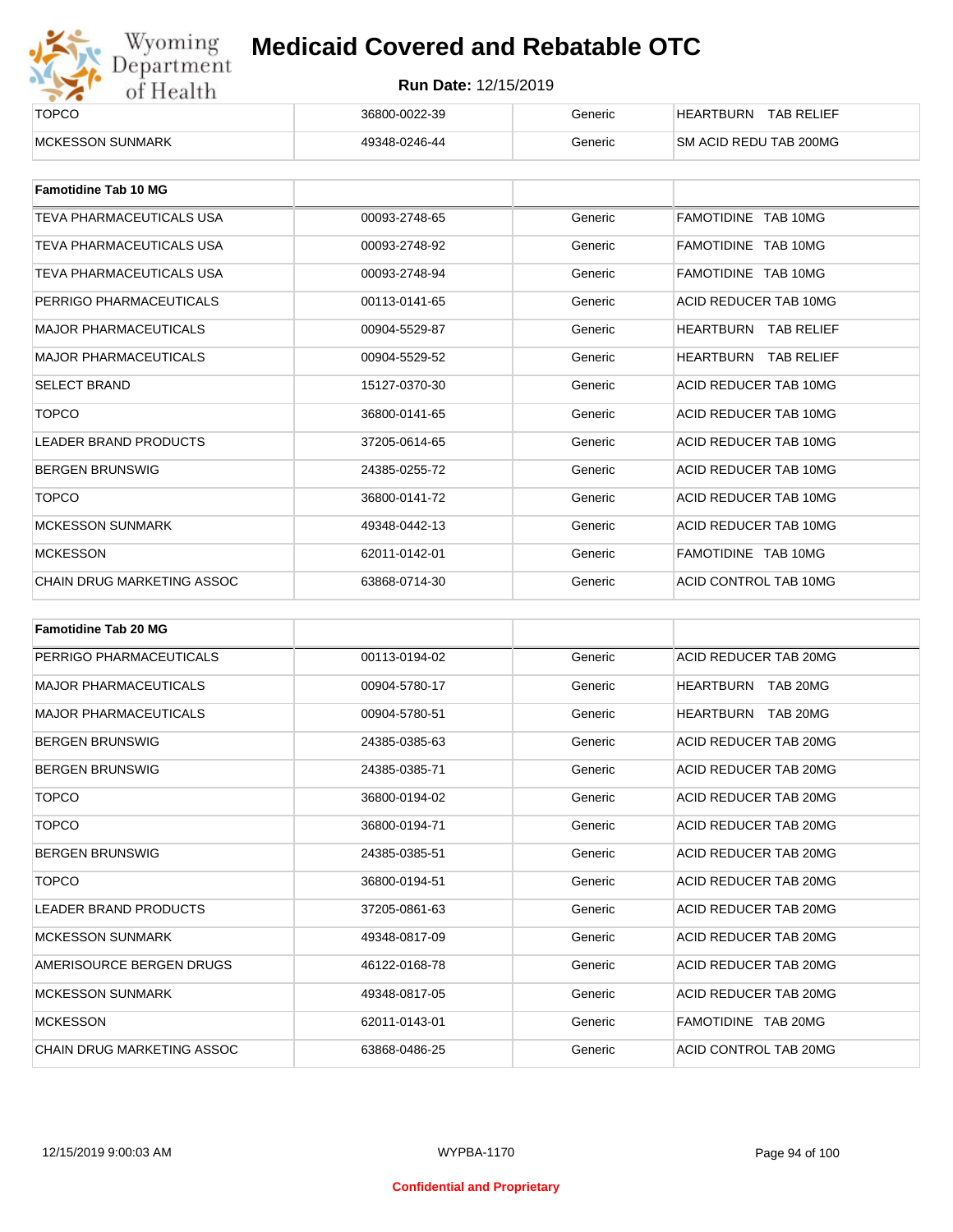

| Famotidine-Ca Carbonate-Mag Hydroxide<br>Chew Tab 10-800-165 MG |               |         |                                 |
|-----------------------------------------------------------------|---------------|---------|---------------------------------|
| PERRIGO PHARMACEUTICALS                                         | 00113-0321-63 | Generic | DUAL ACTION CHW COMPLETE        |
| <b>BERGEN BRUNSWIG</b>                                          | 24385-0201-63 | Generic | DUAL ACTION CHW COMPLETE        |
| <b>TOPCO</b>                                                    | 36800-0546-71 | Generic | DUAL ACTION CHW COMPLETE        |
| <b>TOPCO</b>                                                    | 36800-0321-71 | Generic | DUAL ACTION CHW COMPLETE        |
| <b>LEADER BRAND PRODUCTS</b>                                    | 37205-0680-63 | Generic | ACID REDUCER CHW COMPLETE       |
| <b>BERGEN BRUNSWIG</b>                                          | 24385-0202-63 | Generic | DUAL ACTION CHW COMPLETE        |
| <b>TOPCO</b>                                                    | 36800-0321-63 | Generic | DUAL ACTION CHW COMPLETE        |
| <b>TOPCO</b>                                                    | 36800-0546-63 | Generic | DUAL ACTION CHW COMPLETE        |
| <b>MCKESSON SUNMARK</b>                                         | 49348-0403-05 | Generic | SM COMPLETE CHW DUAL ACT        |
| <b>MCKESSON</b>                                                 | 62011-0182-01 | Generic | CHW DUAL ACT<br><b>COMPLETE</b> |

| Lansoprazole Cap Delayed Release 15 MG |               |              |                              |
|----------------------------------------|---------------|--------------|------------------------------|
| <b>GLAXO CONSUMER HEALTHCARE L.P.</b>  | 00067-6286-42 | <b>Brand</b> | PREVACID 24H CAP 15MG DR     |
| GLAXO CONSUMER HEALTHCARE L.P.         | 00067-6286-28 | <b>Brand</b> | PREVACID 24H CAP 15MG DR     |
| <b>RUGBY LABORATORIES</b>              | 00536-1034-13 | Generic      | <b>HEARTBURN TR CAP 15MG</b> |
| <b>RUGBY LABORATORIES</b>              | 00536-1034-71 | Generic      | <b>HEARTBURN TR CAP 15MG</b> |
| <b>RUGBY LABORATORIES</b>              | 00536-1034-88 | Generic      | <b>HEARTBURN TR CAP 15MG</b> |
| <b>GLAXO CONSUMER HEALTHCARE L.P.</b>  | 00067-6286-14 | <b>Brand</b> | PREVACID 24H CAP 15MG DR     |
| <b>LEADER BRAND PRODUCTS</b>           | 37205-0661-74 | Generic      | LANSOPRAZOLE CAP 15MG DR     |
| PERRIGO PHARMACEUTICALS                | 45802-0245-01 | Generic      | LANSOPRAZOLE CAP 15MG DR     |
| PERRIGO PHARMACEUTICALS                | 45802-0245-03 | Generic      | LANSOPRAZOLE CAP 15MG DR     |
| AMERISOURCE BERGEN DRUGS               | 46122-0107-03 | Generic      | LANSOPRAZOLE CAP 15MG DR     |
| AMERISOURCE BERGEN DRUGS               | 46122-0107-04 | Generic      | LANSOPRAZOLE CAP 15MG DR     |
| AMERISOURCE BERGEN DRUGS               | 46122-0107-74 | Generic      | LANSOPRAZOLE CAP 15MG DR     |
| <b>MCKESSON SUNMARK</b>                | 49348-0301-61 | Generic      | LANSOPRAZOLE CAP 15MG DR     |
| PERRIGO PHARMACEUTICALS                | 45802-0245-02 | Generic      | LANSOPRAZOLE CAP 15MG DR     |
| <b>MCKESSON SUNMARK</b>                | 49348-0301-46 | Generic      | LANSOPRAZOLE CAP 15MG DR     |
| <b>MCKESSON SUNMARK</b>                | 49348-0301-78 | Generic      | LANSOPRAZOLE CAP 15MG DR     |
| <b>MCKESSON</b>                        | 62011-0168-01 | Generic      | LANSOPRAZOLE CAP 15MG DR     |
| <b>MCKESSON</b>                        | 62011-0168-02 | Generic      | LANSOPRAZOLE CAP 15MG DR     |
| <b>MCKESSON</b>                        | 62011-0168-03 | Generic      | LANSOPRAZOLE CAP 15MG DR     |

| Omeprazole Delayed Release Tab 20 MG |               |         |                     |
|--------------------------------------|---------------|---------|---------------------|
| PERRIGO PHARMACEUTICALS              | 00113-0915-30 | Generic | OMEPRAZOLE TAB 20MG |
| PERRIGO PHARMACEUTICALS              | 00113-0915-55 | Generic | OMEPRAZOLE TAB 20MG |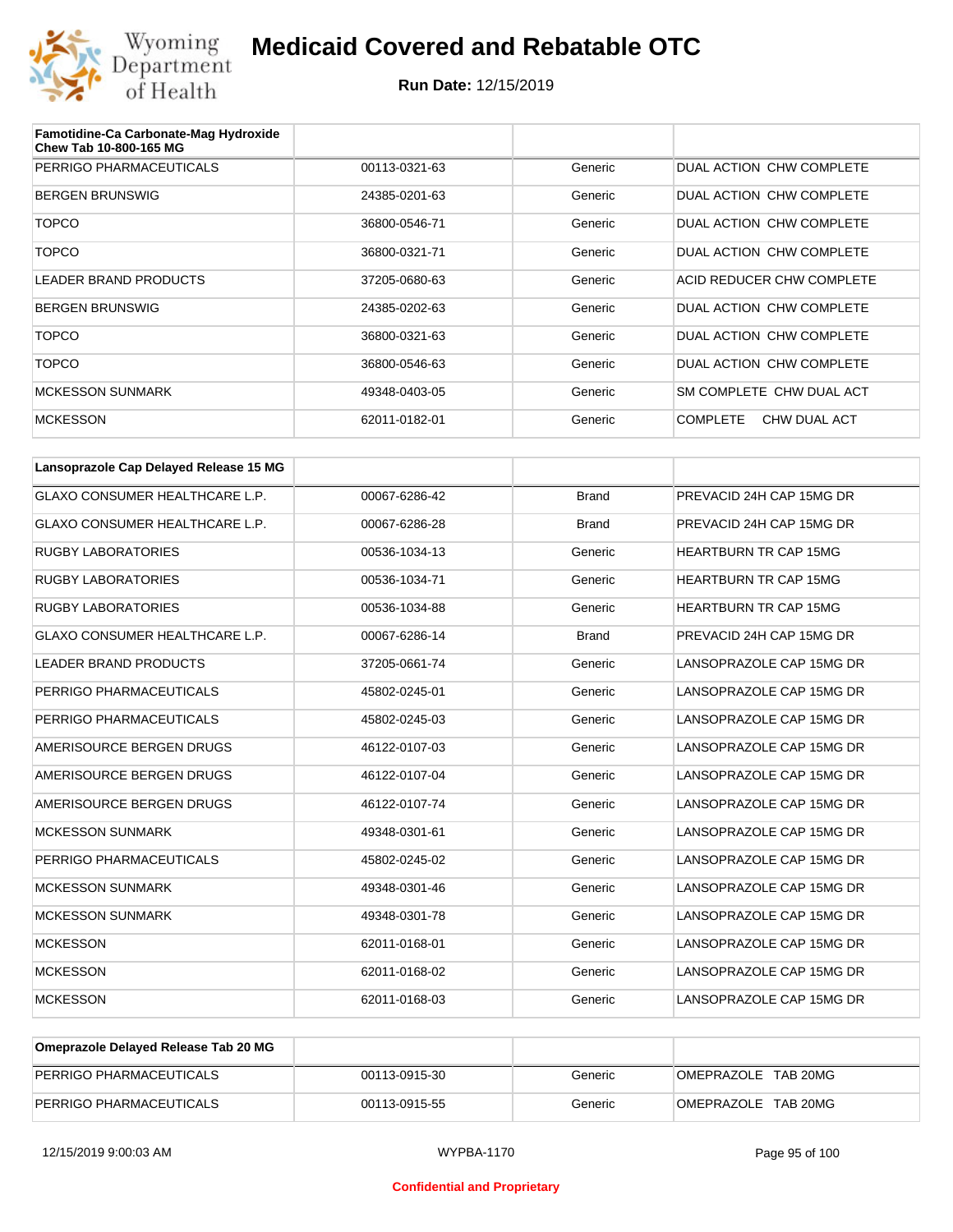# Wyoming<br>Department<br>of Health **Medicaid Covered and Rebatable OTC**



| <b>MAJOR PHARMACEUTICALS</b><br>00904-5834-41<br><b>MAJOR PHARMACEUTICALS</b><br>00904-5834-42<br><b>MAJOR PHARMACEUTICALS</b><br>00904-5834-71<br><b>TOPCO</b><br>36800-0915-01<br><b>TOPCO</b><br>36800-0915-30 | Generic<br>Generic<br>Generic<br>Generic<br>Generic | OMEPRAZOLE TAB 20MG<br>OMEPRAZOLE TAB 20MG<br>OMEPRAZOLE TAB 20MG<br>OMEPRAZOLE TAB 20MG<br>OMEPRAZOLE TAB 20MG |  |
|-------------------------------------------------------------------------------------------------------------------------------------------------------------------------------------------------------------------|-----------------------------------------------------|-----------------------------------------------------------------------------------------------------------------|--|
|                                                                                                                                                                                                                   |                                                     |                                                                                                                 |  |
|                                                                                                                                                                                                                   |                                                     |                                                                                                                 |  |
|                                                                                                                                                                                                                   |                                                     |                                                                                                                 |  |
|                                                                                                                                                                                                                   |                                                     |                                                                                                                 |  |
|                                                                                                                                                                                                                   |                                                     |                                                                                                                 |  |
| <b>TOPCO</b><br>36800-0915-74                                                                                                                                                                                     | Generic                                             | OMEPRAZOLE TAB 20MG                                                                                             |  |
| LEADER BRAND PRODUCTS<br>37205-0837-66                                                                                                                                                                            | Generic                                             | OMEPRAZOLE TAB 20MG                                                                                             |  |
| <b>TOPCO</b><br>36800-0915-55                                                                                                                                                                                     | Generic                                             | OMEPRAZOLE TAB 20MG                                                                                             |  |
| <b>LEADER BRAND PRODUCTS</b><br>37205-0837-74                                                                                                                                                                     | Generic                                             | OMEPRAZOLE TAB 20MG                                                                                             |  |
| <b>LEADER BRAND PRODUCTS</b><br>37205-0837-06                                                                                                                                                                     | Generic                                             | OMEPRAZOLE TAB 20MG                                                                                             |  |
| LEADER BRAND PRODUCTS<br>37205-0837-15                                                                                                                                                                            | Generic                                             | OMEPRAZOLE TAB 20MG                                                                                             |  |
| PERRIGO<br>45802-0888-55                                                                                                                                                                                          | Generic                                             | OMEPRAZOLE TAB 20MG                                                                                             |  |
| AMERISOURCE BERGEN DRUGS<br>46122-0029-04                                                                                                                                                                         | Generic                                             | OMEPRAZOLE TAB 20MG                                                                                             |  |
| <b>MCKESSON SUNMARK</b><br>49348-0846-46                                                                                                                                                                          | Generic                                             | OMEPRAZOLE TAB 20MG                                                                                             |  |
| <b>MCKESSON SUNMARK</b><br>49348-0846-61                                                                                                                                                                          | Generic                                             | OMEPRAZOLE TAB 20MG                                                                                             |  |
| AMERISOURCE BERGEN DRUGS<br>46122-0029-99                                                                                                                                                                         | Generic                                             | OMEPRAZOLE TAB 20MG                                                                                             |  |
| <b>PERRIGO</b><br>45802-0888-30                                                                                                                                                                                   | Generic                                             | OMEPRAZOLE TAB 20MG                                                                                             |  |
| AMERISOURCE BERGEN DRUGS<br>46122-0029-03                                                                                                                                                                         | Generic                                             | OMEPRAZOLE TAB 20MG                                                                                             |  |
| AMERISOURCE BERGEN DRUGS<br>46122-0029-74                                                                                                                                                                         | Generic                                             | OMEPRAZOLE TAB 20MG                                                                                             |  |
| <b>MCKESSON SUNMARK</b><br>49348-0846-78                                                                                                                                                                          | Generic                                             | OMEPRAZOLE TAB 20MG                                                                                             |  |
| <b>MCKESSON</b><br>62011-0157-02                                                                                                                                                                                  | Generic                                             | OMEPRAZOLE TAB 20MG                                                                                             |  |
| <b>MCKESSON</b><br>62011-0157-01                                                                                                                                                                                  | Generic                                             | OMEPRAZOLE TAB 20MG                                                                                             |  |
| <b>MCKESSON</b><br>62011-0157-03                                                                                                                                                                                  | Generic                                             | OMEPRAZOLE TAB 20MG                                                                                             |  |

| Omeprazole Magnesium Cap DR 20.6 MG<br>(20 MG Base Equiv) |               |         |                         |
|-----------------------------------------------------------|---------------|---------|-------------------------|
| CHAIN DRUG MARKETING ASSOC                                | 63868-0177-42 | Generic | OMEPRAZOLE CAP 20.6MGDR |

| Ranitidine HCI Tab 150 MG |               |              |                                   |
|---------------------------|---------------|--------------|-----------------------------------|
| <b>PERRIGO</b>            | 00113-0852-71 | Generic      | ACID REDUCER TAB 150MG            |
| CHATTEM INC               | 00597-0120-50 | <b>Brand</b> | <b>ZANTAC</b><br><b>TAB 150MG</b> |
| <b>CHATTEM INC</b>        | 00597-0120-68 | <b>Brand</b> | ZANTAC<br><b>TAB 150MG</b>        |
| CHATTEM INC               | 00597-0121-24 | <b>Brand</b> | <b>ZANTAC</b><br><b>TAB 150MG</b> |
| CHATTEM INC               | 00597-0121-50 | <b>Brand</b> | ZANTAC<br><b>TAB 150MG</b>        |
| <b>CHATTEM INC</b>        | 00597-0120-24 | <b>Brand</b> | <b>ZANTAC</b><br><b>TAB 150MG</b> |
| <b>CHATTEM INC</b>        | 00597-0121-68 | <b>Brand</b> | <b>ZANTAC</b><br><b>TAB 150MG</b> |
| CHATTEM INC               | 00597-0121-95 | <b>Brand</b> | ZANTAC<br><b>TAB 150MG</b>        |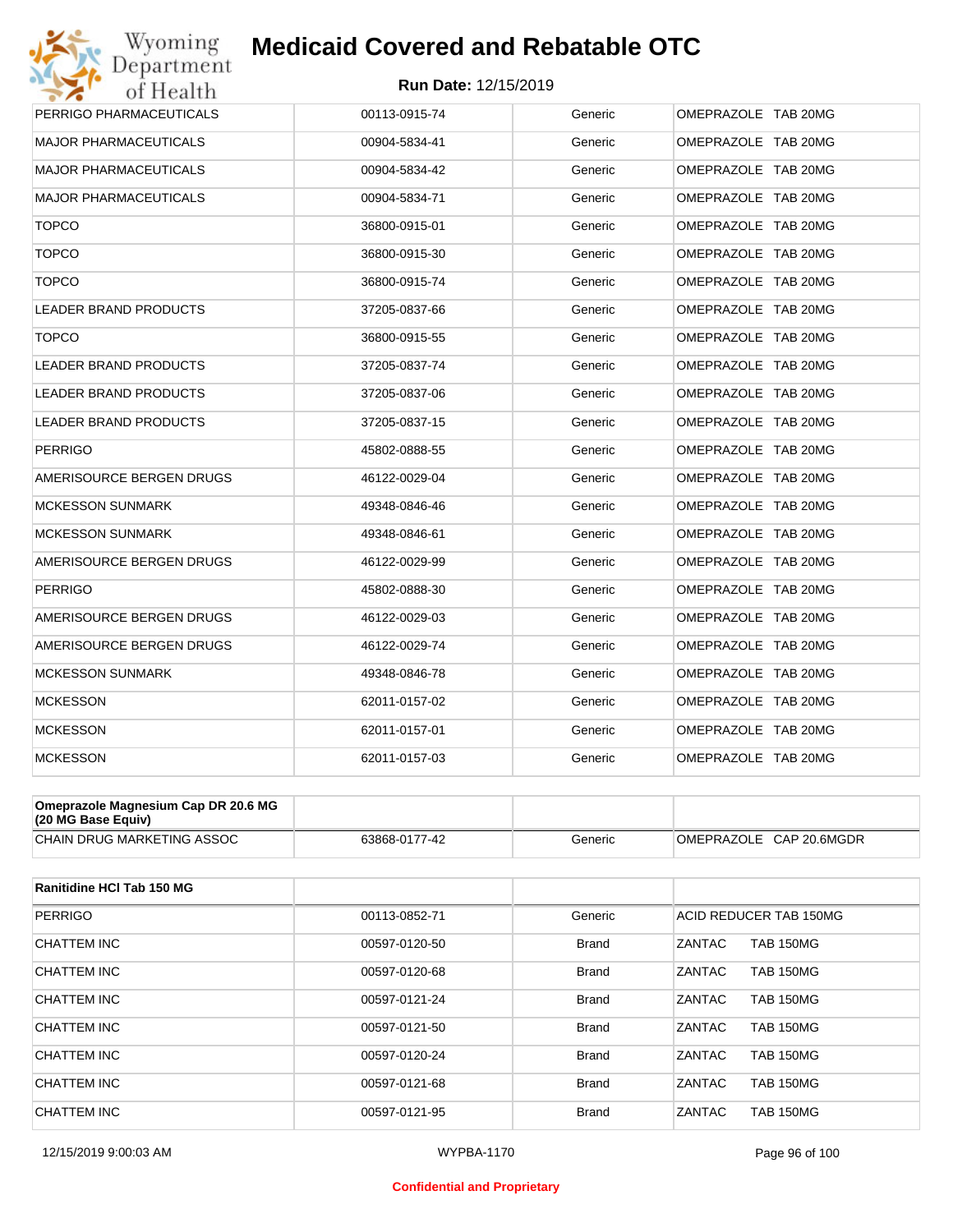

| <b>PERRIGO</b>               | 00113-0852-02 | Generic | ACID REDUCER TAB 150MG               |
|------------------------------|---------------|---------|--------------------------------------|
| CHATTEM INC                  | 00597-0121-90 | Brand   | ZANTAC<br><b>TAB 150MG</b>           |
| <b>MAJOR PHARMACEUTICALS</b> | 00904-6350-24 | Generic | RANITIDINE TAB 150MG                 |
| <b>MAJOR PHARMACEUTICALS</b> | 00904-6350-51 | Generic | RANITIDINE TAB 150MG                 |
| <b>BERGEN BRUNSWIG</b>       | 24385-0268-62 | Generic | ACID CONTROL TAB 150MG               |
| <b>BERGEN BRUNSWIG</b>       | 24385-0268-71 | Generic | ACID CONTROL TAB 150MG               |
| <b>TOPCO</b>                 | 36800-0047-02 | Generic | <b>HEARTBURN</b><br><b>TAB 150MG</b> |
| TOPCO                        | 36800-0047-71 | Generic | <b>HEARTBURN</b><br>TAB 150MG        |
| AMERISOURCE BERGEN DRUGS     | 46122-0041-62 | Generic | ACID CONTROL TAB 150MG               |
| AMERISOURCE BERGEN DRUGS     | 46122-0041-71 | Generic | ACID CONTROL TAB 150MG               |
| AMERISOURCE BERGEN DRUGS     | 46122-0224-62 | Generic | ACID CONTROL TAB 150MG               |
| <b>OHM LABS</b>              | 51660-0351-60 | Generic | ACID REDUCER TAB 150MG               |
| <b>MCKESSON SUNMARK</b>      | 49348-0026-54 | Generic | ACID REDUCER TAB 150MG               |
| <b>MCKESSON</b>              | 62011-0227-01 | Generic | ACID REDUCER TAB 150MG               |

| <b>Ranitidine HCI Tab 75 MG</b> |               |              |                              |
|---------------------------------|---------------|--------------|------------------------------|
| <b>CHATTEM INC</b>              | 00597-0122-27 | <b>Brand</b> | ZANTAC<br>TAB 75MG           |
| <b>CHATTEM INC</b>              | 00597-0122-37 | <b>Brand</b> | TAB 75MG<br>ZANTAC           |
| <b>CHATTEM INC</b>              | 00597-0122-54 | <b>Brand</b> | ZANTAC<br>TAB 75MG           |
| <b>CHATTEM INC</b>              | 00597-0122-81 | <b>Brand</b> | ZANTAC<br>TAB 75MG           |
| <b>CHATTEM INC</b>              | 00597-0122-13 | <b>Brand</b> | ZANTAC<br>TAB 75MG           |
| <b>MAJOR PHARMACEUTICALS</b>    | 00904-6349-52 | Generic      | RANITIDINE TAB 75MG          |
| <b>MAJOR PHARMACEUTICALS</b>    | 00904-6349-46 | Generic      | RANITIDINE TAB 75MG          |
| <b>TOPCO</b>                    | 36800-0271-39 | Generic      | <b>HEARTBRN REL TAB 75MG</b> |
| <b>TOPCO</b>                    | 36800-0271-72 | Generic      | <b>HEARTBRN REL TAB 75MG</b> |
| AMERISOURCE BERGEN DRUGS        | 46122-0223-65 | Generic      | ACID REDUCER TAB 75MG        |
| <b>MCKESSON SUNMARK</b>         | 49348-0473-12 | Generic      | ACID REDUCER TAB 75MG        |
| <b>MCKESSON SUNMARK</b>         | 49348-0473-44 | Generic      | ACID REDUCER TAB 75MG        |
| AMERISOURCE BERGEN DRUGS        | 46122-0223-72 | Generic      | ACID REDUCER TAB 75MG        |
| <b>OHM LABS</b>                 | 51660-0352-30 | Generic      | ACID REDUCER TAB 75MG        |
| <b>MCKESSON</b>                 | 62011-0225-01 | Generic      | ACID REDUCER TAB 75MG        |
| <b>MCKESSON</b>                 | 62011-0225-02 | Generic      | ACID REDUCER TAB 75MG        |
| <b>MCKESSON</b>                 | 62011-0144-01 | Generic      | ACID REDUCER TAB 75MG        |
| <b>MCKESSON</b>                 | 62011-0144-02 | Generic      | ACID REDUCER TAB 75MG        |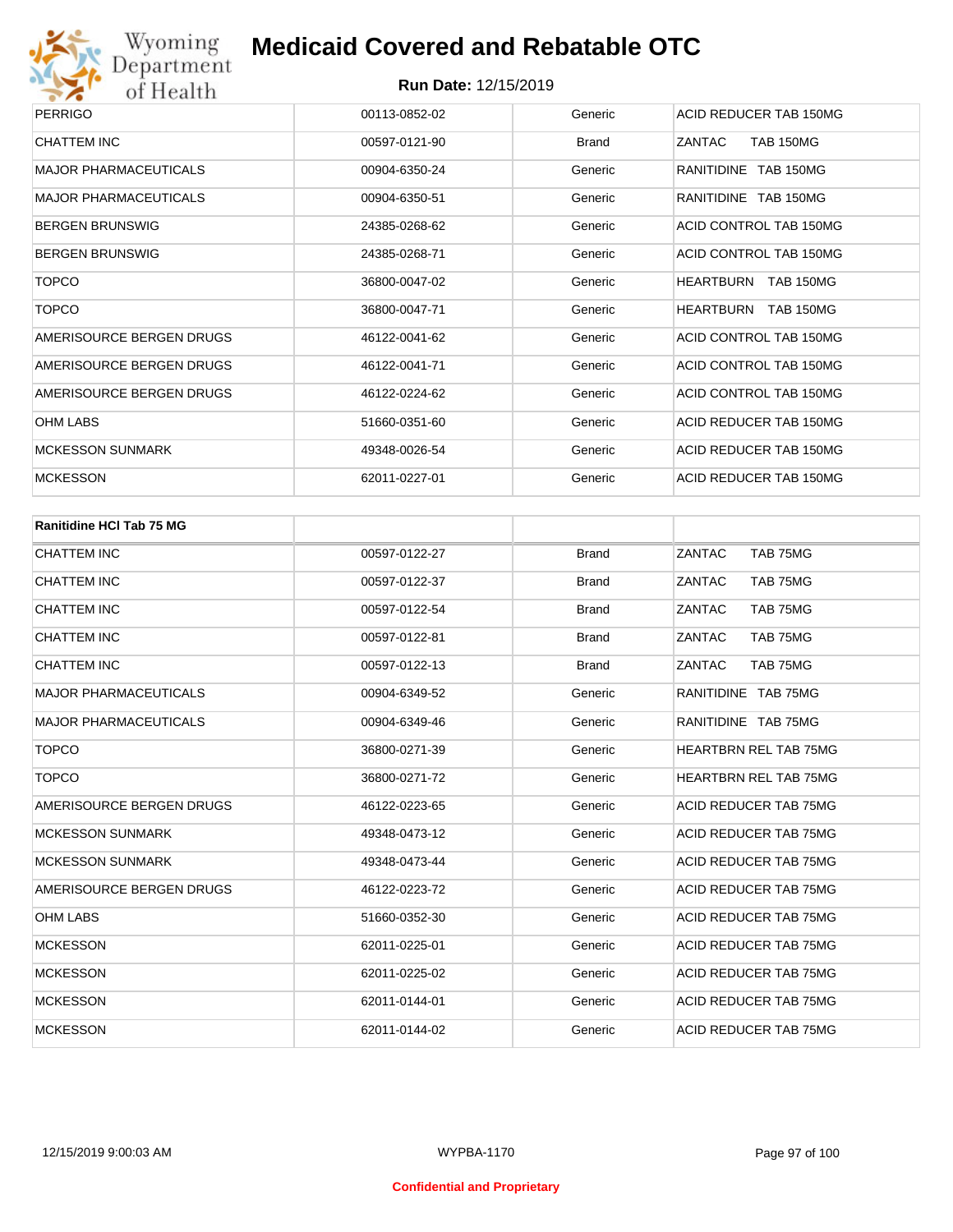

Wyoming<br>Department<br>of Health **VAGINAL AND RELATED PRODUCTS**

| <b>Clotrimazole Vaginal Cream 1%</b> |               |         |                                |
|--------------------------------------|---------------|---------|--------------------------------|
| ACTAVIS MID ATLANTIC                 | 00472-0220-41 | Generic | <b>CLOTRIMAZOLE CRE 1%</b>     |
| ACTAVIS MID ATLANTIC                 | 00472-0220-63 | Generic | <b>CLOTRIMAZOLE CRE 1%</b>     |
| MCKESSON SUNMARK                     | 49348-0793-76 | Generic | CLOTRIMAZOLE CRE 1% VAG        |
| <b>TARO</b>                          | 51672-2003-06 | Generic | <b>CLOTRIMAZOLE CRE 1% VAG</b> |

| <b>Clotrimazole Vaginal Cream 2%</b> |               |         |                               |
|--------------------------------------|---------------|---------|-------------------------------|
| BERGEN BRUNSWIG                      | 24385-0110-09 | Generic | <b>CLOTRIMAZOLE CRE 3 DAY</b> |
| IMCKESSON SUNMARK                    | 49348-0379-54 | Generic | 3 DAY VAGINL CRE 2%           |
| <b>TARO</b>                          | 51672-2062-00 | Generic | 3 DAY VAGINL CRE 2%           |

| Miconazole Nitrate Vaginal App 200 MG &<br>2% Cream 9 GM Kit |               |         |                                  |
|--------------------------------------------------------------|---------------|---------|----------------------------------|
| <b>TOPCO</b>                                                 | 36800-0982-00 | Generic | MICONAZOLE 3 KIT COMBINAT        |
| AMERISOURCE BERGEN DRUGS                                     | 46122-0144-04 | Generic | MICONAZOLE 3 KIT COMBO PK        |
| MCKESSON SUNMARK                                             | 49348-0645-73 | Generic | <b>MICONAZOLE 3 KIT COMBINAT</b> |

| <b>Miconazole Nitrate Vaginal Cream 2%</b> |               |         |                           |
|--------------------------------------------|---------------|---------|---------------------------|
| <b>GEISS DESTIN &amp; DUNN</b>             | 00113-0214-29 | Generic | MICONAZOLE 7 CRE TUBE/KIT |
| <b>GEISS DESTIN &amp; DUNN</b>             | 00113-0825-29 | Generic | MICONAZOLE 7 CRE 2%       |
| ACTAVIS MID ATLANTIC                       | 00472-0730-41 | Generic | MICONAZOLE CRE 2%         |
| <b>COSETTE PHARMACEUTICALS</b>             | 00713-0252-37 | Generic | MICONAZOLE CRE 2%         |
| ACTAVIS MID ATLANTIC                       | 00472-0730-63 | Generic | MICONAZOLE CRE 2%         |
| <b>MAJOR PHARMACEUTICALS</b>               | 00904-7734-57 | Generic | MICONAZOLE 7 CRE 2%       |
| <b>MAJOR PHARMACEUTICALS</b>               | 00904-7734-45 | Generic | MICONAZOLE 7 CRE 2%       |
| <b>BERGEN BRUNSWIG</b>                     | 24385-0590-29 | Generic | MICONAZOLE 7 CRE 2%       |
| <b>TOPCO</b>                               | 36800-0825-29 | Generic | MICONAZOLE 7 CRE 2%       |
| <b>MCKESSON SUNMARK</b>                    | 49348-0530-77 | Generic | MICONAZOLE 7 CRE 2%       |
| <b>TARO</b>                                | 51672-2035-06 | Generic | MICONAZOLE CRE 2%         |
| <b>MCKESSON SUNMARK</b>                    | 49348-0872-77 | Generic | MICONAZOLE 7 CRE 2%       |

| Miconazole Nitrate Vaginal Cream 4% (200<br>MG/5GM) |               |         |                            |
|-----------------------------------------------------|---------------|---------|----------------------------|
| CHAIN DRUG MARKETING ASSOC                          | 63868-0197-25 | Generic | <b>3 DAY VAGNAL CRE 4%</b> |

| Miconazole Nitrate Vaginal Supp 1200 MG<br>8. 2% Cream Kit |               |         |                          |
|------------------------------------------------------------|---------------|---------|--------------------------|
| LEADER BRAND PRODUCTS                                      | 37205-0640-03 | Generic | MICONAZOLE 1 KIT 1200-2% |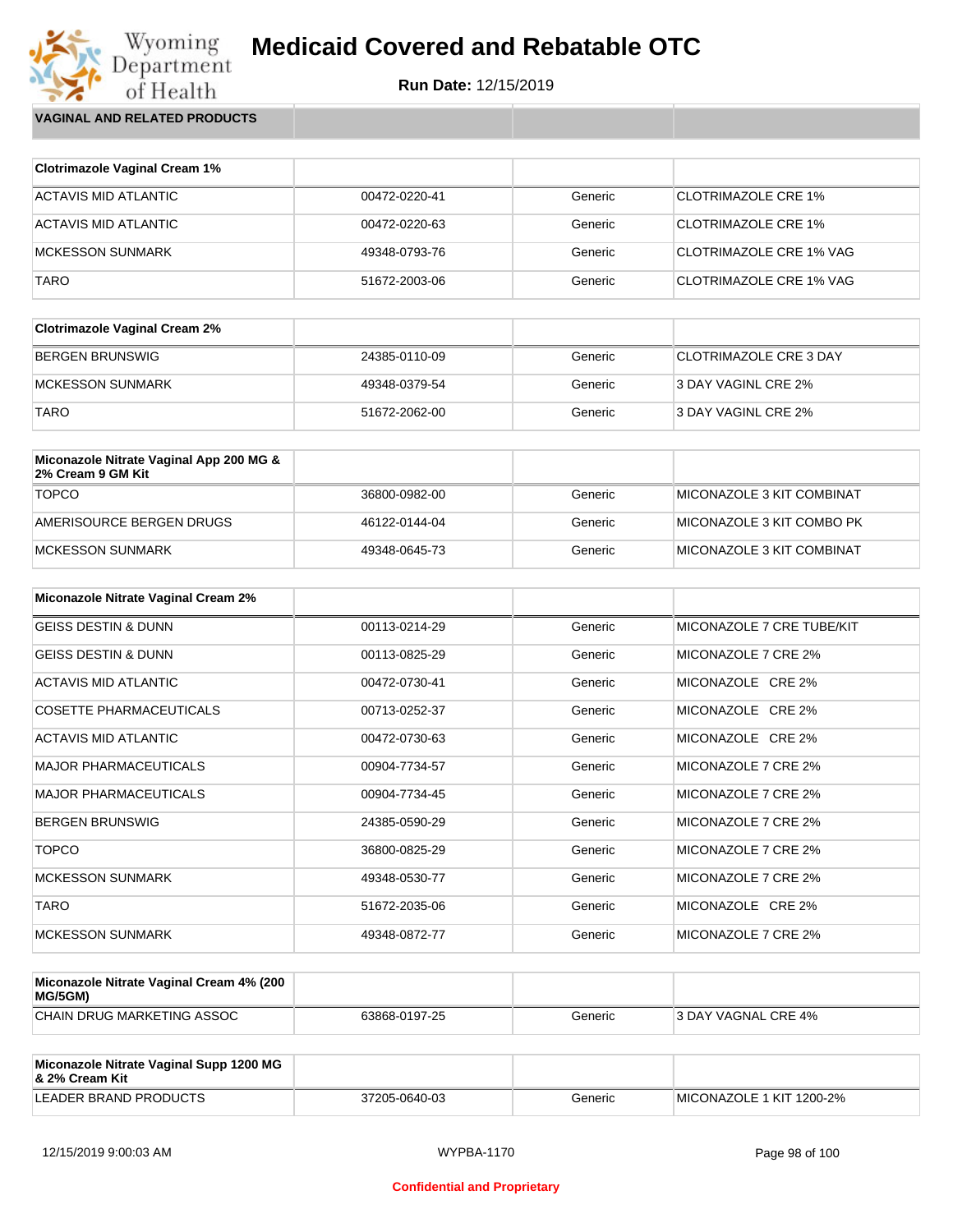|  | Run Date: 12/15/2019 |
|--|----------------------|
|--|----------------------|

| Wyoming<br>Department    | <b>Medicaid Covered and Rebatable OTC</b> |         |                         |  |
|--------------------------|-------------------------------------------|---------|-------------------------|--|
| of Health                | <b>Run Date: 12/15/2019</b>               |         |                         |  |
| <b>TOPCO</b>             | 36800-0737-45                             | Generic | <b>MICONAZOLE 1 KIT</b> |  |
| AMERISOURCE BERGEN DRUGS | 46122-0027-02                             | Generic | MICONAZOLE 1 KIT        |  |

| Miconazole Nitrate Vaginal Supp 200 MG &<br>2% Cream 9 GM Kit |               |         |                           |
|---------------------------------------------------------------|---------------|---------|---------------------------|
| <b>GLAXO CONSUMER HEALTHCARE L.P.</b>                         | 00067-2091-03 | Generic | VAGISTAT-3 KIT COMBO PK   |
| MAJOR PHARMACEUTICALS                                         | 00904-5415-01 | Generic | MICONAZOLE 3 KIT COMBO PK |
| GEISS DESTIN & DUNN                                           | 00113-0081-00 | Generic | MICONAZOLE 3 KIT COMBO PK |
| BERGEN BRUNSWIG                                               | 24385-0606-02 | Generic | MICONAZOLE 3 KIT COMBO PK |
| <b>TOPCO</b>                                                  | 36800-0081-00 | Generic | MICONAZOLE 3 KIT COMBO PK |
| MCKESSON SUNMARK                                              | 49348-0355-43 | Generic | MICONAZOLE 3 KIT COMBO PK |

| Miconazole Nitrate Vaginal Suppos 100 MG |               |         |                        |
|------------------------------------------|---------------|---------|------------------------|
| COSETTE PHARMACEUTICALS                  | 00713-0197-57 | Generic | MICONAZOLE SUP 100MG   |
| ACTAVIS MID ATLANTIC                     | 00472-1736-07 | Generic | MICONAZOLE 7 SUP 100MG |
| MCKESSON SUNMARK                         | 49348-0833-61 | Generic | SM MICON 7 SUP 100MG   |

| Nonoxynol-9 Film 28% |               |              |                                 |
|----------------------|---------------|--------------|---------------------------------|
| <b>APOTHECUS</b>     | 52925-0112-01 | <b>Brand</b> | <b>VCF VAGINAL MIS CONTRACP</b> |
| <b>APOTHECUS</b>     | 52925-0112-03 | <b>Brand</b> | VCF VAGINAL MIS CONTRACP        |
| <b>APOTHECUS</b>     | 52925-0112-02 | <b>Brand</b> | <b>VCF VAGINAL MIS CONTRACP</b> |

| Nonoxynol-9 Foam 12.5% |               |              |                          |
|------------------------|---------------|--------------|--------------------------|
| <b>APOTHECUS</b>       | 52925-0312-14 | <b>Brand</b> | VCF VAGINAL AER CONTRACP |

| Nonoxynol-9 Gel 2% |               |       |                            |
|--------------------|---------------|-------|----------------------------|
| <b>MILEX</b>       | 00396-4010-00 | Brand | GEL 2%<br><b>SHUR-SEAL</b> |

| Nonoxynol-9 Gel 3%              |               |              |                    |  |
|---------------------------------|---------------|--------------|--------------------|--|
| <b>CALDWELL CONSUMER HEALTH</b> | 34362-0302-13 | <b>Brand</b> | GEL 3%<br>GYNOL II |  |

| Nonoxynol-9 Gel 4%              |               |              |                             |
|---------------------------------|---------------|--------------|-----------------------------|
| <b>REVIVE PERSONAL PRODUCTS</b> | 34362-0300-10 | <b>Brand</b> | CONCEPTROL<br><b>GEL 4%</b> |

| Nonoxynol-9 Vaginal Sponge 1000 MG |               |       |                         |
|------------------------------------|---------------|-------|-------------------------|
| MAYER LABORATORIES                 | 16169-0404-03 | Brand | <b>TODAY SPONGE MIS</b> |

| Nonoxynol-9 Vaginal Suppos 100 MG |               |              |               |           |
|-----------------------------------|---------------|--------------|---------------|-----------|
| BLAIREX LABS                      | 50486-0221-12 | <b>Brand</b> | <b>ENCARE</b> | SUP 100MG |